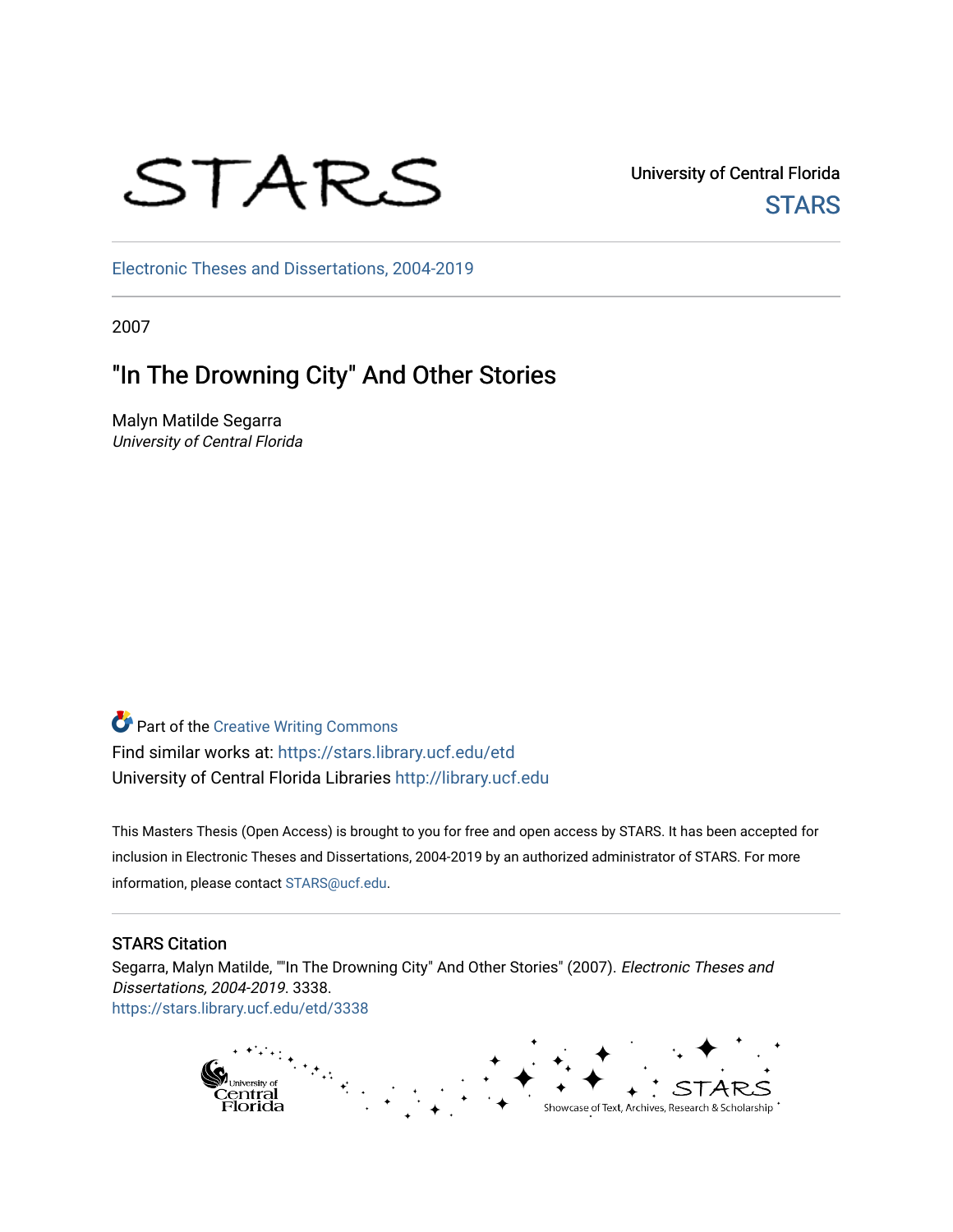## **"IN THE DROWNING CITY" AND OTHER STORIES**

by

MALYN M. SEGARRA B.A. University of Central Florida, 2003

A thesis submitted in partial fulfillment of the requirements for the degree of Master of Fine Arts in the Department of English in the College of Arts and Humanities at the University of Central Florida Orlando, Florida

> Fall Term 2007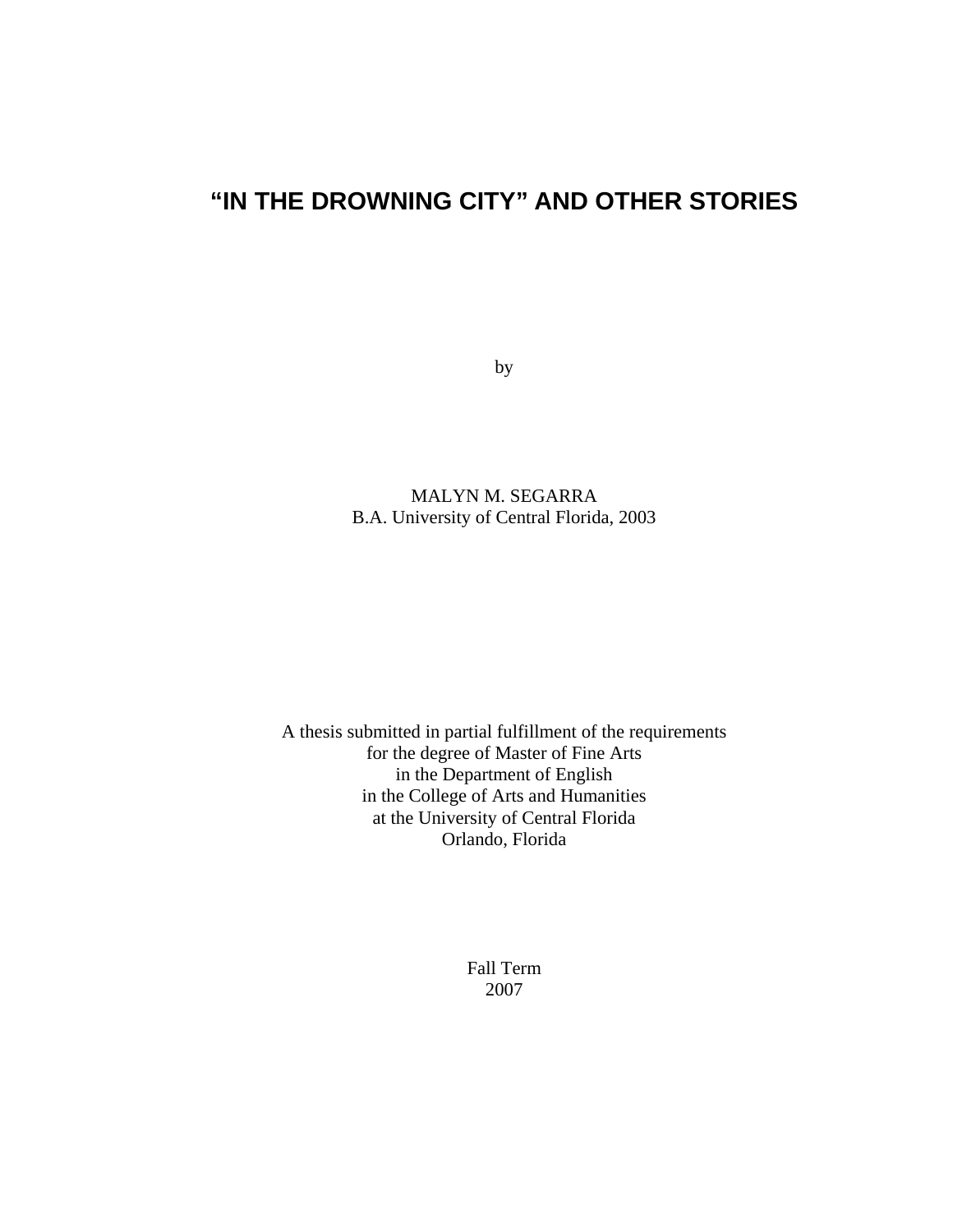© 2007 Malyn M. Segarra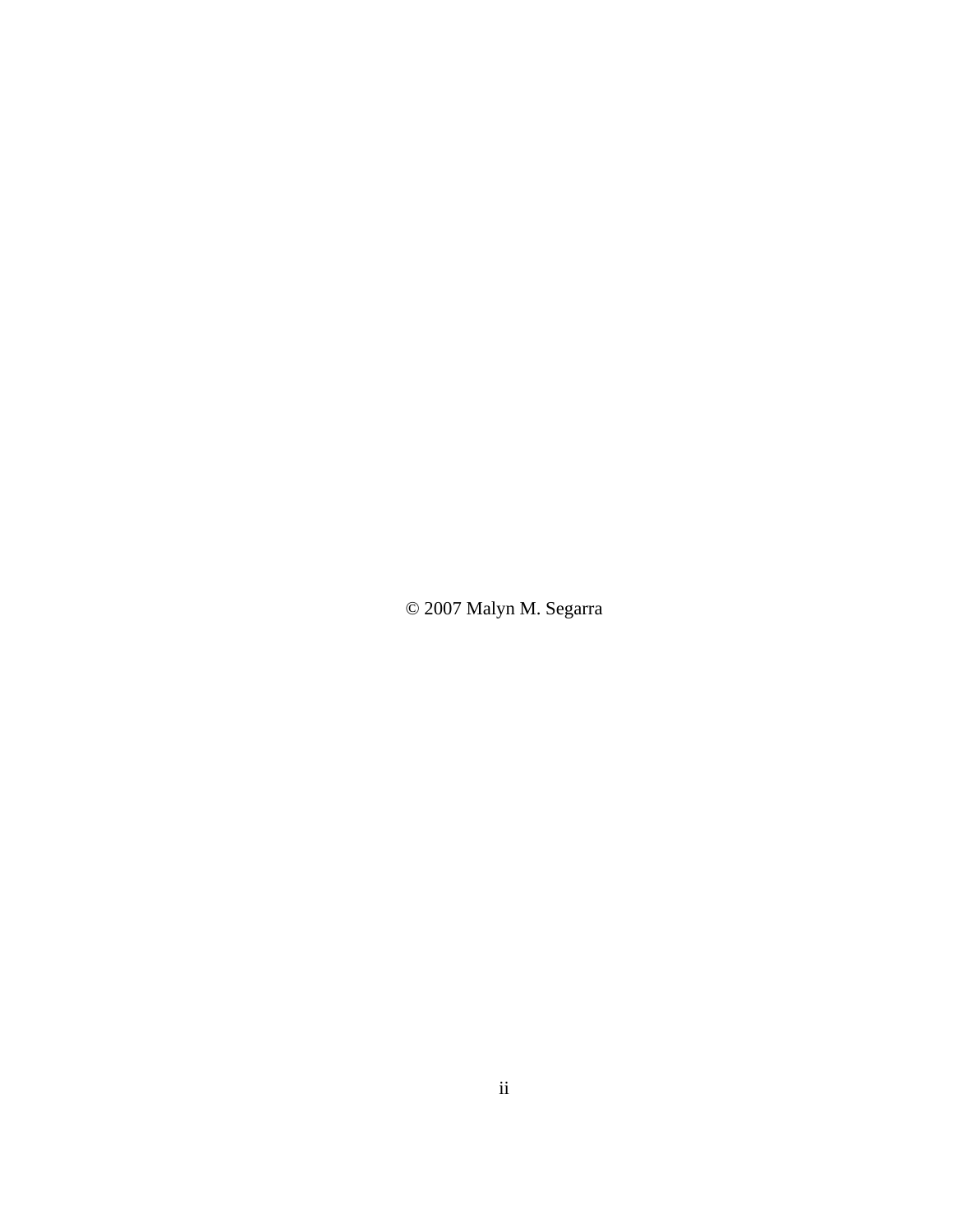#### **ABSTRACT**

 *"In the Drowning City" and Other Stories* is a collection of fiction written and revised during Malyn Segarra's graduate studies at the University of Central Florida. Most of the collection examines the transient nature and fragility of identity and shifting roles within the family unit. All focus on a particular span of time, the transition into young adulthood. Each character is faced with an obstacle or event that tests his or her beliefs, integrity and sense of self. As each one struggles to make a unique and permanent impression in the world, he or she must come to terms with the past, in some cases, breaking away from it. Although the characters come from varying backgrounds, the themes that thread the collection are universal.

 The three stories that serve as the backbone of the collection, "Slashing, Tripping and Other Offensive Plays," "In the Drowning City," and "This Is Just a Modern Love Song" find the protagonists striving to adapt to their newly transformed environments. As the situations they face become more complicated and the resolutions exceedingly compromised, the innocence and certainty associated with childhood is jeopardized.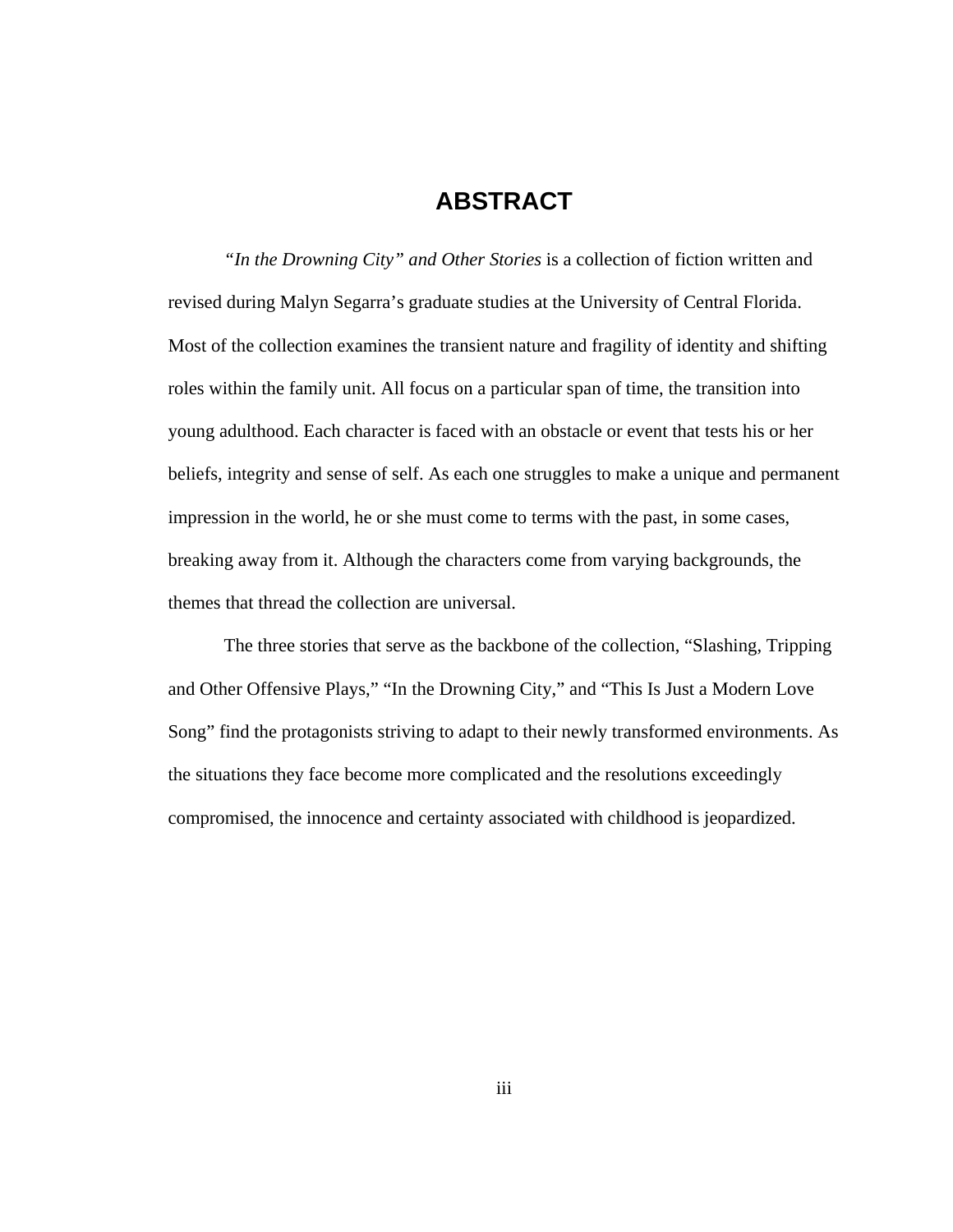This collection of short stories is dedicated to my parents, Manuel and Lynda Segarra. Thank you for the countless opportunities.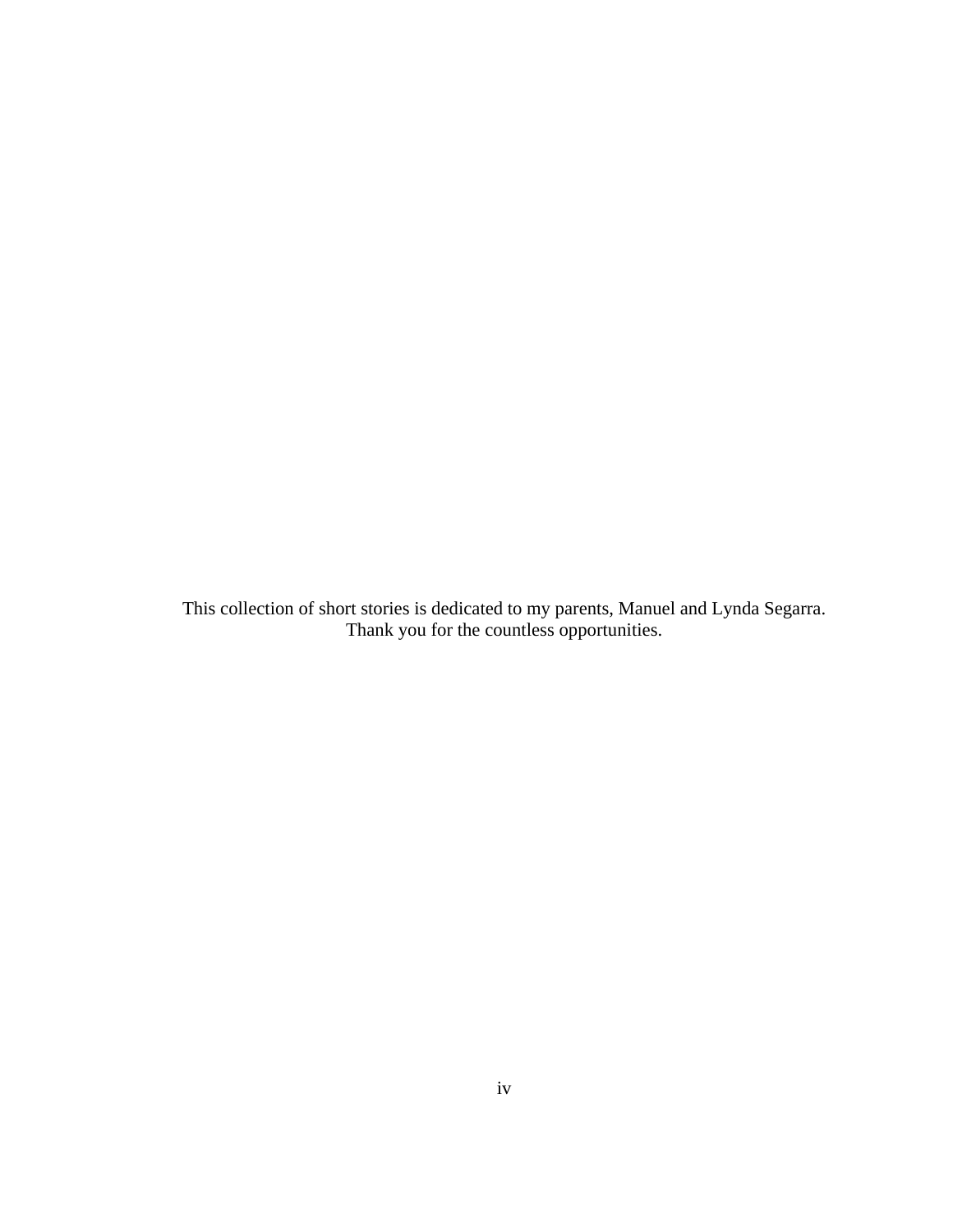## **ACKNOWLEDGMENTS**

 This thesis could not have been completed without the help of my chair, Jeanne Leiby, who spent countless hours reading and revising my work. I would also like to thank Mr. Pat Rushin and Dr. Anna M. Jones for guiding me, not only in the thesis process, but also during my academic career at the University of Central Florida. The individuals on my committee have encouraged and challenged me throughout the last three years, and I thank them all for their efforts and consideration.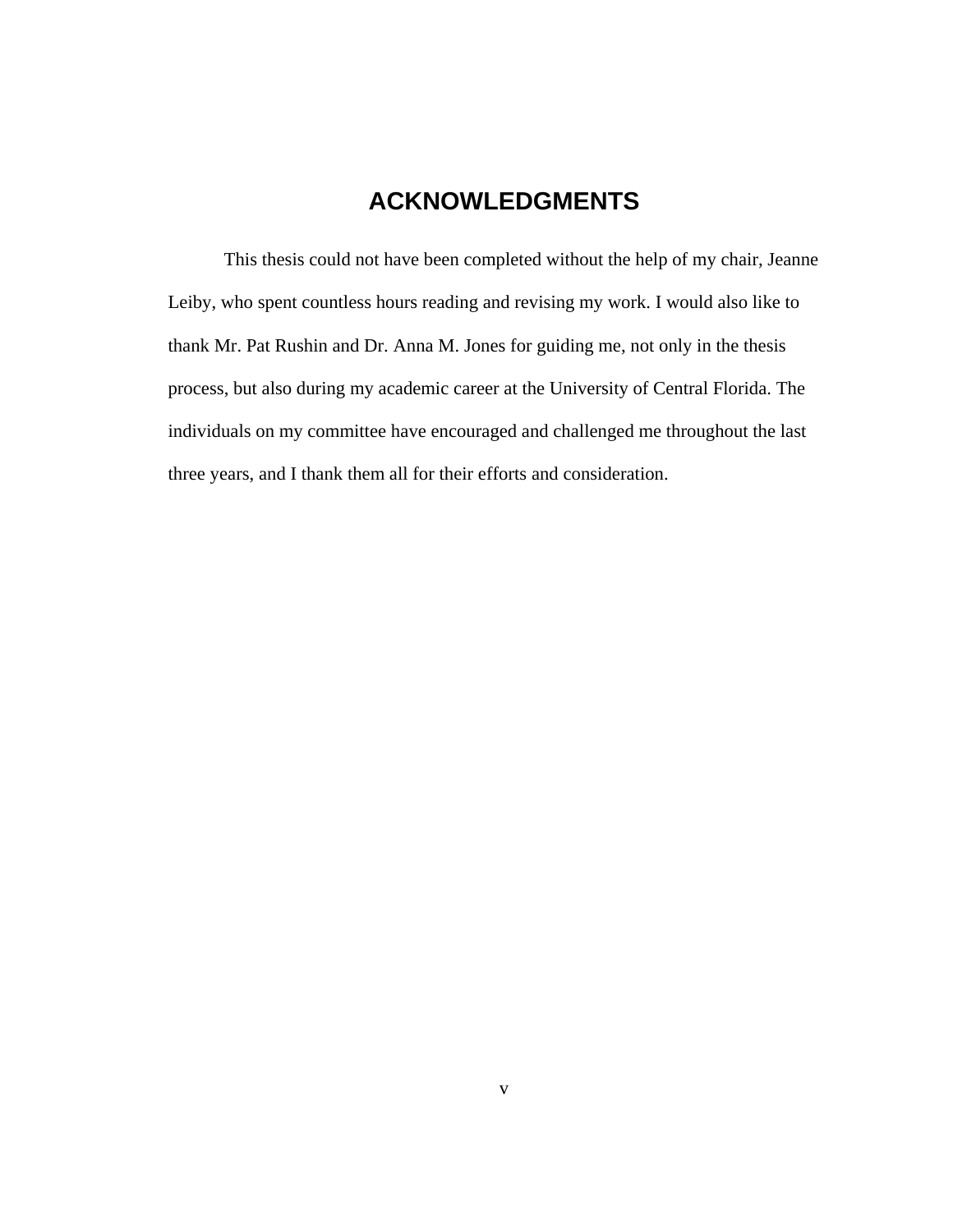## **TABLE OF CONTENTS**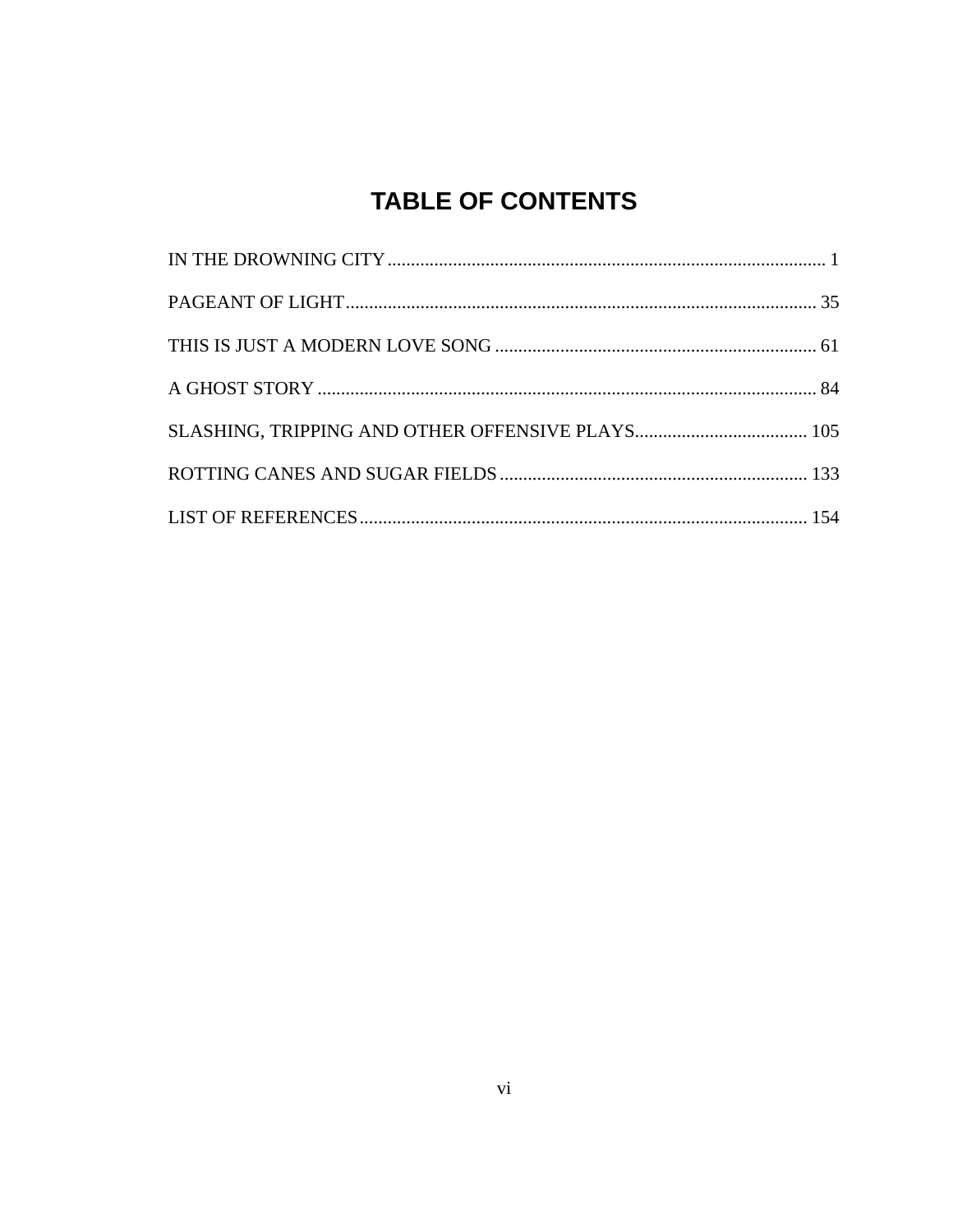### <span id="page-7-0"></span>**IN THE DROWNING CITY**

 At night, the noise coming from the Foresteria Valdesi breaks the silence of the small Venetian street. The patrons are mostly Italian from various other states, or from nearby Germany. They switch from one language to another seamlessly while conveying a single thought. Farah, the only American in the hostel, picks out bits of broken English that rise like buoys from the dense chatter. She and her friend, Addon, sit secluded by the bar.

 Farah bounces a quarter off the bar counter into a shot of scotch she's set in front of Addon.

 "That's bloody brilliant," he says. "You'll need to carry me home after this one. I'm legless." His grin is inviting. He slides a hand across his brow and pushes his shaggy brown hair back in place.

 "In your dreams, Addon." She takes a sip of her beer. A hint of malt lingers on her thin lips. "Your turn."

 "No, it's Erminio's." He calls Erminio, Farah's boss and the manager of the Foresteria, who sits at a table with several young girls. "Get over here, you sod."

 Erminio scratches the black hair at the nape of his neck. "Un momento," he says and then waves them off, linen sleeve sliding up his arm.

 The pair at the counter look at one another and laugh, knowing they've been deserted for the night. It's a giddy, content laugh. Farah takes pleasure in the moment as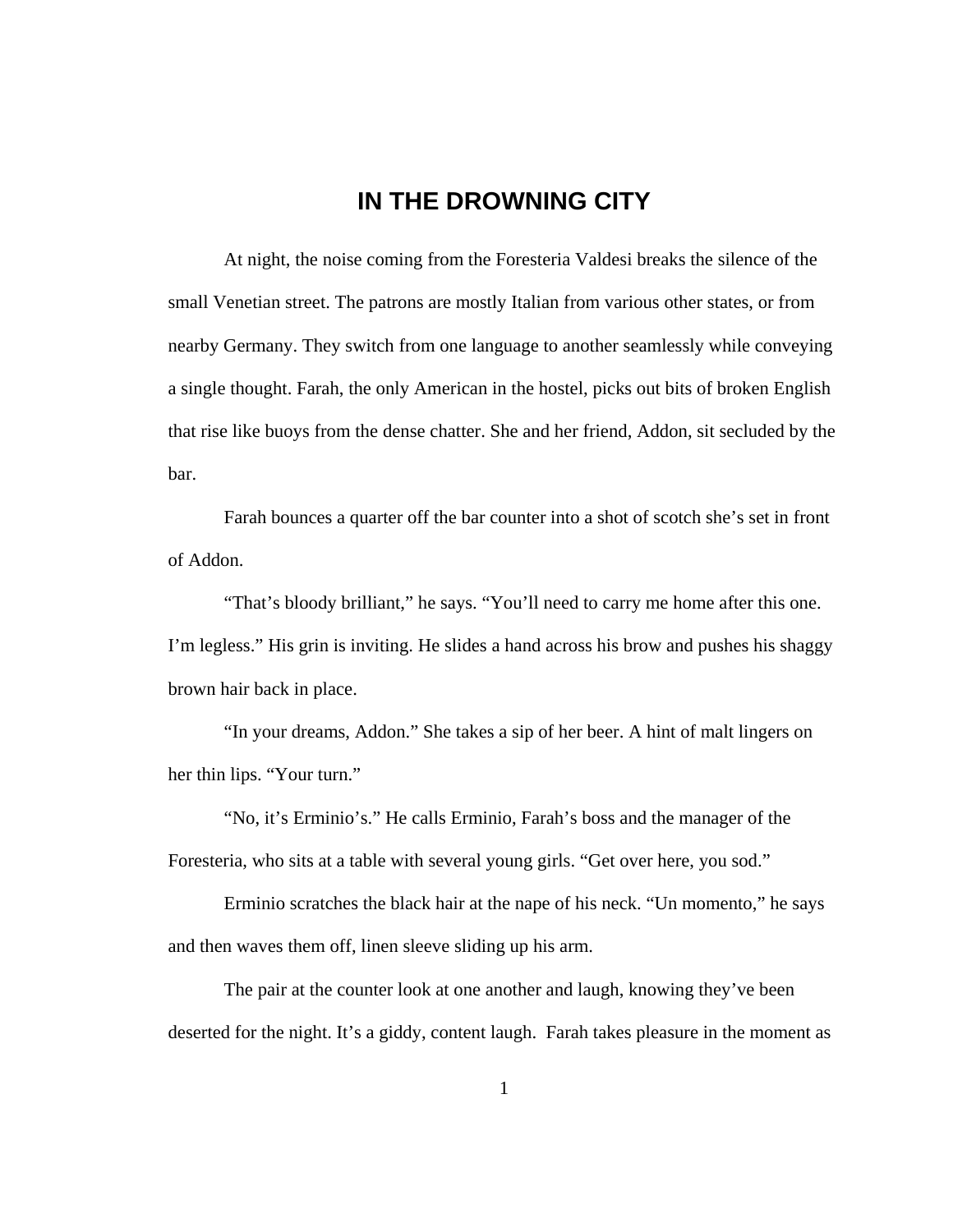if the laughter were adding to her feeling of intoxication. Addon stares at her with unabashed, adoring brown eyes. He is only a friend, although he's been more than that at times. She maintains eye contact, sure that the feeling will end as soon as she breaks away. For this moment, no one else is in the room. Farah knows it has to end eventually regardless of who initiates. Moments like this are fleeting.

 Waving the quarter in front of Addon's face, she says, "You know you're almost impossible to understand when you're drunk."

"And Erminio is impossible to understand when he's sober," Addons says.

 "I guess he's out of the game." She presses the quarter in his warm palm and pours another shot.

Addon closes one eye and takes aim. He misses.

"Aha." Farah points at him accusingly. "Drink."

 "Bollocks." He takes the drink. "Tell me something, Love. Isn't this a holiday where you're from? No friends or family to visit?"

 She hasn't talked to her mother in years, and her sister, Kelly, hasn't returned her emails the last few months. "Not for a few days," she says. "Thanksgiving is the third *Thursday* in November."

"Flying somewhere then?"

"Somewhere?" She raises an eyebrow.

"I don't know where you're from."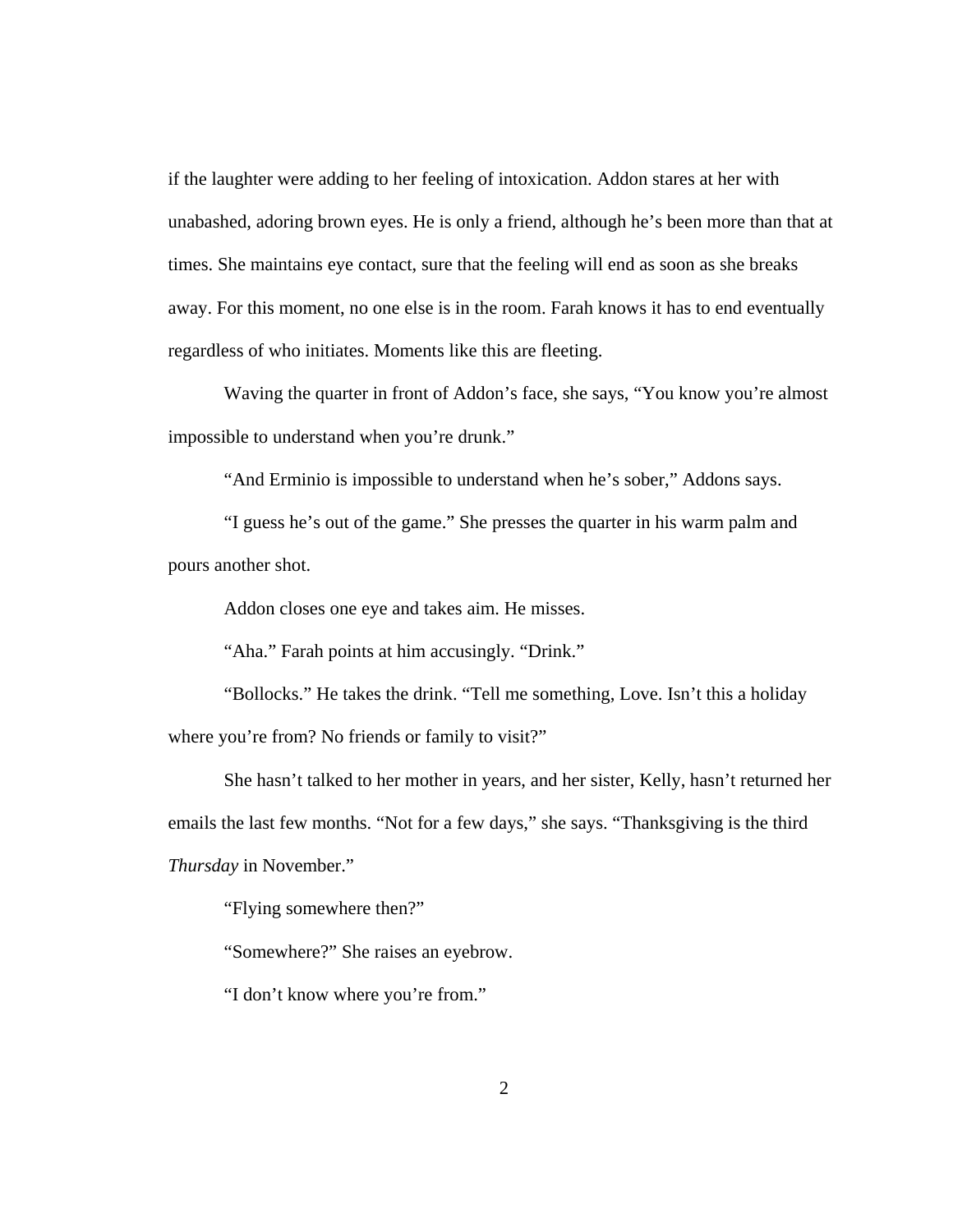Addon wears a blue button-up and a chocolate-colored blazer. The shirt collar is flipped, but one side hangs down weakly. He straightens it out before speaking. "Don't you think that's bizarre? I have no bloody clue where you're from. I mean, I can estimate you're not from the northeast and you're no Southern Belle."

 "I guess not," she says. "I'm from Florida. Not exactly the Deep South but deep enough." The small miserable town is just outside of Jacksonville, a place nothing like the postcards of Miami Beach. In fact, Farah had never seen a palm tree until she left.

"We've talked about this," she says.

"Not once," he says. "Though we should have."

"Doesn't matter anyway. I haven't been back in years."

 Farah hasn't been back since her senior year of high school. The same week they were dismissed from school, she packed two bags and snuck out. Farah spent graduation day in London. Kelly told her that the diploma had arrived a few weeks later. She kept it safe for Farah, along with some other things she had left behind. Their mother had ransacked Farah's room after discovering she'd left, tearing through personal items and discarding them like garbage. Kelly went through the mess and saved things she thought Farah would want some day. She promised to keep them hidden until her big sister decided to come back. The two girls knew, however, that her return was unlikely.

 Farah had spent her senior year planning and plotting her escape. She used every penny of the four thousand she made towards that goal. Farah grew up accustomed to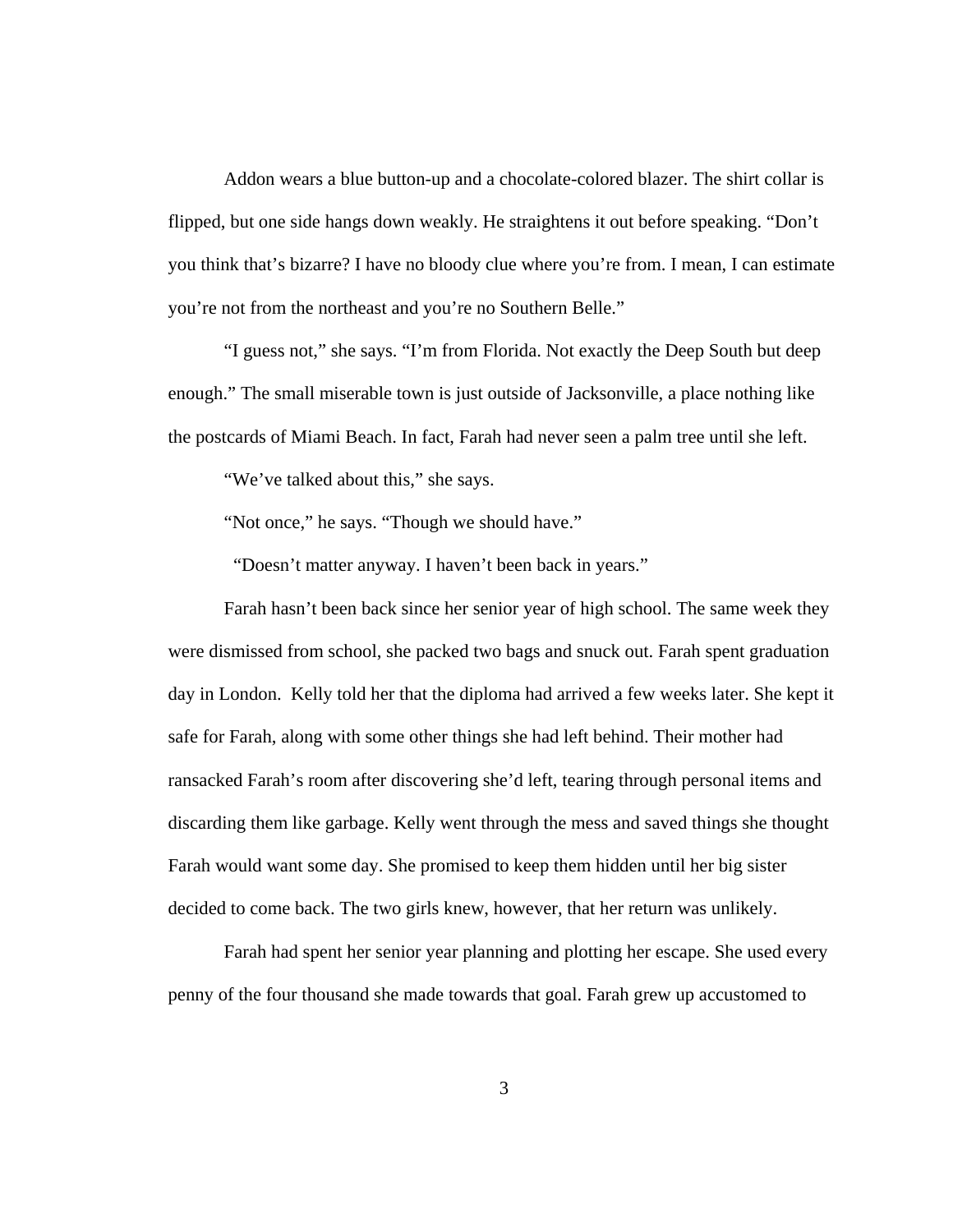doing things on her own, caring for herself and her seven-year-old sister, and she knew just how far that money would get her before she had to stop somewhere and work again.

 Farah understood the importance of money at a young age. They couldn't afford groceries or school supplies because her mother couldn't keep a job. When Farah had to wear clothing from the Good Will store, she became acutely aware of the situation and withdrew from classmates. In their eyes, Farah's environment was just an extension of who she really was. They defined her in those terms, poor and weak. Her classmates were right. Farah's environment did shape her, which is why she wanted to change it.

 Farah was unwilling to spend her high school years in seclusion. So freshman year, when they moved to a new district, she took her chance. She joined the soccer team and took AP classes for college credit. She joined the Senate Class of the student government where she won the office of Treasurer. Her mother didn't spend much time at home, even when unemployed, and Farah took Kelly everywhere, including the library. While Farah studied, Kelly would sit in an oversized chair, legs curled under, reading books like *The Giving Tree*. Farah's friends soon adopted the girls, and they spent brief moments of happiness pretending to be members of other families.

 The illusion was disturbed whenever Farah's mother went through what Farah had come to recognize as an episode. An episode was usually preceded by her mother being dumped or losing a job. Farah's mother would sleep on the couch for days, dressed in pajamas and a bathrobe she sometimes used as a blanket. It was the only time she wanted Farah around. She needed her around.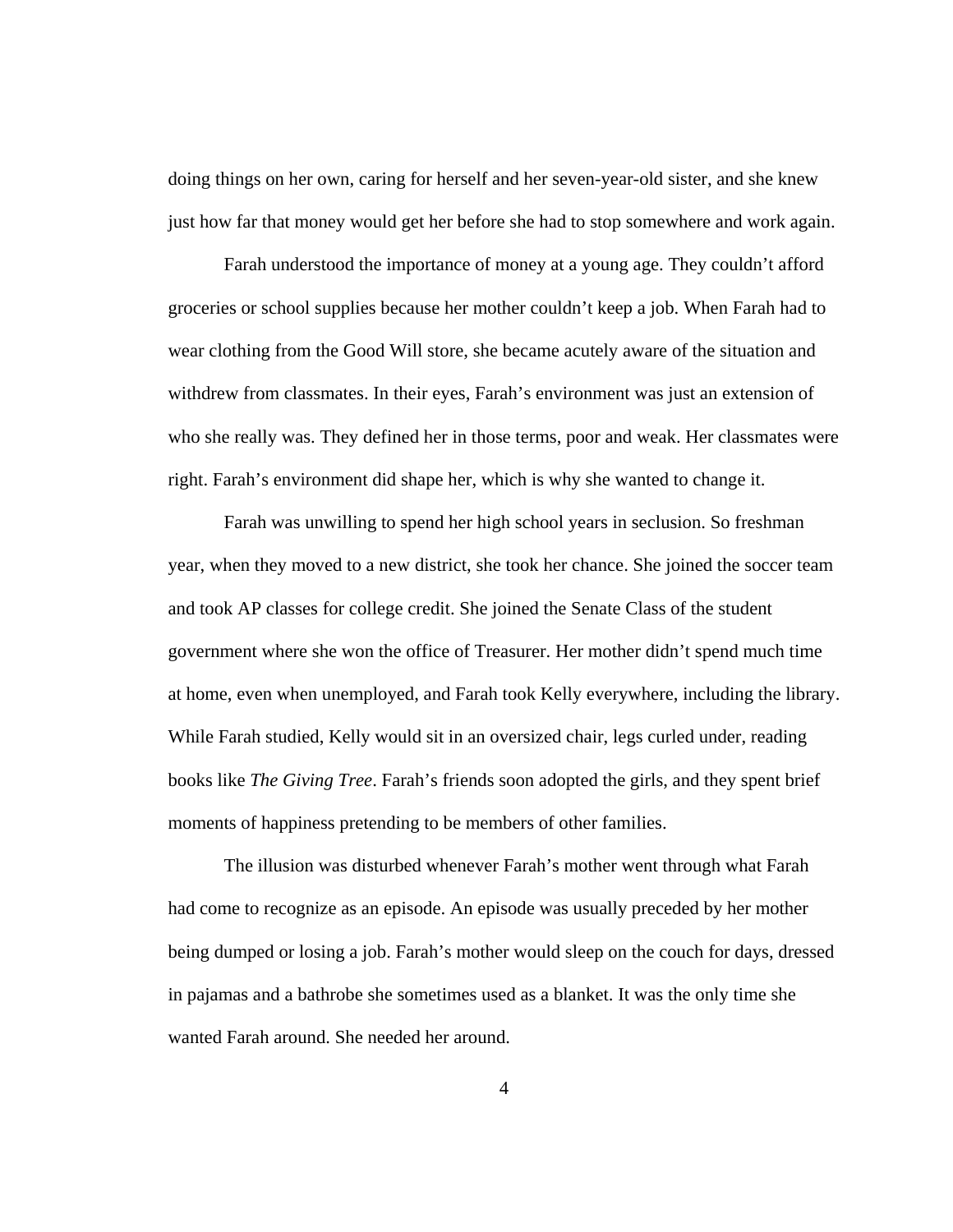When Farah was younger, she engaged these episodes with hope, praying for a change in her mother's character. As she grew, Farah understood the episodes were too short to be motivated by love or concern. She wanted Farah home to wait on her regardless of the soccer game or test she had to study for. She objected to things a normal parent wouldn't be against. Farah understood her mother just wanted someone else to feel miserable.

 Addon offers the quarter, pulling Farah back into the conversation. "Have a go." He's skilled at pulling her back into the moment. She takes the coin but doesn't shoot. The giddy feeling is gone.

"Your family must miss you," he says.

 He's become preoccupied with this line of questioning, prying into her past. She scratches her collarbone.

"It's been a long time," she says.

 Addon places his hand on hers. Fresh calluses cover his fingertips. He must be working on a song. When Addon isn't here, he's composing music in his apartment on Camp S. Maria Formosa Ave. At least, that's what he's told her. Although he's at the hostel almost every night, they rarely meet on the outside, which is ironic because they didn't meet at the Foresteria. They met near the Rialto Bridge. He came to the Foresteria eight months ago looking for Farah and now he's always here. It's funny how quickly they fell into this routine.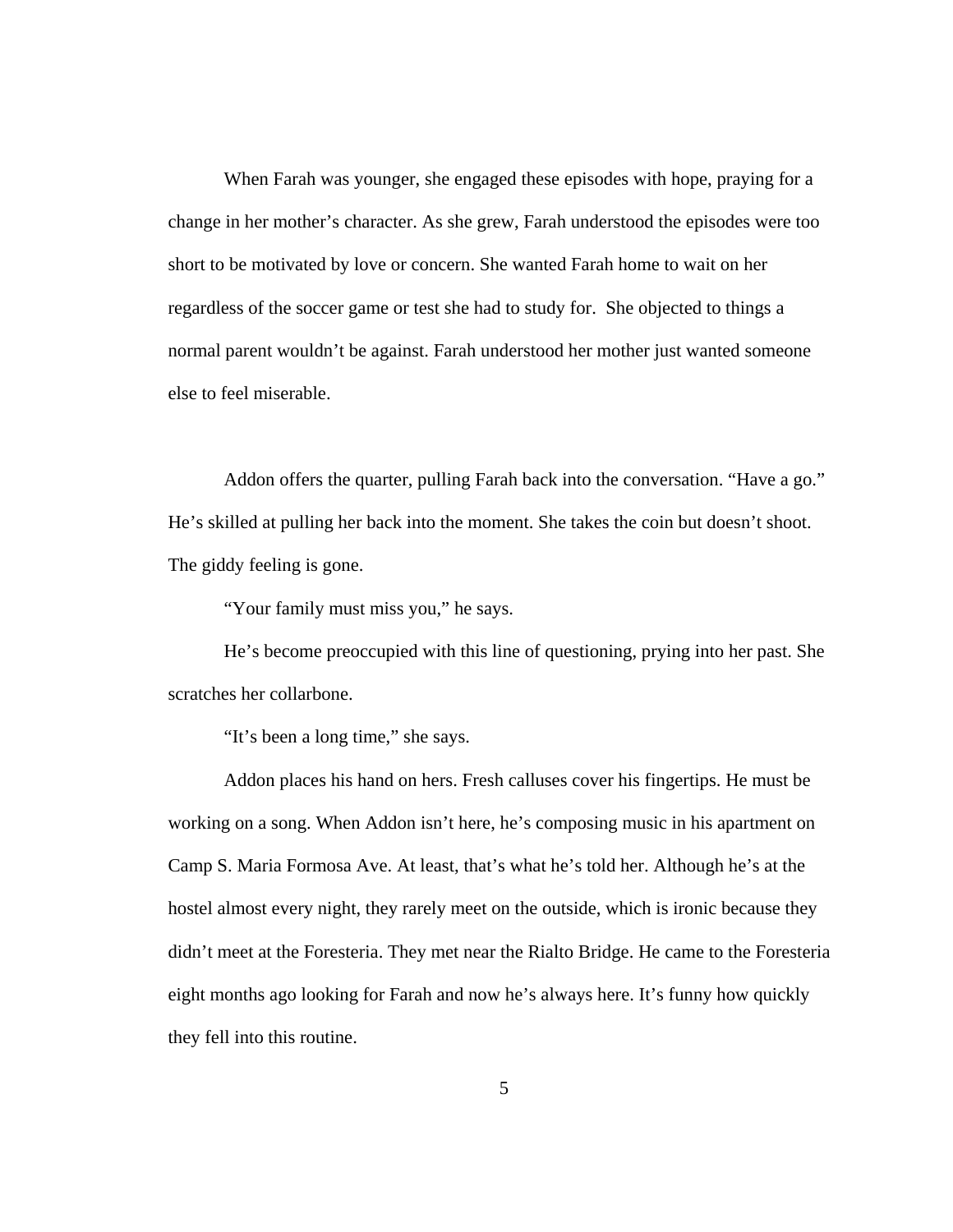With his thumb, he traces the blue veins of her wrist. "Come back to my flat."

 "I'm working," she says and pulls her hand away. His advances make her uncomfortable now that it's clear he wants something more serious. His touch, his stare, his sudden interest in her past. Even the smallest gesture takes on the nuance of his growing affection despite her wish they transition from lovers to friends.

"This is work?"

"Every night it is." She smiles.

"I'm sure it's almost close. Erminio can handle afters."

 She takes a sip of the warm beer and resists swallowing immediately. She lets the liquid swirl in her mouth. The flavor is more distinct when it's warmed, the influence of coffee and spicy hops more apparent.

 Farah has taken the long walk with him from the Ponte di Rialto, followed Salizzado s. Lio and crossed the bridge to his apartment several times. It's always been at night, which makes it difficult to recognize any of the streets until the lonely walk back at daybreak. The last time, for reasons unclear even to herself, she stayed for breakfast.

 She regretted the decision almost immediately when Addon asked her about home. She didn't understand why it mattered so much. She'd done so many more interesting things in her travels.

 "Because you never bloody talk about it," he said. "Straight away you change the topic."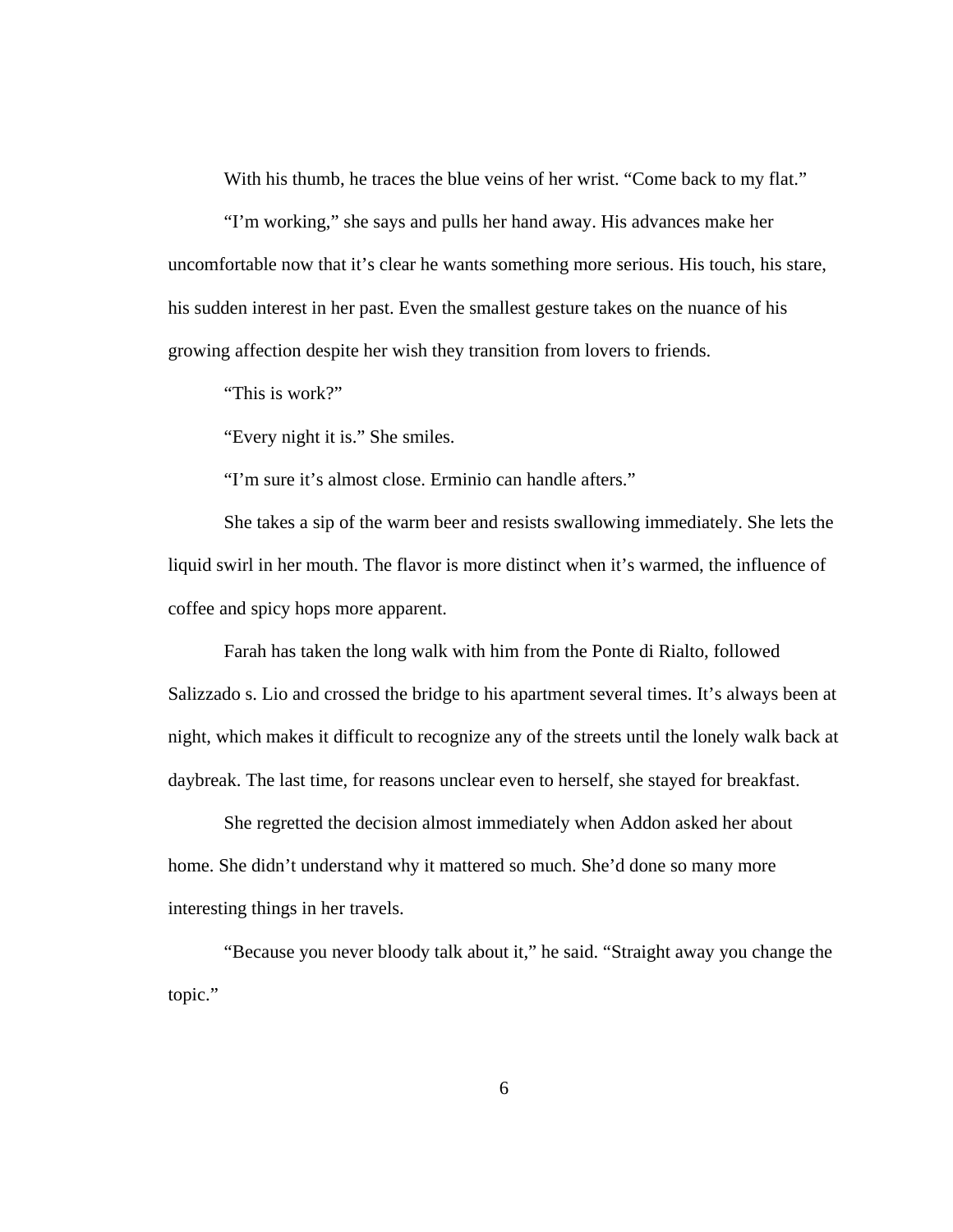He didn't know that just thinking about her home brought back feelings she didn't want to deal with. She could step back into that skin just as clearly as if she'd never left. Whenever she thinks about her childhood, she loses confidence. She feels powerless. She feels like a loser. Those emotions stick to her skin, like the salty film after an ocean swim, for hours.

Back home, everyone eventually learned about Farah's mother at her new school. They'd react in one of two ways: pity or disgust.

 "I just don't feel like rehashing the past," Farah said to Addon. She would've rather seen anger than pity on his face.

 She'd seen pity too many times. She never wanted another person to feel sorry for her, especially someone she was romantic with.

 Once, during soccer practice, Farah had collided with another girl and sprained her wrist. Her boyfriend, Michael, and his mother drove Farah to the emergency clinic when her mother wasn't reachable. Later, when Farah asked her mother to pick her up, she told Farah to ride the bus home. It was clear to everyone that she didn't care about Farah's injury at that point. Farah had lied and said her mother was at work when they took her to the hospital, but she had no excuse for her mother then. The embarrassment of having to explain her mother's behavior to Michael and his mom and the look of pity on their faces made Farah resent her mother more. Farah had been exposed.

 The way Addon stared during their last breakfast left her feeling the same way, vulnerable. In a flash, she realized why she'd stayed. The idea of getting closer was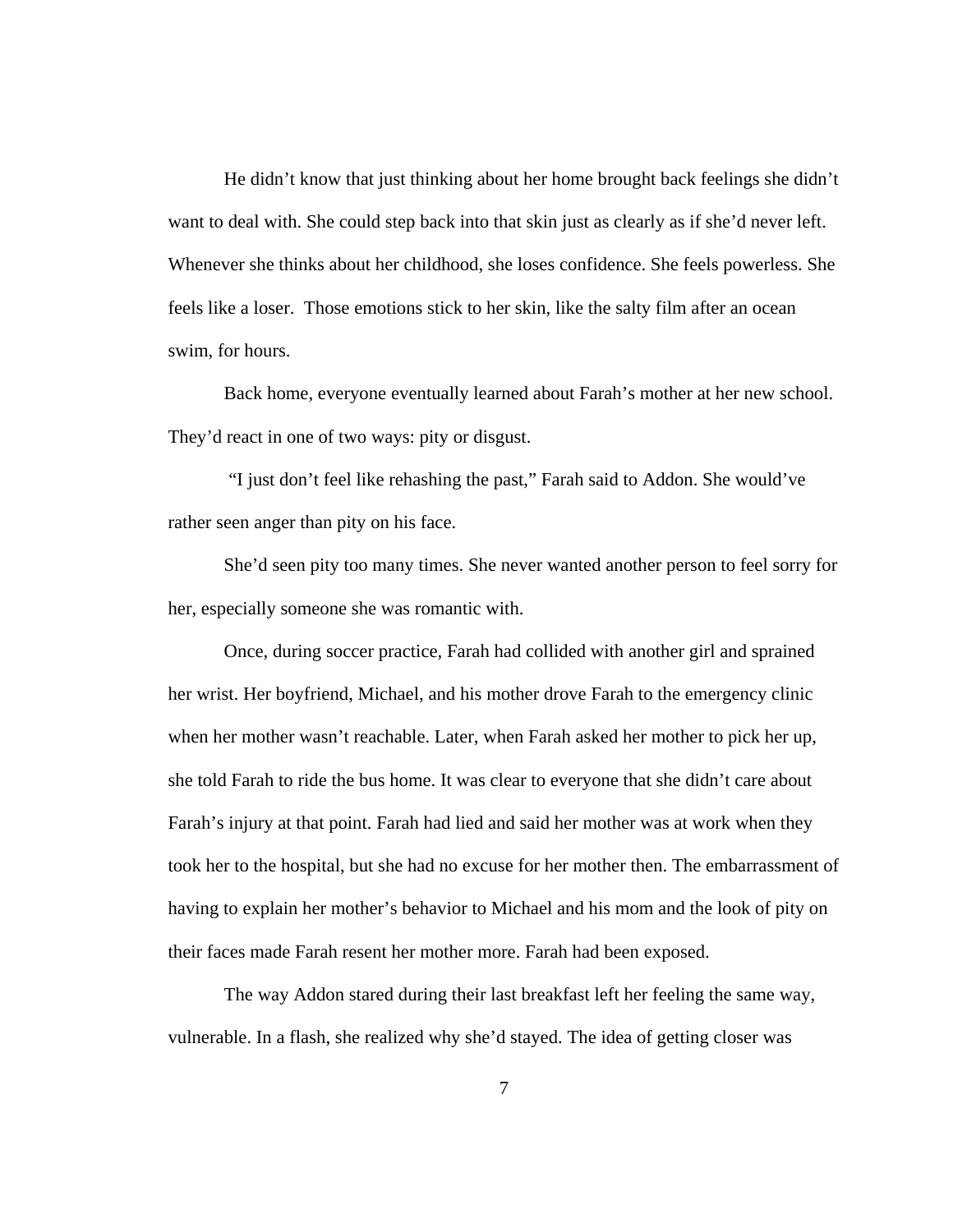enticing, but she didn't know how to put that desire into practice. Farah didn't know how to be intimate without sex. She'd never really been close to someone, and she couldn't tell Addon what he wanted to know. The conversation dulled, and it never recovered. Farah stabbed at the mushroom caps and scrambled eggs on her plate for a while before she left feeling like a failure.

Farah hasn't gone home with Addon since.

Addon pulls out his wallet and sets it on the counter. "Well?"

She shakes her head no.

"I'll bugger off then."

"You don't have to go," she says.

 When he stands, he almost knocks his stool over but catches it before it hits the ground. "Sometimes *you're* impossible." Addon's stride is unsteady. He leaves money on the counter and barely looks her direction.

 Venetian roads are notoriously confusing. There are no lights and few names. This late, the lights coming from the hostel will be the only ones illuminating the block along the canal. The inhabitants of the rust and tawny painted buildings that neighbor have been sleeping for hours. In a drunken stupor, Addon could get lost on the foreign streets.

Farah was lost on those streets when they met. She had arrived only a few days prior and had a room at the Foresteria. She was looking for the Rialto Bridge and ran into him in a nearby passageway. The stone arch bridge was built over the narrowest point of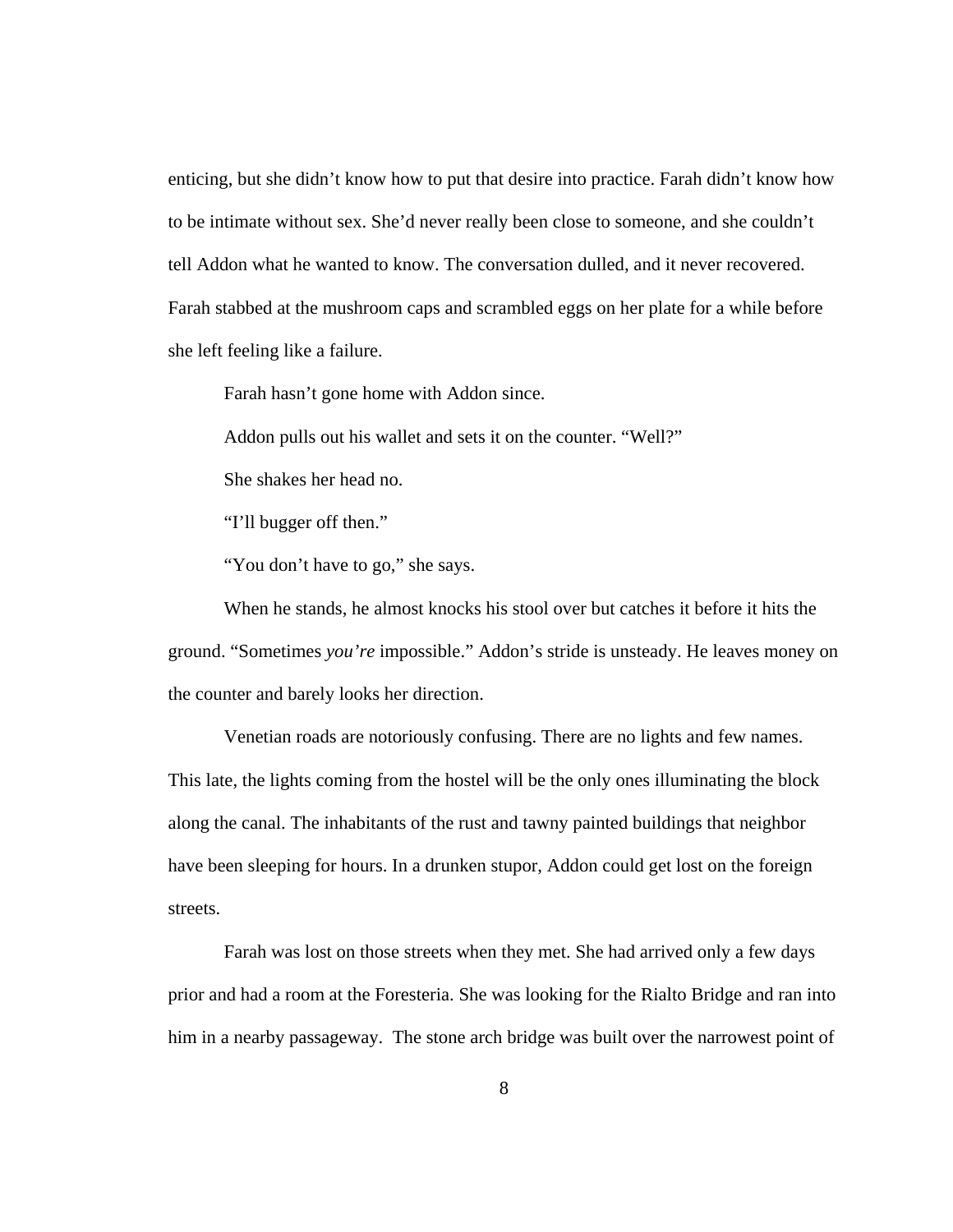the Grand Canal. She had been wandering around in the neighborhood just outside it and felt stupid that she didn't see the giant structure. He approached Farah and then guided her to the bridge. Like they were meant to meet, she ran across him almost as soon as she got to Venice.

 The surface of the bridge was covered in steps. Cramped shops selling jewelry, linens, and murano glass lined the walkway. They stood in the open arch at the center of the bridge.

 "This is where the Chapel would have been," Farah said. "Earlier bridges of the same design usually had a Chapel in the center."

Addon seemed surprised. "You've been here before?"

"No," she said. "I looked up some information." She shrugged.

"You're interested in engineering?"

 "Some, I guess. I'm mostly interested in buildings, but in a place like Venice bridges naturally take on a special importance."

He was several inches taller than she was, and, at the time, he wore a messy

beard. His clothes were clean and pressed.

"How high up do you think we are?" she asked.

"About twenty feet. Enough space to accommodate traffic."

Traffic. The intricate design of waterways were the real roads of the city.

"Architects had a serious problem building on this land because it's mostly marsh.

This bridge had to be rebuilt," he said.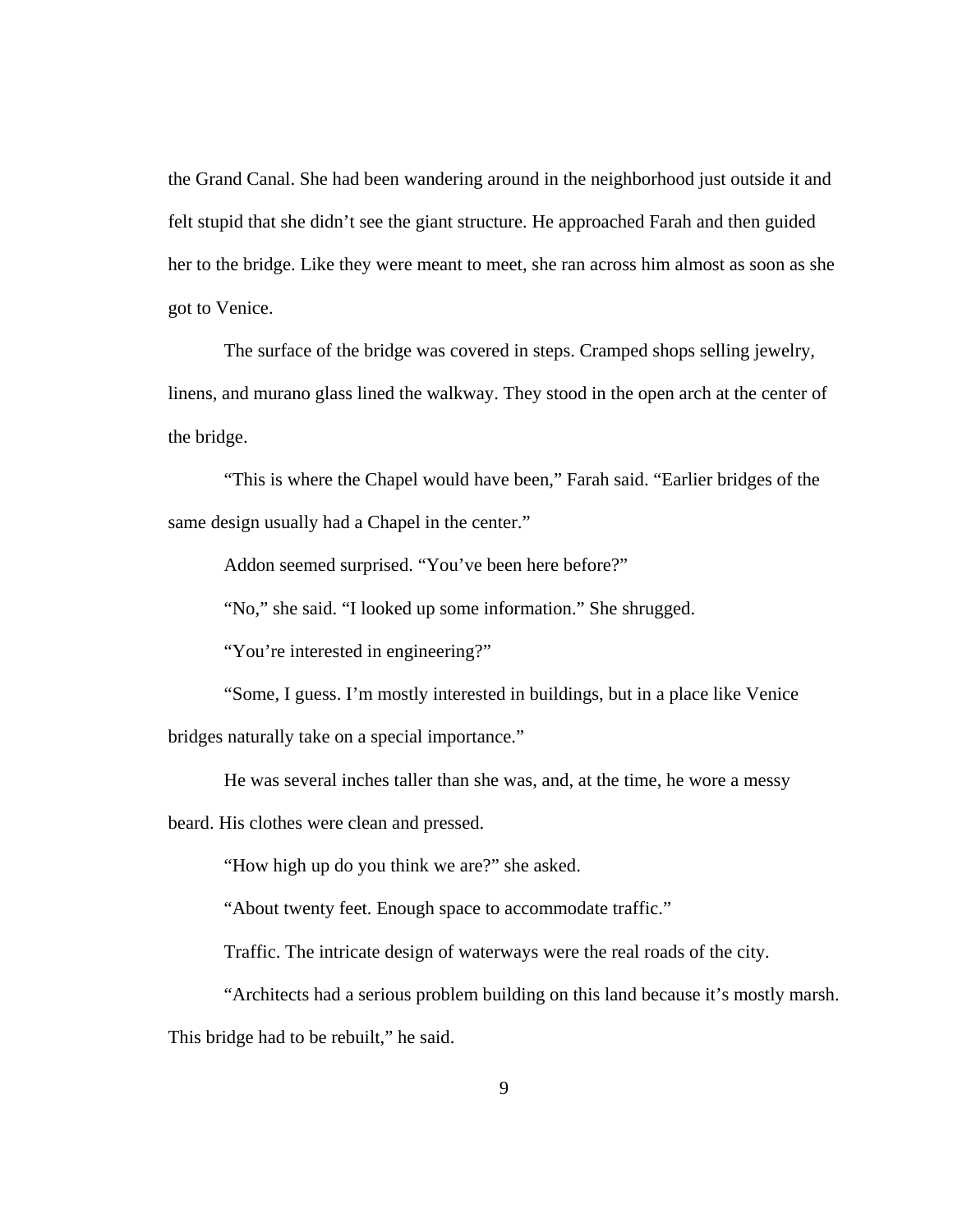"Because it collapsed?" It was hard to imagine the concrete could crack and fall to pieces. The air that crept in would have deteriorated the exposed material beneath.

 "They drove 6,000 wooden piles under the abutments on each side. There and there." Addon placed his hands on her shoulders. Keeping his right hand in place, he pointed with the other. His face was only inches from hers when he spoke. Being that close to him felt natural. "The stones were then bedded at right angles to the line of thrust of the arch. A lot of the structures were built in the same manner."

If the marsh below were ever exposed in a critical place, it could cause devastation, undermining the integrity of the entire foundation. It's a danger lurking under the city that everyone is aware of but continue about his or her business as if it weren't there. What else could they do? She considered it an inevitability, making her time there all the more special.

 "A whole city built on a deteriorating foundation," he said as if he had heard her thoughts.

"We'd better enjoy it while we can."

In a move that was so intimate, as if they were already lovers, he traced the line of her chin, maybe trying to learn its angles. She was wearing her mother's old scarf as a headband. Farah had seen her mother wearing it, tied around the neck, in a photo taken years before life had prematurely aged her face. Her cheeks were smooth and radiant, her expression almost hopeful. Her mother never resembled that photo in real life. Addon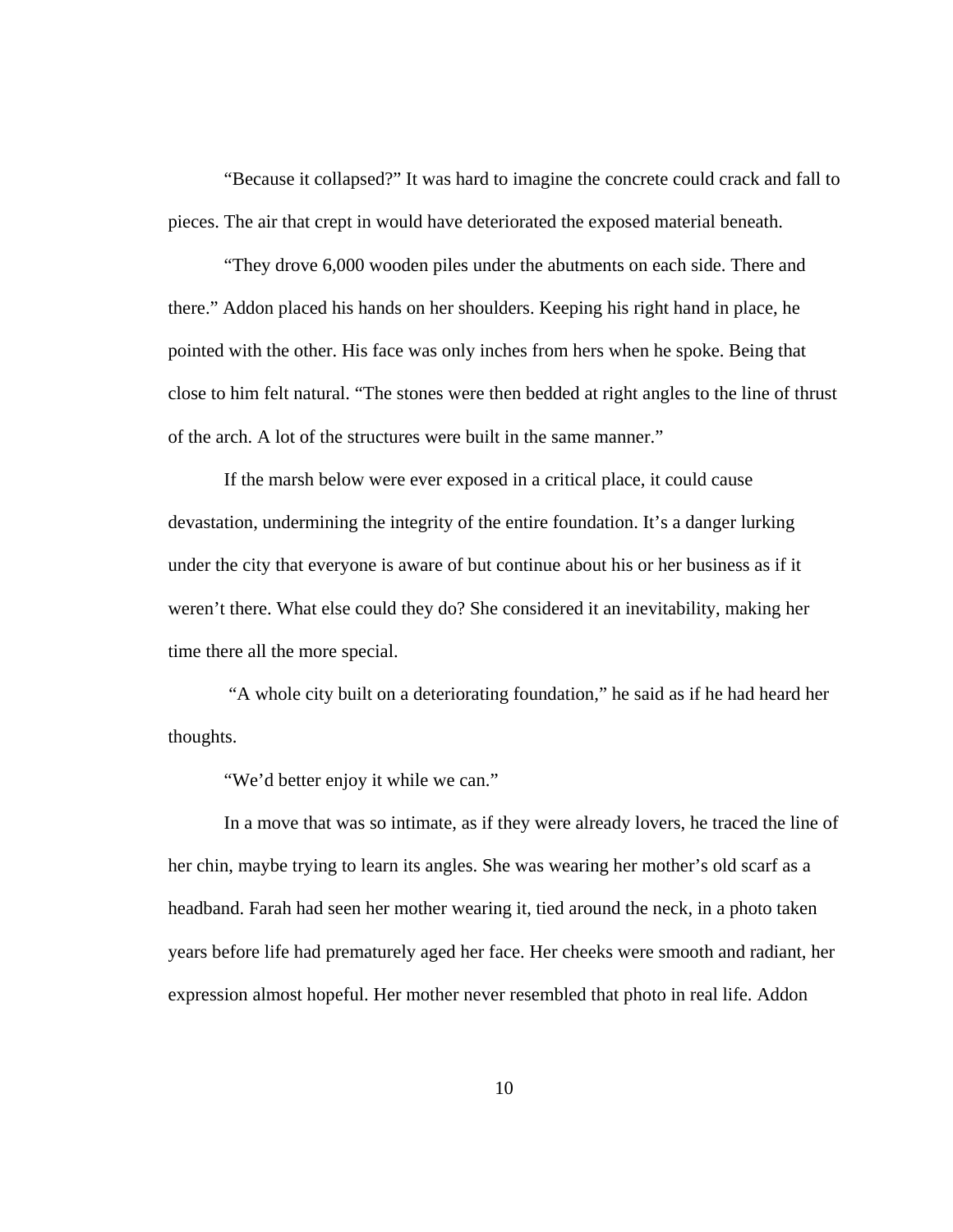tugged on the tail, draping down Farah's shoulder and smiled, threatening to unravel the whole thing.

Situated on one of the busiest streets, the Santa Maria della Salute Cathedral is located on a sliver of land between the Grand Canal and the Canale della Giudecca. It's a highly visible and precarious location on the edge of the water. Built in 1630 as a response to Venice's release from the plague, it is dedicated to the Virgin Mary. Her image is prominent throughout the exterior décor. Inside, a sculpture of the Virgin sits above the high altar as the Queen of Heaven. A ghastly old woman who represents the plague is driven away. It is the main focus of the cathedral, representative of the beliefs of the people who built her. The Virgin's image is engrained in every aspect, even in the layout, built in the shape of an octagon meant to suggest the Virgin's crown.

Farah has studied architecture for years on her own and keeps notebooks with sketches and comments, pasted photos and clippings. She admires the way architecture serves a culture's needs and expresses their beliefs. Buildings such as the Santa Maria della Salute have purpose and provide meaning. Buildings such as the Santa Maria della Salute are more than physical manifestations of the past; they influence the descendants of those who built her, bequeathing something so inherent to the way Venetians still live that it's rarely consciously recognized.

 Whether the people who walk through the cathedral's walls realize it, the cathedral was built to fulfill a promise. The Venetians believed that the Virgin would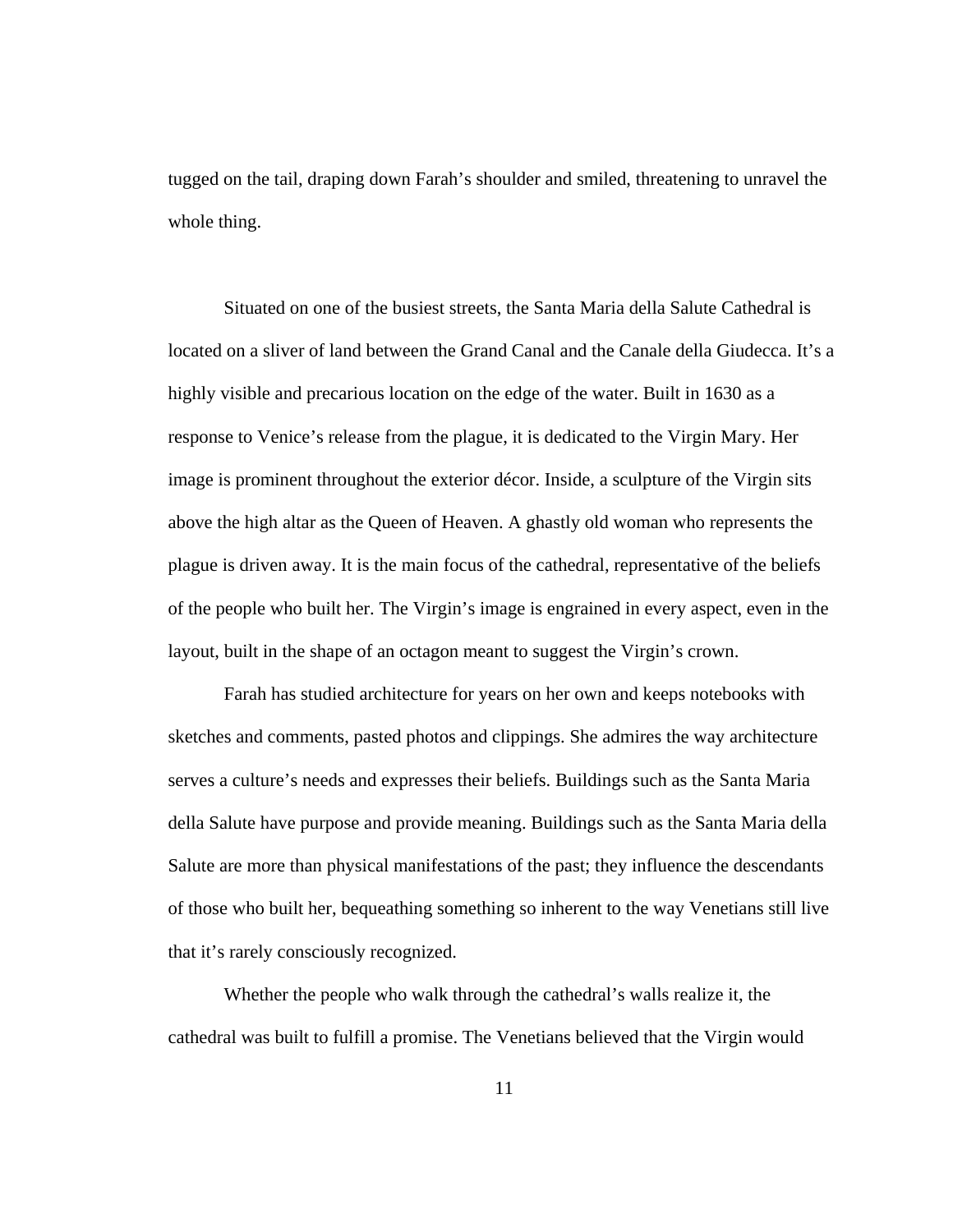save them from the plague that had already killed a third of their population. Farah is fascinated with knowing when and why buildings are created. Most people admire the frescoes and artistry but never question why. Farah knows better than most how an environment can shape a person. She's fascinated with the way major constructions affected the people who built them and to what extent people are aware of those effects.

 Farah is drawn towards the high altar immediately. The image of the Virgin is intricately sculpted. Next to her is the sculpted representation of a pious woman kneeling. From the main entrance, all other altars are hidden in the recess of six shallow side chapels. An aisle blocks them from view until she moves in closer, and only then is the whole interior visible. Farah knows they are there, but it's still dramatic when the entire inside is laid bare.

 She sits in a pew in one of the side chapels. The use of the Corinthian Order throughout, with dark grey columns against white walls, gives unity to the main elements. She takes out her sketchbook and flips through pictures of other churches and buildings. The cathedrals of Western Europe remain her favorite places to visit. There is an added profundity to these places of worship that's absent in other structures. She's not very religious, but she'd like to be sometimes. She envies those who sit in the pews around her and their unwavering faith in something. She thinks people who can maintain a belief fueled purely by faith and will are lucky to an extent. She imagines they rarely feel the kind of loneliness she does.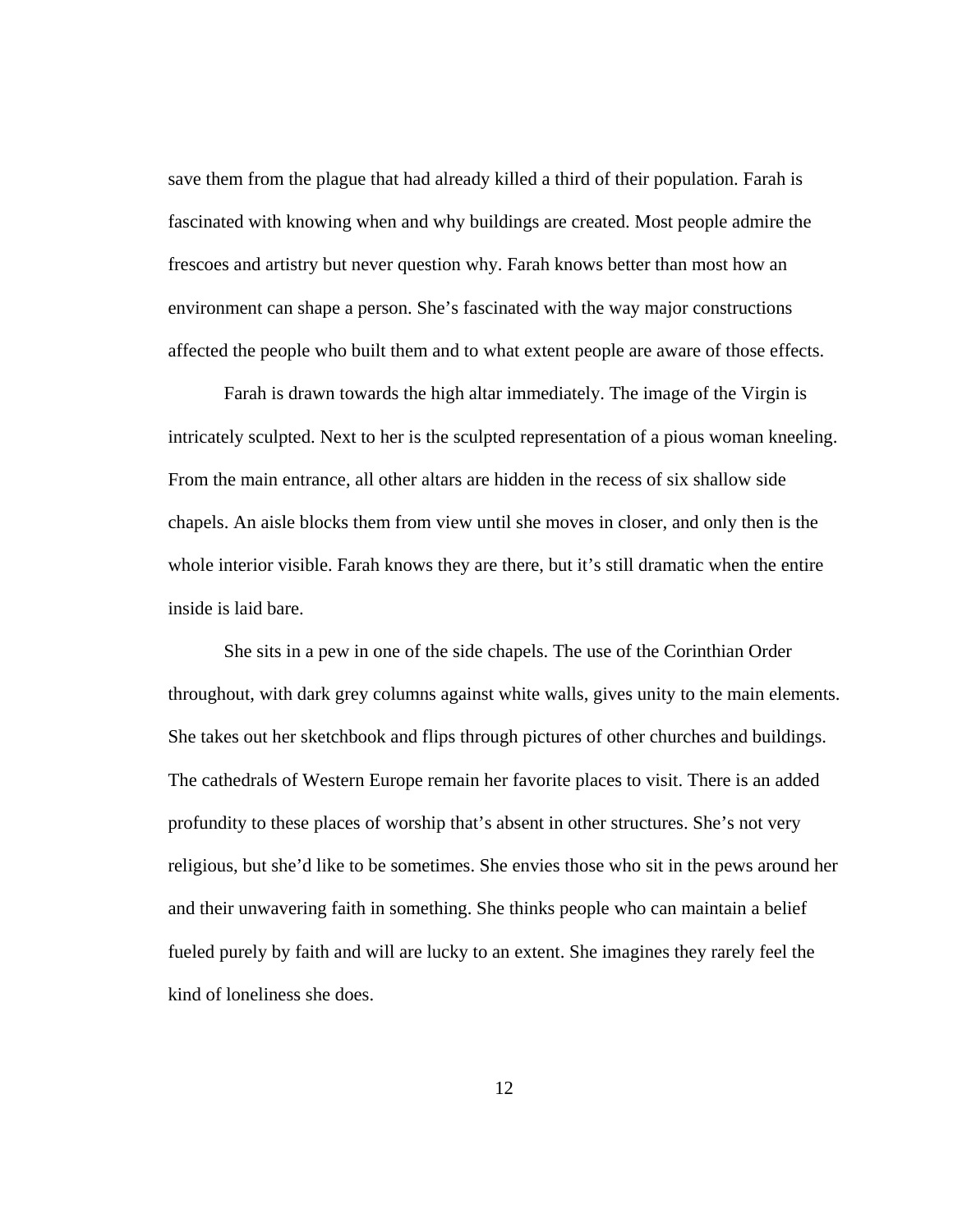Addon once told her he didn't believe this life was his last stop. He said the reason people couldn't find happiness is because they aren't meant for this life ultimately. They would experience moments of happiness, even feel mostly content, but the human soul will always want something more and will always feel loneliness. Farah isn't certain there's an afterlife, but she can't deny that Addon finds comfort in his belief.

 Farah is retracing the lines of an old drawing when a man in a backwards Ohio State baseball cap slides into the pew before her. She recognizes him immediately. A group of Americans just arrived at the Foresteria, two boys and two girls. At first, she'd thought they were couples because they acted very familiar with one another. But something in the way that he watched as Farah handed the shorter girl two keys made her doubt the initial judgment. If she tried to catch him staring, he wouldn't look away.

 He kneels down and bows his head. She feels an instant connection to him. There haven't been a lot of Americans staying at the Foresteria in the past month. Still, there's something unnerving about his presence at the cathedral. She considers leaving but stays to watch.

 His arms are crossed and eyes are shut tight. He seems deep in thought. She doodles in the margin of her book. After a little while, he raises his head and sits back on the bench. The blonde flecks of his hair poke out from under the red of his cap. He doesn't say anything but twists towards Farah's direction, seemingly admiring the wall.

 He looks younger than she thought, maybe still in college. His large blue eyes jut out slightly. It doesn't make him unattractive, just distinct. She's only seen eyes like his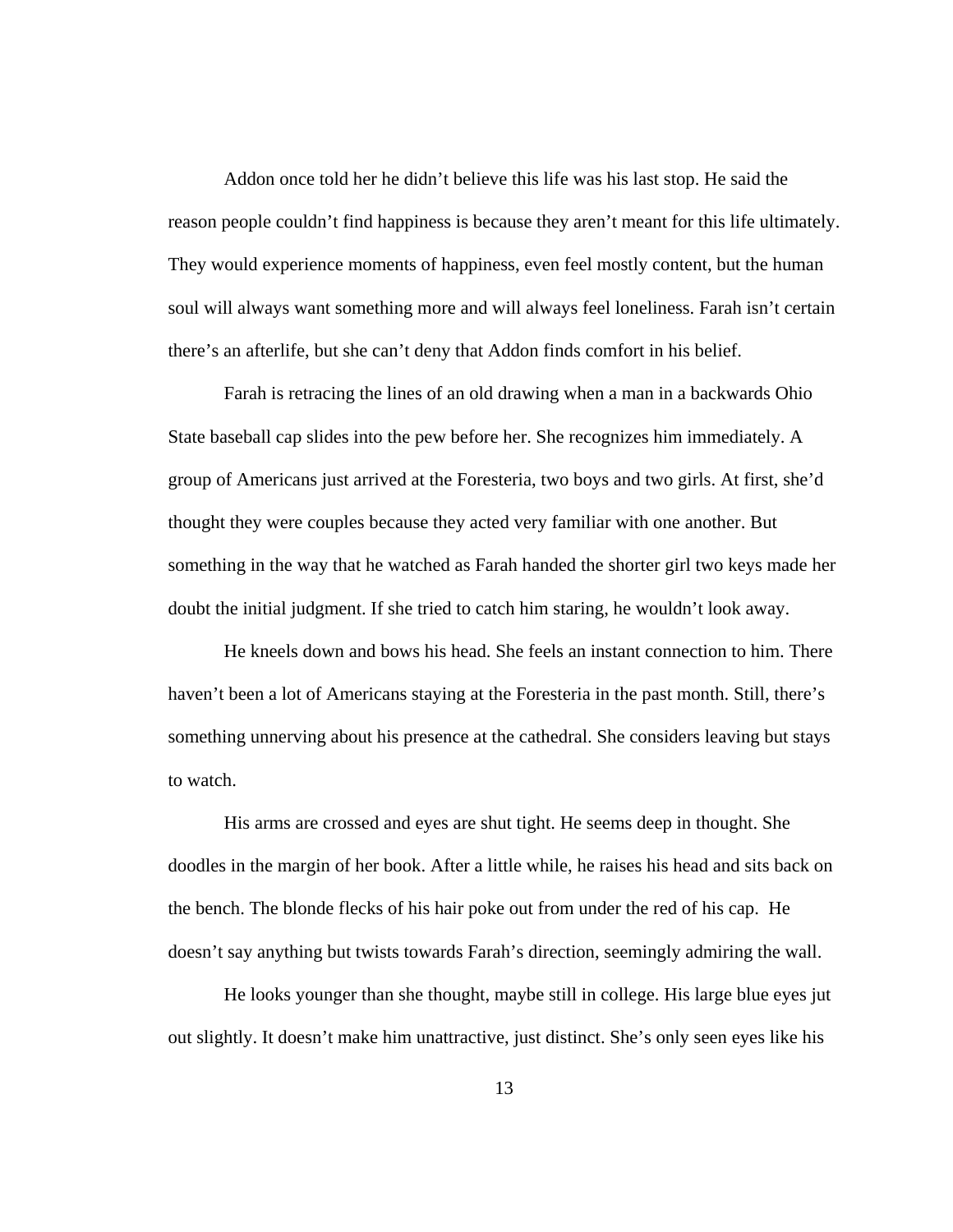before in Michael. He could be Michael grown up. He looks very familiar. Farah fidgets in her seat. She averts her eyes towards the ceiling, staring at the large handsome dome over the high altar. Ultimately, he grabs the bag on the floor next to him, slings it over his shoulder, and leaves without saying a word.

Farah hasn't talked to Michael since ninth grade. He broke up with her after Farah's mother had her jailed. He couldn't handle the pressure of dealing with Farah's mother, which she always thought was strange. After all, the pressure wasn't really on *him.* 

They had only dated a few months when Farah's mother had one of her episodes. The episode lasted for a particularly long time, but Farah had a life then. More than halfway through freshman year, she wasn't willing to stop everything and nurse her mother through another failure. She would help her when she could, but Farah wouldn't turn herself inside out for the woman. When her mother saw that Farah had other obligations, she became more controlling. In response, Farah became more rebellious. The power struggle continued, culminating in her mother banning Farah from a banquet for honor students. It seemed like the most ludicrous rule ever. Only *her* mother would forbid a daughter from attending a function celebrating good grades. The woman had lost her mind. Farah's friends would be there, as well as Michael. She wanted to see them. Farah snuck out anyway. When her mother realized she was gone, she lost control.

She waited on Farah's bed. "Where you been?"

"School."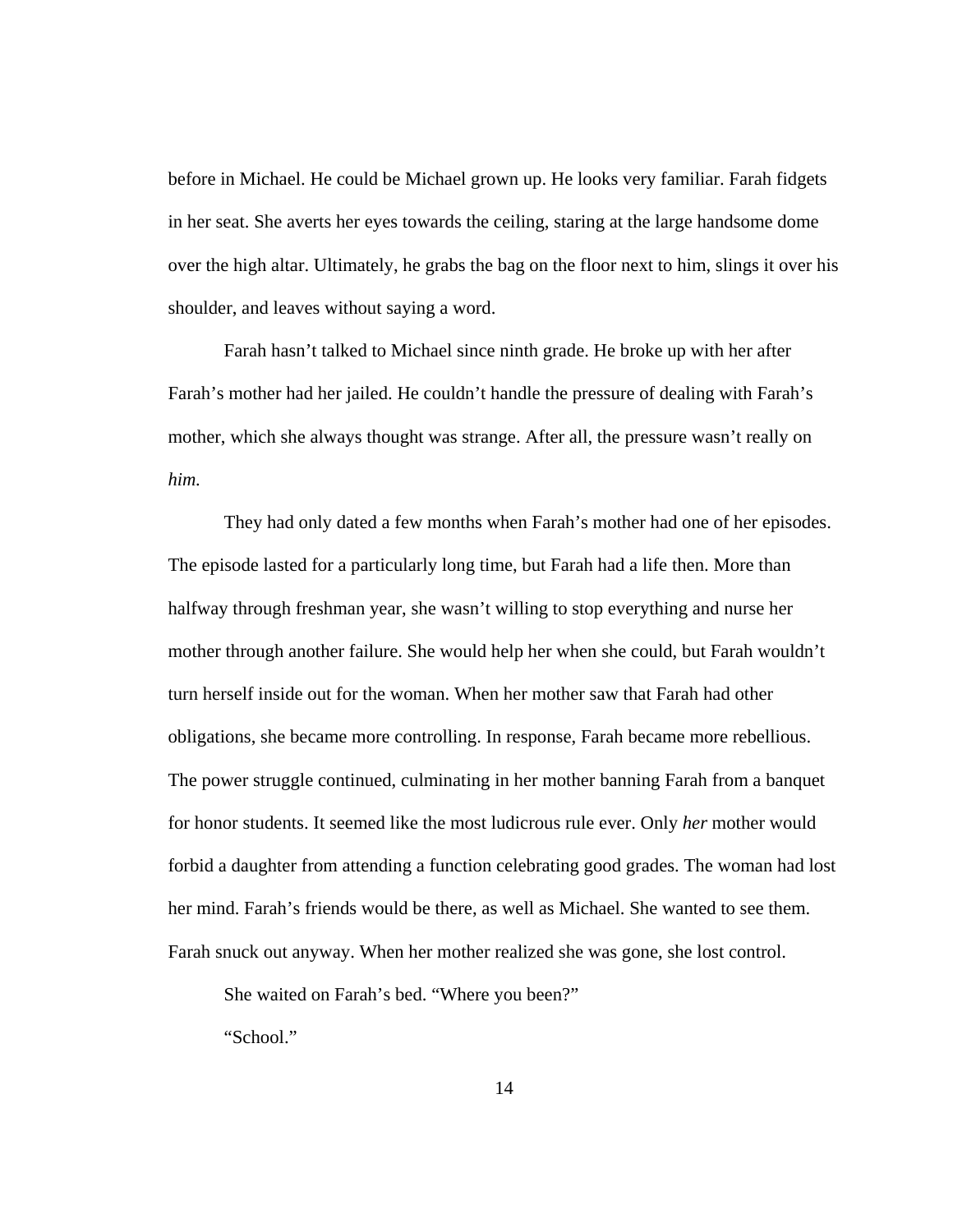"I tell you to stay home and you go off, do whatever you want?"

"Why didn't you just come?" It would've been nice to have someone there. The other parents clapped for their children, some took photos.

"You think you're so smart."

Farah dropped her bag by the door. She *was* smart. Smarter than her mother.

"You're just a little to big for your britches now, aren't you?" she said.

On the nightstand by the bed sat a half empty glass. "Been drinking?" Farah said.

"Don't you worry about what I been doing."

"Okay, I won't."

Her mother stood. Her foot tangled in the comforter, fallen halfway off the mattress, and looped at the base like the excess cable of an unseen anchor. She almost fell to her side but braced against the nightstand, knocking her glass to the floor. The ice rested on the surface as a puddle of diluted brown liquid sank into the beige carpet.

"I told you not to go," she said and kicked an ice cube across the room. Farah's mother usually went out to bars to drink unless she didn't have cash or friends. She came home long after Farah had gone to bed. Farah had rarely seen her that way.

"Where's Kelly?" Farah called out for her.

"You think you're too pretty, too smart, too good for this family."

"Kelly?"

"Don't you walk away from your mother."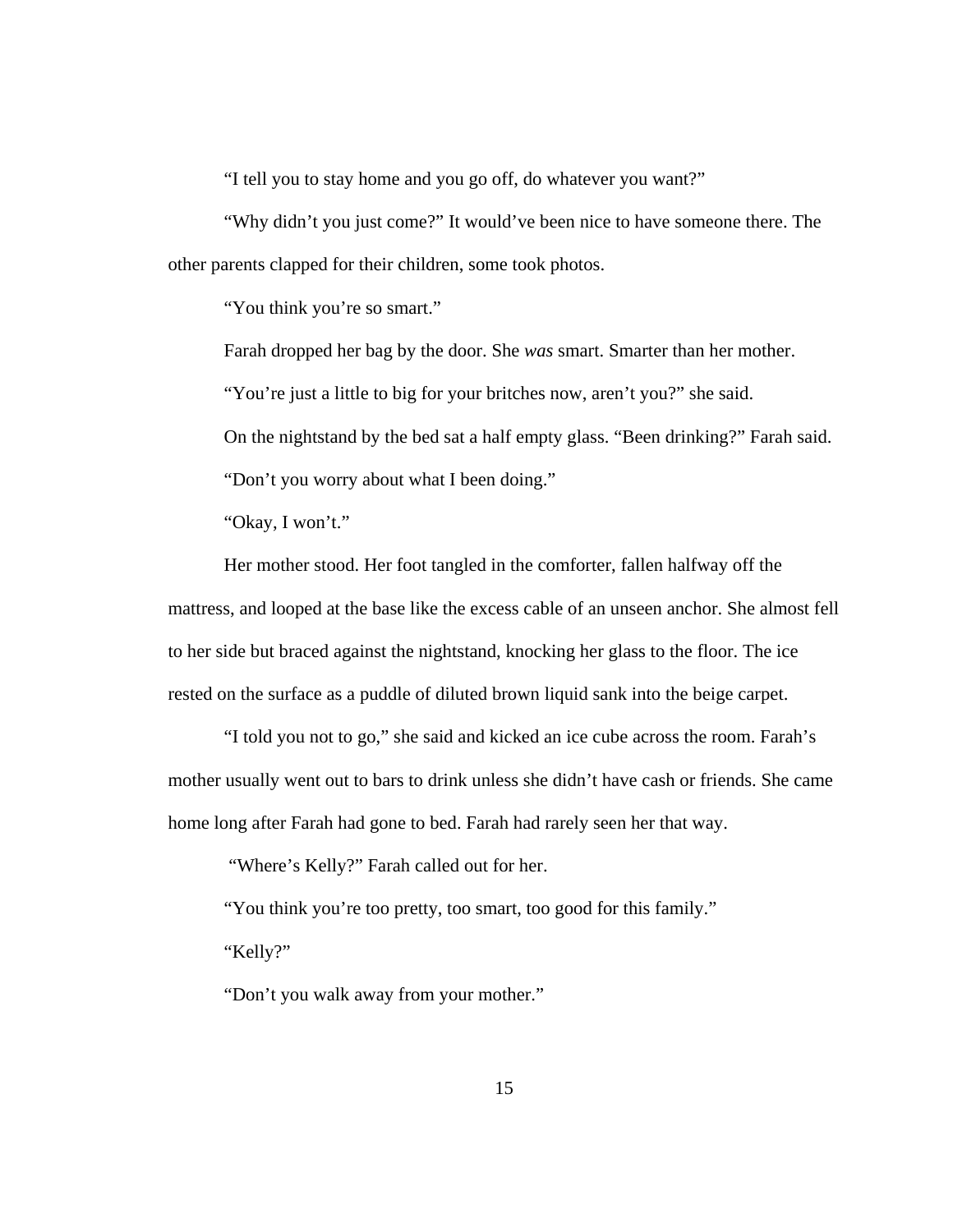*Mother*. She was never there. Farah cracked open Kelly's bedroom door. "You okay?" She felt bad waking her, but Farah needed to hear Kelly's voice. Their mother came barreling in.

 "You're grounded. Do you hear me? You think you're above what I tell you to do?"

"Shouldn't you be happy for me? I'm not doing anything wrong. I take care of everything around here."

"I tell you to stay put, you do it."

Her mother wanted Farah to be just like her but Farah wouldn't do it, and that's what really pissed her off. Farah rejected her life. She couldn't be fooled any longer. Her mother was jealous because she knew that Farah had something more in her than her mother had given. She tried her best to squash that in Farah, but Farah had built up her life without her mother, or in spite of her. That's what sent her into a rage. Farah, who was young when her mother had aged. Strong when her mother was weak. Farah would not end up like that woman. Sometimes she wondered if they were truly related.

"You're worthless and ungrateful," her mother said. "Nobody will ever want me because of you."

Farah hated her then.

"Nobody wants you because you're a pathetic old bitch," she said.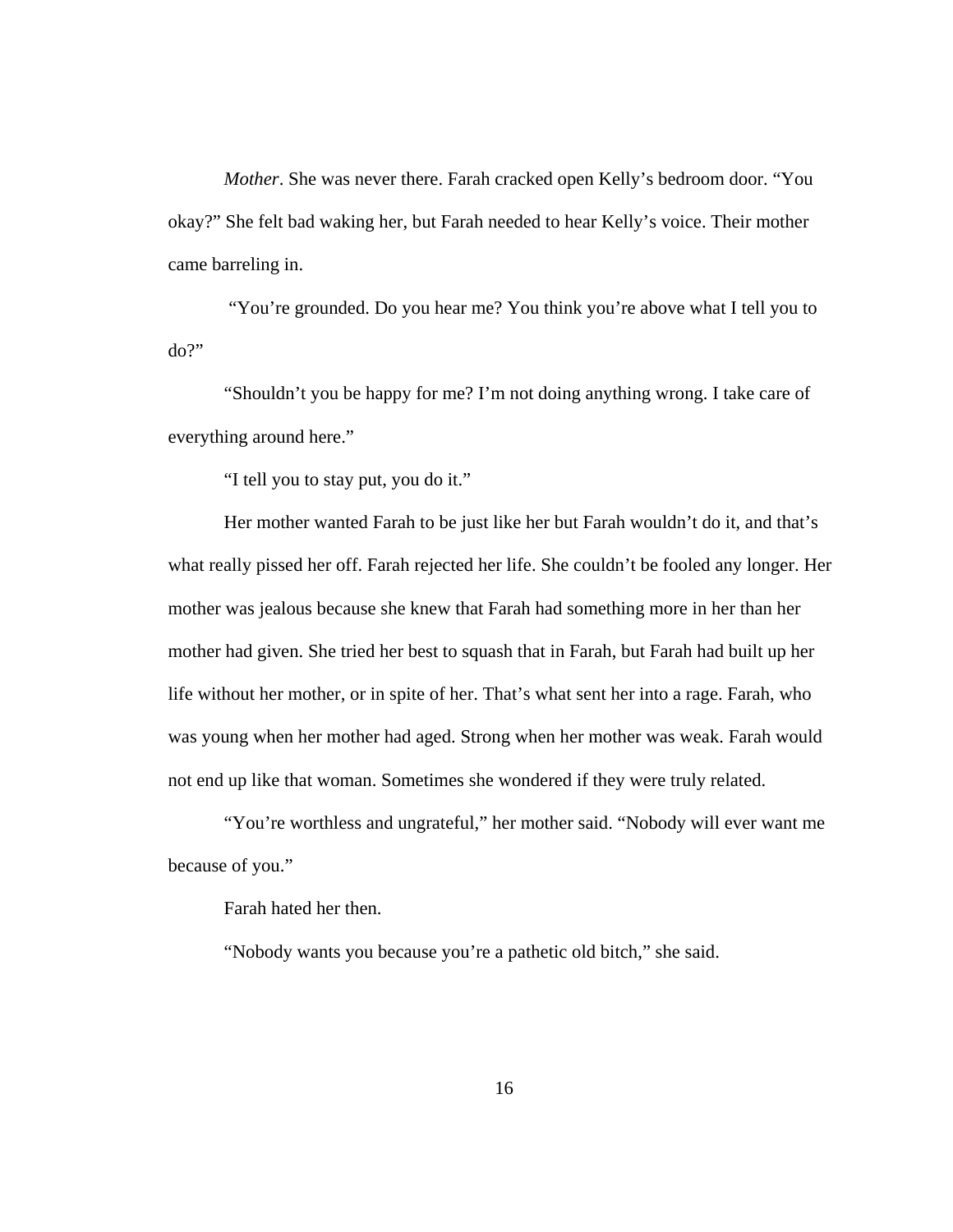Her mother slapped Farah across the face, hard and flat against the cheek. Farah stood erect, stunned. She'd never been hit like that before. At least, she could say that about her mother. Even though, she sometimes thought hitting would be better.

Her mother slapped her again. That time it stung more. She tried again but, before she could, Farah pushed her back onto the floor and ran into her room.

Life would've been so much easier if Farah's mother went away once and for all.

Instead, she sent Farah to jail overnight for assault. She left Farah in prison that next school day and picked her up in the evening.

When Farah returns to the Foresteria, she searches through the registry in the office. She makes a copy of every guest's passport for their records. His name is Scott Auger, age twenty-three years, and his address is in Columbus, Ohio.

 Farah sits at one of the tables reading when he walks in. She recognizes him immediately, and her breathing becomes labored. She feels guilty about rifling through his personal information. He stands by the counter but doesn't say anything.

Finally, Farah says, "Need some help?"

 He smiles widely, flashing a row of perfectly straight teeth. "Actually, I was looking for pamphlets. You know, info on all the tourist traps."

 "We don't have many of those here. You may find some along that wall." She points towards the entrance where what looks like a small magazine rack holds a variety of traveling brochures, mostly outdated.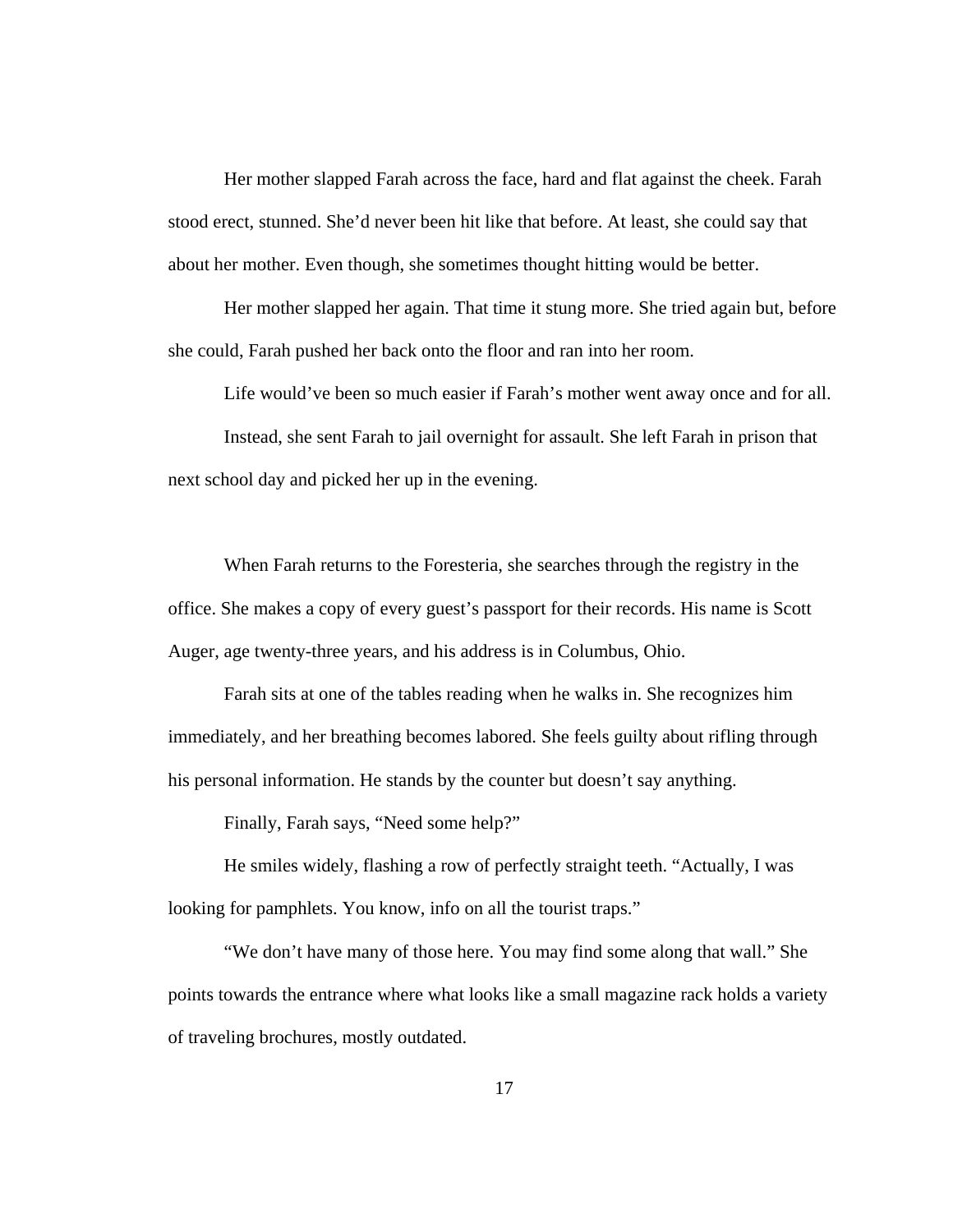He walks over and picks up the closest pamphlet. "I know you, right?" he says. "Not really," she says.

 "I do. Not just from the hostel." He extends his hand. "I'm Scott. I saw you earlier today."

 She pretends she doesn't know his name or recognize him, but her cheeks are burning. Her skin is probably bright red, and there's nothing she can do about it. She read somewhere blushing is triggered by a nerve in the chest. If only she could sever it. No one would know when she is embarrassed or angry. All the while, he must be wondering why she's flushed. She shakes his hand. It's smooth and envelops her slender fingers.

"You're American right?" he says.

 "Right. You too." She points at his hat. Judging from his build, he's probably more than a fan. He must be a ball player. "It's unusual to see Americans staying around this area."

 "That's odd," he says, "considering this is the only hostel in Venice with a bar downstairs from the dorms."

"It's a little removed from the main attractions."

He nods and ambles over to the table, taking the seat next to her.

 "Not that Venice is that big," she says. She doesn't know what else to talk to him about. He didn't have to sit down.

"Still, I can see what might attract someone to the hostel." He leans in closer.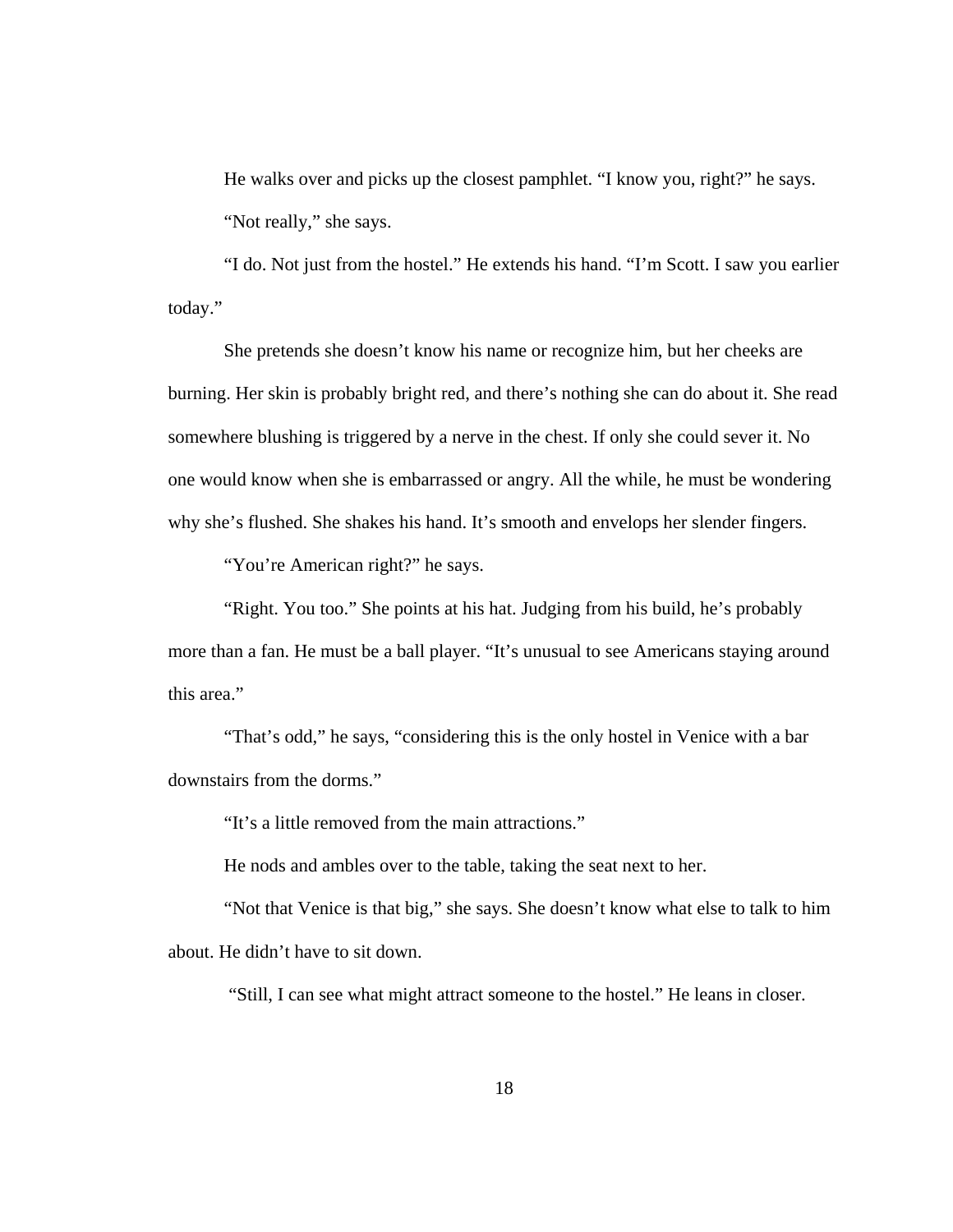Farah closes her book and clutches it against her chest. She is waiting for an opportunity to leave the table without appearing completely awkward. She may always be hesitant around new people. Building relationships is draining.

 "You were at the Santa Maria today right? That's where I saw you." His eyes are bluer than Michael's and his eyelashes a lighter brown.

 "Della Salute," she says. "Dedicated to the Virgin Mary. Salute is supposed to have a double meaning."

"Health and Salvation."

"Right," she says and smiles. He knows his history.

 She sets the book down on the table. They talk for some time about the cathedral and other buildings. He's impressed with how much she knows. He calls the cathedral a time capsule and tells her that buildings created to last could only be possible when people were ready to settle down in one place. He thinks it was an exciting struggle to grow with an area of land. He's smart and thoughtful and passionate about something she really cares about. It's surprising and intriguing. The conversation leaves her exhilarated.

 It's early evening. Farah wipes the counter at the bar with a checkered washcloth so thin the coarse sections of the damaged wood scrape her skin*.* Her fingers poke through the loose threading; she scratches at the bottle rings and cigarette burns that cut across the counter's glossy finish. Addon sits on a stool reading the paper.

"Sometimes it still surprises me," she says.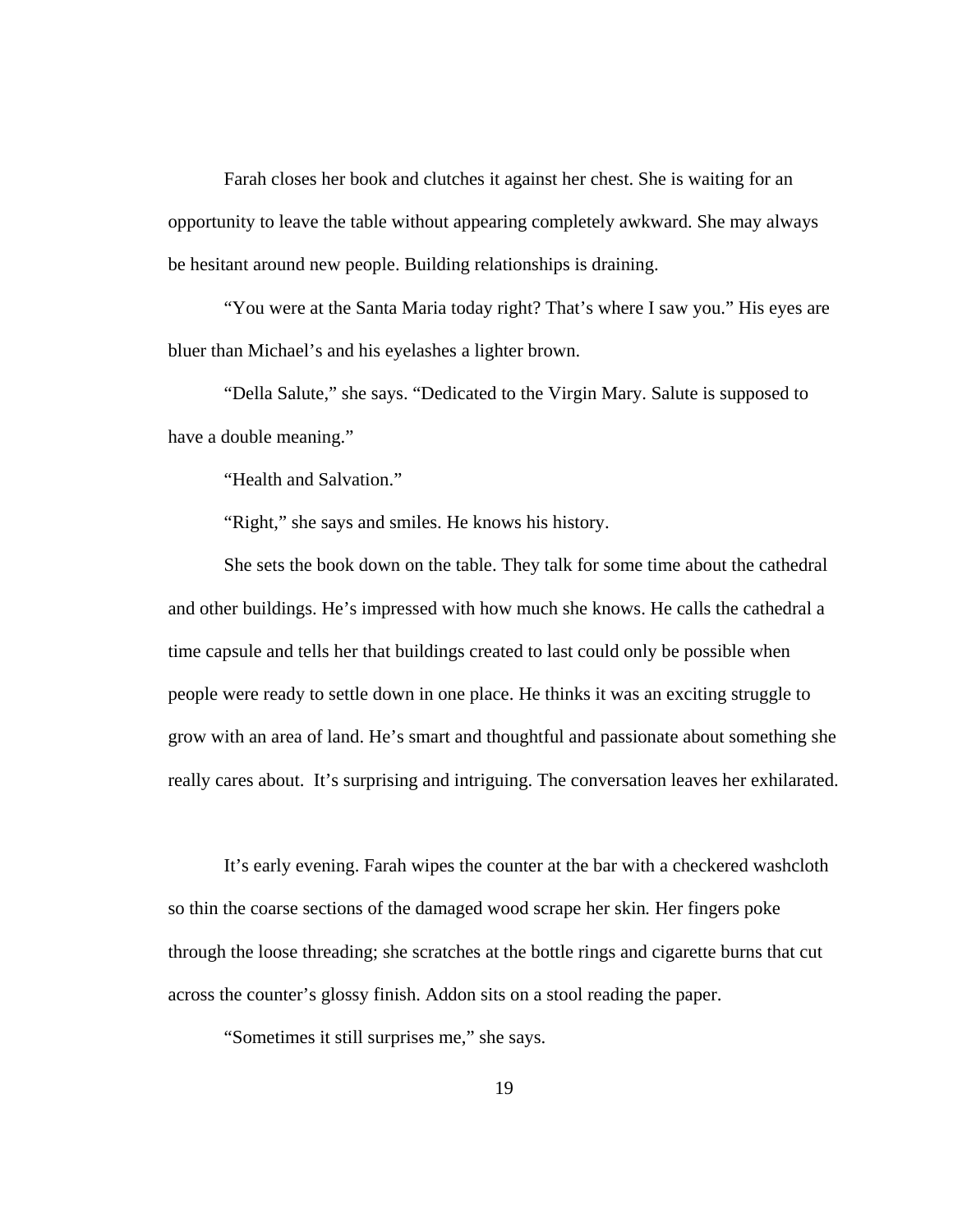"What's that, Love?" Addon says without looking up from his paper.

She opens her arms in a grand gesture towards the back window. "I forget where I am. Then I look out that window and boom, there's a canal. Gondolas gliding by like in the movies."

"How long has it been now?"

"Almost nine months." She smiles. "You know that."

 Addon looks up from his paper. "And you're not bored of the chips with everything regime yet? Isn't that atypical for you?"

 "Venice is different from the other places. It's interesting." Farah won't be goaded into an argument.

"It's bloody aggravating. I can't get a pint without rubbing elbows with some Euro trash or barmy American."

Farah scrunches her nose and rests her hip against the counter top. "Well, I don't see you packing your bags."

"I have my reasons." Neither of them intended to stay here for more than a few months. She can't imagine he'll stay much longer now.

"Still, you can't get that much done." She rinses the washcloth in the sink and hangs it on the nozzle to dry. "You're always here."

He sets his paper down. "A regular?"

"The only one." She leans forward.

"You know why I'm here." He produces a sly grin.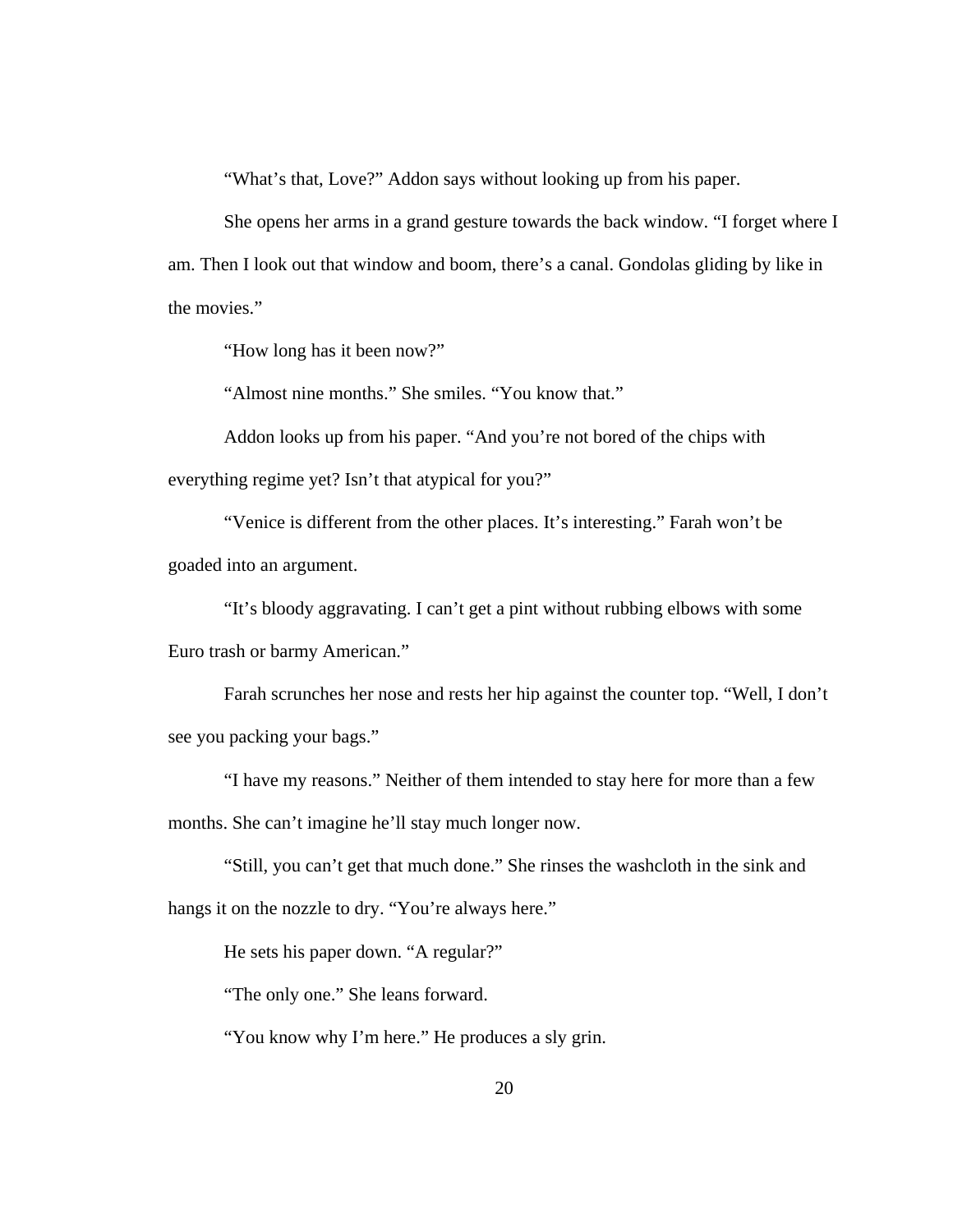"You're wasting your time." She walks to the window nearest the canal. A family of four sits in a gondola floating up the canal. The mom and dad are heavyset, pale with wavy blond hair. They could be siblings, older versions of the boy and girl that occupy the front of the boat. Farah waves from the tiny window. The way the girl's golden ringlets dangle just above her shoulders reminds Farah of Kelly. Her curls were tighter but almost the same length when Farah left home seven years ago. It's naïve to think she'd look the same. She hasn't checked her email today; maybe there's a message.

"It sinks every year, you know. Into the marsh," Addon says. "The whole city is sinking."

Erminio walks in through the back door that joins the bar and the dormitory hallway. His black hair is combed back. He's carrying a money pouch with receipts from the night before. "The dam will fix it," he says. He has a habit of joining conversations midway. "They say it."

"A temporary fix," Addon says.

Farah ignores them both, staring at the water, though she knows Addon is right. Just a few years ago, winds from the Sahara caused Venice to flood. The water rose enough to cover Santa Maria della Salute with up to three feet of water. She tries to imagine how buildings that seemingly float on the surface could flood.

The gondola is lost in the shade of two tall dwellings where a line of laundry hangs limply between them. Shadows cover them as they float by like silhouettes.

They continue on without ever waving back, and Farah turns away disappointed.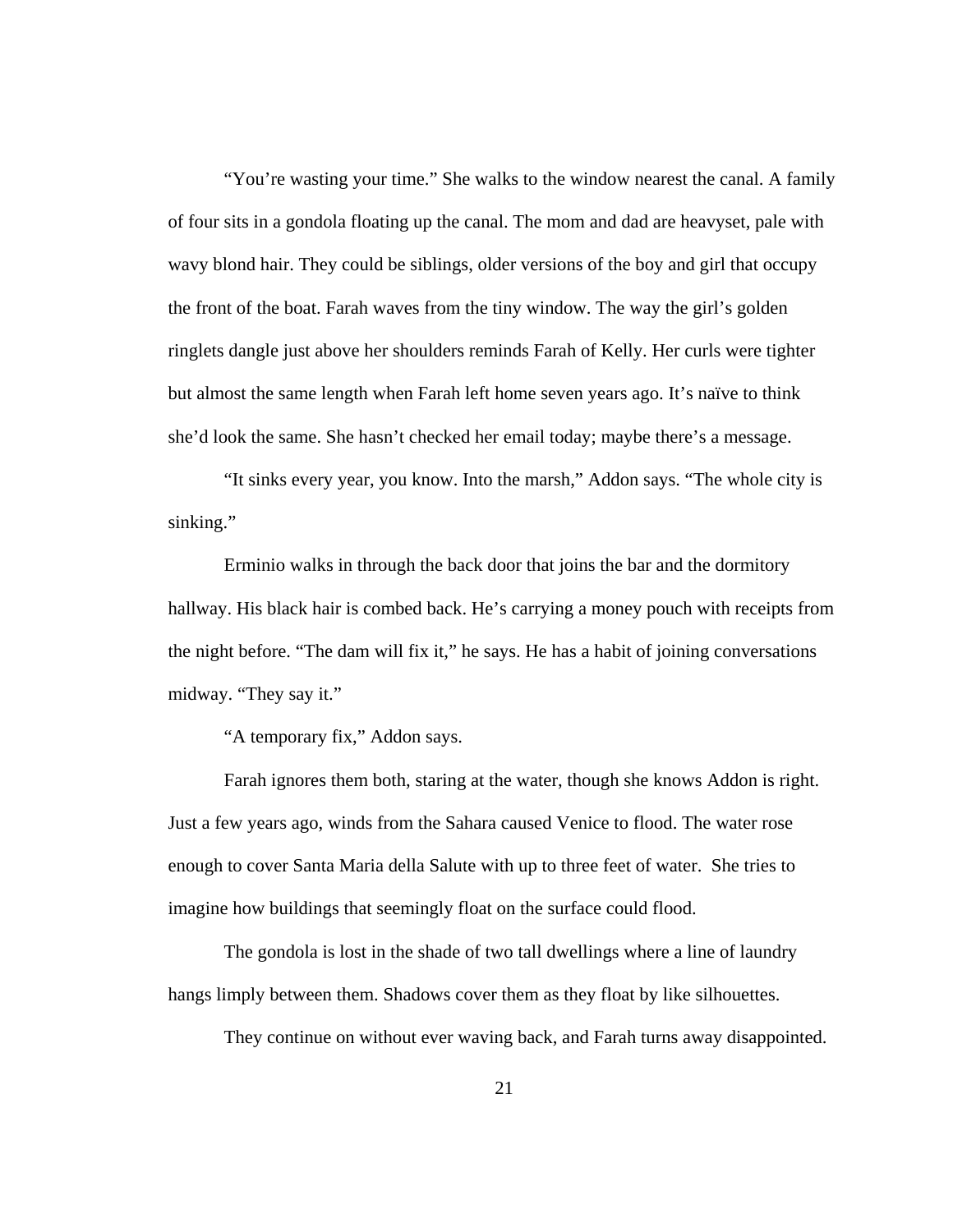Addon says, "I doubt she gives a monkey anyway, Erminio. I bet she still thinks it's beautiful. Tragic and beautiful, if the city sinks." He finishes the last bit of his pint and drops ten Euros on the counter.

He walks over to her. "I still like that about you," he says.

"That I still have hope for a city bound to collapse?"

He nods.

"What a loss."

"You'd better enjoy it while you can," Addon says. He sweeps the hair away from

his forehead. "Come to my flat tomorrow night." His expression is unexpectedly resolute. "I have to run the bar."

"Before then," he says. "For supper."

He could be planning a romantic dinner, an excuse to get her over. She takes a

deep breath. He must notice because he says, "It's just supper. There's no harm in that."

"Friends eat dinner," she says.

He kisses her on the cheek. "Six o'clock. It's a date."

The next day, Farah wakes early. She spends the morning cleaning the bar and kitchen. Her stomach is queasy, and she has a lot of nervous energy. She's feeling apprehensive about the dinner tonight. She's convinced she is incapable of deepening her connection with Addon if it means telling him everything about her past. Still, she's not sure that Addon has given up on a relationship with her.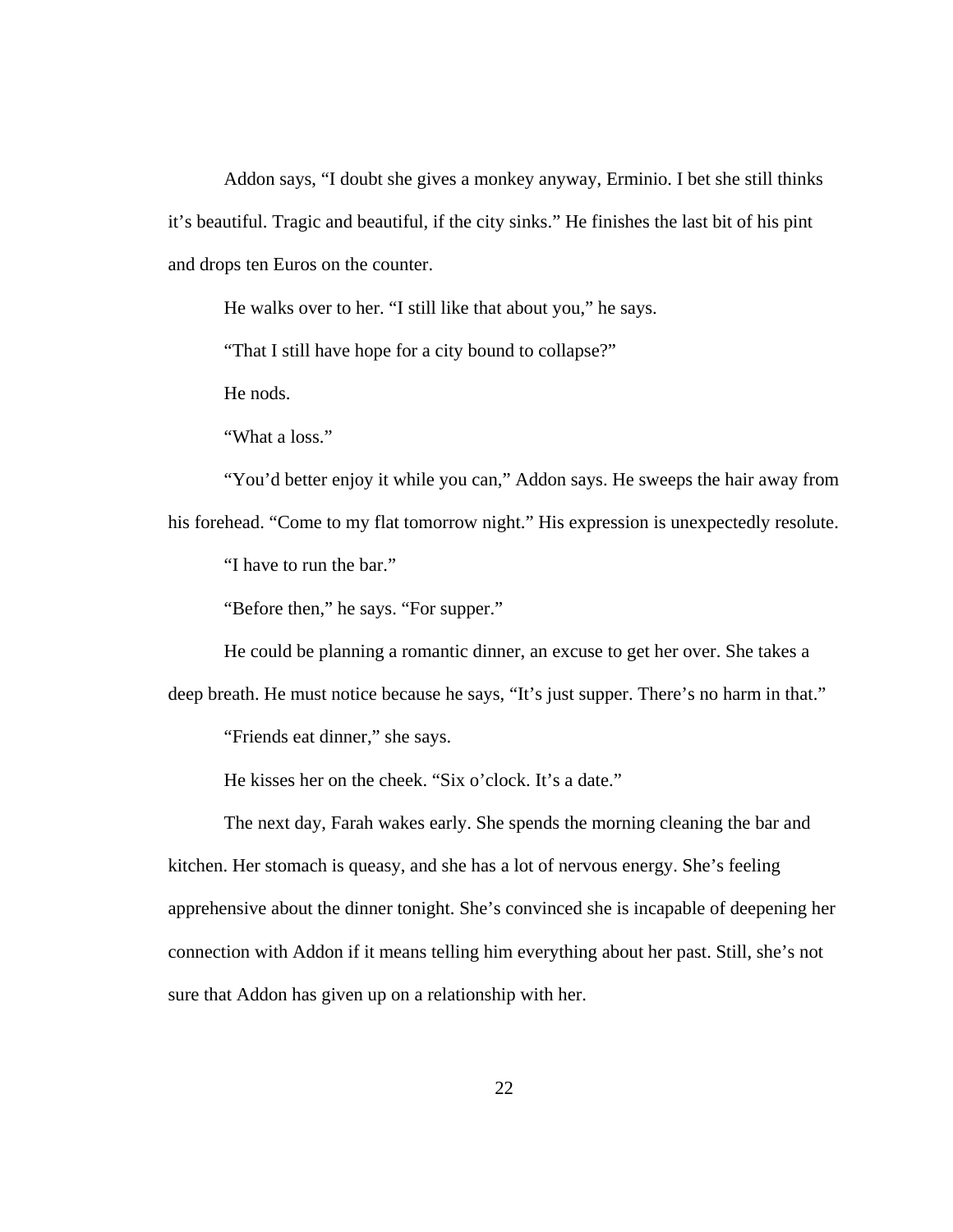It's close to lunchtime before she's finished. She checks her email on the office computer. Still no word from Kelly. This has gone on far too long. She's tried calling home, but the line was disconnected. Her mother probably hasn't paid the bill. Kelly mentioned the house was tight on money. She'd been working a lot. Farah worried she might drop out before graduating. Kelly had a rough time in school as it was and had to repeat several credits. She encouraged her little sister to graduate at least.

Farah grabs a cigarette from the pack she keeps behind the bar. She lights it and takes a long drag hoping it will calm her. There aren't many guests checked in right now. It makes the days move so slowly. Scott hasn't been down yet, though she's seen his roommates pass through. The two girls came down first. They asked for directions to the San Marco Cathedral. Around noon, the other guy in their group passed through. Farah checks the registry. Scott could be in his room. She doesn't have a plan. She just wants to see him. Farah reaches H3 and knocks. She stares absently at the door as it opens. Scott smiles. He seems pleased and somewhat surprised to see her.

"I was just thinking about you," he says.

"You were?"

"Well, yeah." He waves her in. The room is equipped with two bunk beds. He sits on one of the stiff mattresses boxed in the red metal bed frames. The group is backpacking across several destinations in Europe. Their packs are scattered on the floor, the jumbled clothing inside spilling out like loose tongues.

"Did you need something?" he says.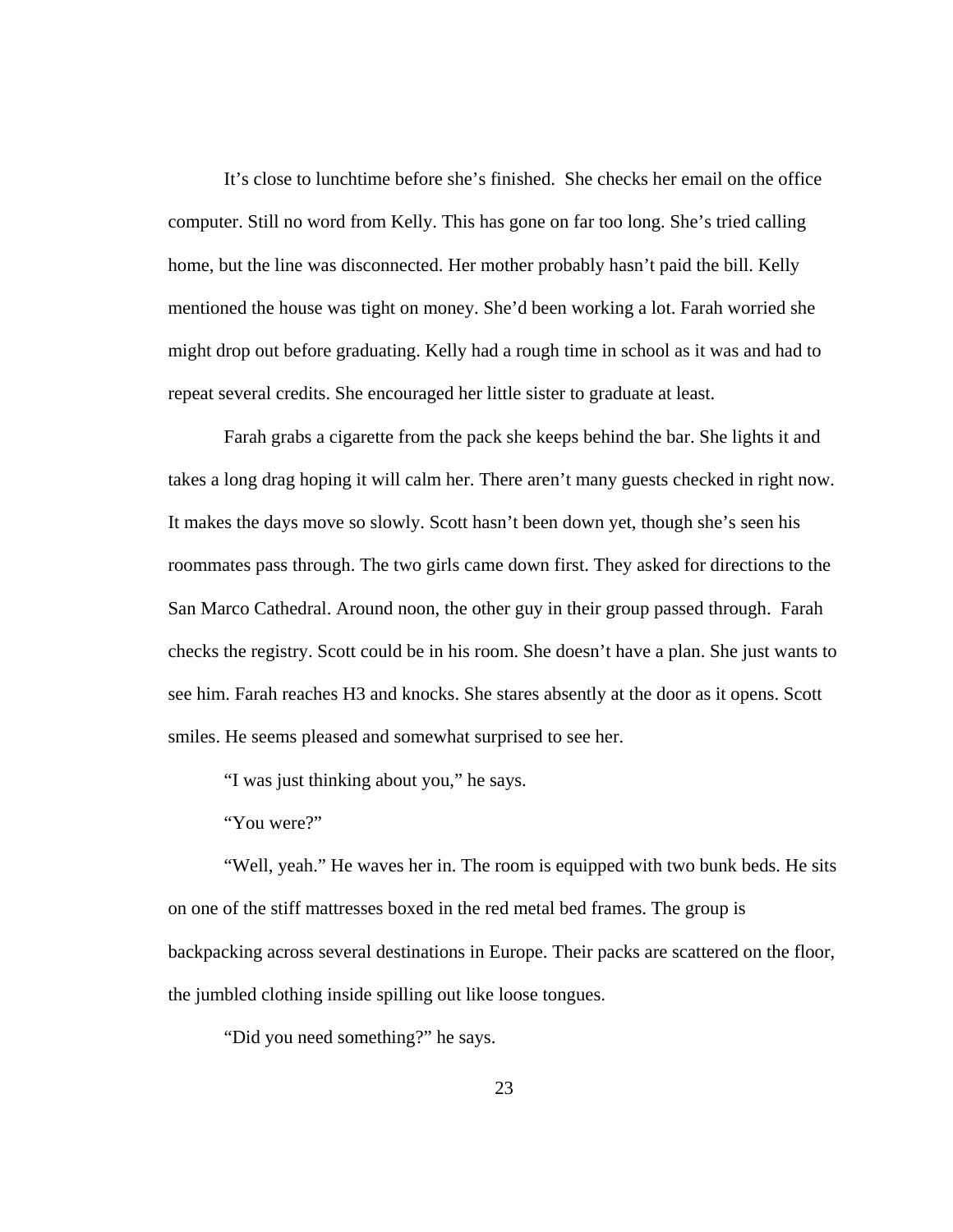Farah doesn't need anything. She just wants to talk to someone, but that seems like a curious request to give a stranger. He has no idea Farah can claim very few friends. She scrambles for a cover. "I don't think I have a copy of your passport." It's a terrible lie. Of course she has a copy.

"I'm pretty sure you made it with the others."

"You're probably right. I thought the same thing, but I just didn't see. I'll check. It's probably down there."

This is a bad idea. She's drawn to Scott, but he isn't a friend. He isn't Michael.

He's barely an acquaintance. Still, he said he has been thinking about her.

Slow and deliberate, he pats the hard mattress three times. *"*Want to sit?"

When she doesn't move, he continues. "Thanksgiving is this week. I guess there's a slim chance of finding some turkey and stuffing around here?"

 "Thanksgiving?" She's been bouncing around Europe for years and this is the first time she's heard people talk about it so much. "You may have to go without."

 "No way. Someone somewhere must be celebrating. We're planning a dinner. " "I see."

 "Point is, you should come. I mean, I'm inviting you, if you don't have anywhere to be."

 She tries to think of the last time she had to be anywhere. It's strange that she has options. Her dinner with Addon is tonight.

"Actually, I have plans."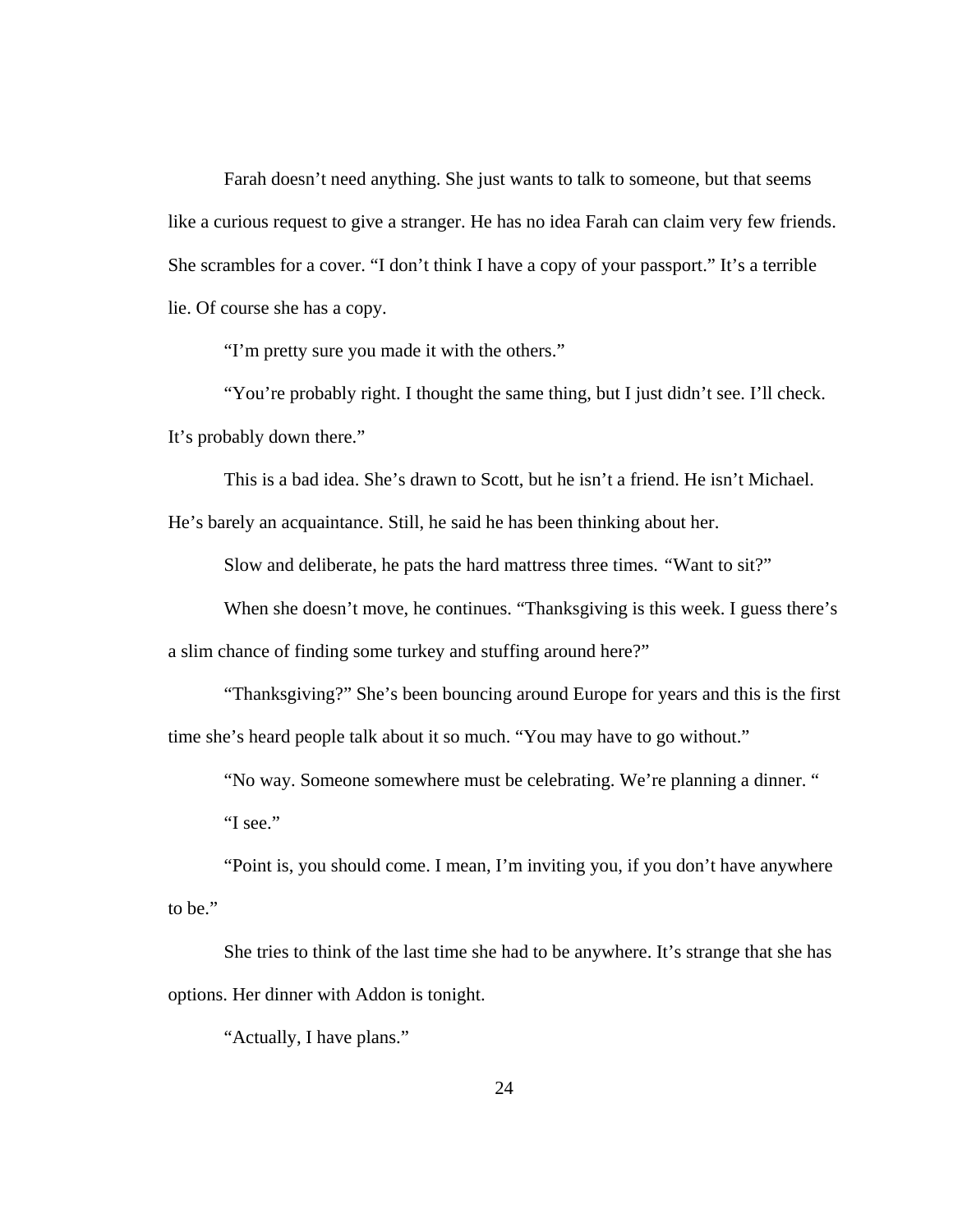"If those plans fall through--," he says**.** 

"I know where to find you."

"I hope you do," Scott says.

"I'll check on that passport copy. Thanks for the invitation." She pulls the heavy door of the dorm room open. She daydreams that Scott's dinner will be more like a feast than a traditional Thanksgiving meal. If anyone could find the ingredients needed in Venice, it would be him.

Addon has dinner waiting for Farah when she arrives. His guitar rests against the couch in the living room. Everything in the apartment is rented. The couch itself is covered in a yellow and green floral pattern, hardly Addon's taste.

"I was afraid you might not show," he says.

"I'm here."

He leads her onto the terrace. "It's a good thing. I don't know what I would've done with this food."

A long wooden table with embossed tiling on the surface takes up most of the space on the terrace. There is a small arrangement of food on white enamel dishes: corn on the cob, potatoes, cranberry sauce and a small turkey in the center.

"What's all this?" she says.

"It's all I could muster up."

"You made this for me?"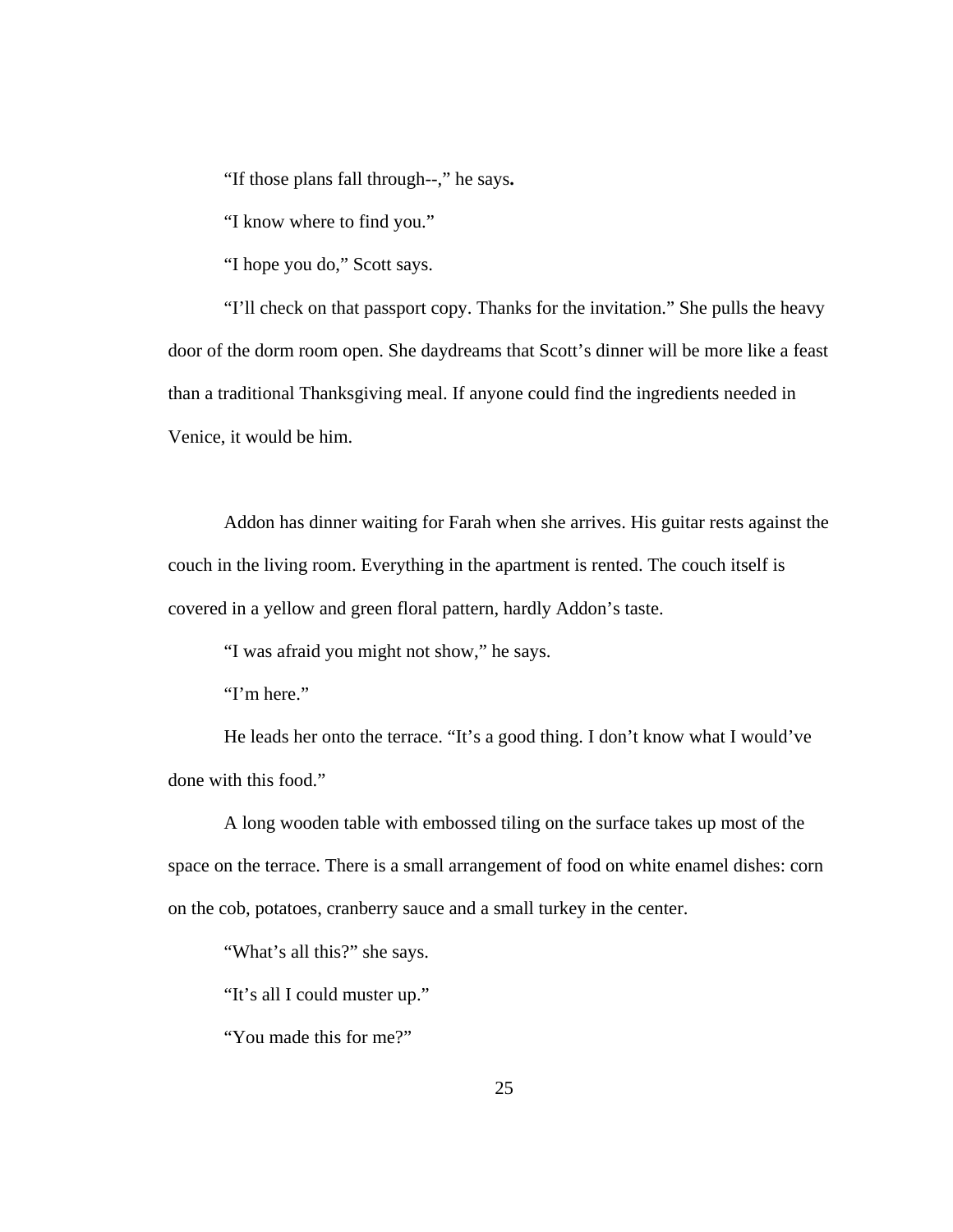"It's Thanksgiving, Love. Third Thursday of the month, right?"

In Farah's experience a man doesn't go through this much work for just a friend. He must be in love with her. She probably shouldn't have come.

For dessert, he brings out a more traditional British pastry, chocolate sponge pudding.

"Don't get too excited," he says. "I bought it."

"I make a great pumpkin pie. I'll have to make it for you one day."

She doesn't tell him that they rarely celebrated holidays at her house.

Farah tried her best to do something with Kelly, even if it wasn't exactly right. She never had it right. That's something she regrets. For Thanksgiving, they never could make the entire meal, but Farah's pumpkin pie was always a staple of their makeshift dinner.

She insists on walking back to the hostel alone, and he barely objects. Farah waited the whole dinner for him to say something about them getting back together. He wasn't cold towards her, but he didn't bring it up and he didn't try to touch her or ask her about personal matters.

Maybe he has accepted the break up. It instantly feels quite final, and Farah is sad to see it end. Her feelings run deeper than she wants to acknowledge. Addon's dinner is probably the best meal she's had in years, despite the dry turkey. Farah decides to call home again. It's an unpleasant task; there is always the chance her mother could pick up. She'll have to risk it; she wants to know that Kelly is celebrating somewhere.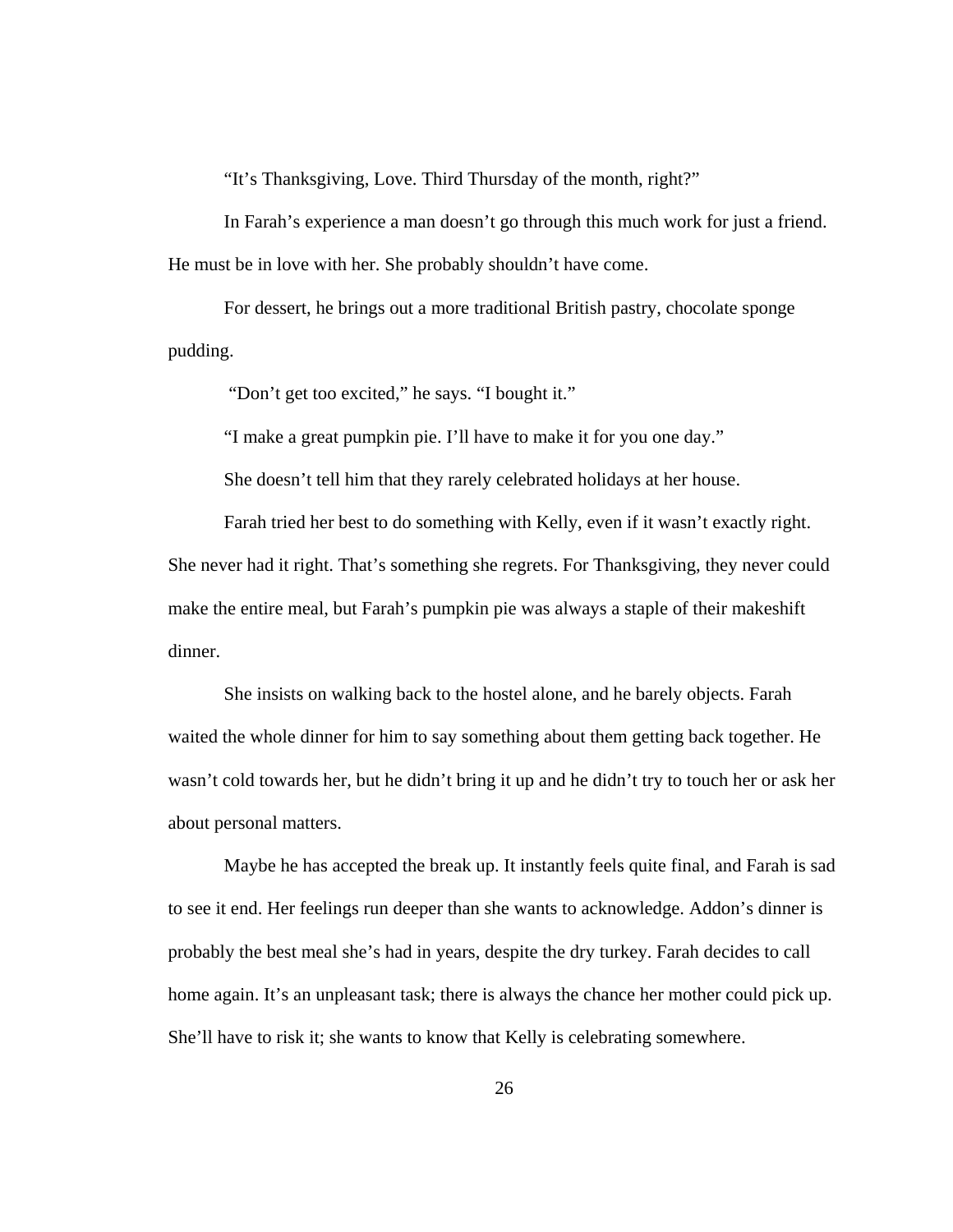It takes her a while to wind through the cobblestone streets. Terra cotta shingles top the roofs of the closed shops; their windows are covered with khaki tarp. Farah stops at a payphone. She flips through the contents of her wallet and pulls out an old calling card with a picture of a man in a suit and tie driving a scooter. A woman on a cell phone holds him tight. They are driving past a field of grapes. They look happy together but posed. They have large fake smiles. No one looks like this in real life. Farah calls home. The number has been disconnected for over two months, but this time someone picks up. It isn't her mother or Kelly. The voice on the line is the new tenant. No, he doesn't have a forwarding number for the previous tenants.

Kelly was still living with their mother as far as Farah knows. Maybe they just moved. Her mother is an unstable personality. She goes from man to man and job to job. Maybe she's exhausted all of the resources of the town. She never has tried to improve her situation, and she doesn't see the point in her girls doing so either.

She had beat that into Farah the night she had her arrested for assault. Farah stood up to her, and she knocked her down. After that, Farah slowly lost what was important to her. The people she thought were friends made fun of her. She lost her office in student government because a role model couldn't go to jail. Farah broke away from all of it. The foundation she prided herself on building proved tenuous and crumbled.

As soon as she was old enough, Farah got a job. The more hours she worked, the less time she had for school, and she eventually dropped the AP courses and settled for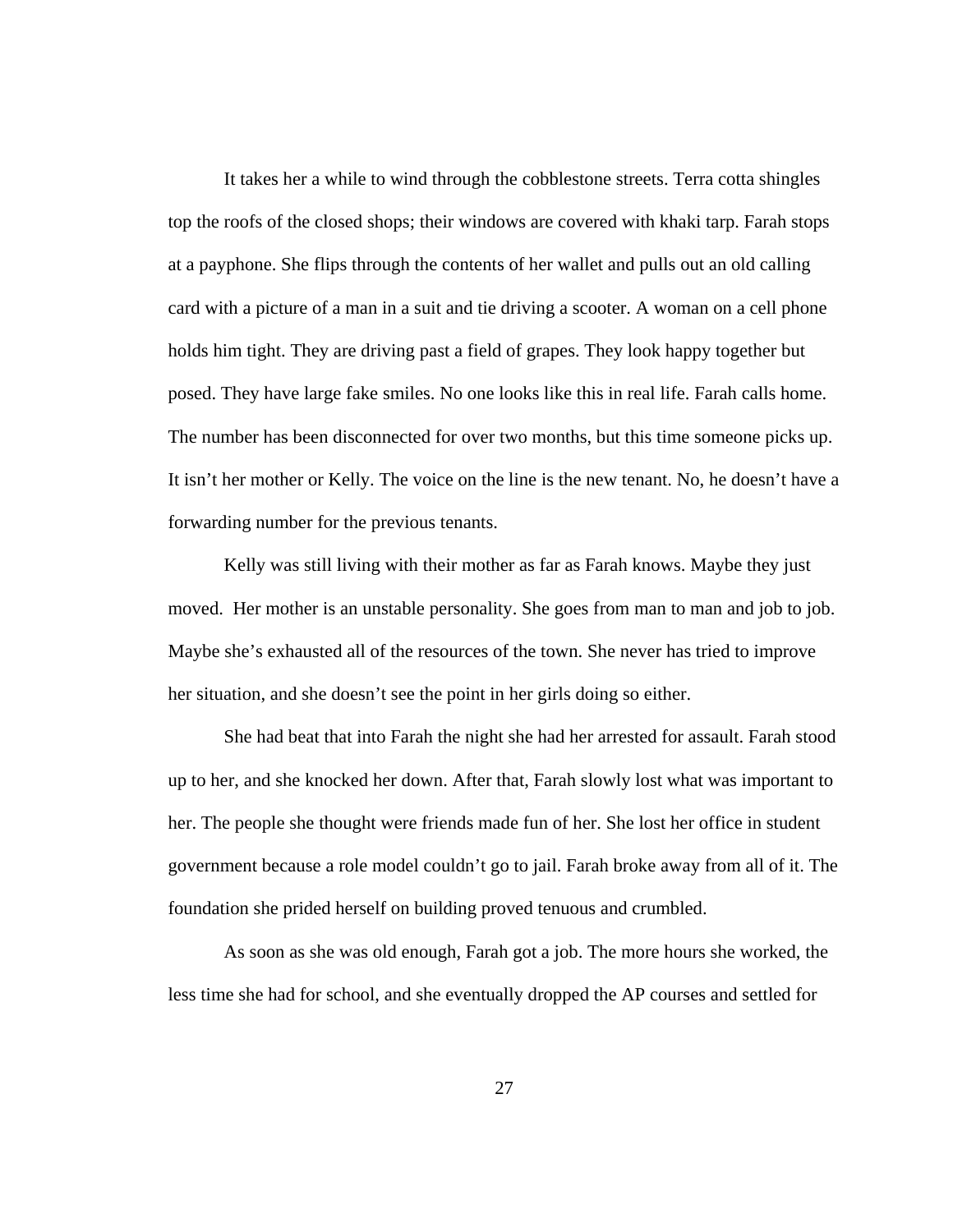scraping by on a regular track. She felt trapped. Although she still looked out for Kelly, the only thing she cared about was leaving.

Kelly was always more pleasing. She was younger; she looked like their mother, although she wasn't like her. Farah looked more like her father, and her mother may have resented the attention she received. Their mother never picked on Kelly the way she came after Farah. It was a strange paradox, deciding whether to stay with Kelly or go. Sitting in that detention cell for juvenile criminals, Farah convinced herself Kelly would be all right without her sister. Kelly was only eleven when she finally did leave. Almost every day, Farah can't help feeling guilty about abandoning her little sister to fend for herself.

 Now, she can't find Kelly. Farah deserted her little sister years ago. No wonder Kelly won't return her emails. She actually hopes it's that she won't, and it's not that something has happened to Kelly. Farah always blamed her mother because she couldn't deal with her chaotic ways. That's what started Farah running, but why hasn't she stopped? She goes from person to person, place to place looking for something she can't recognize. Sometimes she thinks she's come close to finding what she's missing in Addon, but that seems like a lot to rest on the shoulders of one person. Investing so much in him seems like a risk she can't afford to take. She's not strong enough to build a new life with someone and survive it collapsing in on her again. She's not brave enough to stop moving and grow in one place.

 This evening, the bar empties slowly. Farah sits around until it is only she and Erminio at the table with the girls staying in H2. It's early morning. She's been drinking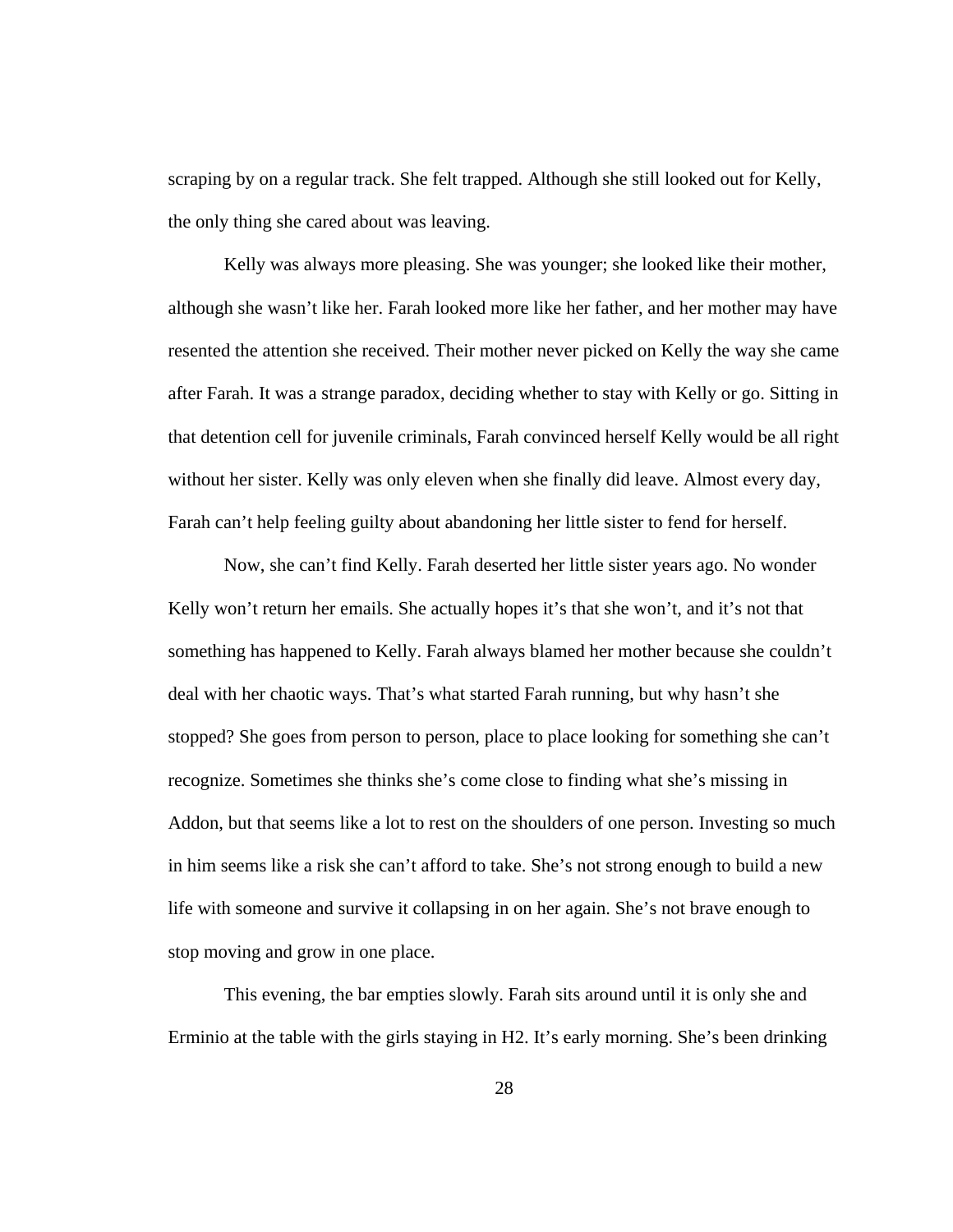all night, and its effects slowly weigh her down. The girls are Australian and plan to stay in Venice for only one more night. When the table clears, they all head upstairs except for Farah. She locks the front doors. Anyone coming in after will have to enter through the back with his or her key. She walks around the room, picking up empty bottles and glasses and places them behind the counter. She turns out all the lights but one lamp near the back door that leads towards the dorm. She's dreading going to bed alone. She's thinking about knocking on Scott's door again when she runs into him in the corridor.

"Hey," he says. "Closing down?"

 Farah holds her breath. It probably smells like scotch. "You scared me." "I'm sorry."

"I didn't see you come in."

 He scans the dark hallway behind her. "Looks like I got back just in time," he says.

 She smiles widely, more than she'd intended to anyway. She wants to stand in the dim corridor with him. The small space is forcing them to stand in close proximity. The air is warm. The faint lighting makes the meeting more intimate. His pupils are dilated.

"You heading up?" Scott says.

"What room are you in again?" She says as they near the kitchen door. It's there that the corridor forks, either straight ahead to the stairwell or right, towards her room. Scott stops at the kitchen entryway.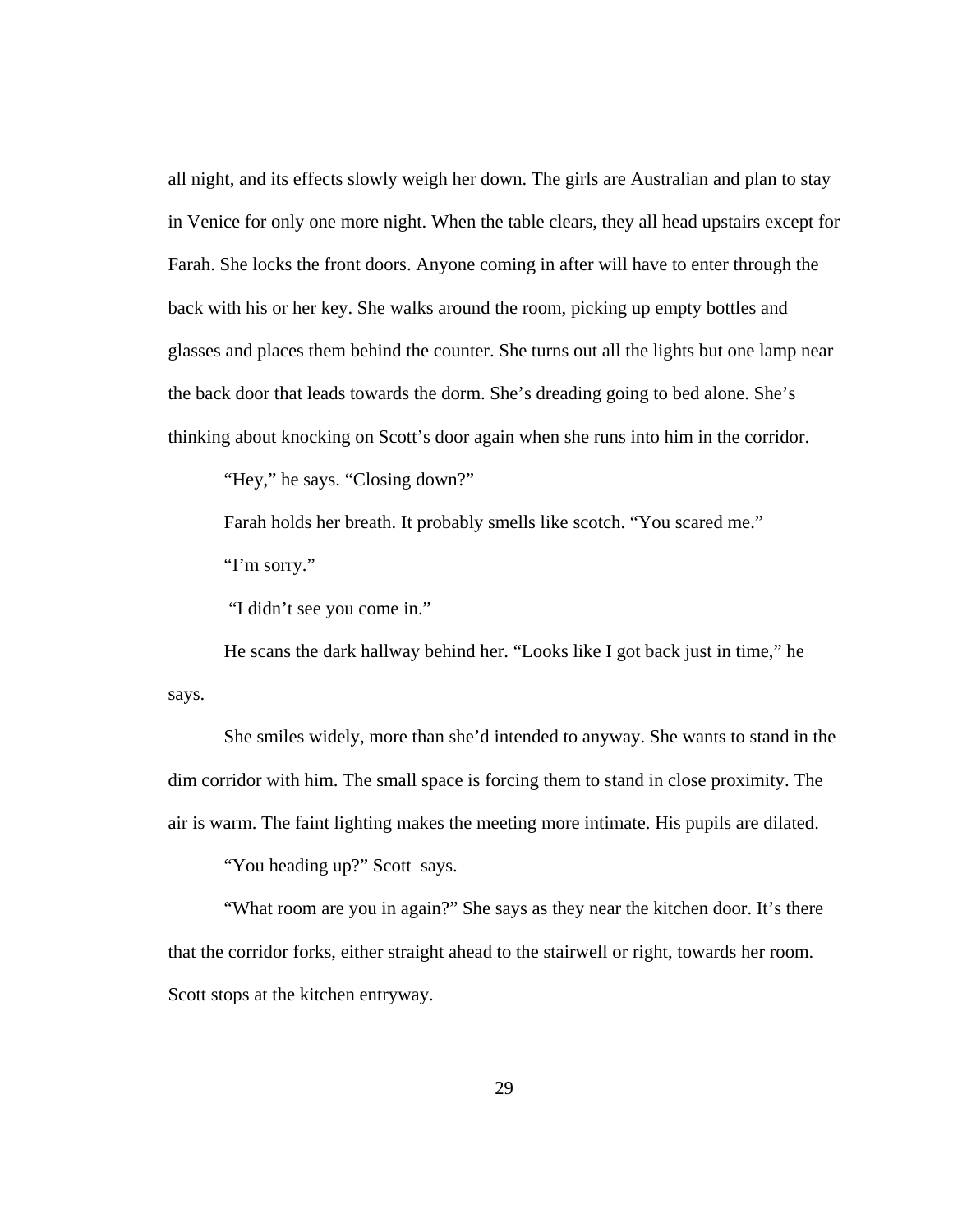"I have something for you," he says. He flips on the lights and walks to the refrigerator. He takes out something wrapped in tin foil. "Here," he says as he opens it. "I saved you a piece."

 The crumpled up tin foil holds an oversized slice of pie. She feels this surge of affection towards him. She doesn't want to leave the corridor. The only thing that waits for her at the end is an empty room.

 Scott leans in for a kiss. His breath smells like beer, but Farah doesn't want to be alone. And he thought about her. It was a small gesture but kind. More than that, he's everything Addon isn't, simple and unthreatening*.* She can handle Scott. She isn't thrown into emotional upheaval every time she sees Scott. He won't ask her questions she doesn't want to answer. She can pretend at intimacy without making herself vulnerable. She can't pretend anymore with Addon.

"You want to come back to my room?" she says.

 The two walk out, leaving the tin foil on one of the tables and the lights on. They take the stairs to the second floor, and Farah unlocks one of the private rooms. There's a full-sized bed, a wooden desk and a window that looks straight out to one of the canals. She pulls him in the room by his shirt, and he kicks the door closed. The two land on the bed kissing passionately. Scott lies on top of Farah. He runs a hand up her thigh and under her denim skirt. Farah pushes his hand away.

"Wait."

Scott pulls away and rolls onto the bed, next to her. "You okay?"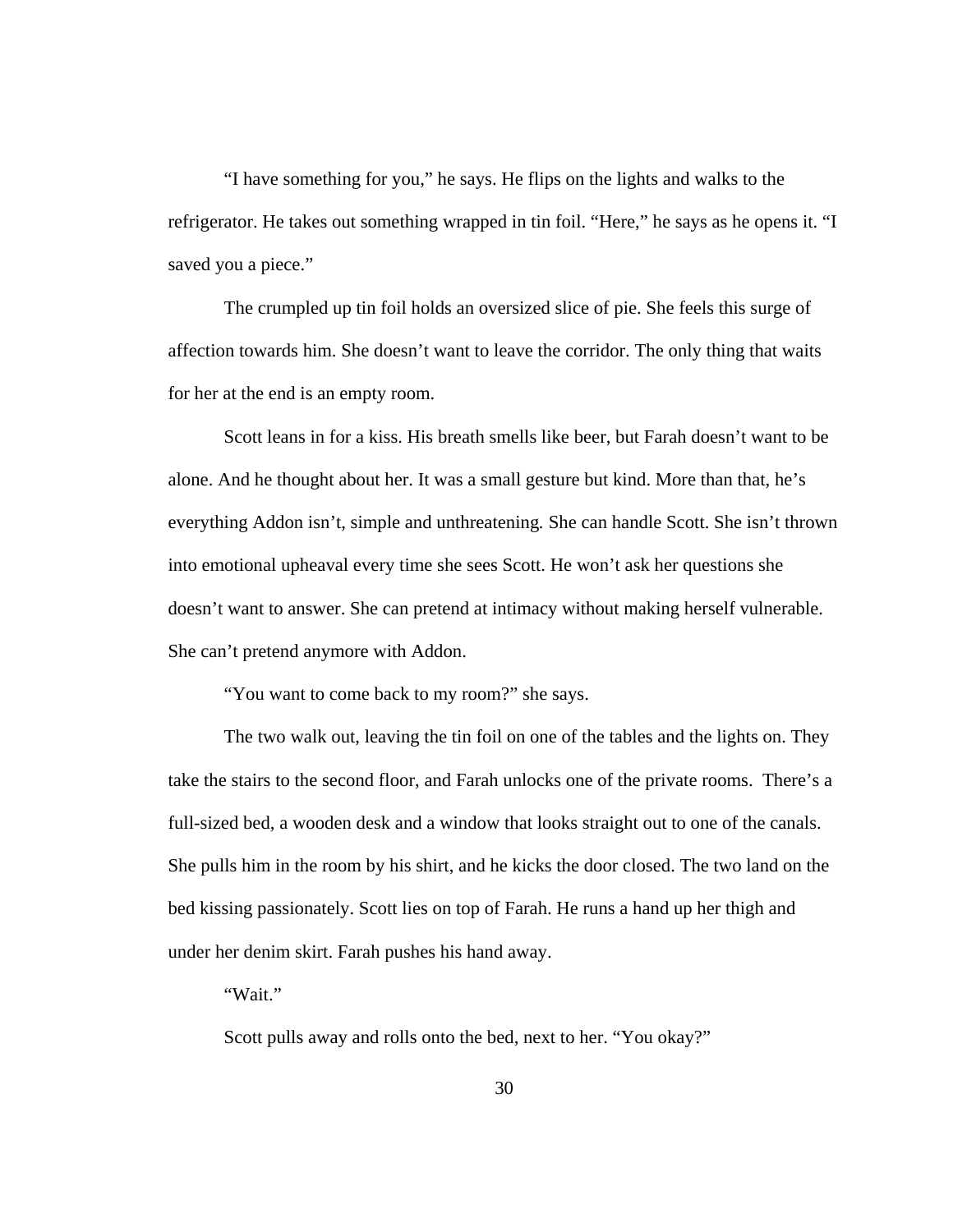"Yeah, just a second." She swings a leg over him and sits on his lap. She fumbles with his belt buckle as she presses her lips against his again. She kisses him hard with her eyes shut tight, too tight to see. She shifts her weight forward a little into his, and the pair sinks further into the soft mattress.

Farah wakes with a nasty headache. She stares at the white wall, her eyes adjusting to the light, and doesn't recognize the room or Scott at first. Then she remembers vague impressions of their meeting, him kissing her, walking into the room. Her stomach churns and gurgles. She gets up slowly, not wanting to wake him or jolt whatever it is that's swirling in her stomach. She salivates. She tries to swallow repeatedly and control the gagging that's become more repetitive.

She kneels in front of the toilet. There's no will power left in her; it'll be easier to purge whatever it is that's sending her stomach into contractions. When it's over, she showers. The cold water brings a short relief from the sick feeling in the pit of her stomach. She's not sure if it's coming from her hangover or shame. The way she feels is especially detestable, so it's safe to assume the two are one in the same.

She hasn't slept with anyone other than Addon in months. Having been with Scott feels wrong. Even with Scott in the other room, Farah feels alone. She's made a mistake in pushing Addon away. Really committing to Addon and losing him couldn't possibly feel more isolating than how she feels now.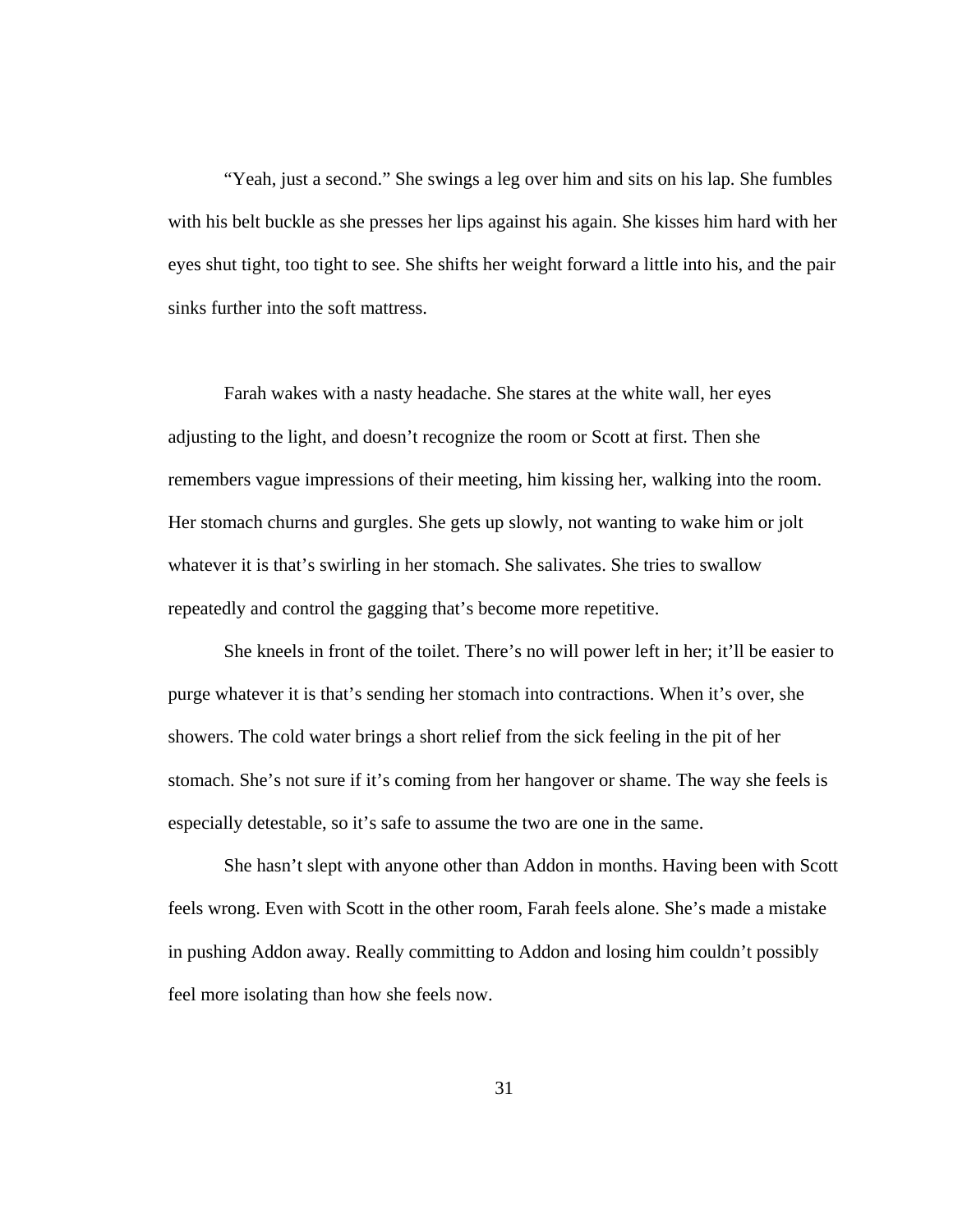She goes looking for Addon, but he's not at his flat. She leaves him a note asking that he meet her at a restaurant near the Rialto Bridge. The sun has set before he shows.

Addon rests the note on the table but doesn't sit immediately. "You look like shit," he says and pulls a metal chair across from her. The metal legs scrape against the concrete.

"I know." She shakes her head. All afternoon she's planned on telling him everything, even about Scott. She was certain that keeping anything from him would sabotage her chance at a relationship. Now, she's having a hard time finding the courage.

"What's so important?" he says. He crosses his arms. Although they are covered by shadows, he doesn't take off his sunglasses. If he's already mad, this may not be the time to tell him. Scott is leaving, and Addon might never know. She could pretend like nothing has changed.

She drinks from her water. "Is everything all right?" she says.

"Right as rain."

Farah's stomach contracts again. Her bowels stir. She is tired of pretending. Pretending all of her life has never solved a problem; it's left her in search of new illusions and, at the same time, with nowhere to go. It's left her with no one.

It's better to do it quickly, like tearing off a Band-Aid, before she loses her nerve. "I slept with someone last night," she says.

"I know. I went by this morning. The bloke was still asleep in your bed." "Why didn't you say something right away?"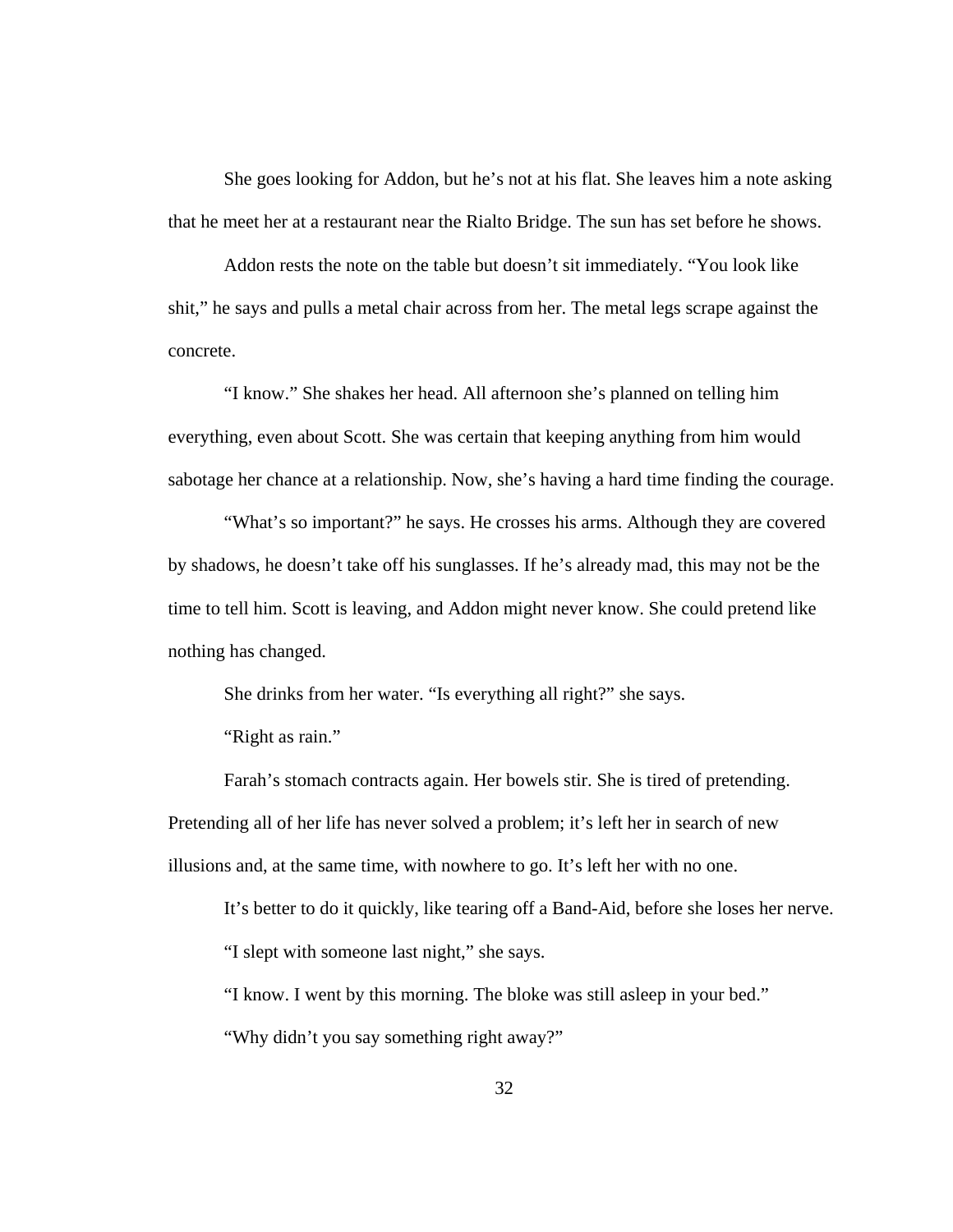"Should I have? I must've just missed you. I went back and got your note. I've just been wandering around for a bit."

"I'm sorry." She's sorry she wasn't there. She's sorry about Scott. She's sorry she's just now learned how to change.

"I suppose I'm not surprised." He doesn't say it in a hurtful way. It's more like a fact.

"Here I thought I was mysterious."

"I just guessed there was something more desirable on the horizon," he says.

"That wasn't it."

"Then what was it?"

"I just met him. It's not like I love him," she says.

 Addon's necklace is twisted to the front; he pulls the large knot to the back. His brother gave it to him. Made of hemp, the little knots symbolize struggle and the red thread that ties around, life. He never takes it off. Addon is surprisingly sentimental at times.

She reaches for his hand, and he doesn't pull it away but continues to stare at his lap. "I think it's time I go," he says.

"Go where?"

 "I don't know. I might go to my mum's for a while. In Germany." His brown eyes close.

"Would you come back?" Farah says.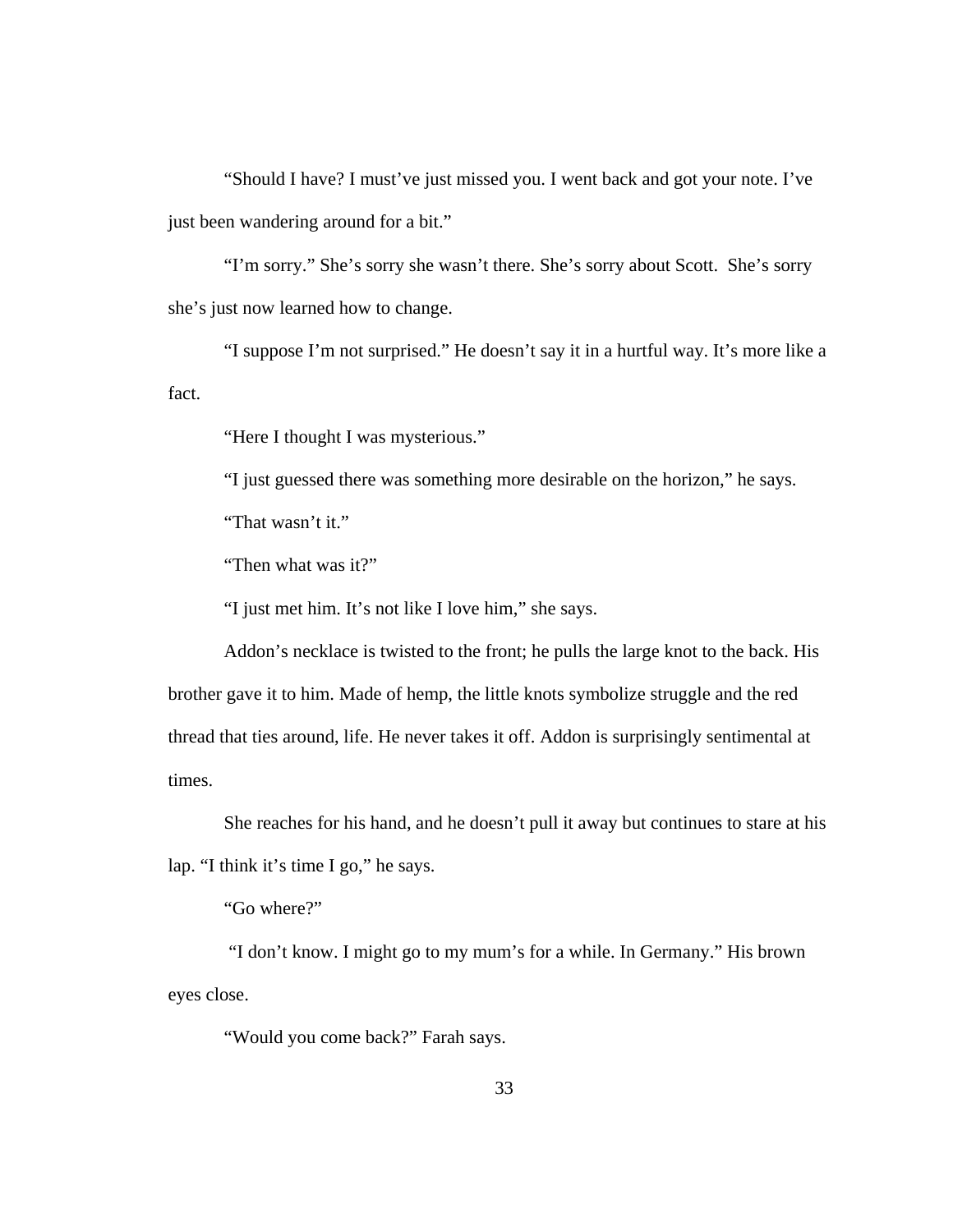She swears she can hear cracking and breaking. She can feel the marshy land beneath them crumbling, the wood splintering and collapsing into a compact pile, the dirt above shifting and seeping through the cracked foundation. Addon opens his eyes, lets go of her hand and traces the line of her chin like he's done countless times before. Except this time, he's taking one last look. Farah has grown accustomed to goodbyes. She keeps eye contact because she knows when Addon breaks it this will be the end.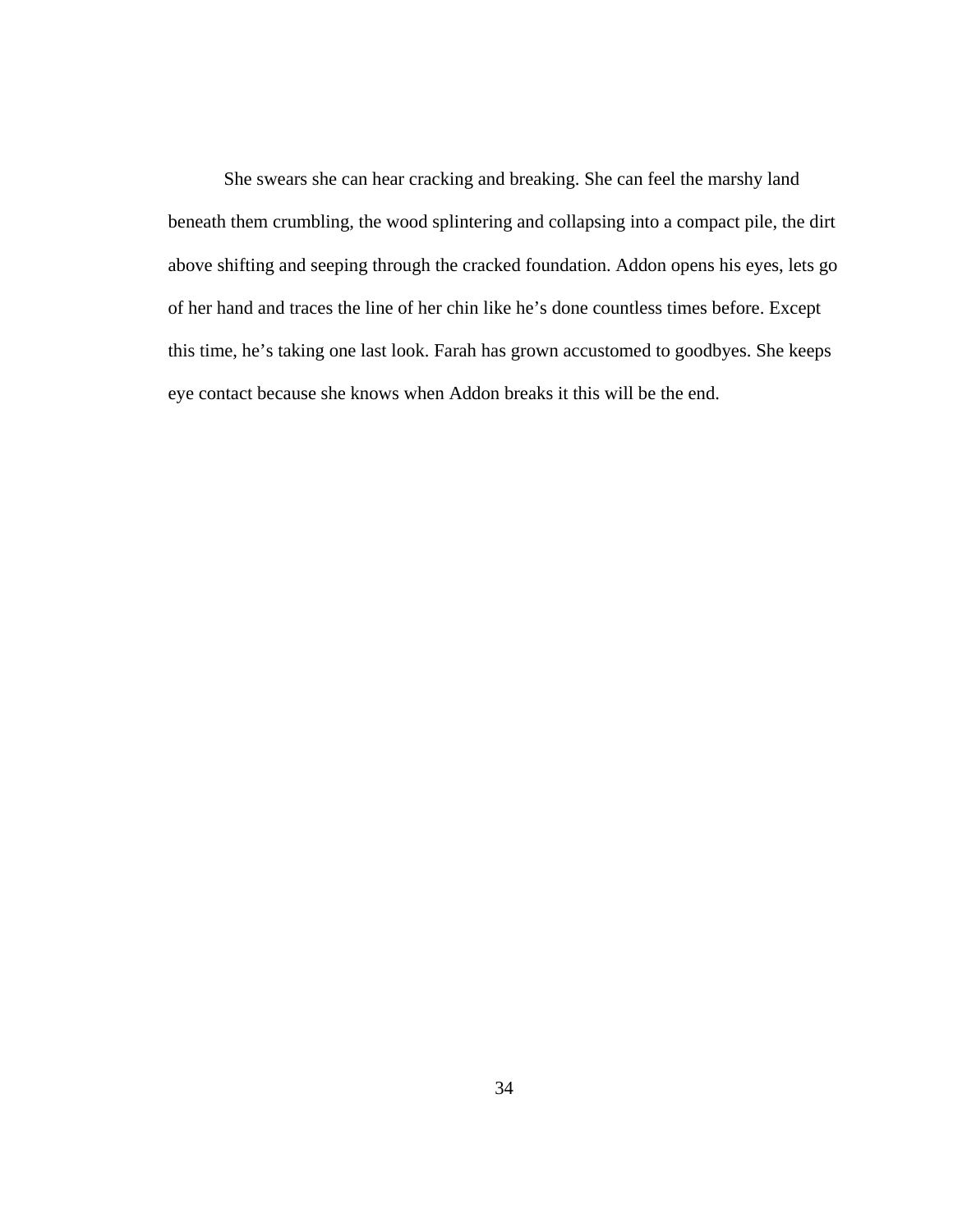## **PAGEANT OF LIGHT**

 Hannah's mom cuts off another parent in the Carter High School parking lot as she pulls into the student pick-up area. The parent, in the black Kia Sorento, lays on the horn while Hannah races to the car door. She slinks down in the passenger seat as they drive off. Her mother seems oblivious to the scene she just caused. She picks a spec of flint from her hunter-green button-up blouse. The fit is too tight across her back.

They go to Bloomingdales searching for a dress Hannah can wear in three weeks. She is a princess on the royal court of the imaginary realm known as Edisonia. The Edison Pageant of Light is held every year to honor Fort Myer's most prominent citizen, Thomas Alva Edison. Hannah should've bought the dress much earlier but put it off so she could lose some vanity pounds. Then there was her friend Josie's fatal car accident, and they forgot about buying a dress. With less than a month left, purchasing a dress is the last task on Hannah's to do list.

Dresses dominate the misses section of the sales floor in preparation for prom. Hannah follows her mom through the aisles until a strapless ball gown catches her eye, and she veers off on her own. The bodice of the sky-blue gown has a sweetheart neckline, and it's peppered with beads along the top and where it meets the skirt. The tulle skirt is layered and split tiered.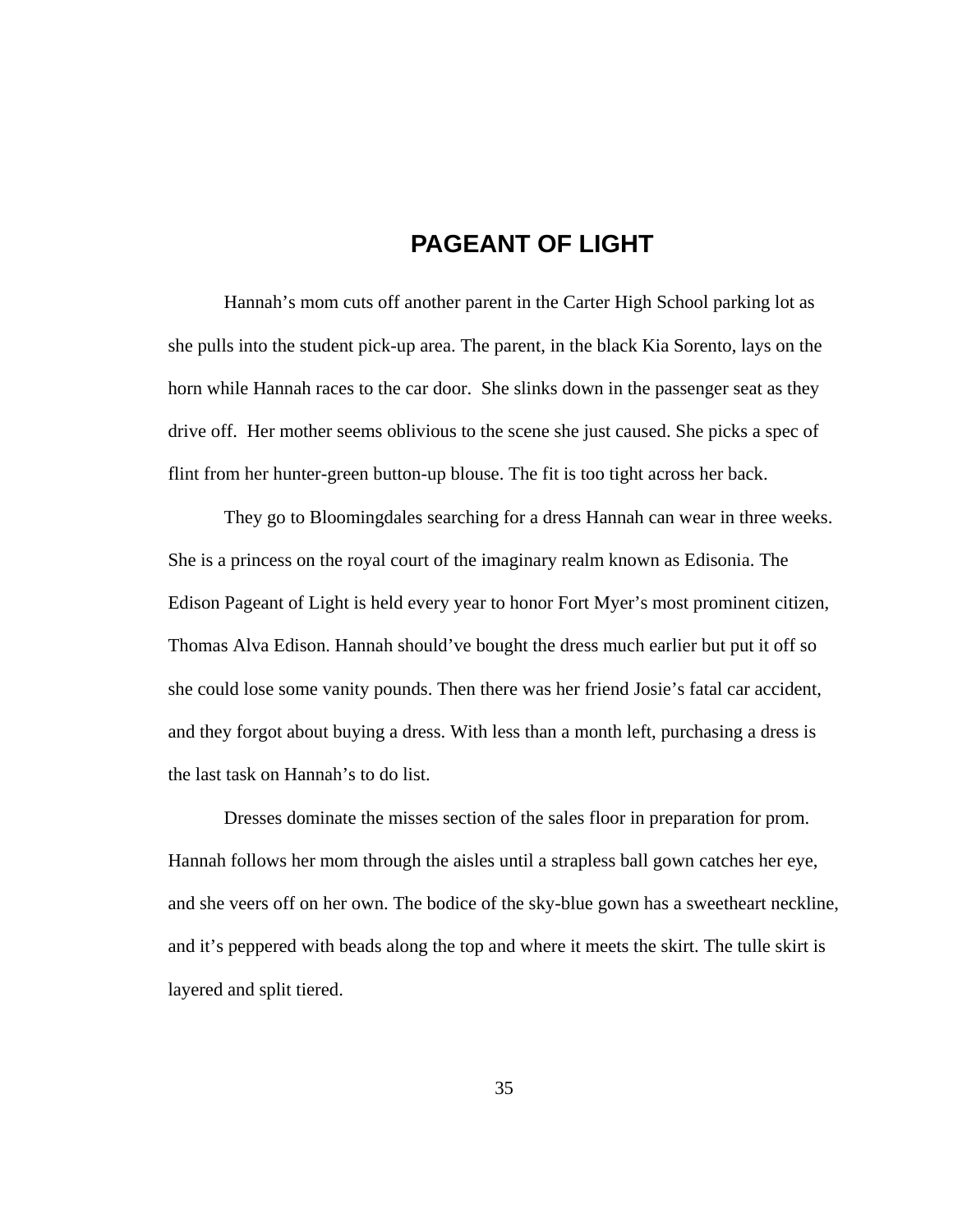"Look at this one," she calls out to her mother. She holds the dress up for her to see.

"It has to be white." Her mom shakes her head; her wavy, black bob swishes above her shoulders.

"I know. I don't see it in white," Hannah says. "Maybe we could order it."

Hannah walks over to her mother who is sifting through a clump of white dresses.

She pulls one out of the group. "Let's try this one."

"Mom, did you hear me? Maybe they have this in white?"

"We don't have time for this, Hannah. You need to find something that is in

stock." She holds the dress in her hand up. "Maybe," she says. "Well, keep looking."

Hannah lowers her arm and walks back to where she found her dress.

"Don't drag it, Honey. You'll get it all dirty."

"Yes, Mom." She puts the dress back and continues searching.

"Grab a few. And let's start trying them on," her mother says.

Hannah grabs a couple of white dresses. Both are satin. Her mother shows her a few. They are all fairly similar and empire cuts. They look more like wedding dresses. She says no to all of them, but her mom holds onto one anyway. "Just *try* this one on," she says.

Hannah shows her two choices. The first is actually a silk, spaghetti strap. The top, and down through the waist, hugs the body. The back is open, stopping at the small of the back. Only a strap that closes in a similar fashion to a regular bra cuts across under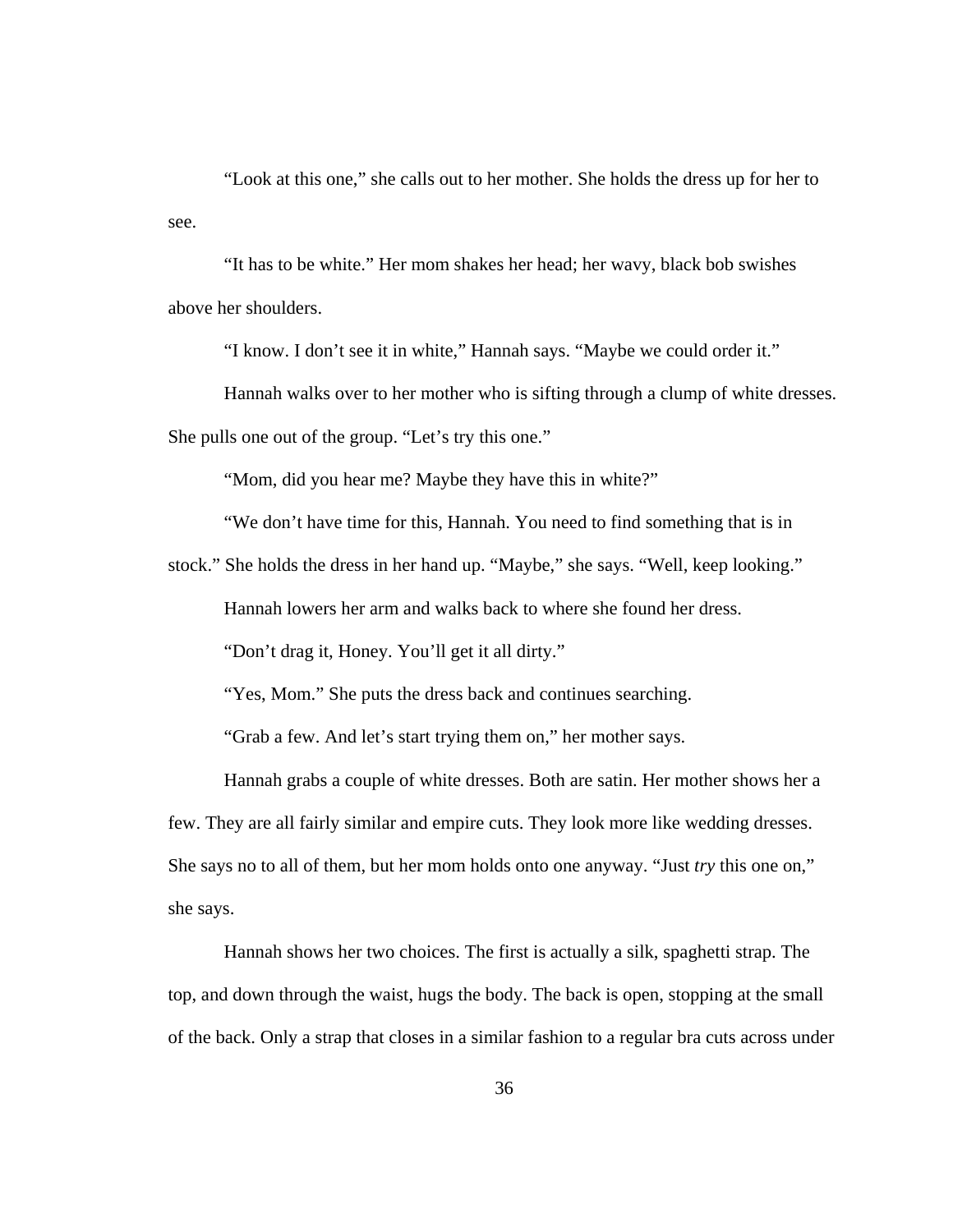the shoulder blades. Hannah likes it more than the first because she believes the dress will make her look sexier. After all, she's sixteen now. She should start dressing more grown up.

"How are you supposed to wear a bra with that?"

"I'll have to get a special kind or maybe get the type you paste to your nipples," she says.

"Hannah." Her mother grimaces. She's embarrassed. "I don't think so."

In the dressing room, the choices have been narrowed down to two. The dress Hannah chose is the required white. The satin is tailored into a V-neck front with an equally low cut backside. A shameful slit rides up the left side of the dress. She tries on her mother's pick first to get it out of the way. The empire cut leads into a long, A-line shaped skirt with tulle layering underneath that causes the skirt to fluff out like a bell. It looks like Cinderella's ball gown.

"It's perfect. The perfect dress for the new Queen of Edisonia," Hannah's mom says. Her certainty is unfounded. Her mother had been Queen and often talks about Hannah winning. She often tells Hannah that she plans on putting the matching pictures of them wearing the twenty-five foot green velvet robe and crown side by side in the entryway. Hannah wants to be in the pageant, but she doesn't expect to win. That's not why she's still doing it. The pageant and the events that surround it have been a part of her life for as long as she can remember. Both she and Josie participated in some capacity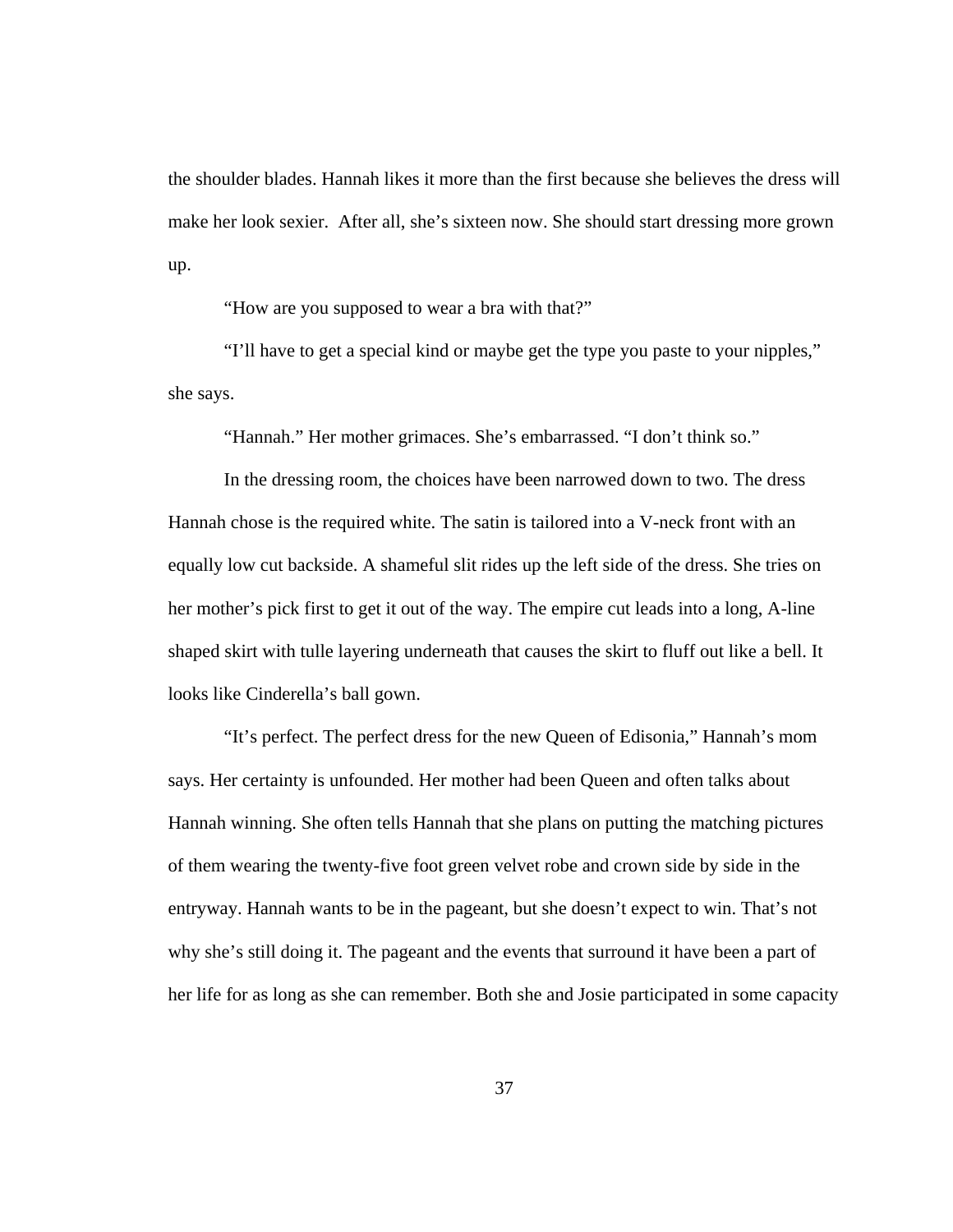every year since they were little girls, starting as banner bearers. Hannah still keeps the picture of them in almost indistinguishable white dresses on her nightstand.

"Can you unzip me? I'd like to try the other one."

 As she unzips the dress her mother says, "The newsletter came today. They've found someone to replace Josie."

"Replace Josie?"

 Josie was also nominated as a princess on the royal court last year. It was her second nomination. Hannah was usually involved in some aspect but hadn't been invited into court until last summer, the summer before ninth grade.

 Although Josie had been nominated the year before, she worked with Hannah on the Union Middle School athletic department float for the Grand Parade. Both girls were on the school's dance team. Josie was a captain. She deserved to be. Both daring and graceful, Josie was an excellent dancer. The girls joined the parade committee of the athletic department. The committee was comprised of various members from the different athletic programs. Union was a small school, and most of the students knew each other. They spent many late nights building the float and grew close.

Hannah's mother fumbles with the dress hanger. "To fill the open spot."

 "But it's too late," Hannah says. "The pageant is in three weeks; what about all the stuff they require contestants to do?"

"It's a special circumstance."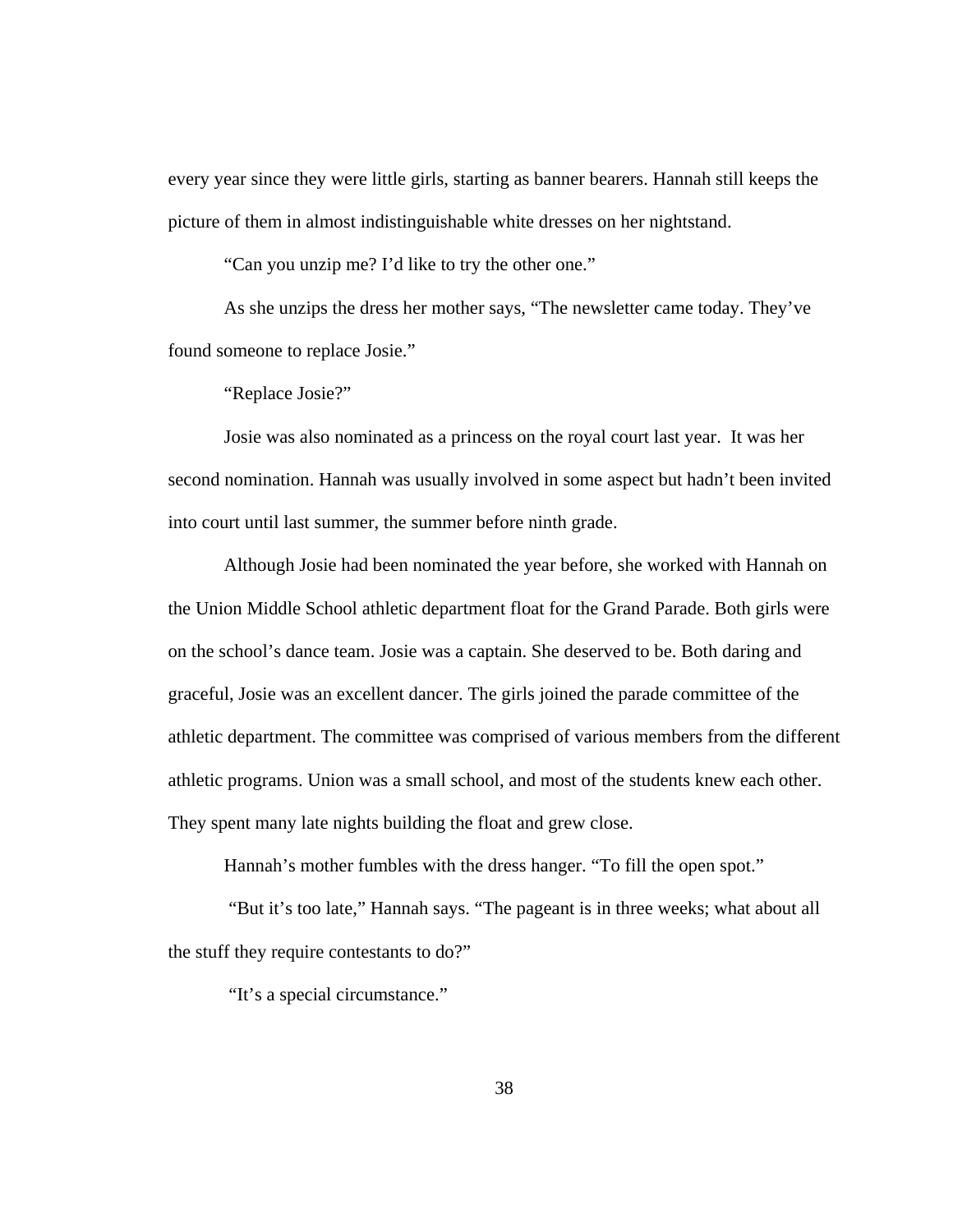Hannah puts on her dress. Her mother zips up the back. The satin stretches across her body. It's slinky, less formal than the princess dress, but it looks good. She just needs to stay at this weight, and it will be okay. She's been training for the Edisonia marathon with her boyfriend, Cameron, after school everyday. Almost every day. She's stood him up a couple times now, being too tired to run.

They met last year during the pageant. Cameron's father is a minister and moved his family to Ft. Myer's. Cameron enrolled at Union. He was a sprinter and joined the athletic department committee to make friends. He liked Hannah right away. When they worked late nights building the float, he would bring her coffee or lend her his sweater. Hannah had never received attention like that before.

During the Grand Parade, when the crowd exceeded 200, 000 guests, he made her feel special. The two-hour extravaganza is the largest evening parade in the South East, starting at Edwards Dr. and Hendry St. in downtown Ft. Myers and ending at Ft. Myer's High School Stadium. A procession of marching bands, floats, dance troupes and drill teams passed through, but Hannah really only remembers the way Cameron held her hand as he led through the crowd of spectators for a clear spot to view the parade.

"They couldn't leave the spot open," Hannah says to her mother.

Her mother puts her hands on Hannah's shoulders. "It's a little too tight, don't you think? Satin shows all the imperfections."

Hannah sees the bulges around her tummy and thighs as the satin sticks to her skin in those places. She didn't see it before. She is upset with the reflection in the mirror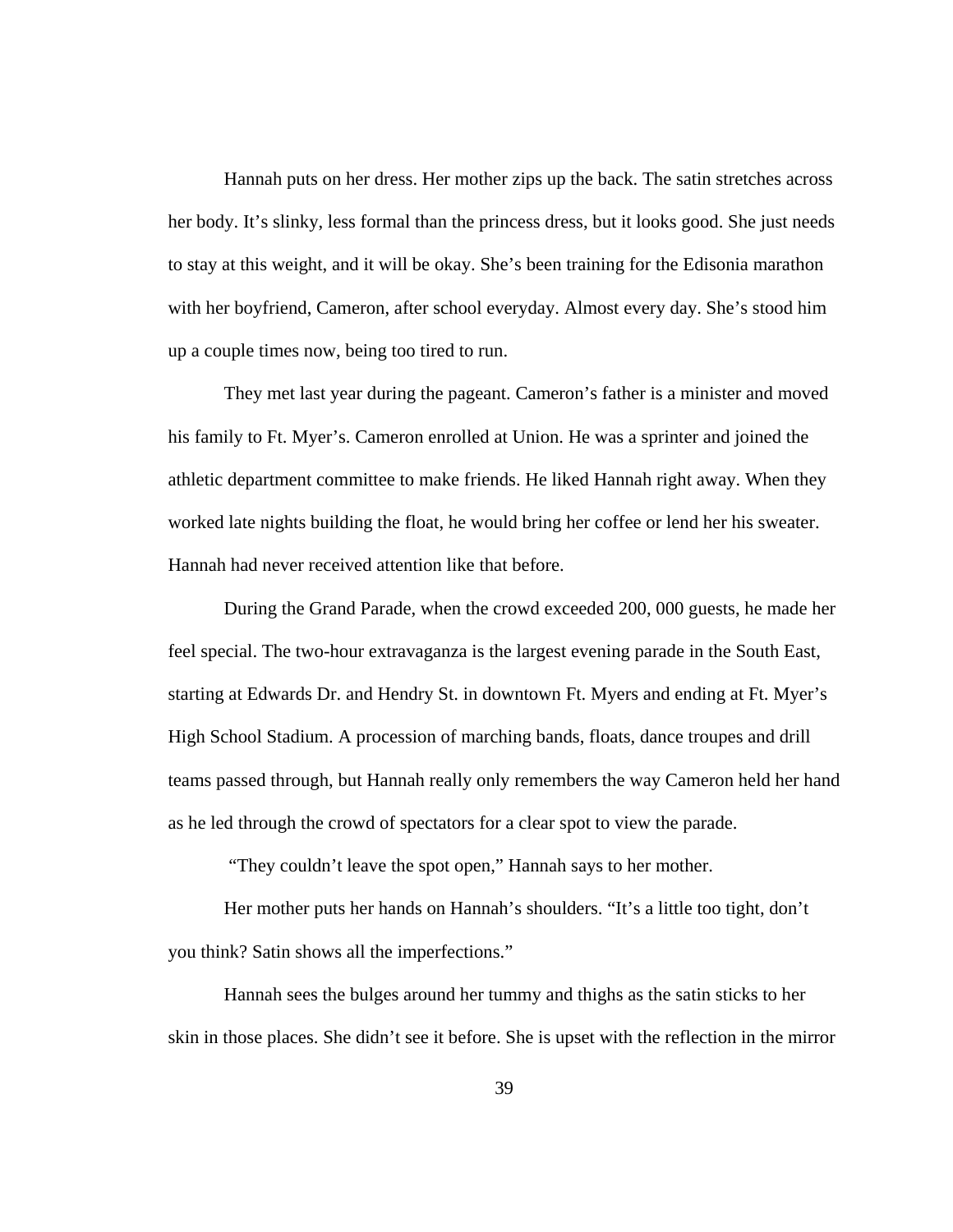and cries. The stupid dress *does* feel tight. Josie was a staple of the festival, like Hannah and her family. Hannah can barely breathe without imagining the seams stretching apart, the zipper pulling at the fabric and tearing. "Replacing Josie seems really disrespectful."

Her mother locks the dressing room door and reaches for a tissue from her purse. She hands it to Hannah who wipes her nose. She's embarrassed her mother again. She unzips Hannah's dress halfway.

 "On second thought," her mother says, "the dress looks okay. Is this the one you want, Honey?" She finishes unzipping it all the way. "Let's get this one." She drapes it over her arm. She hangs the princess dress on a hook in the stall and smoothes down the fabric.

 The sound of tires screeching blasts through speakers at Carter High's football stadium. Hannah winces as the cars on the football field simulate a collision, and the cry of metal grinding on metal reverberates off the bleachers. Cameron grazes her clenched hand with his. "Are you okay?"

 "It's so realistic." The presentation, a reenactment of a fatal drunk driving accident, took months to orchestrate. Four months exactly. It's been four months since Homecoming. That night, Josie went to a party instead of the dance. She tried to drive home drunk but took a curve too fast and crashed the Camry into a pole less than a mile from her house. She lost control while trying to put her beautiful beaded gown back on.

Sirens ring as a real ambulance and cop car drive onto the field.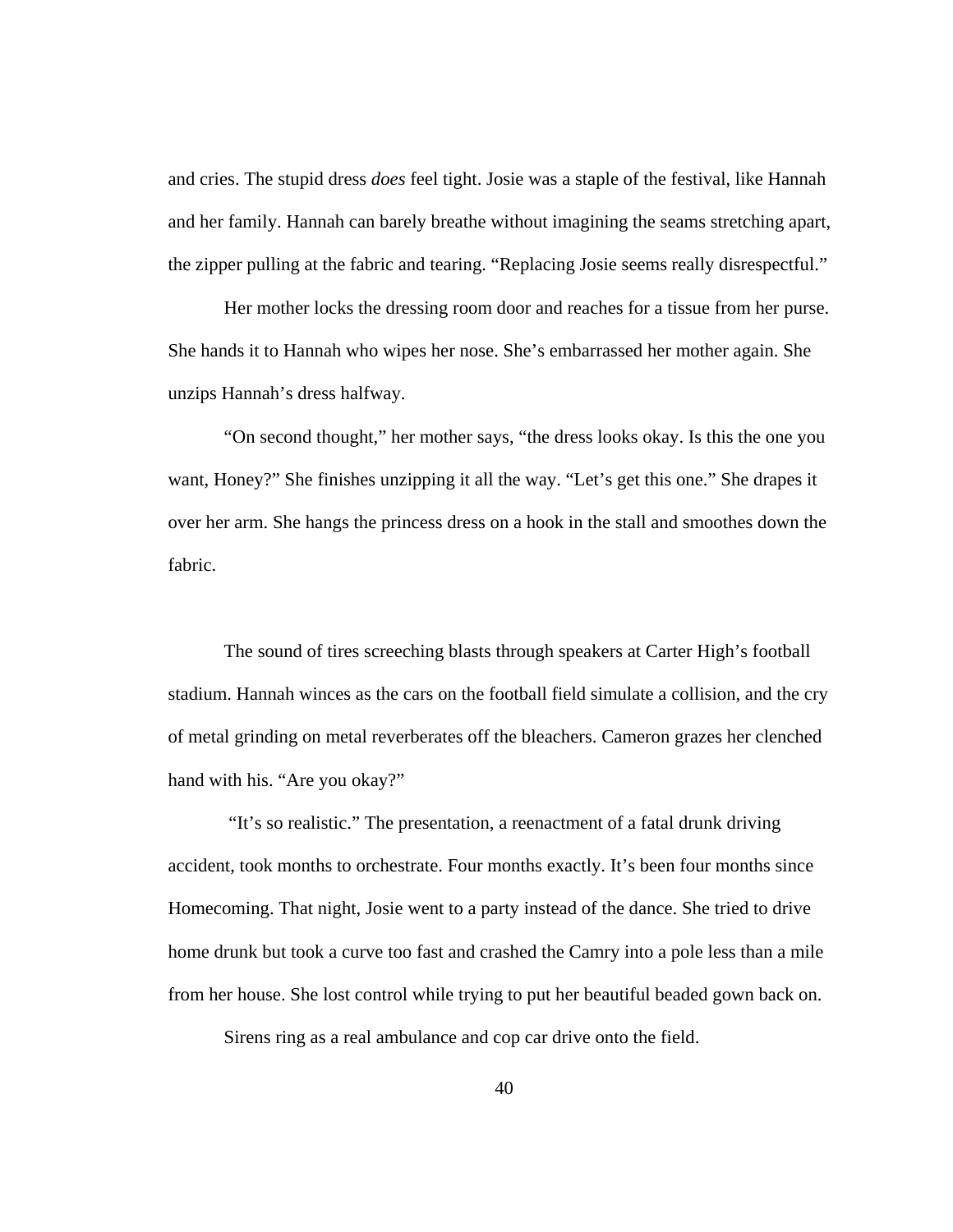"Unbelievable," Cameron says.

 Stagehands pull apart curtains that hang on metal tubing and frame the makeshift stage in the center of the field to reveal the mangled cars.

 "This is too much," Hannah says. She moves down the aisle and down the stairs. Emergency personnel move urgently about the scene carrying a stretcher. The gate is closed where they entered the stadium. Hannah looks for an open exit. She walks behind the bleachers towards a hallway that leads to the locker rooms. A ringing phone echoes through the speakers; a woman picks up the call. "Ma'am, this is officer Wall*."* 

Mrs. Shuplane, Josie's mom, received a similar call from the police Homecoming night. Early the next morning, Mrs. Shuplane called Hannah. *Had she seen Josie at the dance?* Her voice was low and strained. Later, Hannah realized it was altered by grief and exhaustion. *Was she with you, Hannah? Didn't she go to the dance?* No, she hadn't. Hannah went to the dance with her boyfriend, and Josie drove off in the other direction.

 Hannah finds an open exit and runs out. Sitting in the stadium, it felt like everyone was watching to see if she'd react. Everyone else is ready to move on, but Hannah isn't. It's only been four months. Josie and she had been friends all of their lives. They were close friends up until the start of the current school year.

 They had spent a normal summer going to the beach and creating new dance routines. They didn't have much else to do. When they received their pageant nominations, they spent their time daydreaming about this year's pageant. Both agreed Josie would probably win. Hannah wasn't the Queen type, but she took consolation in her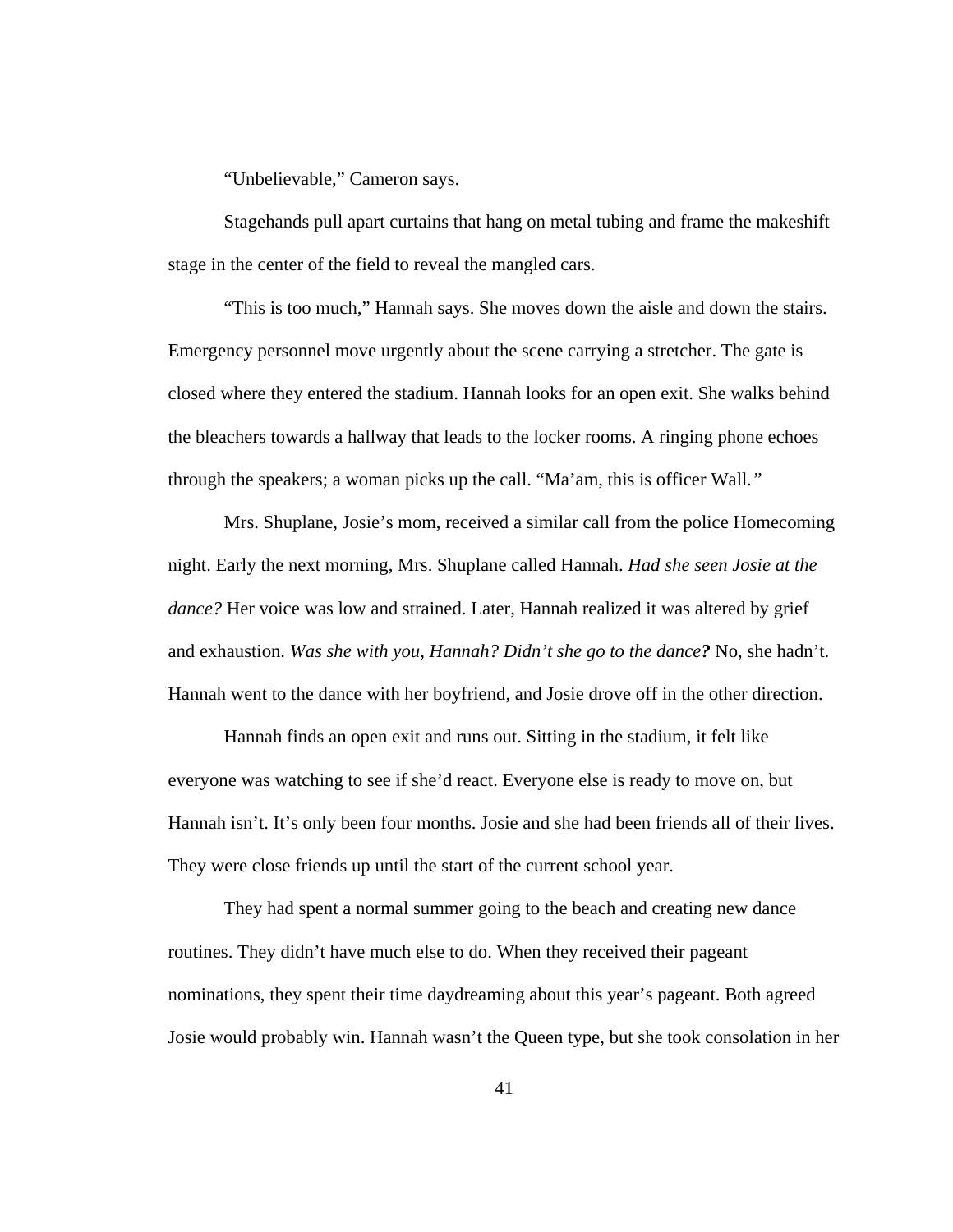new correspondence with Cameron. He had gone away on a mission trip last summer but wrote frequently. Hannah looked forward to those letters, postmarked in a town somewhere deep in the Colombian countryside. The letters described his mission work and the people he was helping, mostly. In some, he talked about the new school year and what classes they should take together. He ended each message by letting Hannah know that he missed her.

 Their first date had been at the festival's block party. On every other block, a wide array of different sized stages were set up for bands ranging from regional to national recognition to perform. They walked along the Caloosahatchee sharing snacks from local vendor stands.

 Cameron calls Hannah's name. He followed her out using the same exit. He runs over in perfect form as if he were on the track. "You all right?"

"It was all pretty intense," she says.

"That's perfectly normal. Sometimes, we don't know how things might affect us."

 "I've been okay." He doesn't smile. It's hard to tell what he's thinking when he doesn't react.

 "God will only give you what you can handle." Cameron spends a lot of his time working as a member of Student Journey, a religious organization on campus some students, like Josie, jokingly refer to as a cult. He's never had any personal experience with tragedy. He's visited impoverished countries and seen devastation, but, at the end of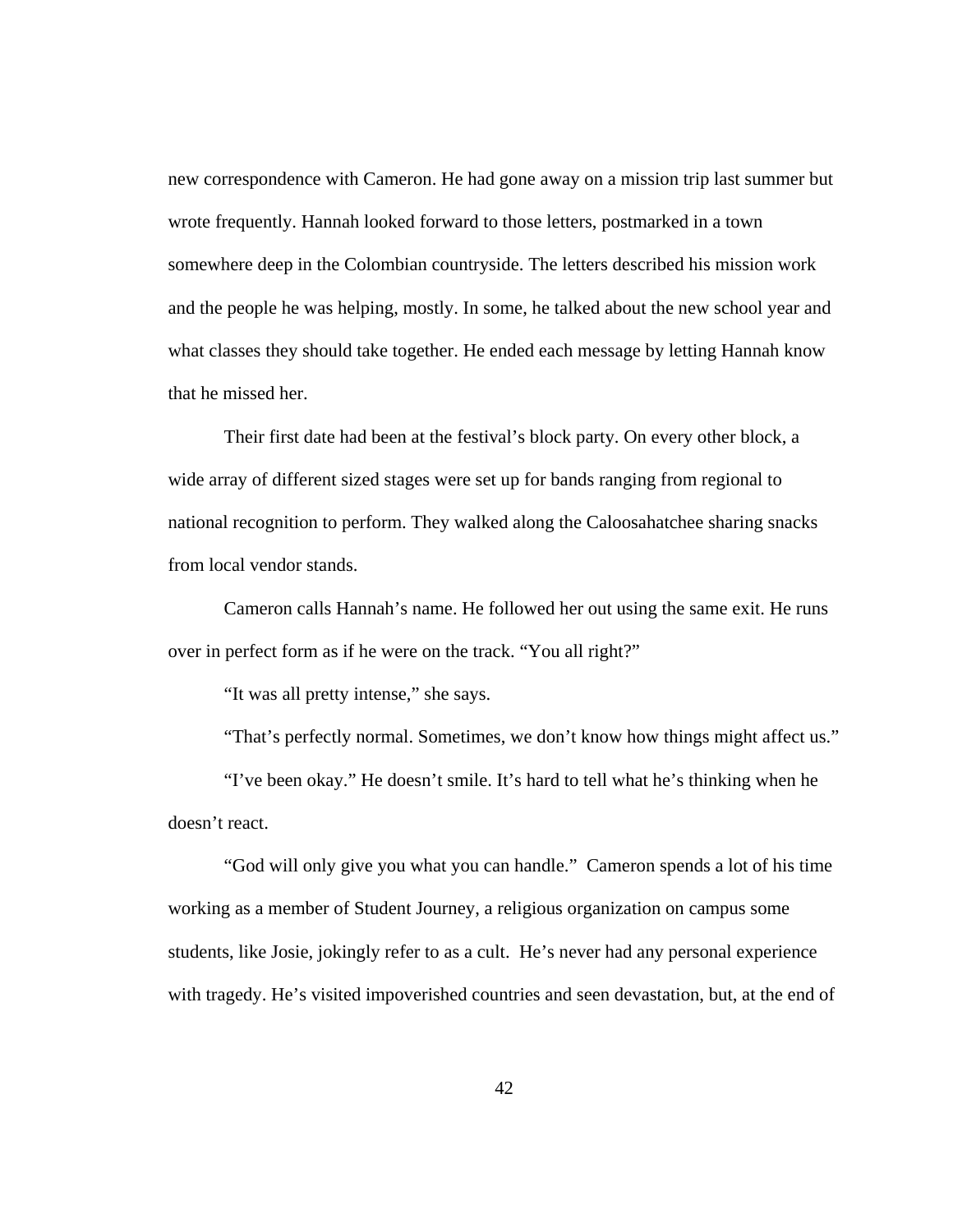his visit, he goes back home to his normal life. He has a tendency of treating all situations in a similar fashion, with a detached concern.

 Hannah doesn't say anything. She knows he's trying to be empathetic about Josie and the situation, but the two hated each another for a long time. They made Hannah's life quite difficult. It's hard not to see him as a hypocrite when he says nice things about her or tries to console Hannah with these generic affirmations. That's the kind of stuff he should save for strangers.

"Maybe with the pageant coming up, it'll help you to focus on something new."

"Three weeks," she says. "I don't know what I'll do once it's over."

 Buying the dress was the last real preparation she had left. Hannah and Josie had planned to go shopping together, but Josie bought her dress on her own, having grown tired of waiting on Hannah. When she died, Mrs. Shuplane gave Hannah the dress. Hannah didn't want anything to do with that dress but took it to make Mrs. Shuplane happy.

"I'm glad you are still involved with the pageant," Cameron says.

Josie threatened to quit before her death. She didn't want to be involved. Josie was not exactly the debutant anymore. The pageant was just another thing the girls disagreed on. Ironically, the pageant was all that kept them together the months before the accident, and so Hannah tried to convince Josie to stick through it.

Josie quit the dance team. Hannah started attending Student Journey with Cameron. *Thumper* is what Josie called him, short for *Bible-Thumper.* Hannah still goes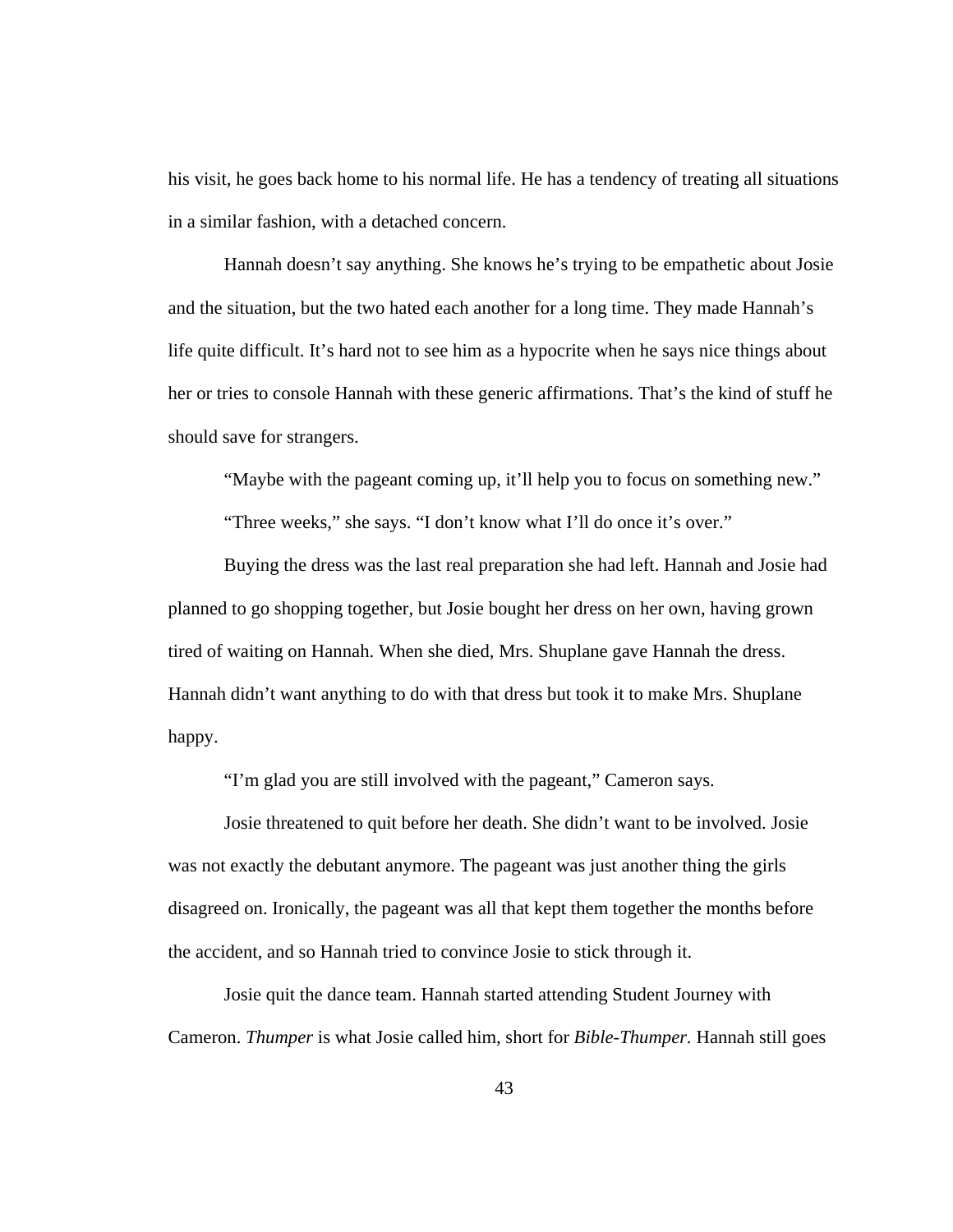with him to Student Journey events sometimes but hasn't joined. She's not as enthusiastic as he is. They meet early Friday mornings, discuss scripture and form prayer circles. Some of the members are more zealous than Hannah, which scares her a little. Hannah believes religion is something more private, and she's not ready to share her immortal soul with strangers. Their zeal may be why Josie considered them fanatics, but Hannah didn't agree with Josie's mocking attitude. Hannah sees them as generally nice people. They spent a lot of their free time volunteering and orchestrating charitable events. They aren't bad people to be around.

 Cameron kicks a rock on the sidewalk. "Do you want to talk about what happened on the field?"

 "I'm okay now," she says. She doesn't want to tell him that she felt an overwhelming panic while watching the scene. It's the same panicked feeling she gets when she can't sleep at night. She suffered from a bout of insomnia for a couple of weeks when the accident happened. The insomnia seems to have returned. This time, instead of lying in bed or watching television, she's been getting up and exercising until she's worn out. Eventually, she'll be so exhausted, she can't move anymore. It's why she's so tired all the time.

 "Good." Cameron's shoulders relax; he seems relieved. He checks the time. "Do you want to hang out for a little while? It should be over soon."

She shakes her head. "I just want to go home."

"Let me give you a ride."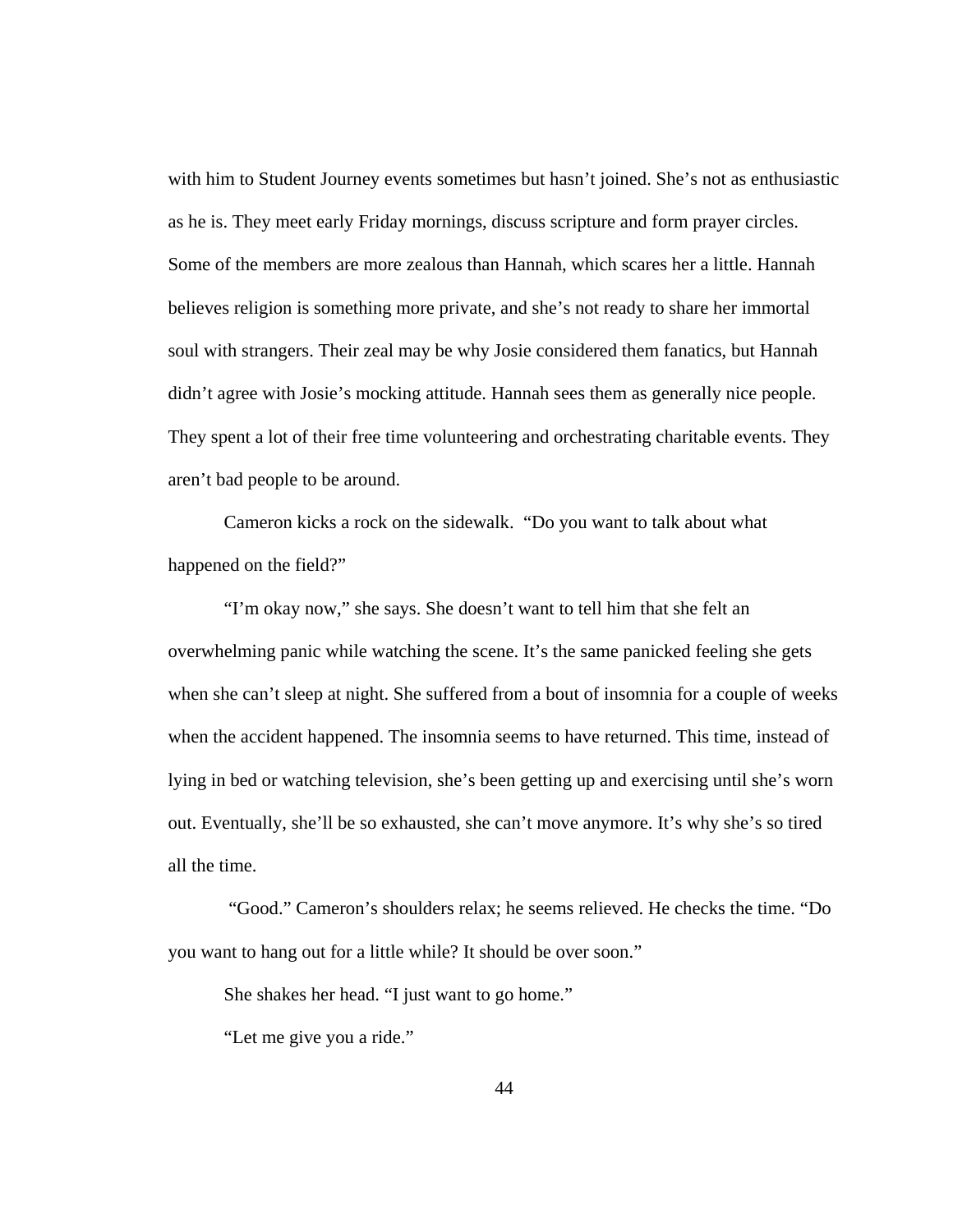In the car, Cameron tells Hannah about his world history class. They've had a substitute teacher all year because the school couldn't find a full time teacher. Hannah lets him talk. She's tired and wants to sleep. She'd like to crawl onto her bed fully dressed and pull the quilt over her head. It's a short ride home. Hannah gets out of the car and says goodbye.

"Hannah?" Cameron says before she turns around.

She leans in the car window.

"I'll wait to run today. In case you want to go with me tonight."

She adjusts her bag. Running is the last thing she wants to do.

 "You haven't been to practice in a few days. You need to rededicate yourself to the training schedule before the marathon. People know you; you want to do well."

Hannah rolls her eyes. He always says things like that.

Hannah's home is located on the busy intersection of Maple and Grey Street. Tonight, the headlights of several passing cars disturb the darkness in her room by casting light and shadows across the walls. The headlights glide across the house's exterior like searchlights looking for her window, a place to penetrate the inside. They keep Hannah awake. She gets out of bed and starts a set of crunches. Sometimes, the lights in the window seem so close she thinks a car could lose control and crash, not into a telephone pole, but straight into her house, her window.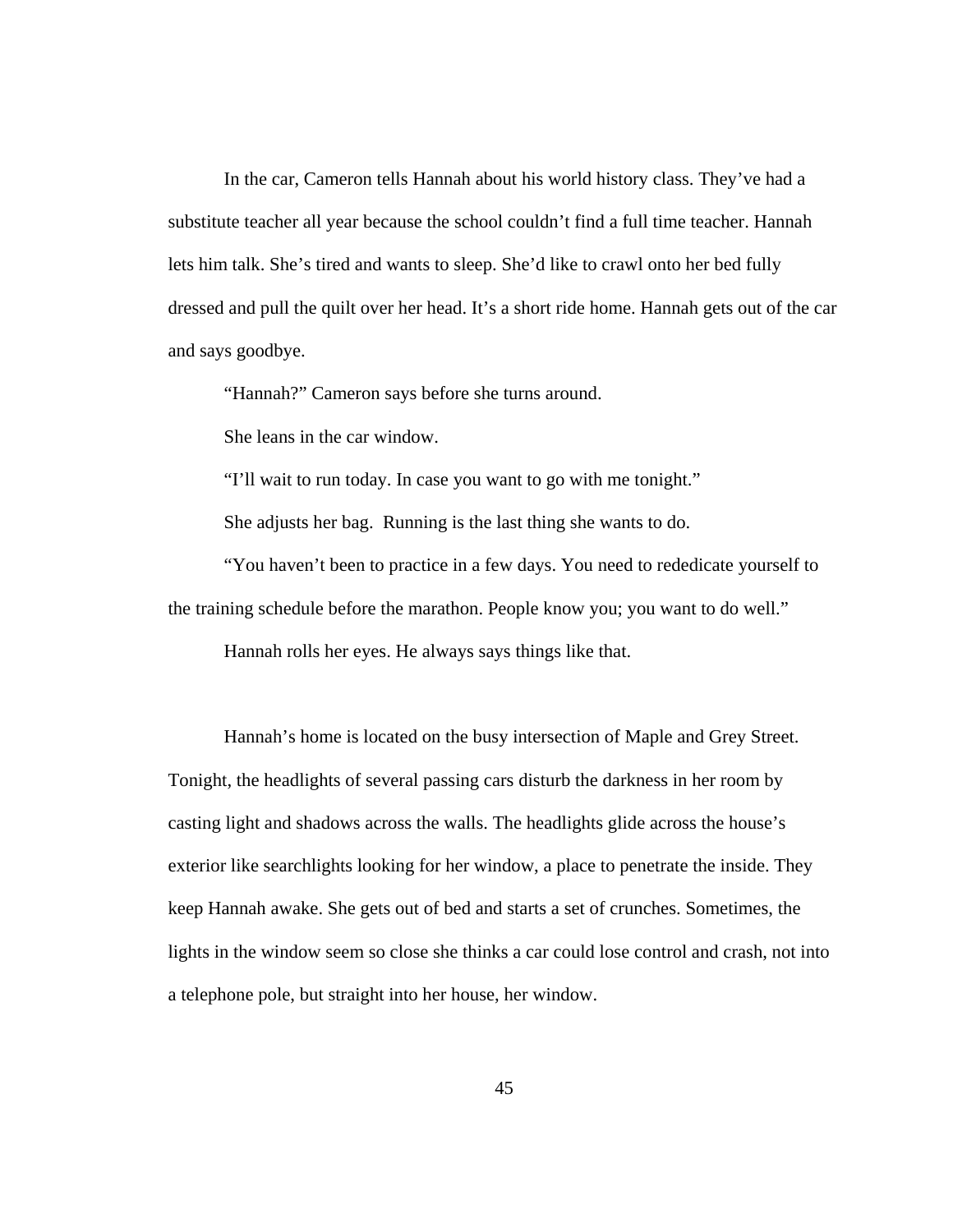Josie's accident occurred so soon after the biggest fight they'd ever had that Hannah has a hard time distinguishing between the two events. Almost imperceptible at first, Josie and Hannah started liking different things, like a music album or movies. They made new friends. Until high school, however, Hannah had always followed her friend's lead.

The summer before freshman year, Josie ran down to the kitchen and grabbed a container of Kool-Aid, a pitcher and stirring spoon. She'd always wanted to try this she'd said, and so Hannah had to as well. They'd look like twins that summer. They slicked their hair down and wrapped lavender towels around their shoulders. Josie poured all that was left in the container into the pitcher filled with water and stirred until the contents turned bright orange. She covered both their heads with the mixture. After some time, they rinsed it out. Hannah leaned toward her reflection in the bathroom mirror, and then unraveled the turban on her head.

Orange. Her hair was Kool-Aid Orange. Splotchy in places and not dyed close to the scalp where the blonde remained, but mostly Orange. She was surprised at how much she liked the hair. It made her stand out and drew the gaze of others as she passed. It's the way Josie must have felt all the time.

Hannah told her mom that it was only temporary. "It will wash out in a couple of weeks," she said.

Her mom's face turned as red as the *cha-ching cherry* shade of lipstick she always wor**e.** She was furious. Hannah felt more rebellious.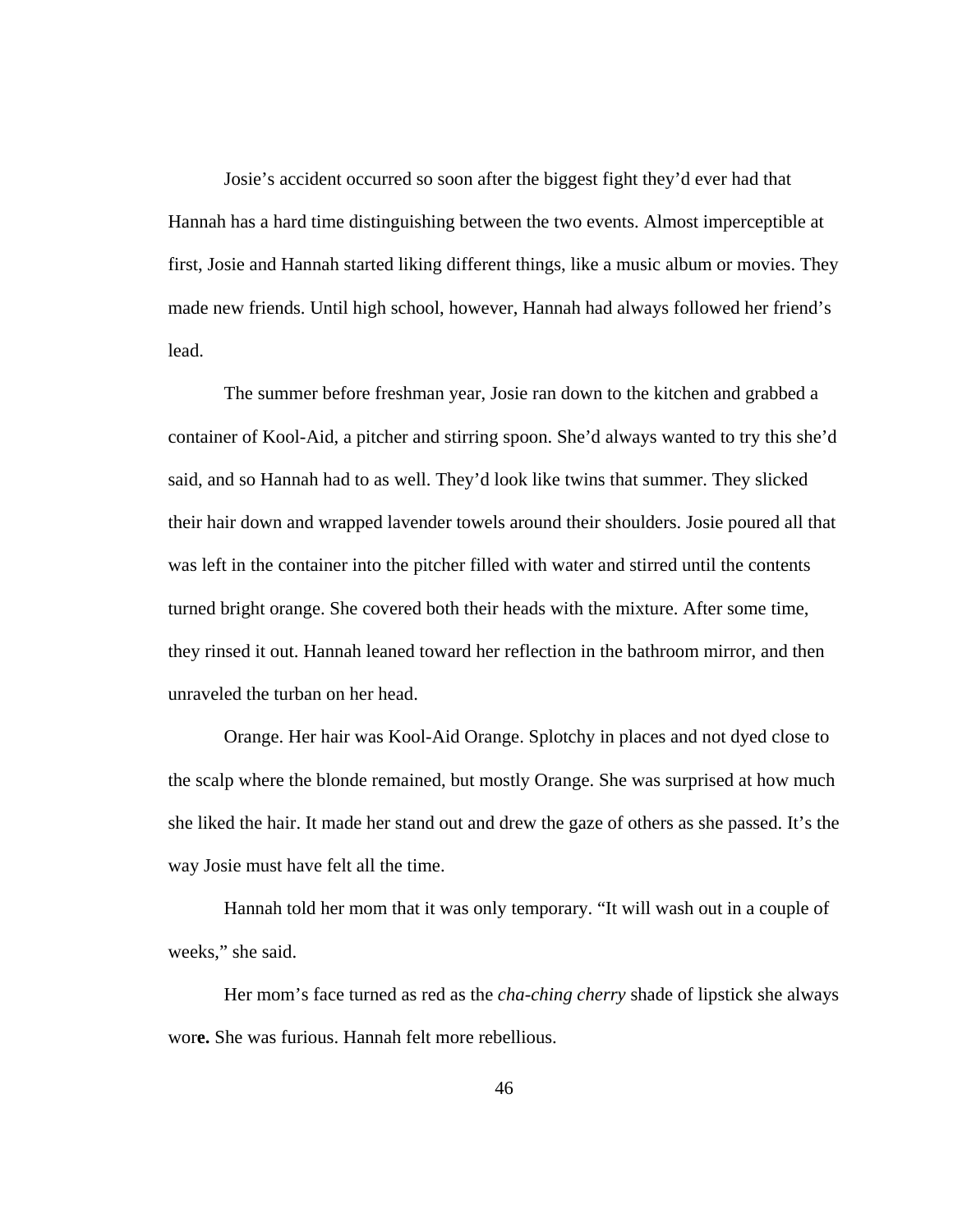"But why dye your hair orange?" she said.

"I've always wanted to," Hannah said. She didn't, of course, but she should've wanted to and didn't know it until Josie brought it up.

It's one of Hannah's favorite memories of the two girls. Such a small act of rebellion really. After the summer, however, Josie became more and more rebellious. She acted out in ways that Hannah couldn't follow, skipping school and partying with older kids. They disagreed constantly, and Hannah distanced herself at school. It was easy because they were in different classes and had different schedules. Hannah didn't want to end the friendship, but starting high school was a weird time, full of peer pressure and cliques.

Josie seemed hurt when Hannah dyed her hair blond again before the start of the new school year. By that time, Hannah's hair was blonde, near the scalp, where her roots had grown back. She liked it most pulled up and resting loosely on the top of her head. She would gather the loose strands, tilt forward, then swing her mane back before gathering it all in a bunch on top, like a flame in the cradle of a torch. But as the summer came to an end, Hannah liked her hair color less. She wanted it dyed back before Cameron returned from Colombia. Josie added red streaks to hers.

One sleepless week passes, and Hannah has fallen into the habit of leaving her lamp on all night. The last time she did that she was ten and afraid of the dark. She feared an unknown menace hiding under her bed and the cover of night. Hannah can't seem to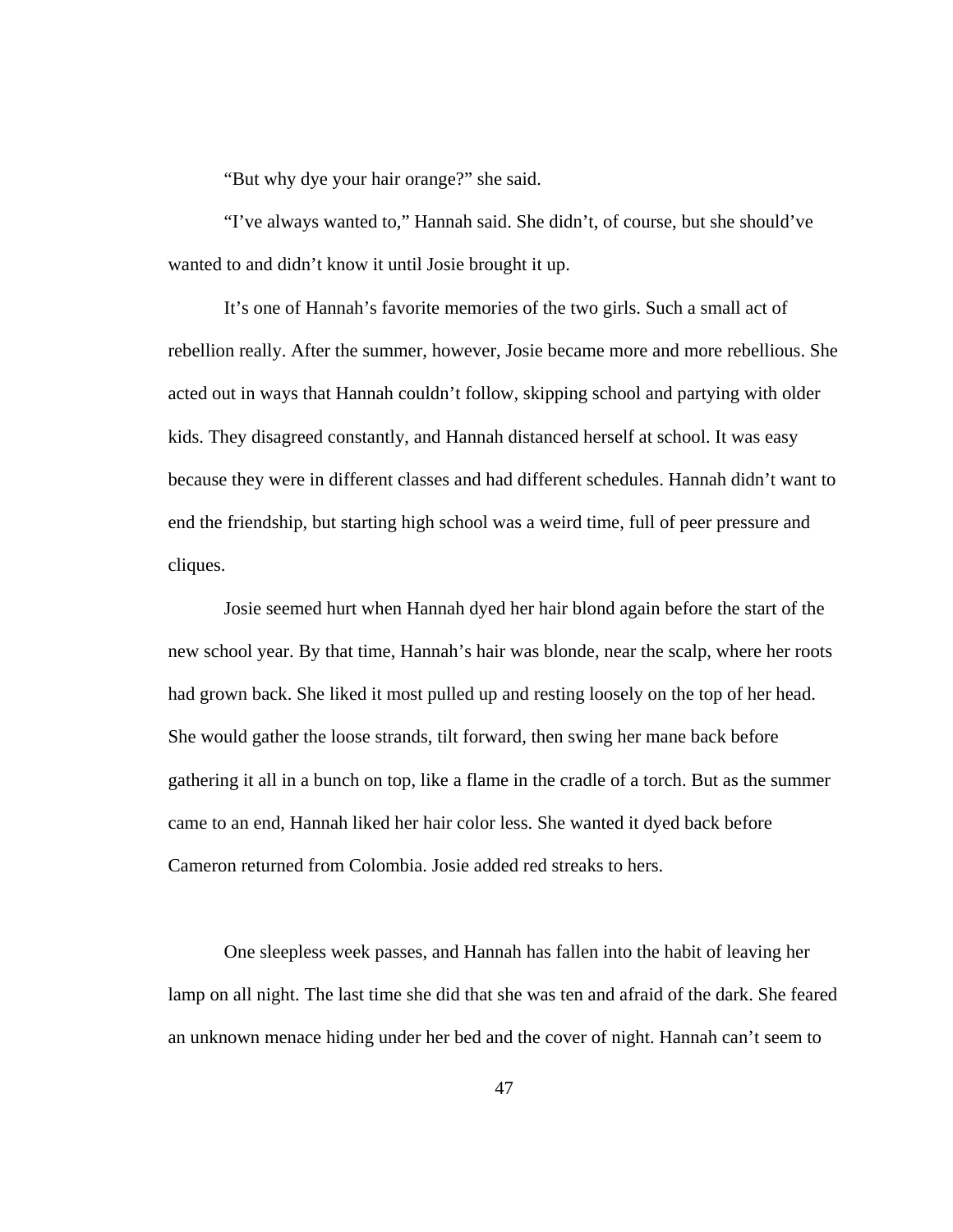fall asleep before midnight. Even if she is tired, she lies awake. She rearranges the pillows and uncovers her feet to cool down. Her mouth and throat dry out, and she worries she won't be able to swallow. The sound of the fan spinning bothers her. The closet door must be shut, keeping Josie's white gown, which haunts the space like a specter, out of sight.

Hannah tries to fall asleep, but, when she can't, she starts exercising. She wants to wear herself out. If she can just wear herself out, eventually she'll be so tired she can't move anymore. This night, she does a hundred crunches and fifty push-ups, showers and goes to bed with her hair wet.

In the hallway before first period, Hannah meets Cameron. He's wearing a team track and field shirt and shorts. He holds her book bag open as she arranges her notebooks for class. She fidgets with the lock, but it doesn't close completely at first.

"Here." Cameron disrupts her attempt, opens the door and slams it shut before locking it.

"Careful," she says. "It'll get stuck if you slam it like that."

"It's fine."

Hannah pulls out a toaster pastry from her bag as they walk towards class.

Cameron walks half a step behind.

"Didn't you eat breakfast today?" Cameron says.

"Yes."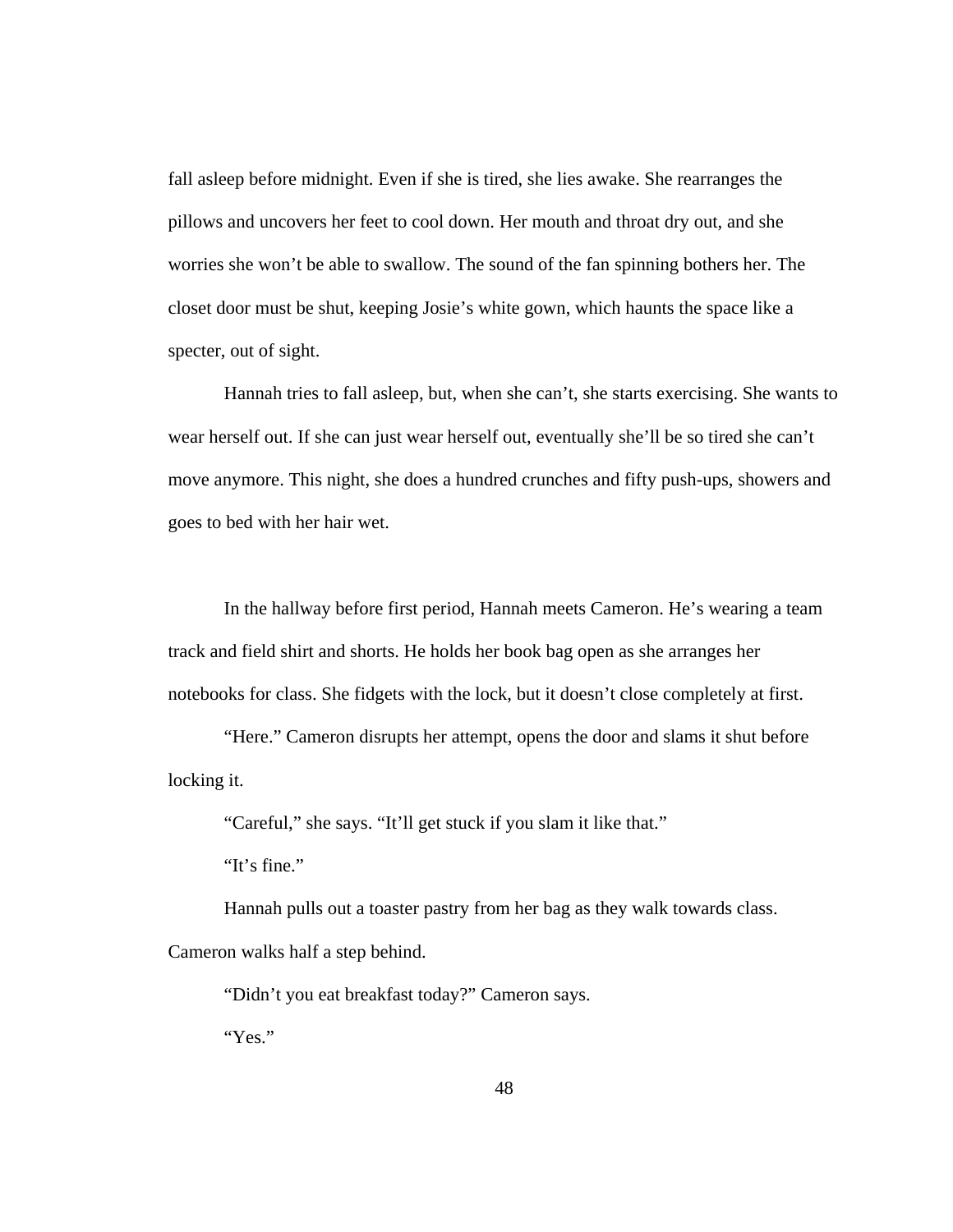"And you're still hungry?"

"Yes," she says. Here he goes again. She never should have let him coach her. He takes the race much too seriously.

As he opens the door to homeroom he says, "Aren't you training?"

"I'm hungry, okay?"

"Yeah. But the race is soon. There's a lot of sugar in those."

He's mad because she hasn't gone running with him in a week. She hates when he acts like he knows better than she does. She ignores his comment, at first, but then throws the remaining half away. "Fine."

"It's all you've talked about for months." He sits. "You haven't shown up to practice. You could at least tell me you're not coming."

She should call and tell him she's not coming. She pictures him sitting in the bleachers at school waiting for her to show. After a little while, he tires and goes on a run by himself. She pictures it every time she doesn't show, but she never seriously considers calling him. She'd have to explain she's too tired, and, because of Cameron's nature, he'd pry into why that is. She doesn't want to admit to him she isn't sleeping or that something is wrong. "I've been busy okay."

"Stop being oversensitive," he says.

"I'm not being oversensitive."

"You're being lazy."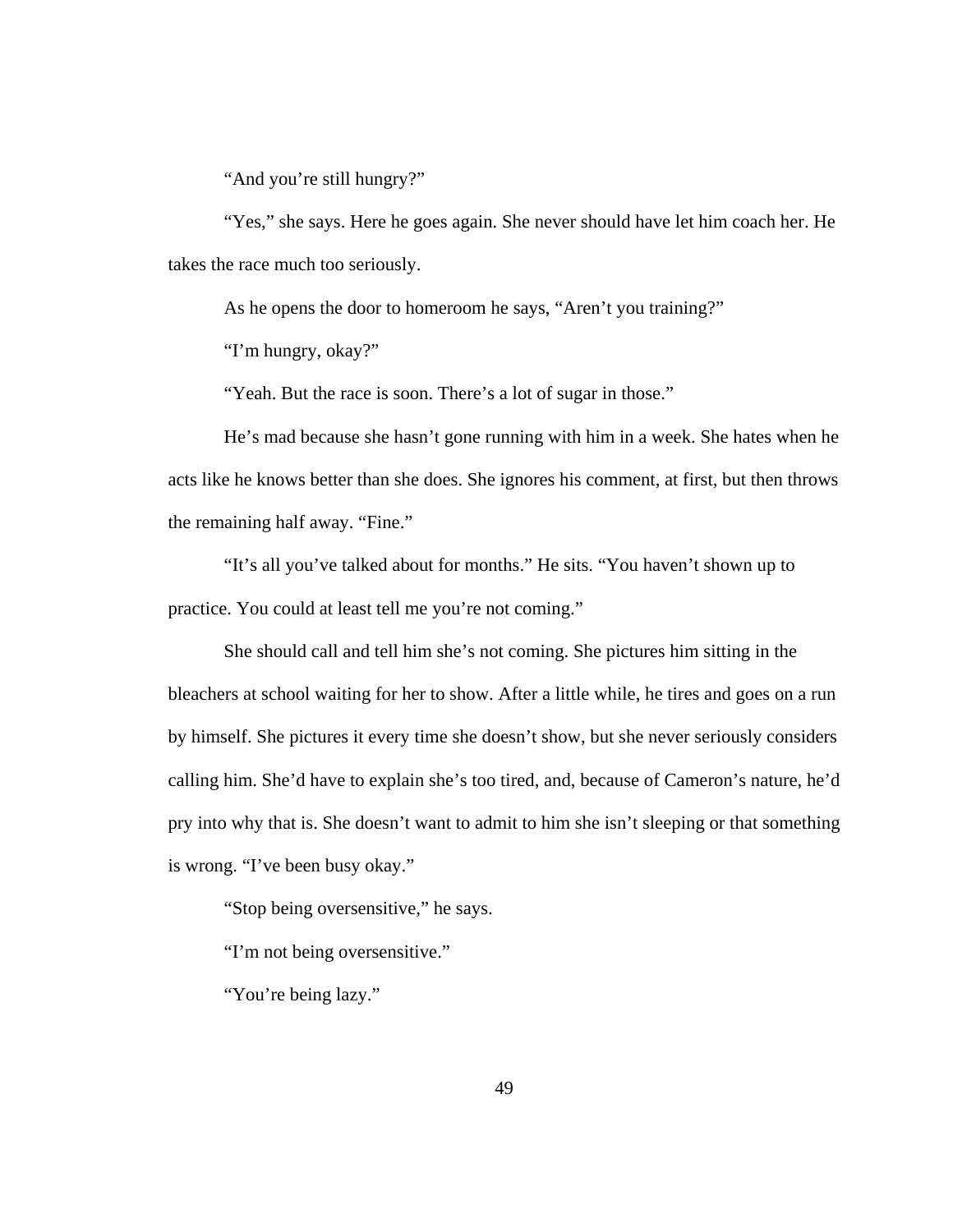Sometimes, Hannah thinks being the minister's son somehow gives Cameron the right to pass judgment on those around him. Still, his observations can be too harsh. On the drive to the Homecoming dance, he asked Hannah why she didn't tell Mrs. Shuplane Josie wasn't going to Homecoming. Hannah helped Josie lie to her mother, and the lie made Hannah an accomplice to her death. Hannah told Cameron she couldn't tell on her very best friend. After they received the news of Josie's death, Cameron just said, "You didn't tell her mom." Although he never said Hannah killed Josie outright*,* it seemed that way.

They'd gone through the argument Homecoming night as Cameron drove over to Hannah's house. It felt like part of him wanted to pit Hannah against Josie, and the other part was looking to satisfy his own sense of morality. He'd never admit it.

Hannah threw the phone on the bed near Josie. "Cameron is mad you aren't going to Homecoming," she said. She'd just spent twenty minutes defending Josie, and then had to fight the urge to throw the phone at her.

Josie, who had busied herself with lining her lips a medium mauve tint, shrugged.

"What does he care? I'm not his date."

Josie had gone from tolerating Cameron to open disdain. Hannah ignored the snide remarks from both parties. After almost a year together, it got harder as Cameron and she became more serious. In fact, the girls were still sore from the latest argument.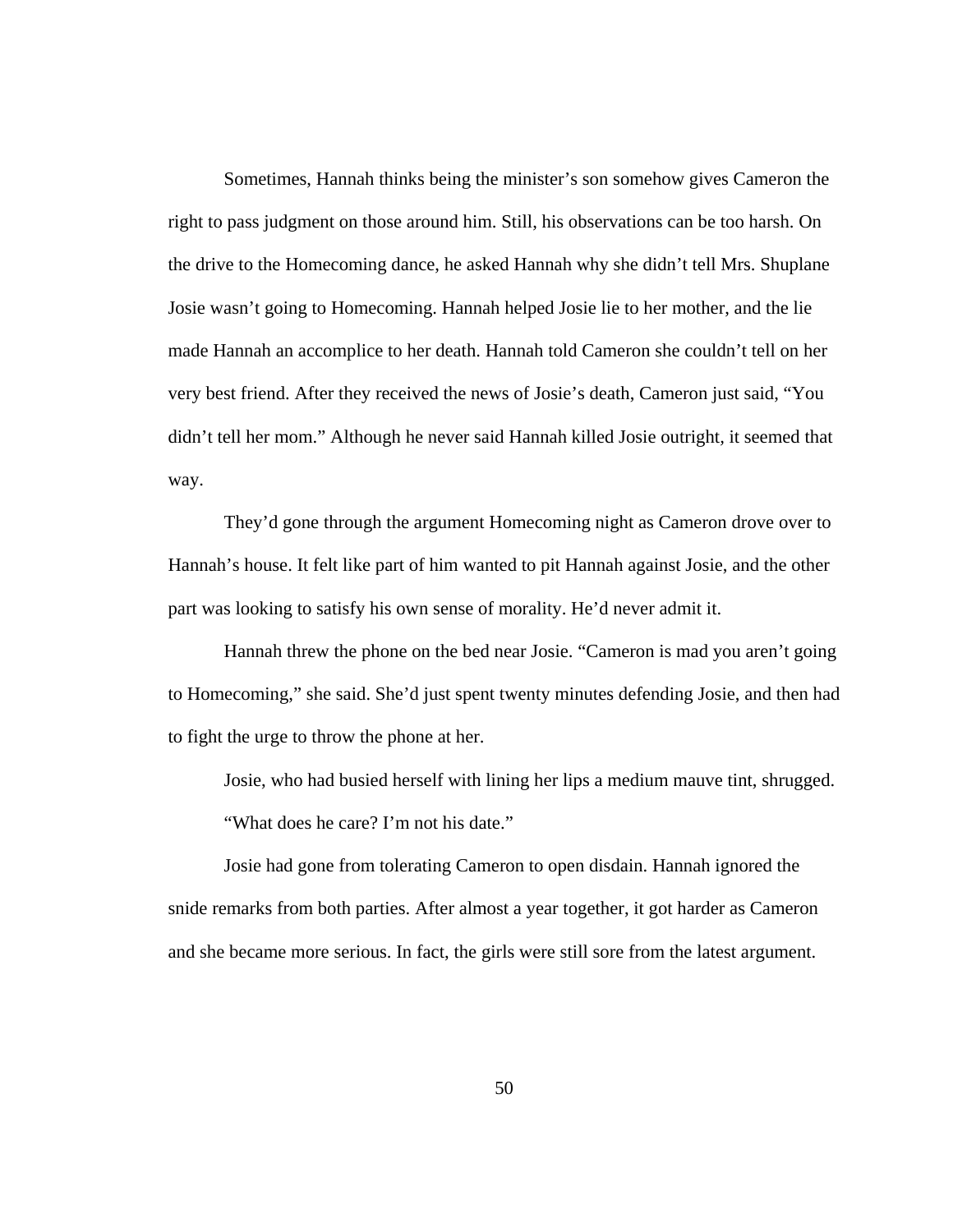"I don't know. He's starting this huge fight with me about letting you go. He thinks I should tell your parents that you're sneaking off to a party instead of going to the dance with us," Hannah said.

Josie stopped lining her lips. "How could you do that? We're supposed to be friends. You can't tell on me," Josie said. Hannah shoved her eye shadow and lipstick in a make up bag and stuffed the bag into a dresser drawer. Josie shouldn't have made Hannah lie to Mrs. Shuplane. A part of her *did* agree with Cameron. She secretly wished Josie would get caught. She was using Hannah as a cover.

 "I wouldn't," Hannah said. "But are you sure you don't want to come? You can go to a party any time."

Josie put the cap back on the lip liner. "School dances are lame."

Hannah threw a pillow at her. "You'd better not get me in trouble."

She couldn't have told on Josie when their friendship seemed to be hanging on by a thread those days.

 Downstairs, the trio posed for photos together. Pictures of Josie in her dress and Hannah with her blonde hair pulled up in a bun. Pictures of Hannah and Cameron. Pictures of the three posing together for Josie's parents before they went separate ways.

 At the breakfast table, a plate of egg white omelets is set out for her. Half a grapefruit is neatly positioned in a bowl to the right of the eggs and a glass of skim milk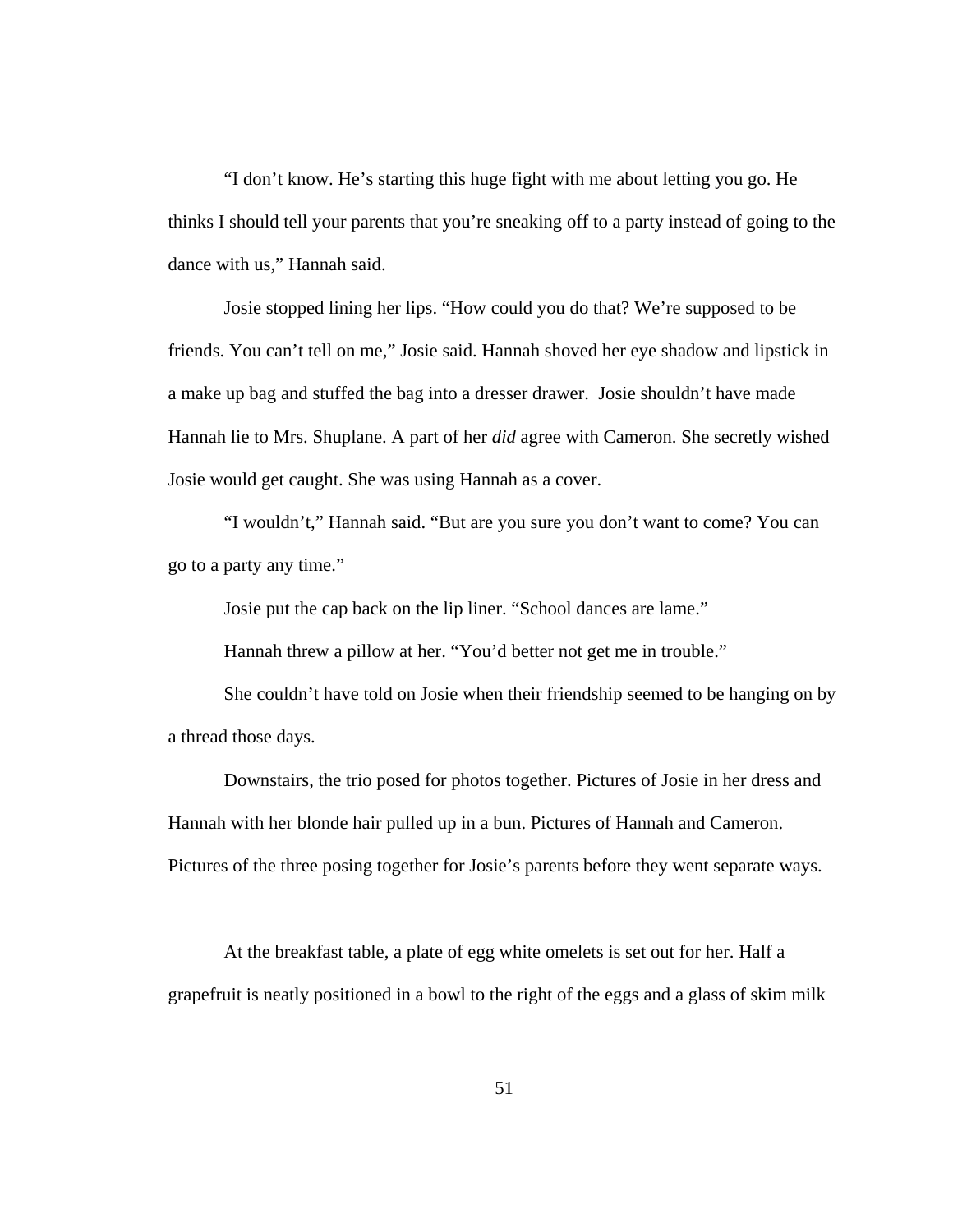to their left. Her mother is wearing a blueberry pantsuit that matches her blue eyes, the only physical feature Hannah shares with her.

"Good morning," her mother says as she scrapes bits of egg white off the pan into the sink.

Hannah takes a bite from the omelet. Bland. Her mother used fat-free cheese again. Hannah sprinkles the egg whites with pepper.

Her mother rinses the pan and places it in the dishwasher. "You look tired," she says when she finally turns towards Hannah. "Did you stay awake all night again?"

She lies. "No. I just need a pick-me-up. Is there any coffee?"

"Coffee is not good for you. I'll get you some orange juice."

Hannah picks at the white mass on her plate. She pretends to eat but really mashes it around.

Her mother pours a glass of orange juice and sets it down before taking the seat across the table from Hannah.

"You have bags under your eyes. That'll never do." She takes a sip from her

coffee cup. The bright red imprint her lipstick leaves on the mug is partially visible.

"The ceremonies are this weekend," her mother continues.

"Okay," Hannah says in a monotone voice.

Her mother's forehead wrinkles momentarily. When she relaxes, the deep crevice that cuts across never fully smoothes back out, leaving her looking perpetually annoyed with Hannah. "You aren't excited?"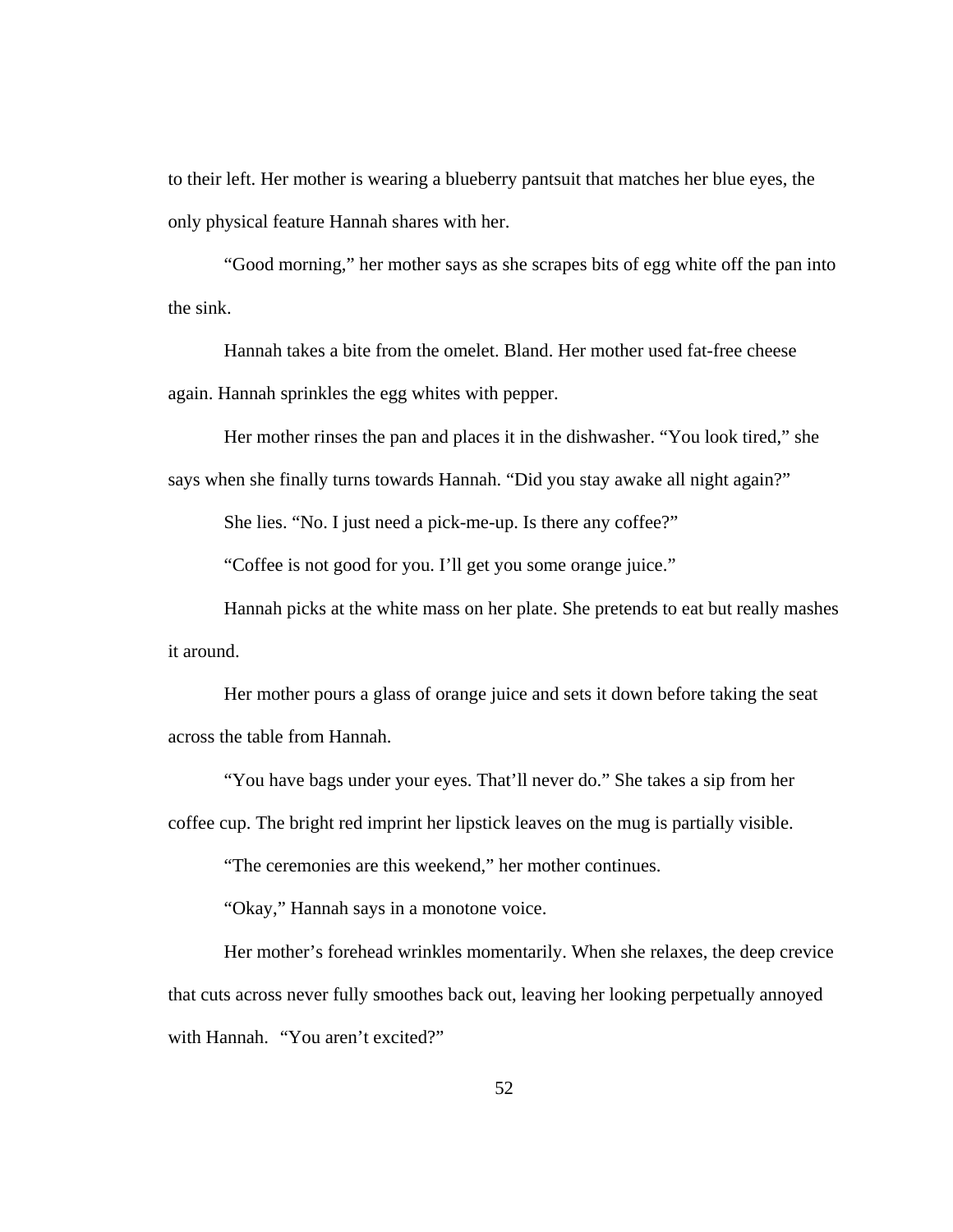Hannah swallows a spoonful of grapefruit and winces at the bittersweet taste. There's no sugar on it. She pushes the plate away. The pageant is Hannah's last link to Josie and those childhood memories. She probably won't get nominated again, and there'd be no point in doing it alone.

Her mom stands up. "You've done the pageant every year for as long as I can remember." She wipes down the kitchen counter tops. "Participating is about being a part of history and tradition."

Hannah's mother means her history and traditions. She is a former beauty queen, which includes a stint as Queen of this particular pageant many, many years ago. Hannah knows her mother still believes the pageant is important. She regrets saying anything.

"Yeah, I see what you mean."

 When Hannah was nominated a year ago, she was flattered. Josie was expected. Hannah's nomination was a surprise. Hannah finally planned for the pageant with Josie instead of for her. They set appointments together and went browsing for dresses. Although Hannah had always considered pageantry her mother's realm, she enjoyed being included. When the girls grew apart, the pageant remained the one thing they had in common.

 Once Josie was gone, Hannah kept planning and preparing for it with her mom. Everyone said keeping her mind preoccupied would be good for Hannah. Maybe she should have let the whole thing go when her friend died too. Now, going to the pageant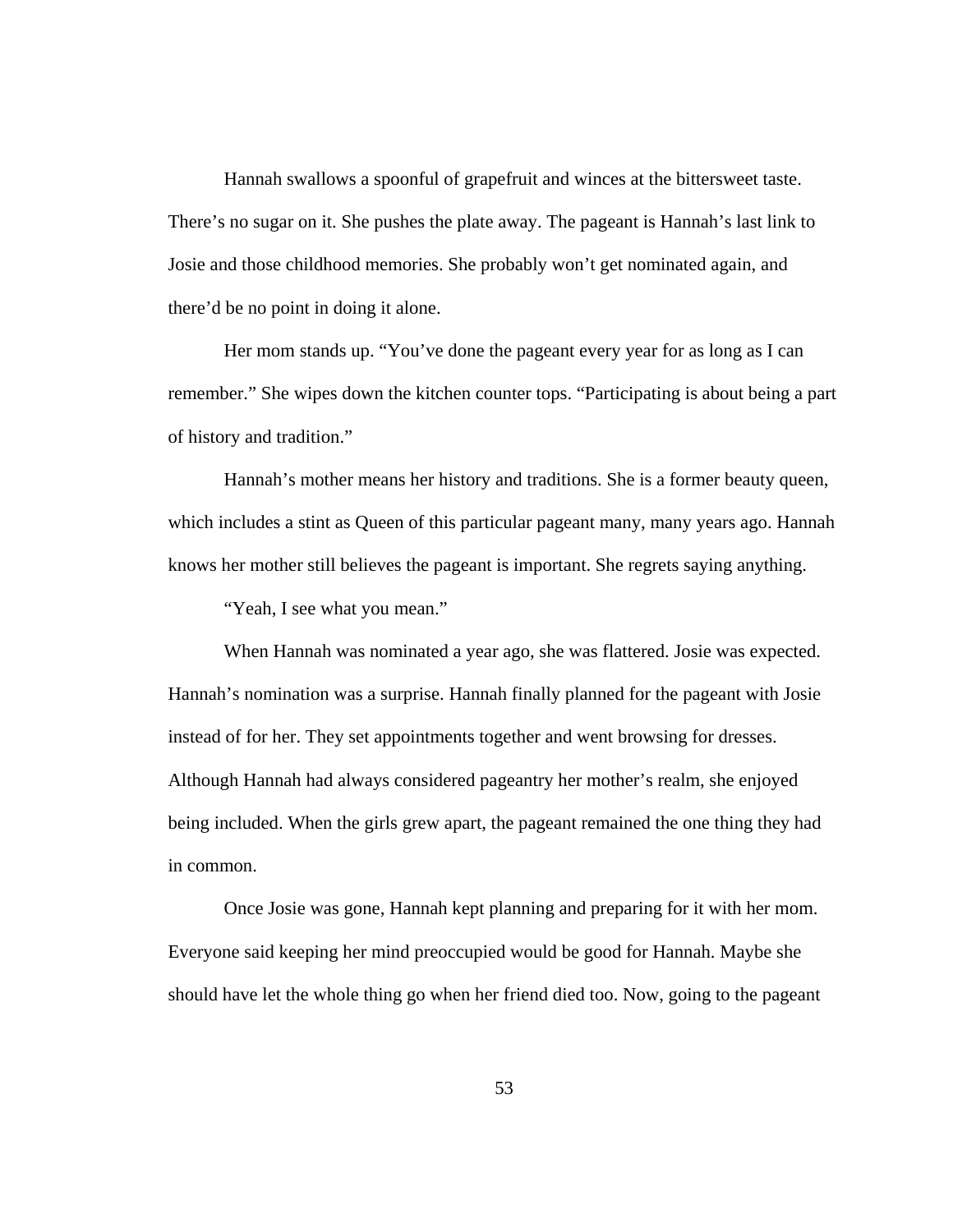and coronation ball feels like attending another funeral. It may have been easier to bury everything five months ago.

 "The reason I brought it up is because you haven't been yourself lately. You're always locked up in your room," her mother says.

"I've been tired."

"I thought you might cheer up."

"I guess so," Hannah says.

 Her mom sits in the chair to Hannah's left. "I know you miss Josie, Honey. And the pageant was something you girls did together for a very long time."

 The mention of Josie's name immediately makes Hannah's eyes water. She can't control the reaction but tries to stop from tearing any more. Her mom seems to think they were still as close as ever when Josie died, and Hannah doesn't see the point in correcting her. She wouldn't know how to explain what wedged them apart. It all seems like petty squabbling now. To Hannah's mom, they should always remain five years old like the picture on Hannah's nightstand.

 Wednesday, after school, Hannah meets Cameron by the bleachers of the track. The heat is stifling. She rolls up her sleeves, and the sweat collects in the bunched up fabric. It's hard to run in the humidity. Her skin is slick. Her chest burns for the first mile. She focuses on breathing through her nose and exhaling through her mouth but finds it difficult to regulate her breathing.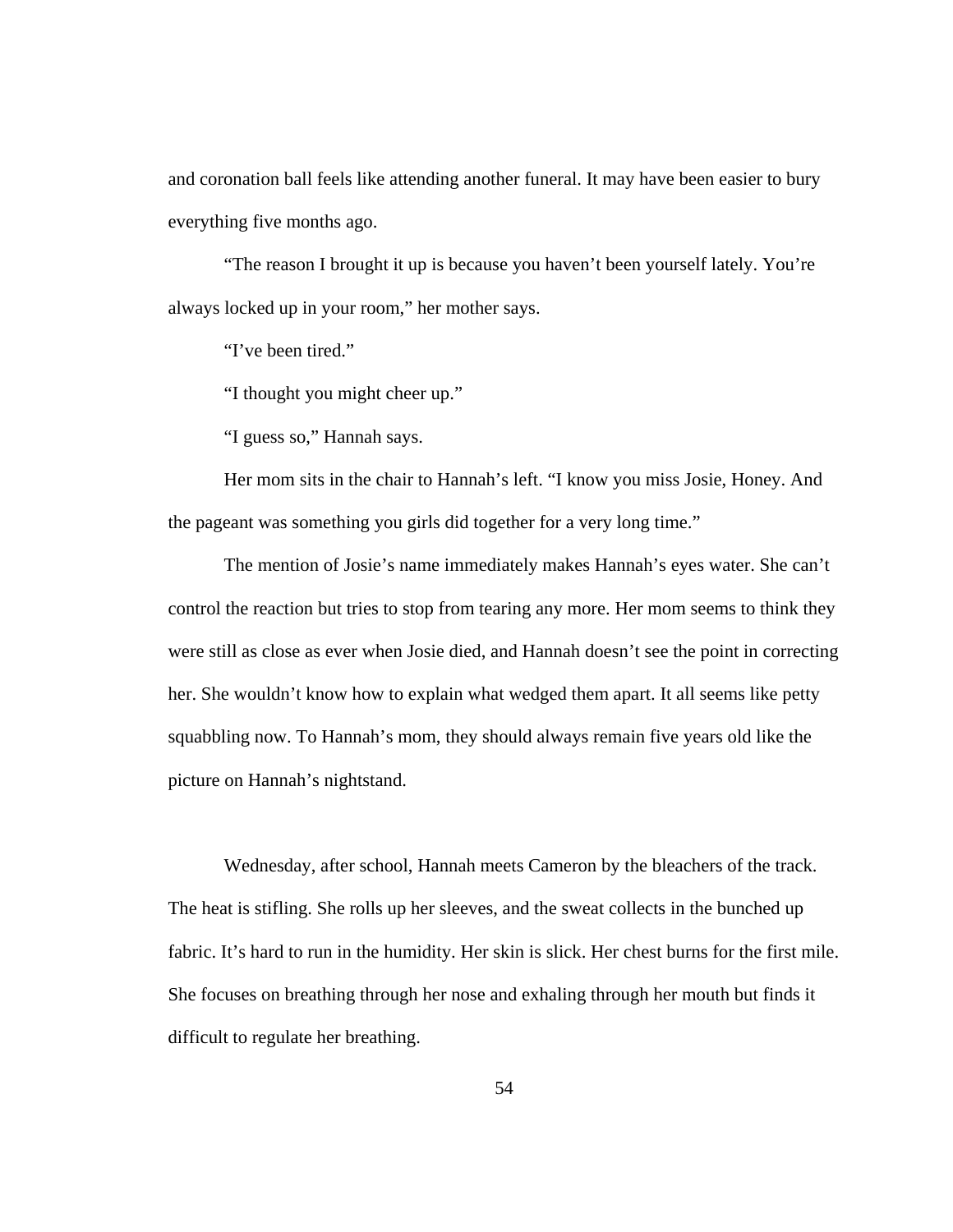When they've finished, she sits on a bench to rub her sore knees.

"Stretch it out," Cameron says.

She is still breathing heavily and waves him off. He stretches his quads by

pressing against the bench and shakes his head.

Hannah pulls her knees to her chest. "What?"

"You're not going to accomplish anything that way."

"Jesus Christ," she says.

He lowers his leg. "Don't talk like that, Hannah."

She rolls her eyes.

"What's wrong with you?

"Nothing." She doesn't want to hear if her technique is improper. She wants to

finish and go.

"You've barely talked to me since you got here."

"We were running. You want me to talk and run now?"

"You know what I'm saying."

She does. He's right.

"I didn't even know you were coming today," he says.

She gets up. It's the start of the same argument they've been having for weeks.

He grabs her arm as she starts to walk away. "I know you're busy but you never

talk to me about it." He's squinting in the sunlight.

She tucks a sweaty strand behind her ear.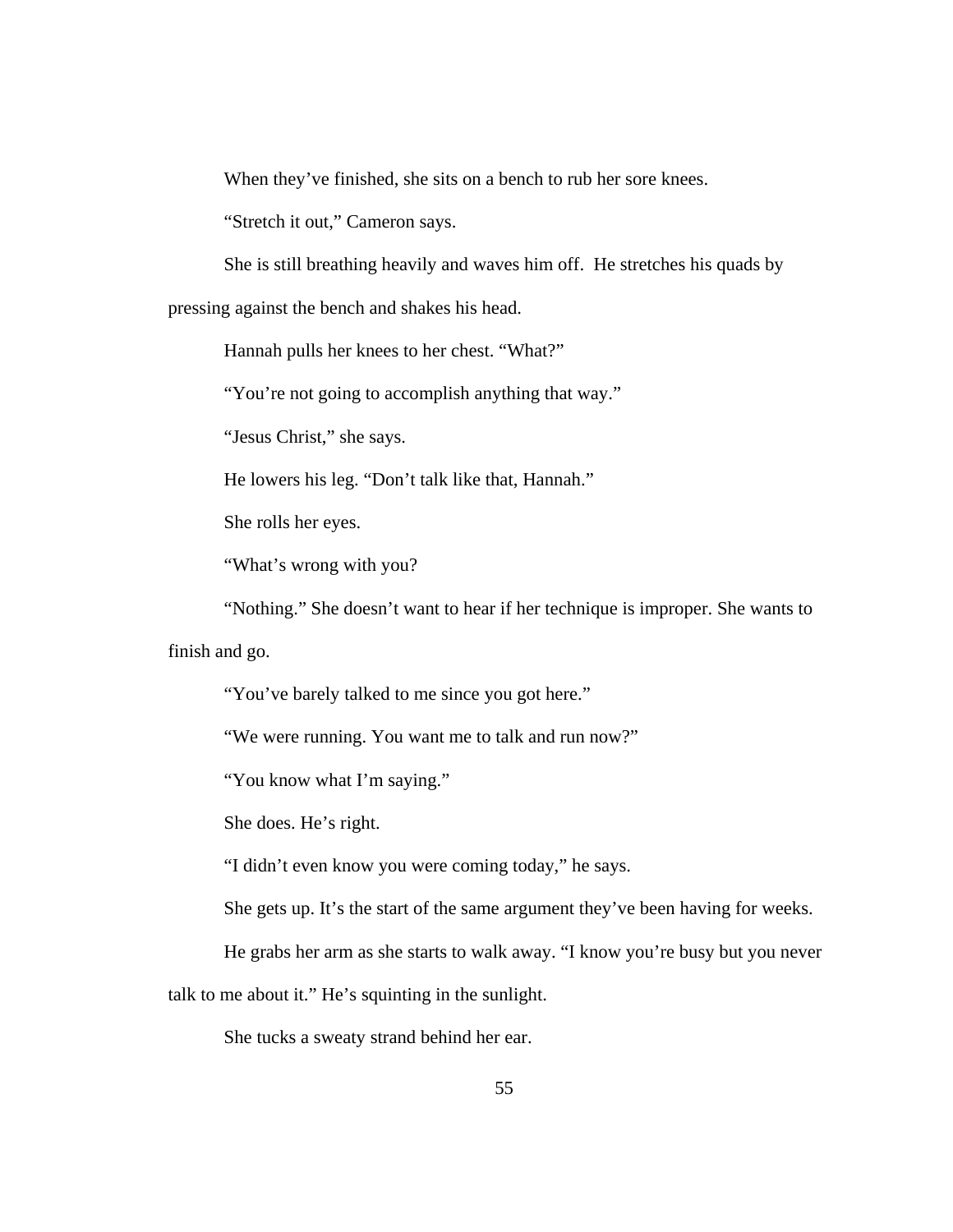"I don't know why we keep fighting." His voice cracks.

She does. Poor Cameron. She resents him unjustifiably.

"I'm sorry," she says and wipes her face roughly. "I'm sorry."

She sits down on the bench and hides her face in a towel.

 "It's okay, Hannah." Cameron sits next to her and puts an arm around her. She places the towel on his lap and rests her head with eyes shut tight. She thought she was mad because he made her constantly choose between Josie and himself. He was hypocritical and judgmental about the whole thing, but Hannah never put up much of a fight. The thing she'll never tell him is that she has been taking her anger out on him because he facilitated what Hannah had secretly wanted.

 She wanted to leave her childhood friend behind because she was tired of being invisible, and Cameron was part of that. Having him made it easier to push Josie away. Her relationship with Cameron is the one thing in Hannah's life that is solely hers. On top of that, he didn't like Josie. That had never happened before. Everyone wanted to be friends with Josie.

The week of the homecoming dance Josie came over with her pageant dress. Hannah was halfway through her Tae Bo tape when Josie walked in the room. Holding five-pound weights in each hand, Hannah punched the air with her right fist. Then eight times with the left.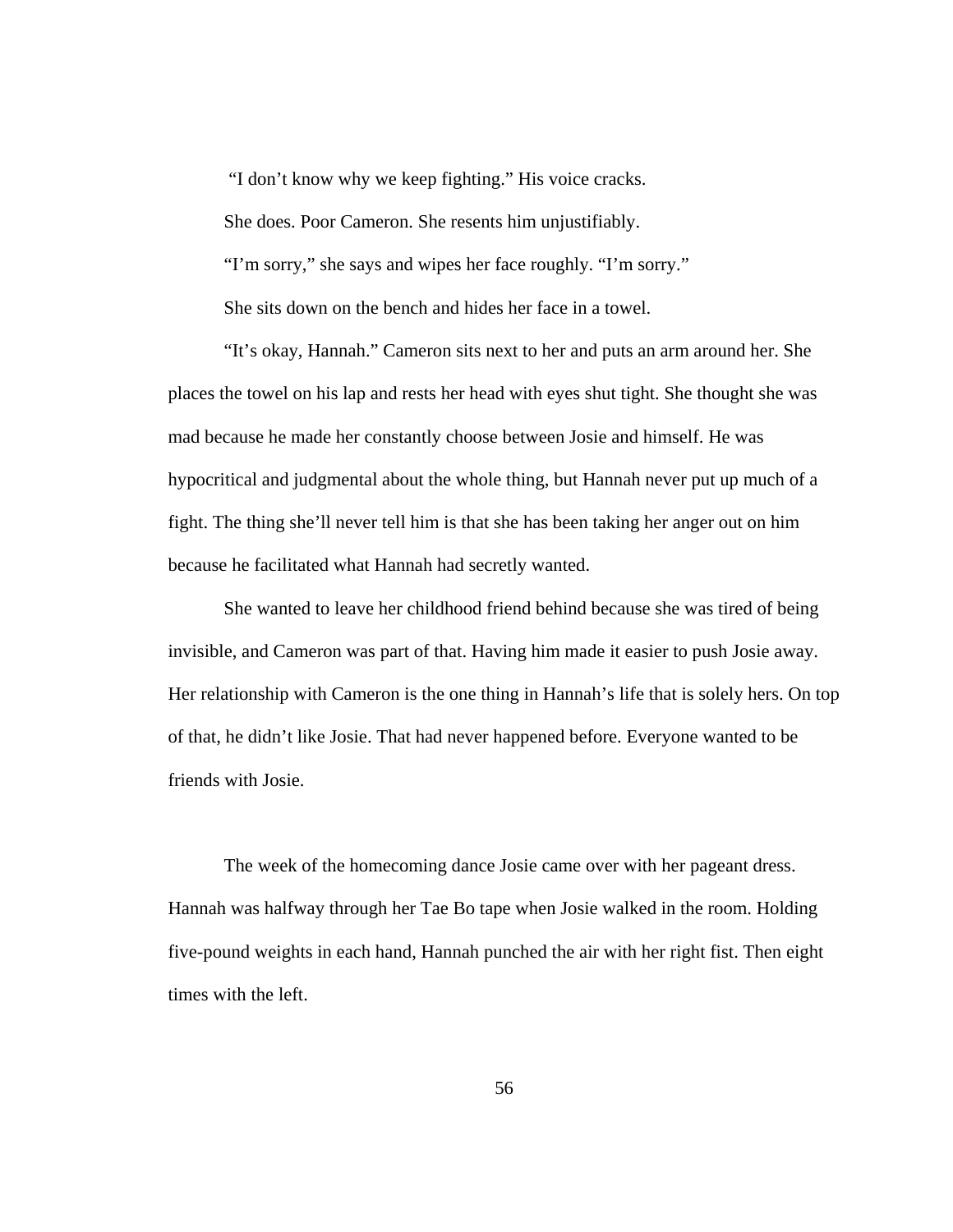Josie hung the princess dress on the hook behind Hannah's bedroom door. She swatted at it. "It's yours," she said. The hanger fell off the hook but the skirt, pinched in the hinge of the door, merely hung down refusing to give up its coveted new spot.

Hannah took eight more right hooks. "I don't get it."

"I'm not going."

"Come on." She jabbed with her right elbow.

"Try it on," she said. "Let's see it."

"How can you not go?" Hannah jabbed with her left.

"It's stupid and nobody will miss me anyway."

The pageant was their thing. It's where they became friends, and the last thing they shared in common. They both had to do it for the sake of their friendship.

"I care if you're there." Hannah was having a hard time managing her breathing. She tried to focus on the instructor, but she could see the dress hanging on the hook to her left, its presence as strong as a persons.

"Yeah, right. Use it or not. I don't care." She turned around and headed for the door.

She knew what Josie was suggesting. At the time, Hannah thought it was the way Josie said it, another snide remark, which made her sick and angry.

In fact, Hannah was annoyed with Josie's attitude. So Hannah refused to follow Josie around anymore. That didn't mean they couldn't be friends. They wouldn't be as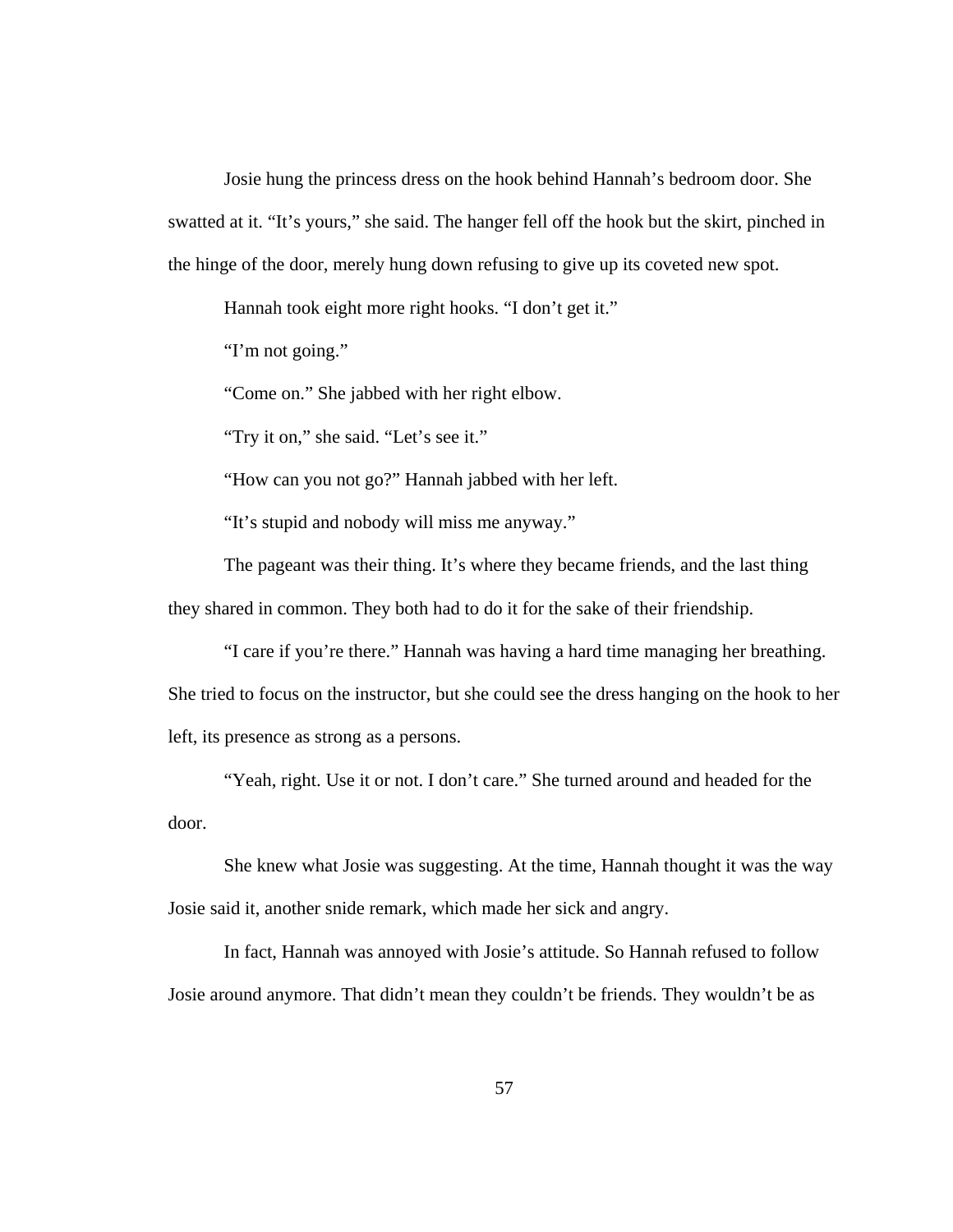close but it was something. Hannah had her issues with Josie too, but she wouldn't bail on the pageant. *Never* that.

Hannah swung through the air with a right uppercut.

"Does this mean we're breaking up?" Hannah said trying to antagonize, but Josie ignored it.

Josie opened the door, pulled the pinched skirt out and dropped it onto the floor. "Did you hear me?" Hannah said.

Josie looked back. She knew they were talking about more than a pageant too. Being on the royal court was their tradition. Hannah had stayed. The dress rested on the floor like a ball of taffeta. *Stupid dress*. Josie had come over with the intention of starting something but chickened out. If she had something to say then she should've spoken up. Hannah considered throwing the dress out the window when she saw Josie crossing the lawn.

Instead, she swung the five-pound weight in her right hand back like a bowling ball then chucked it forward. The weight crashed into the drywall next to the doorframe, plaster flew from the impact.

Josie screamed. Hannah dropped the other weight to the floor and wiped the sweat soaked hair from her face. The tape was still running. The instructor did a combination of punches and kicks at a quicker pace. Right hook, left elbow, right uppercut, and roundhouse left. A sequence of wasted blows that never connected with anything more than air unlike the purple weight that hung halfway out of the hole in the wall.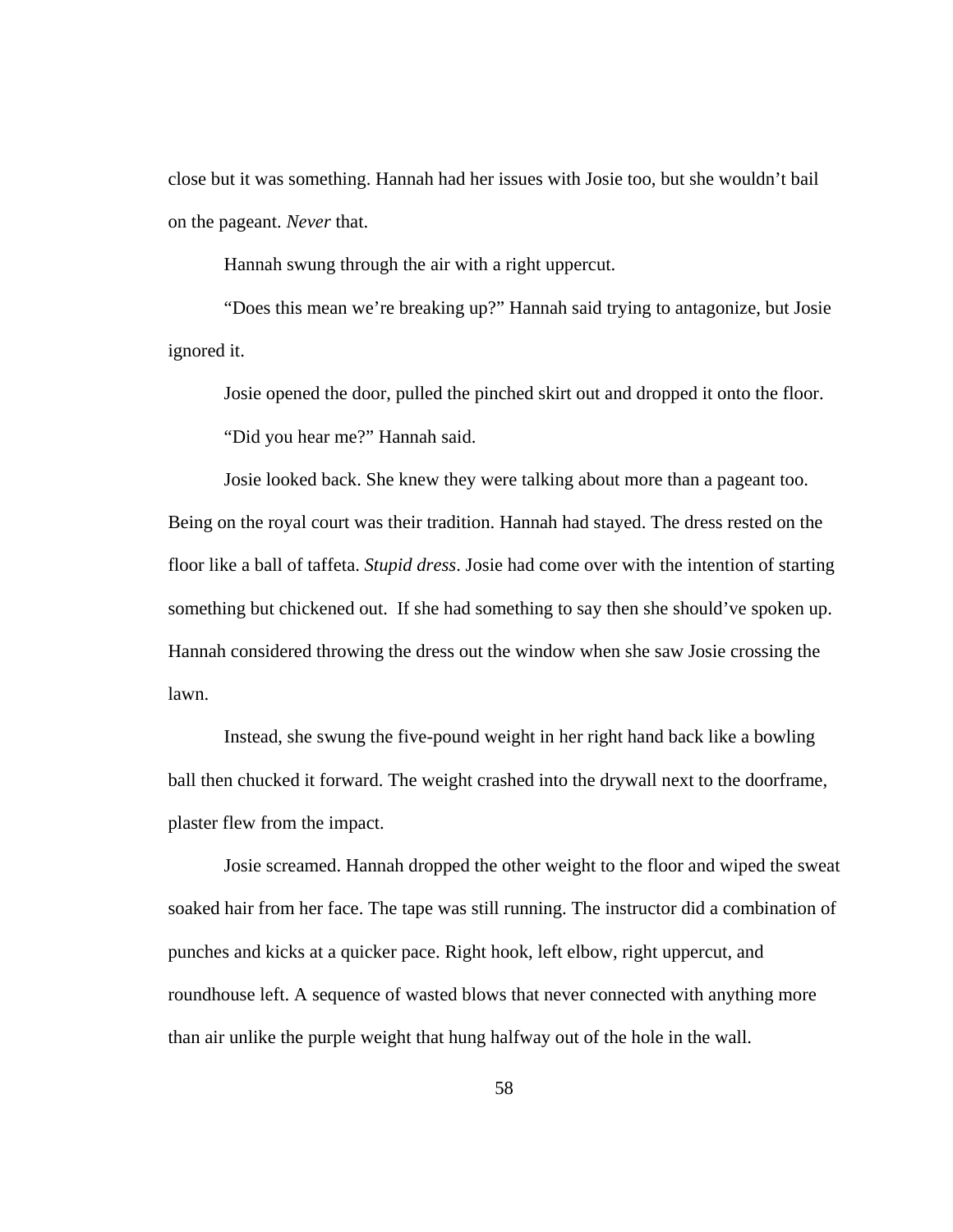"What are you doing?" Josie's cheeks were red and splotchy and her voice high pitched.

"What are *you* doing?"

"Were you trying to hit me?" she said.

 "No." Hannah was still standing in the same spot. The other weight had rolled up against her foot.

 Josie paced back and forth. She looked at the weight in the wall. "Seriously, Hannah. Were you trying to hit me?"

"It went nowhere near you." If she'd wanted to hit her, she would've thrown it at the back of her head.

"You threw a fucking weight at me." Hannah was startled by Josie's use of the profanity. Hannah would never use that word and only recently understood the emotions that might drive someone to.

"I wouldn't have hit you." She just wanted Josie to stay and talk to her. She'd grown tired of talking around the problem.

"I don't get why it's so important to you," Josie said. "You ditched me for Cameron a while ago."

"Don't blame Cameron. We're just different now. You have *your* friends. I don't ever complain about that."

"It's not the same." Josie sat on the bed.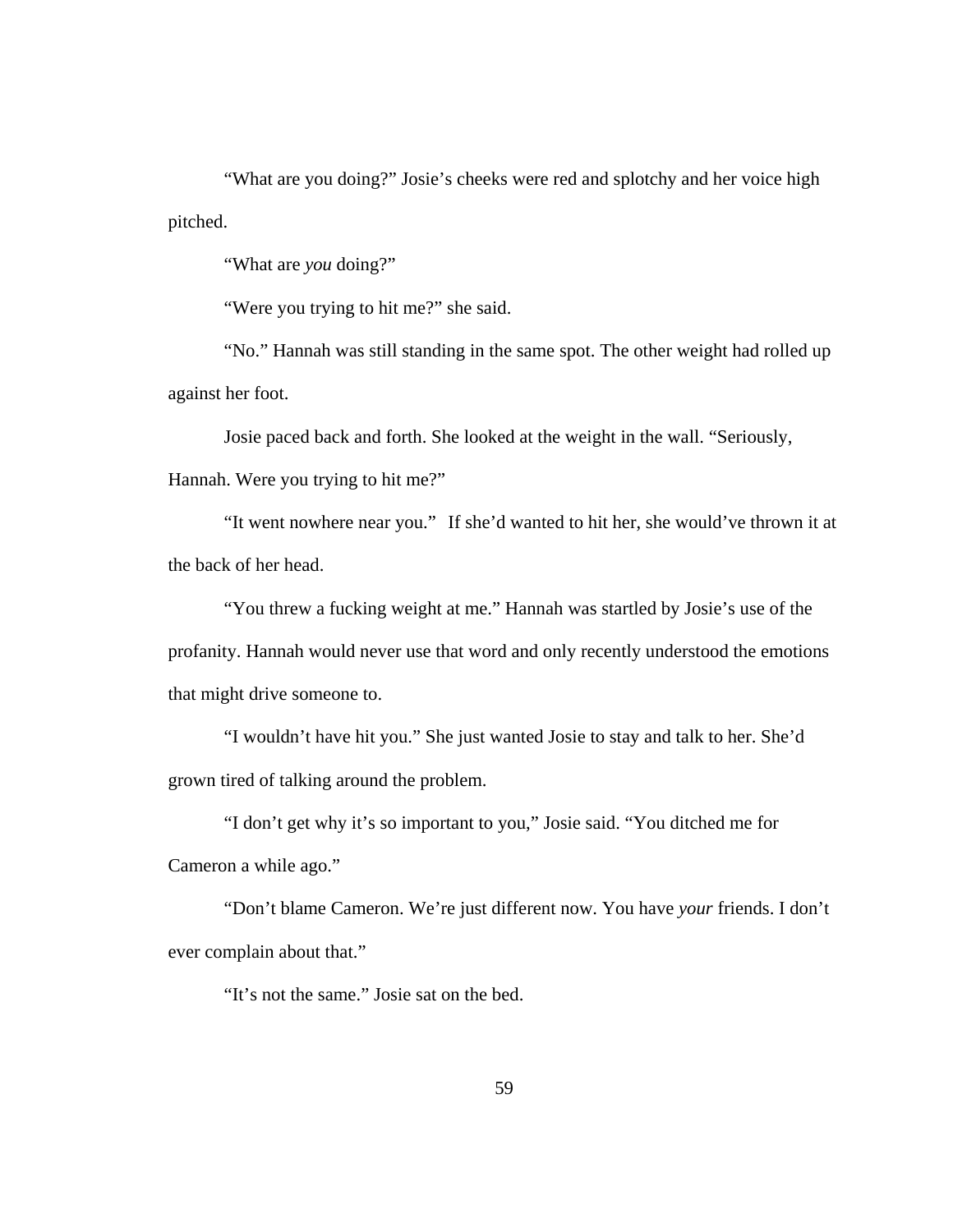Hannah couldn't admit to her friend that she wanted to change the rules of their friendship. She didn't know how to explain that she wanted to shine on her own merit. Next to Josie, she always felt dim. It was unfair to Josie, but Hannah didn't know how to change and remain close to her. She didn't trust that Josie could treat her any differently.

Hannah picked the princess dress up off the floor and handed it to Josie. "It might be worth saving," she said.

Josie stood up. "Trash it," she said and dropped it on the floor on her way out.

Hannah rubbed her eyes and her contacts slid across, blurring her vision before settling back in place. When her eyes refocused, she saw the purple weight, half-hidden, half dangling from the wall. Hannah laughed. She had given Josie a jolt, but no one was more surprised than Hannah.

Hannah clutched the dress to her body. She'd thought that they'd find a way to remain friends despite the fight, but she doubted Josie would agree to the pageant again. Hannah felt a pang of sadness as she hung the dress in her closet. She grieved for what was lost as she slid the door shut.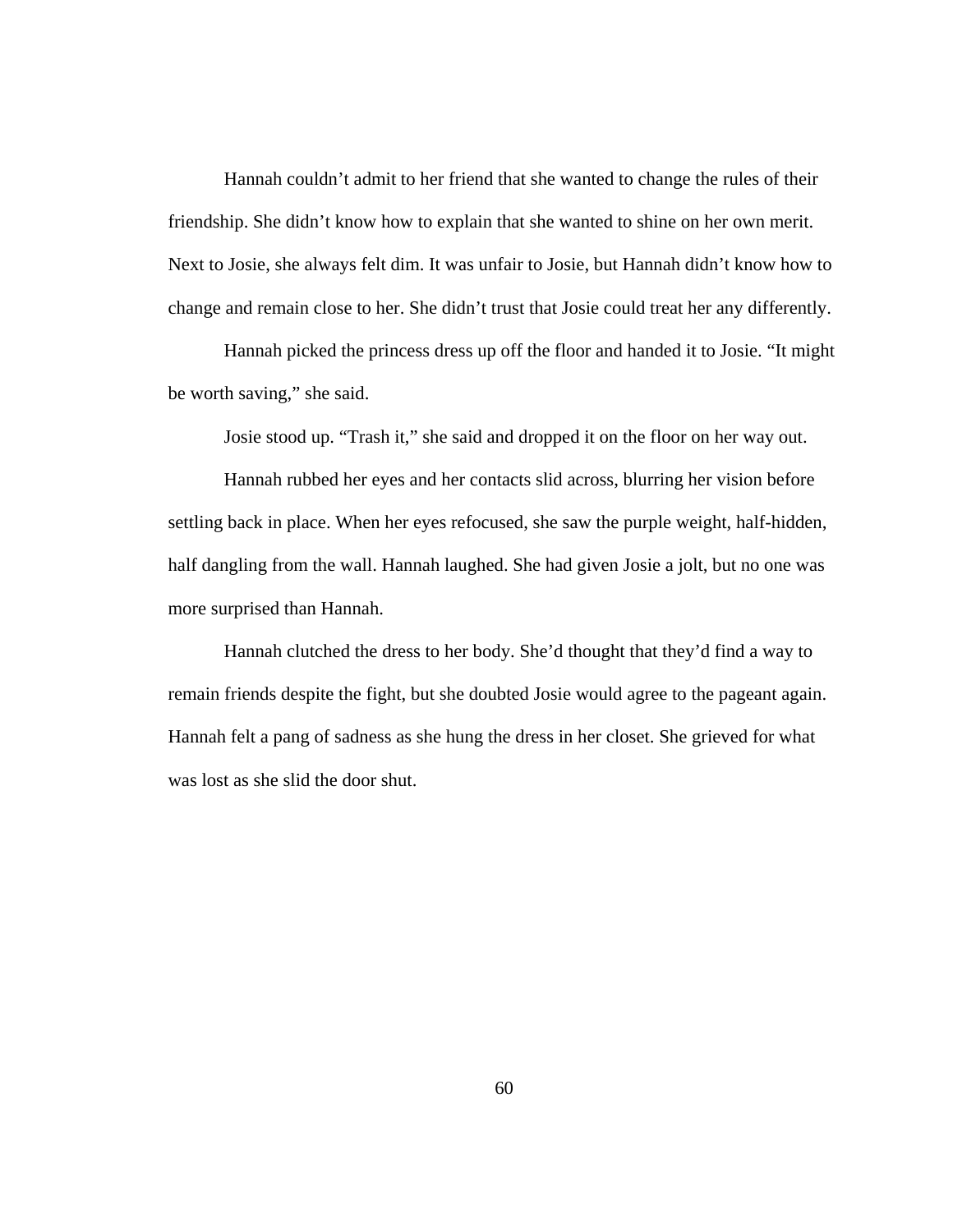## **THIS IS JUST A MODERN LOVE SONG**

 It's almost midnight, and Wil has just returned to Orlando from a two-week promotional tour with his band *Plastic Cities*. His wife Starla sits, legs crossed, on the couch wearing Wil's old Mercer College T-shirt. It's several sizes too large and hides her swelling belly. The only light comes from their television, and it casts a neon blue tint across the living room of their one bedroom apartment. He drops a backpack, filled with promotional CD's and flyers, on the floor next to the couch and puts his arms around her.

"You didn't have to wait up," he says.

 "I couldn't sleep." In fact, she hates sleeping, and when she calls it a waste of time Wil feels lazy. She gives him a soft kiss. "So I'm putting together a guest list for the baby shower."

He touches her belly. It seems to have grown overnight.

 The coffee table is covered with slips of paper and an open address book. "It's July fifteenth," she says. "Don't book any gigs for that weekend, okay? We'll have to drive to Atlanta that Friday night."

 "I won't." Wil hopes he can keep the promise. *Plastic Cities* just signed with an independent label, and they will be touring a lot in the upcoming months.

Starla stands. "You coming to bed?"

"Hold on a minute."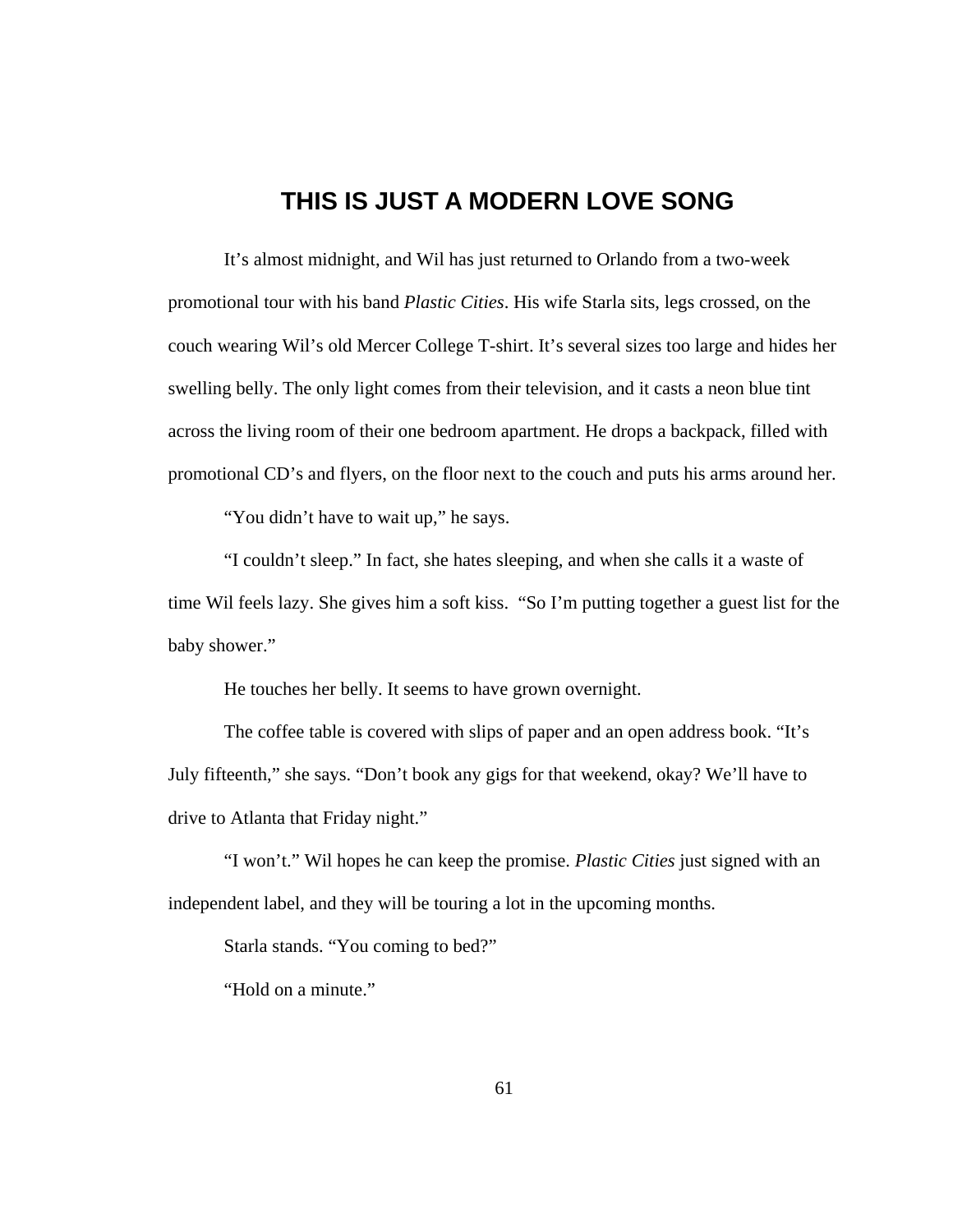He hasn't told her they've been signed. She doesn't even know they were close. Maybe Wil didn't want to jinx it. Now it feels too late. He wants to tell Starla all about the deal and that he's talked it over with the band and has decided to quit his job teaching high school Chemistry.

 She tucks a golden strand back into her loose ponytail. "Is something wrong?" She scrunches up her nose and makes a face he can't quite make out.

 Wil can't read all of her looks yet. Some, he's never seen in their four years of dating, half of which were spent commuting between cities. They were married without ever having lived together, and there's another side to her that he hasn't known before. He decides to hold off on telling Starla because he's not sure how she'll react.

"Did anyone call?" Wil says.

"Mrs. Haynes. She hasn't received your *intent to return* form."

 He's been a teacher at Pine Creek High School for three years but has avoided turning in an *intent to return* form until he knew the outcome of his trip.

 "You'd better get that in right away," she says. "You don't want the county to fire you."

 Without his form, the county will fire Wil automatically. If he decides to teach again, he'll be shuffled to the bottom of the pile for placement next year.

"I could still teach without the form."

"If you want to start all over again," she says. "That would be stupid."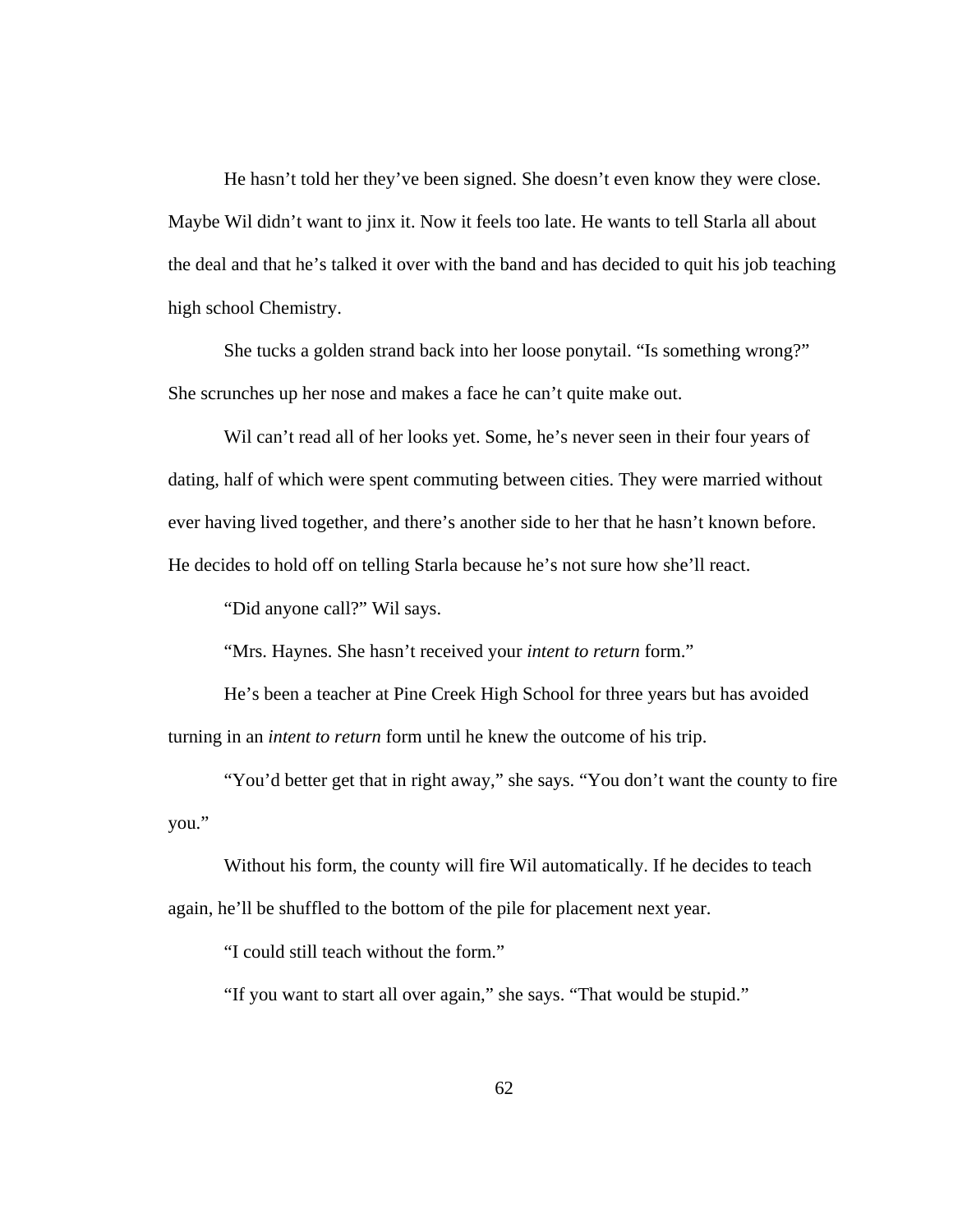"Only if teaching is your career." This being his fourth year, he'll be placed on annual contract at its end. His spot guaranteed. Great news, if he cared to return.

 Starla picks up the scattered scraps of paper and stacks them. She makes the face again. This time, more clearly, a sort of restrained frown. "I told Mrs. Haynes you'd stop by tomorrow morning, okay?"

She leans over and whispers in his ear. "I missed you."

"Me too."

 Wil knows Starla wants him to stay in education. She's even mentioned the idea of Wil returning for a Masters in curriculum. Since the pregnancy, the conversations have become more serious and her resolve stronger.

 He picks up the address book from the coffee table. She keeps a copy of the baby shower invitation in its pages, a children's version of Noah's ark with baby elephants and giraffes. *Please join us July 15th to celebrate Starla and Wil's baby boy*. He throws it down on the table and runs a hand across the top of his head. Getting pregnant so soon after the wedding was not planned.

 On tour, he suddenly felt an urgency to make something happen with *Plastic Cities*, spurred on by his band mates and manager, Bret. The only one with a steady job that might interfere with touring, Wil had to prove his commitment to the new members. It's not that he was all that hard to convince. As Wil seriously entertained the prospect of a life ruled by diapers and mortgages, the less likely his dreams seemed. He considers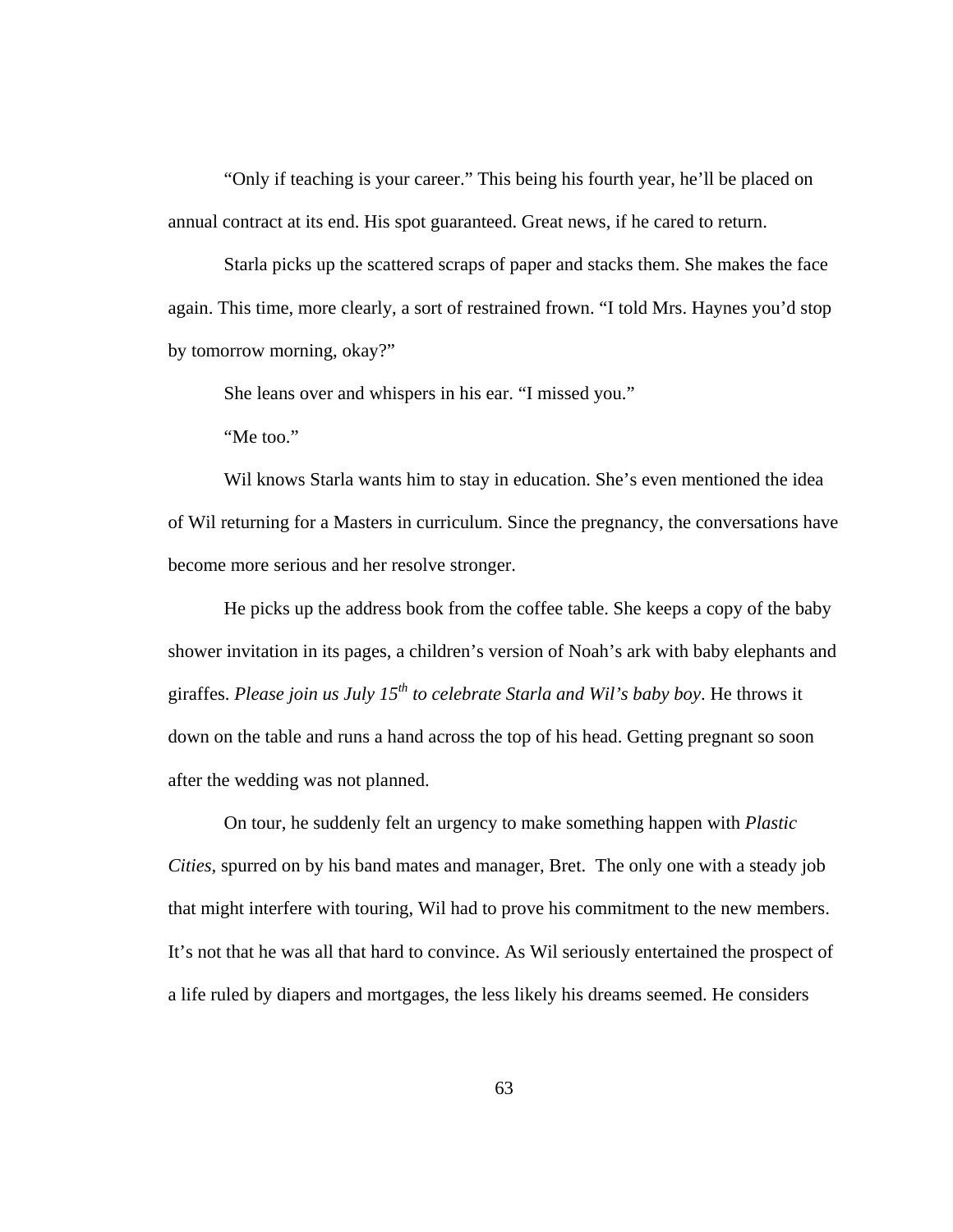exchanging gigs that keep him out until three a.m. for three a.m. feedings an uneven trade.

Starla is curled under a patchwork quilt on their bed. It's new. One of many small changes he'll find after being away. She's in the middle of the bed and seems sound asleep. He slides into the space left on his side.

The ceiling fan is running at full speed. It sways and creaks in the wake of its own motion. The fan never did that before. Every time Wil comes home from an away gig, he takes stock of what's changed, weary of surprises. Wil can't help but remember he'd come home from an away gig, like the one he's just returned from, when he learned his entire life had changed.

He expected to find Starla sitting on the couch like he did tonight, but she wasn't home. Wil stood in the bedroom after having found the used pregnancy test on the bathroom counter. The hinge of the front door made a screeching sound like feedback on an amp. He tripped on the carpet as he walked into the living room. She closed the door quickly. Her thin, straight hair was windblown. She looked startled. She carried a plastic shopping bag that shook as she spoke. "Had to grab something at the store."

Wil held the instructions in hand, absentmindedly, creasing them in his grip.

"So this means what I think it means," he said.

 "Not sure." She was careful with her words. She stopped at the threshold of the bathroom. "I thought I should get a second opinion." She gave a tenuous smile, semi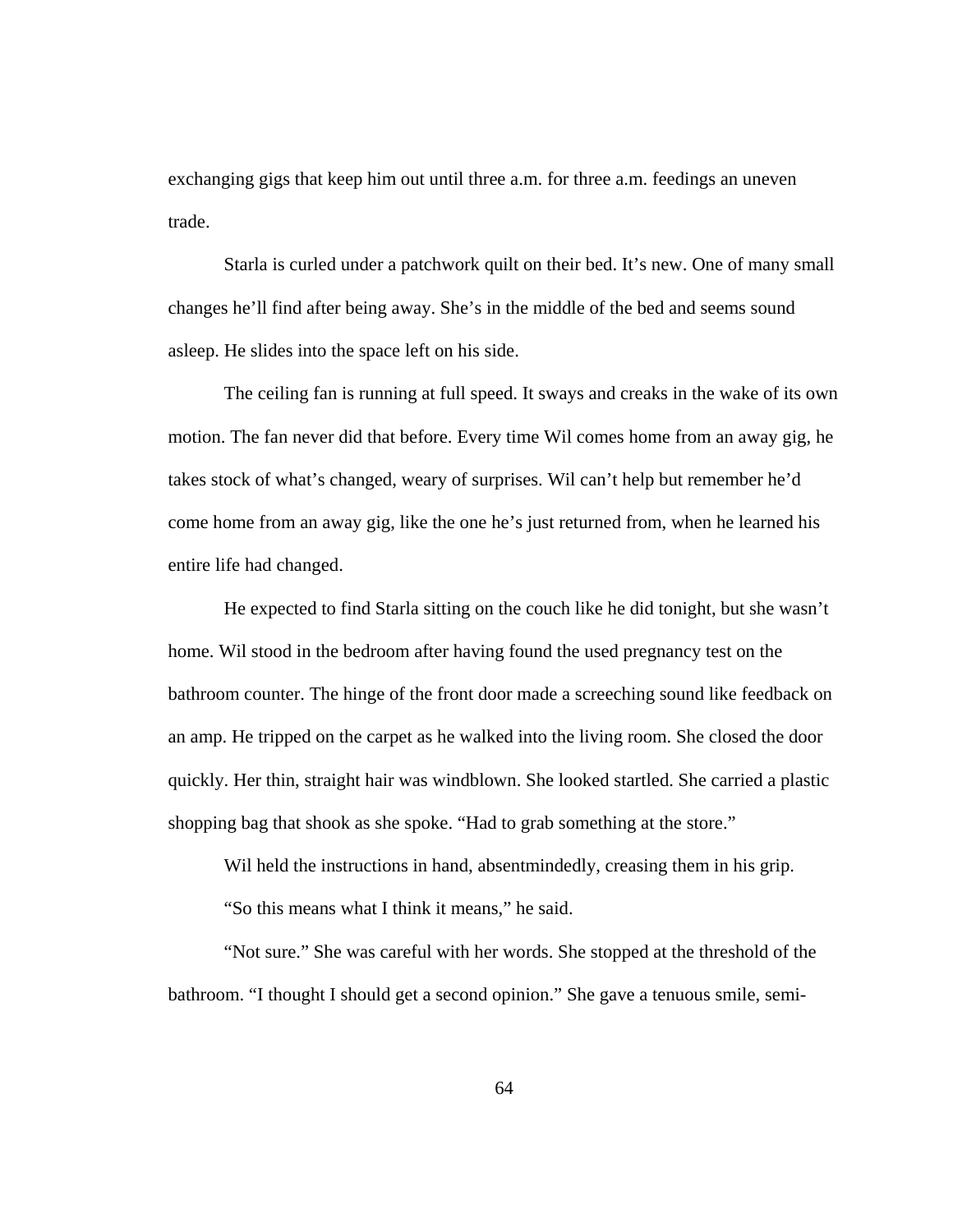crooked and slightly upturned. She emptied the contents of the bag onto the counter. There were three types. They tried all of them.

 They waited on the bed, staring at the ceiling fan as it spun at top speed. Wil squeezed Starla's hand. Their palms were clasped together in heat, his sweating profusely. He wondered when she'd pull her hand away in disgust, but she never did.

 The tests were lined up neatly along the counter. She called out the results, while he read the instructions.

All positive.

"Do you want to read the instructions?" he said.

"Wil, they all say the same thing."

"I know. I know," he said.

"Aren't you happy?"

"Yes, of course. I just wasn't expecting this." He put his arms on her shoulders and pulled her close. He wanted kids with her someday. They'd only been married three months. It was not what he'd planned, but they would figure it out.

 *Plastic Cities* lead guitarist, Jon, picks Wil up for practice a few mornings later. Wil changes the radio station to Orlando Rock. Starla tells him they've been playing their first single all week. *Plastic Cities* has found a following on college campuses. They've sold over 20,000 albums on their own but never had a single out on the radio until recently.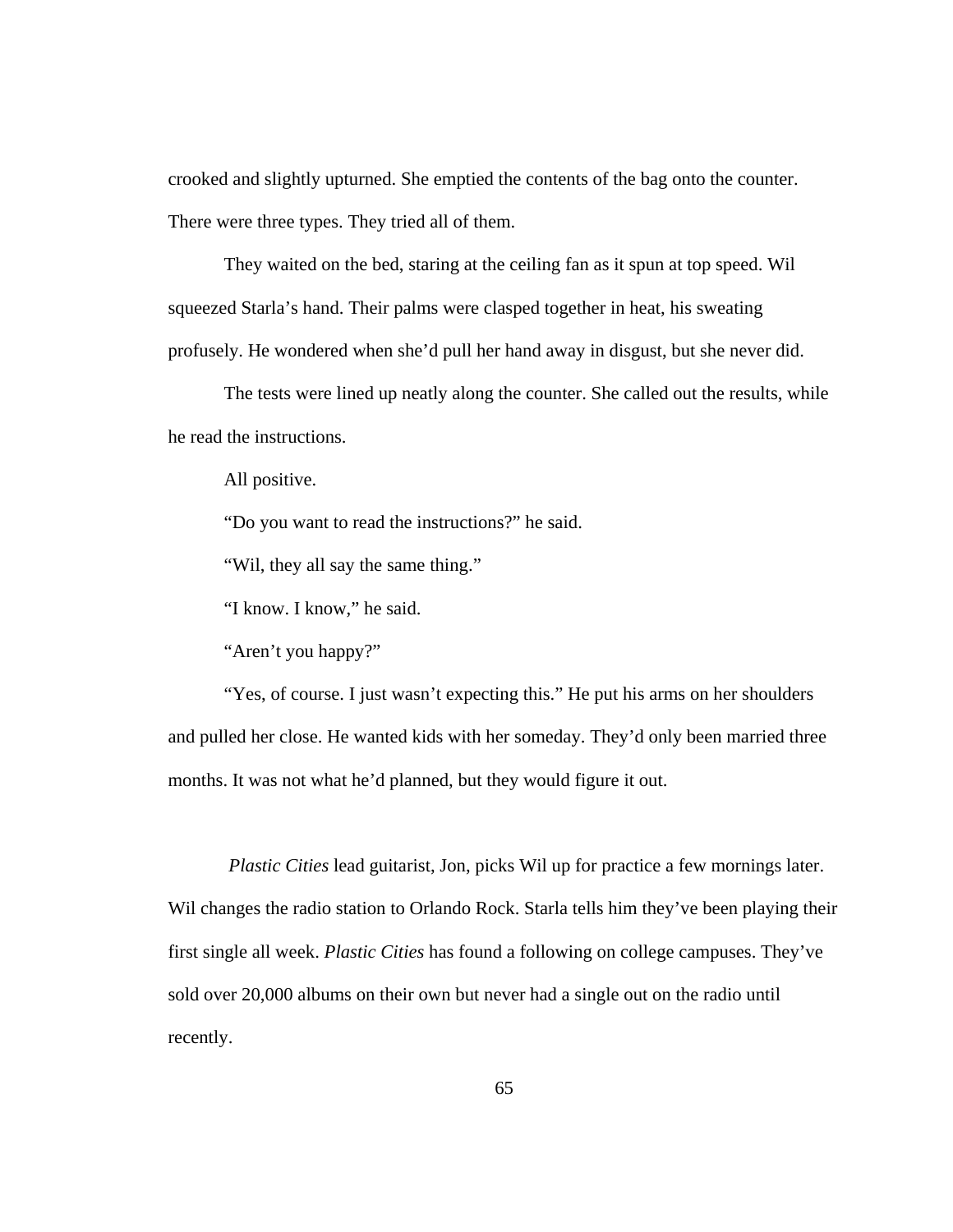"Don't forget I have to stop by the school," Wil says. His *intent to return* form is folded in the backpack at his feet. He's committed to returning the form, at least. He's not sure what to do, but he doesn't want to lie to Starla.

"We have to do that now?" Jon says.

 "I told Starla I would go today." Wil shifts his weight against the passenger side door and relaxes the seat. "The sooner I get it over with the better."

"You're quitting today."

"I'm turning in my form."

"What does that mean?" Jon straightens up a little.

 Wil can't lie to him. Jon has known him for a long time. Anyway, Jon has to understand things are changing. "What's the big deal? I'm just covering my ass," Wil says.

 "In case what? The band breaks up or something? How do you plan to teach and tour at the same time?" Jon lights a cigarette from a pack stored in his shirt pocket.

"It's summertime. You're overreacting," Wil says.

But, Jon shakes his head. "Not really."

The two, friends since college, have gone from band to band together, while

*Plastic Cities* was formed fairly recently. The new members, a drummer and bass player, are brothers and maintain a natural allegiance. More experienced and driven for success, they tend to share the same opinion. Everyone in the band should be completely devoted to the band. No outside distractions.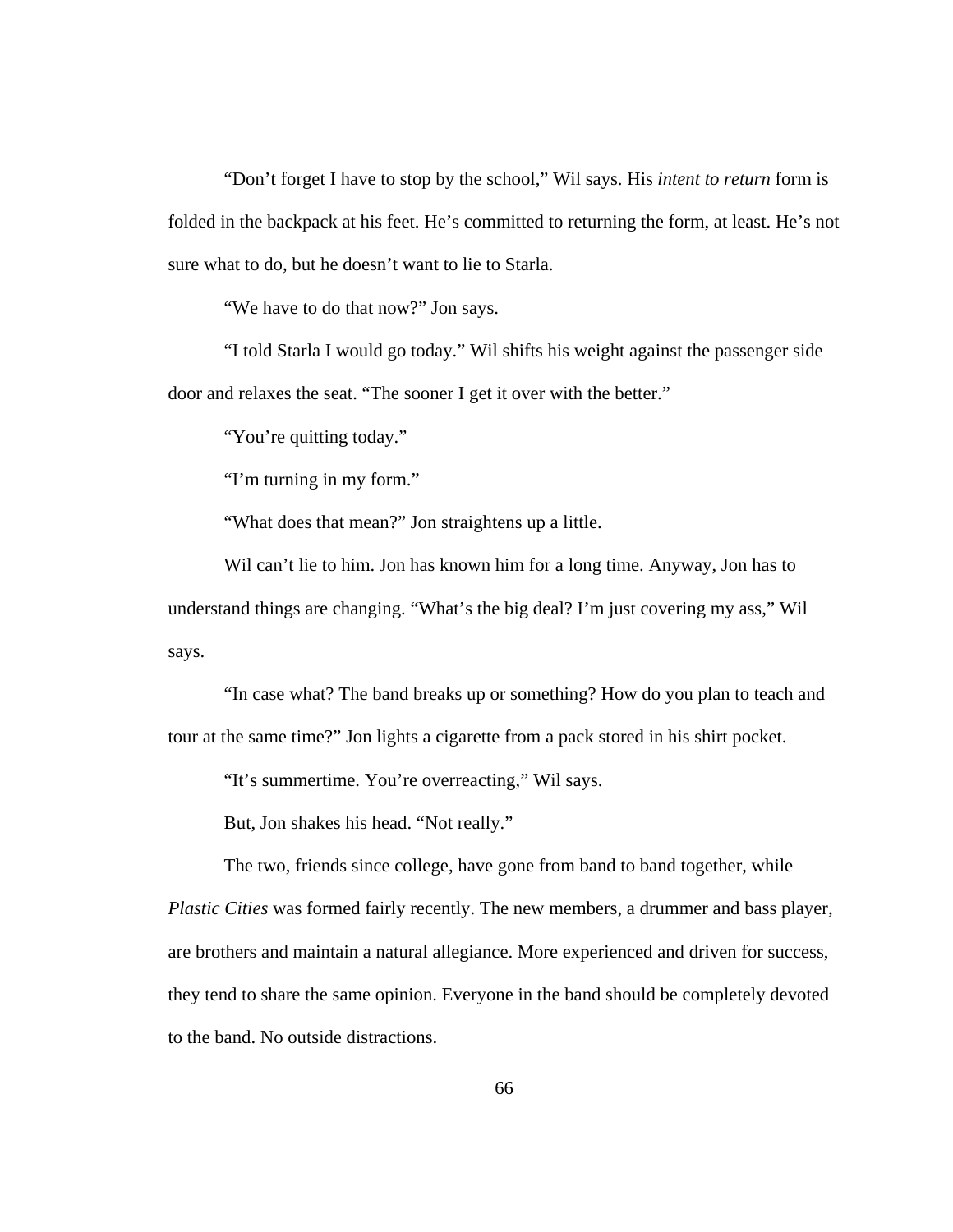Wil feels less confident in this group. His place less secure because he's the only one who has a life outside of the band.

 "I'm going to reek of smoke." Wil rolls down the window. He quit a few weeks after Starla got pregnant and misses it. Sometimes he'll sneak one during a show, when she's not around, but she can smell it on his breath when he comes home.

"Relax. She'll never know," Jon says.

"She always knows."

"Christ," he says.

 Jon doesn't get it. He's doesn't understand the changes occurring, Wil barely does*.* Wearing the same rank clothes for days and living out of a van *is* Jon's life. The band is Jon's sole priority. Sometimes that seems like Wil's life still, and then he'll come home to a whole new set of responsibilities.

 When Wil wanted to replace the drummer and bass player of their previous band, Jon backed his decision, trusting Wil's judgment. While Jon is an extremely talented guitarist, he's not a lyricist. Wil writes most of the songs. He sings, books the gigs and prints up fliers. But if the band decided to fire Wil, he's not sure what Jon would do these days. The new members are capable of doing Wil's job and have even taken the initiative to book some shows. The idea of being cut out of his dream threatens to unhinge Wil.

 "It's not Starla's fault," Wil says to Jon as they pull into Pine Creek's parking lot. "*I've* got a kid coming too."

Jon exhales a cloud of smoke. Wil wishes he had a cigarette.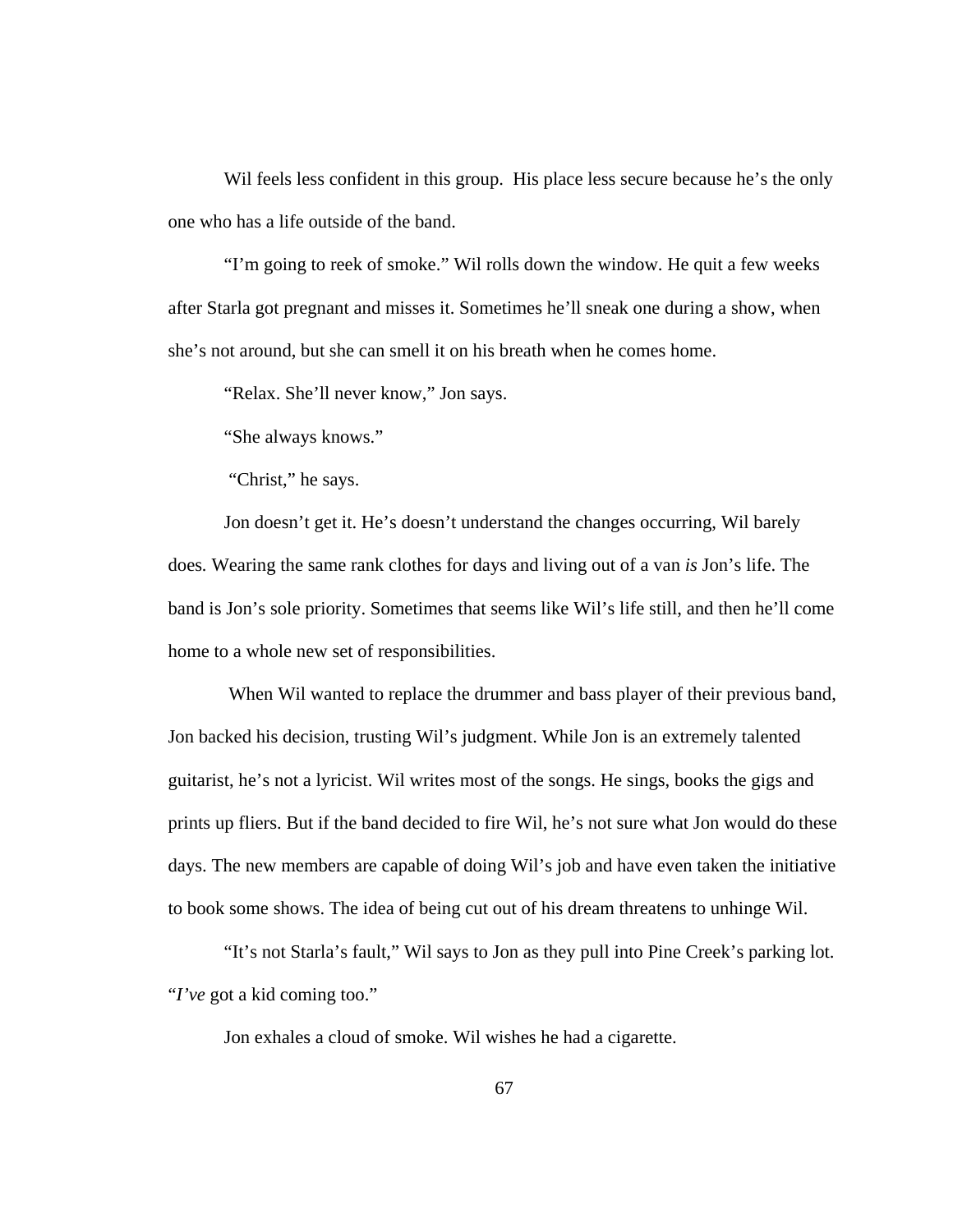Walking through the halls of Pine Creek, he tries to convince himself that returning to school is the best thing he can do for both of them. Wil has to make changes, not be so self-centered. He has to mean it when he returns the form, not just do it to avoid a fight. He will return next year and justify Starla's belief that he can be more selfless.

 He has tried to be a better person and think of her first. Wil pushed the band to the side when he needed to step up and help with the wedding. He worked very hard to do what he could to make Starla happy, teaching and working as a barback at night for almost a year. He thought that after the wedding they could get back to normal, and he could get back to his career. Wil never thought the changes would be permanent.

Even as he feels good about returning the form, he can't shake his craving for a cigarette*.* Not the nicotine, exactly, or the feeling of calmness that comes with the high. It is the habit of smoking, especially if everyone else is, that he misses. As smoke escaped Jon's mouth, Wil wanted a drag and realized he'd never be able to smoke another cigarette. It's a small thing. Stupid really. And Wil would have liked to give it up one day. Eventually, he would've on his own when he was ready.

 Mrs. Haynes is sitting at her desk writing when he knocks on the door. The school secretary, she runs the school and taught English for a long time before that. She's spent a lifetime teaching.

 "Hey, Hun," she says. "How's your summer been?" "Good, good," he says. "Starla told me you called." "That's right. I need your form."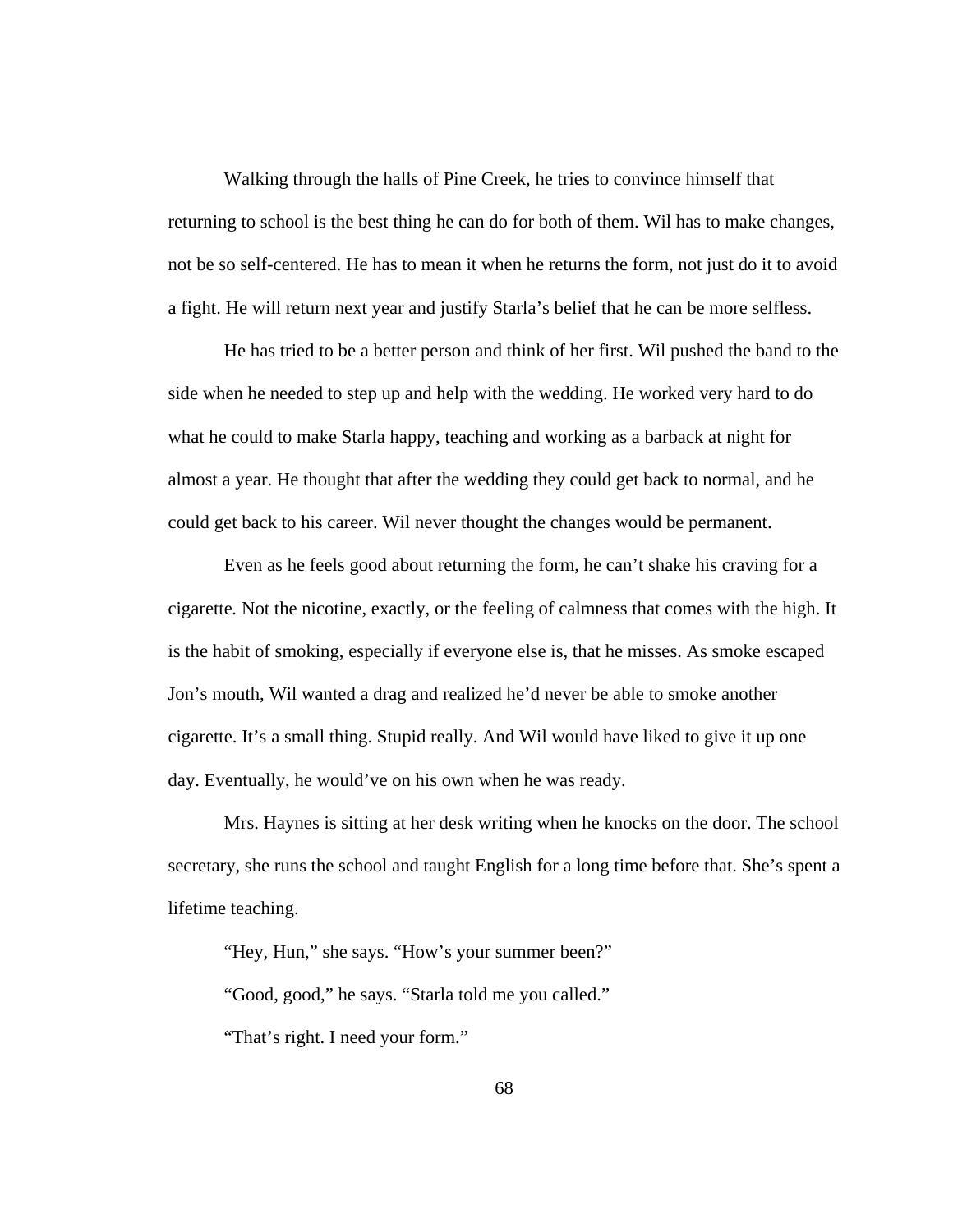The form, signed and dated, is in the outer pocket of his bag. "I lost it," he says. "Can I get another?"

 He thinks of Jon, smoking in the car, as Mrs. Haynes searches through a filing cabinet against the wall. In Wil's head, Jon is flicking the ash out the window. Wil can't understand the strength of his craving.

"Here it is." She smiles and holds the form out in front of him.

 He doesn't take it immediately. Signing that form is the first of an endless string of compromises in store until he's compromised himself so much that he won't be the same person anymore.

The smile fades from her face. "You all right, Hun?"

 If they can't make it happen soon, it probably won't happen for *Plastic Cities*. Maybe they'll go on and do other things, but bands only have so long a lifespan, like people. Some make it to old age but some die young. It was one thing when they didn't have any prospects, just plowing through bar gigs. The idea of throwing away something with potential is a lot to ask.

"I won't be coming back next year. Do I still need to fill one out?" Wil says.

 "I'll still need it. Why don't you take the form and think about it? Turn it in by the end of the week."

 He doesn't want to take it home and think about it. He'll never quit if he doesn't take a stand right now. "I'm pretty sure. If I have to turn it in anyway, I'd rather save the trip," he says and fills out the form.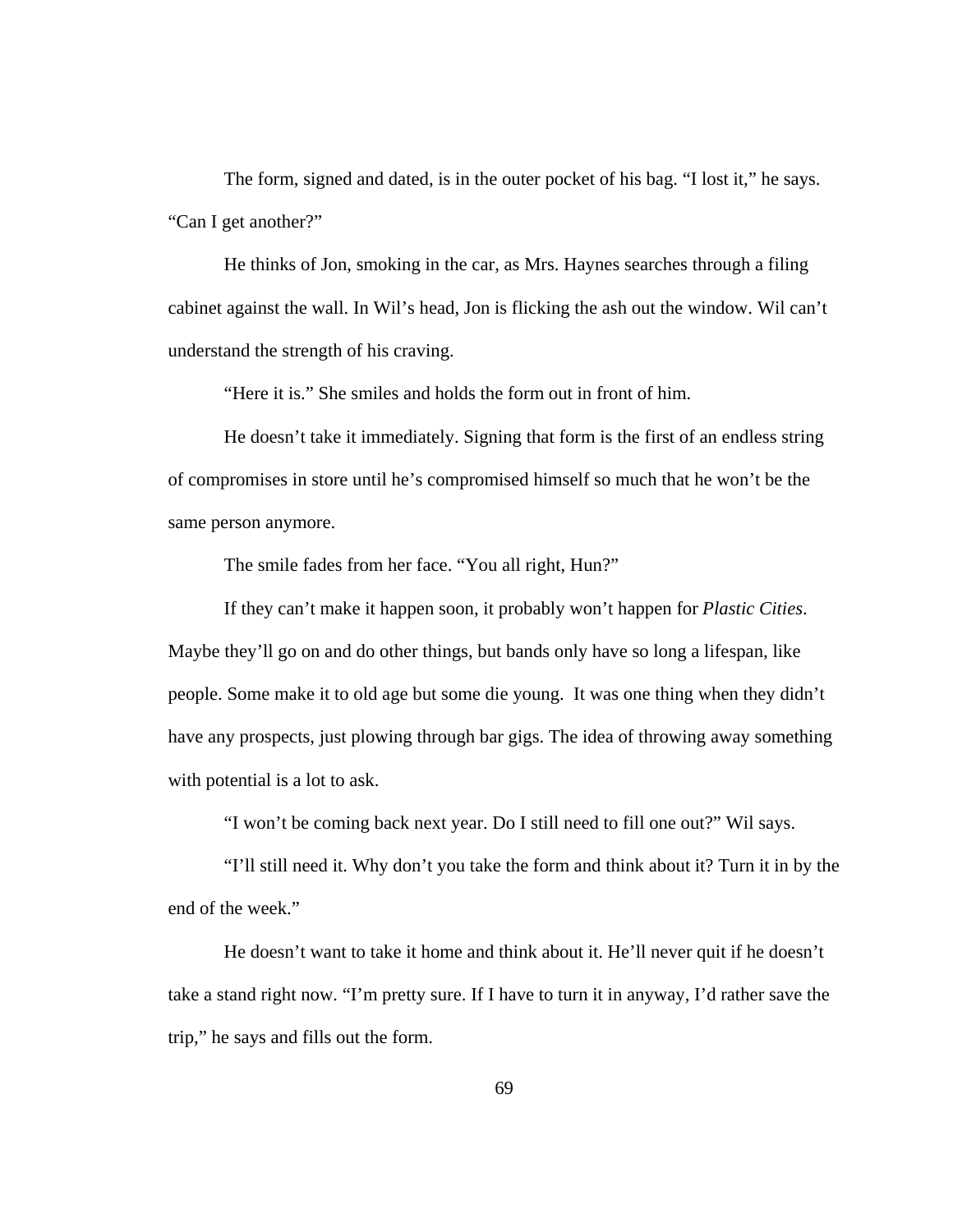"Wil," she says. "I hope you reconsider. We'd hate to lose you."

"Till the end of the week, I know. Thanks, Mrs. Haynes."

She is a sweet lady who has made a difference in people's lives in her own way. Mrs. Haynes is a good teacher because she treats her students with a mother's care. Really, she treats most people that way. Wil is never nurturing. He treats his students more like friends, though they aren't. He never considers himself very different from them, although he is. He is glad to be on the other side of the desk. At the end of the day, he doubts that anything he's said affected them.

 Starla's stomach has stretched the waist of every pant she owns. They walk around the maternity section of a department store in the mall scanning the racks for something she'd like.

"I hate buying maternity clothes," she says finally. "They're always so ugly."

 "These aren't bad," he says, holding up a pair of jeans with the denim cut out around the belly and replaced by spandex. He laughs.

 She raises a sandy eyebrow. Wil shrugs. "I don't know. Who cares? You look good in anything." He means it. Starla will always be the prettiest girl he has ever known.

 They met as servers in a restaurant in Atlanta. He wasn't looking for a girlfriend. He wasn't expecting to find her there. At first, she didn't like him*.* She told him that she'd thought he was self-centered. He wasn't surprised*.* He could be self-centered*.*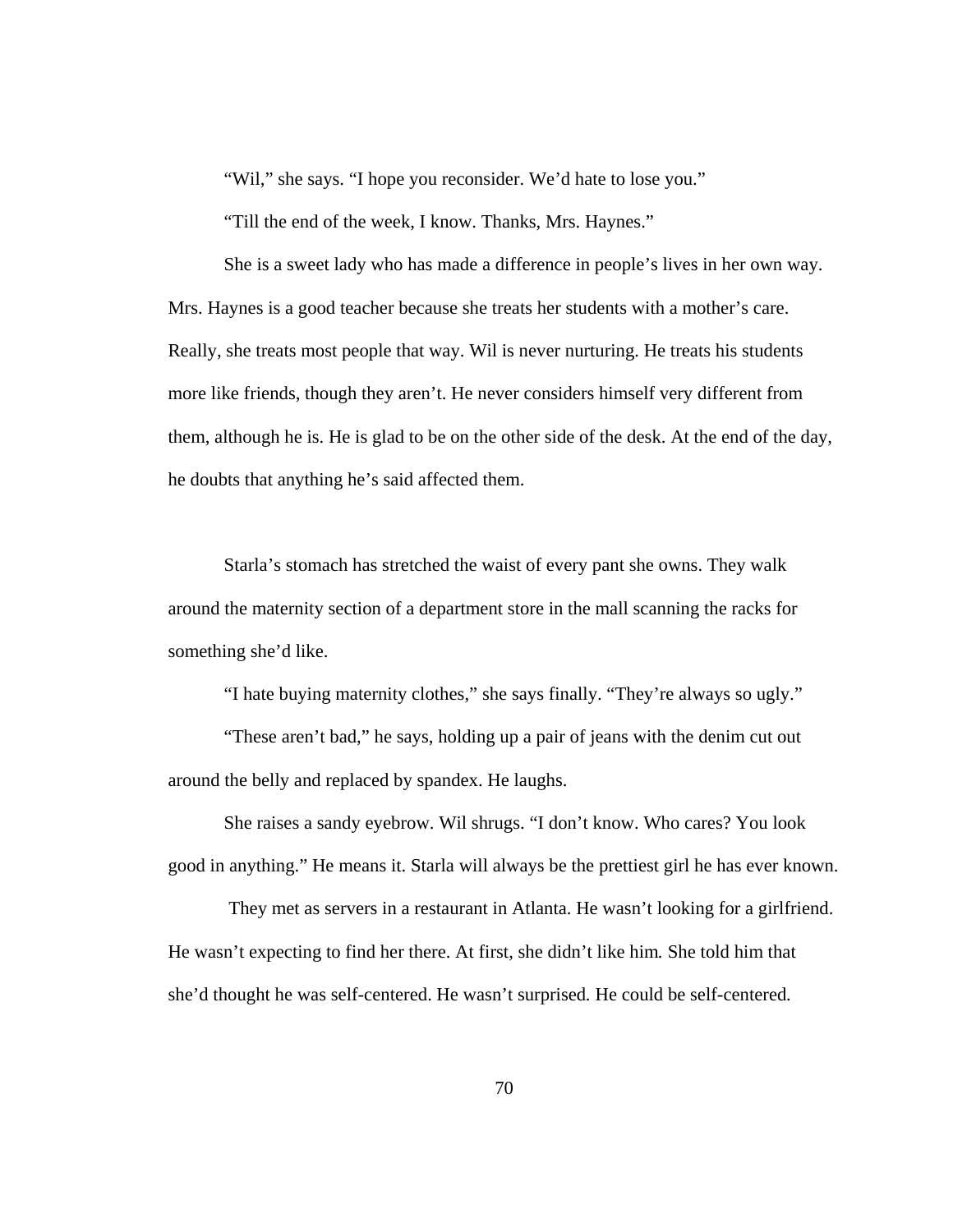Something had changed her mind. She called it his capacity for empathy. It was apparent in the way he viewed the world, in the music he made.

 "I can't believe I'm hungry again." She talks to her swollen belly. "Aren't you ever satisfied?"

"Listen, why don't you just get these jeans, and then we'll get some food?"

 "But they're so expensive. They're ugly anyway. If I'm going to buy something ugly, it should at least be cheap." She smiles widely at her own wisdom, and he can tell she's had her fill of shopping. She'll be stretching out his sweat pants for another few weeks; he's sure of it.

 They sit at a circular table with a peach umbrella for shade outside of an ice cream parlor. Starla licks the scoops of her chocolate cone, and Wil is eating a cup of vanilla ice cream.

 It feels normal between them, and he's comfortable in this role today. He supposes it's common for most people to feel apprehensive about parenthood. Even Starla must feel that way from time to time, although she doesn't say anything. Wil decides he'll tell her about the deal and school today. Getting pregnant doesn't have to derail their plans. He could be a full time musician and a dad without failing his responsibilities to either.

 "I talked to my mom last night," she says. "They're still planning on going to Honduras in the fall." Her parents are missionaries. They're opening an orphanage somewhere in Honduras these upcoming months. Starla grew up on mission trips.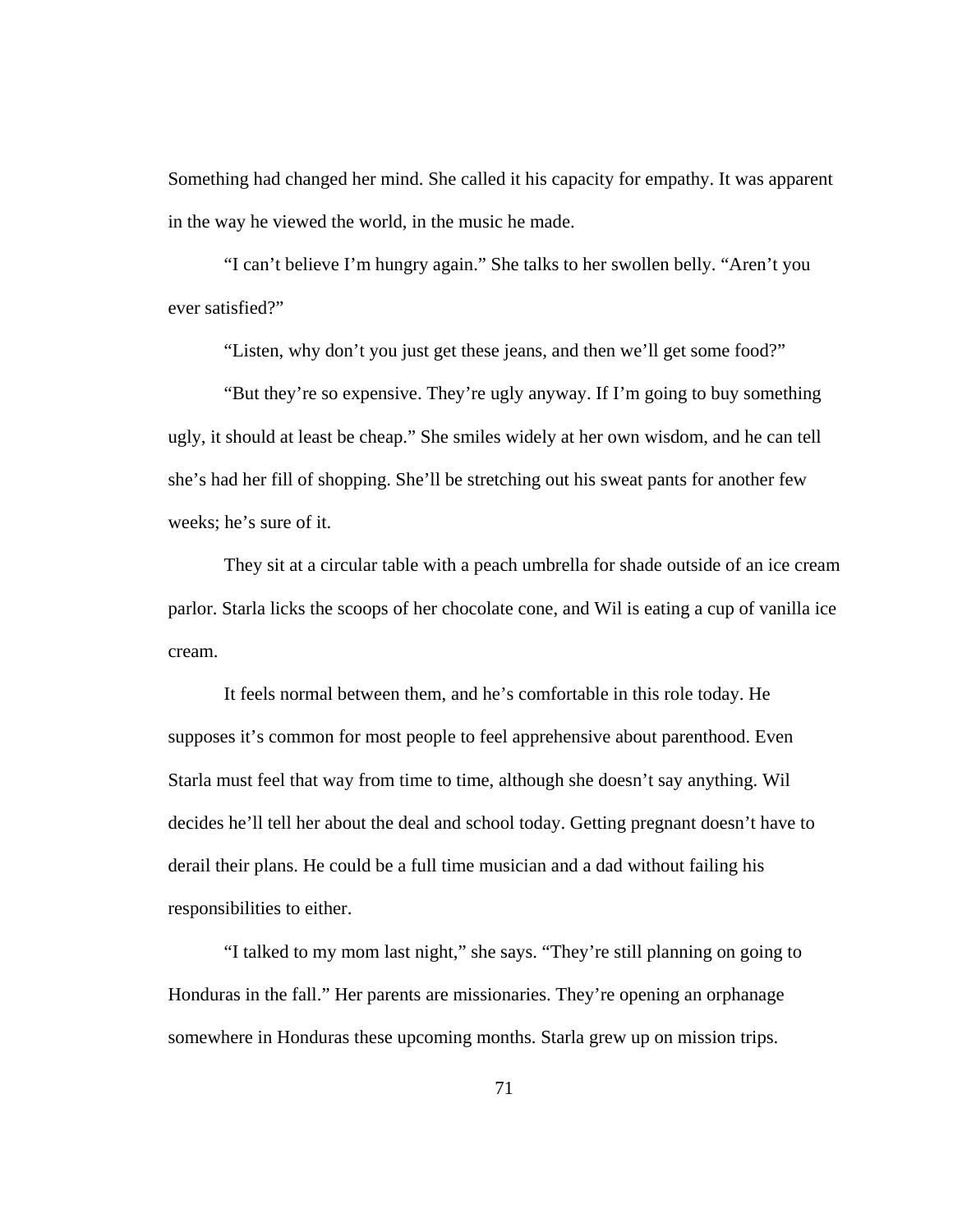Wil went to one in Belize. One night he found a giant iguana had crawled into his bed. Without hesitation, Starla grabbed the reptile by its tail and flung it outside of the tent; he was amazed at how brave she was. Growing up in that environment made her different, compassionate and generous.

"Your parents are crazy," he says.

 "The thing is," she pauses to lick a stream of ice cream dripping down the cone. "They want to give us the house."

"Move back?"

 "They want us to have a home with the baby and everything. A house of our own."

 That house is paid for. It had been a home base for Starla and her siblings who live near Atlanta still. Older than she, they have their own families and homes. They spend a lot of time together. Starla probably misses them.

"We have lives here," Wil says.

 "Wil, when I moved down here, you promised me one more year with the band. I'm not saying give up music, but if it's not working go out on your own. Write your own music. Plus you can teach anywhere."

 "But it *is* working." Wil had promised her a year, but the year was filled with wedding plans. He taught and worked as a server last year just to make money to pay for it all, working gigs on the side. The year mark had come and gone without her saying anything until now, just when he's gotten back on track.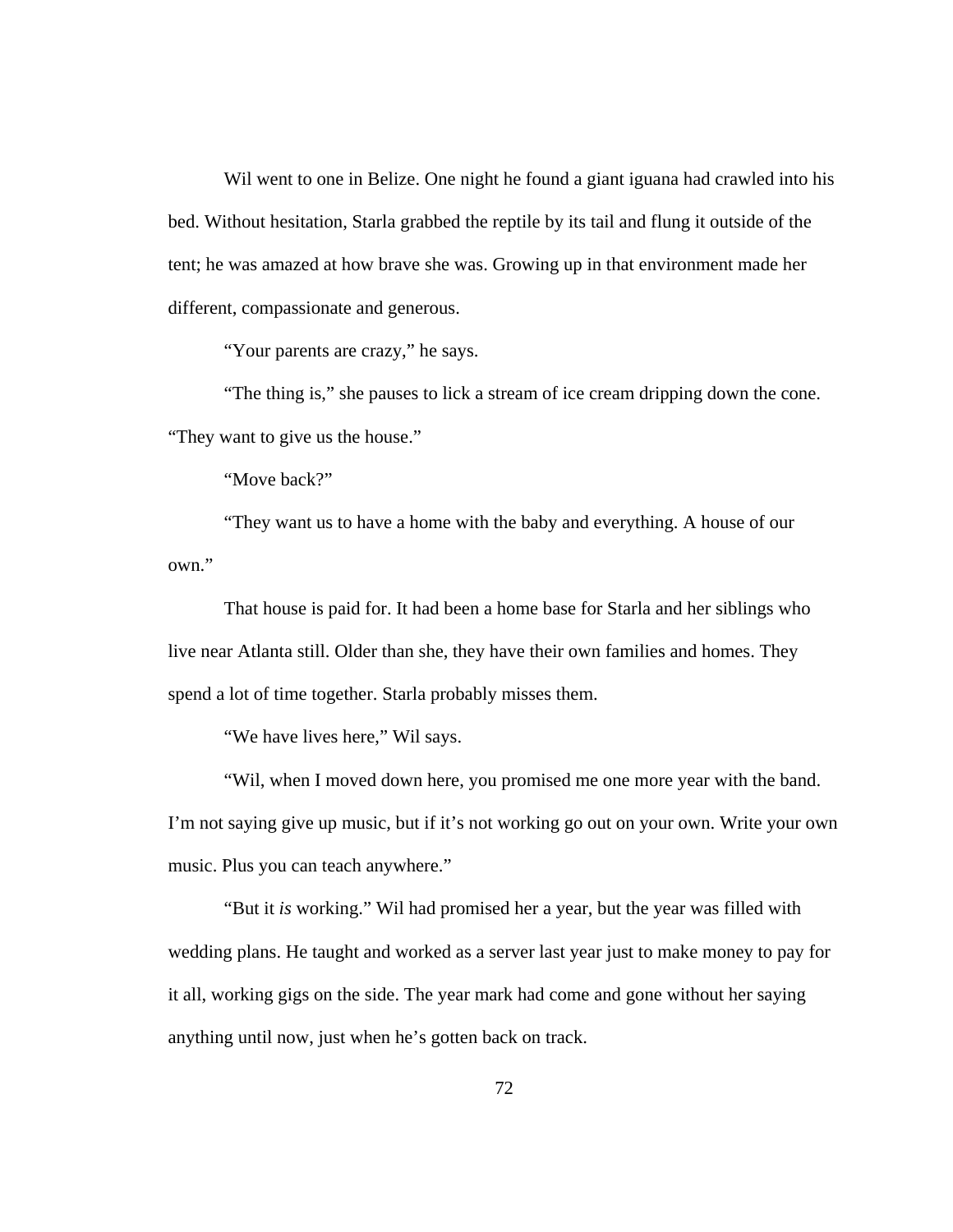"You know what I mean," Starla says.

 But Wil doesn't. "That's not really fair. I promised a year but all that's changed." Starla's expression is stoic. He can't tell what she's thinking.

"It's a smaller, independent label," he says. "But they've offered us a deal and we're taking it." He gives an affected smile.

 "There's a chance we'll get the guy who produced Incubus' last album," he says in a last ditch effort to sound nonchalant.

She sips from her water, staring into the clear liquid. "Good for you."

"Good for us," he says.

There is a long pause before she speaks again. She presses a closed fist against her

mouth. The area is slightly flushed when she removes it. "You should've told me," she

says. "You must have known for a while."

He finds he's been holding his breath. "I'm sorry."

She rubs her hand across her lips once more. "Don't leave me out of the loop

again, okay?" Her expression softens, although her lips remain a pale pink.

 He would never be this calm if the circumstances were reversed. He's been sneaky and cowardly. A lie of omission still feels like a lie. His stomach churns.

 Melting ice cream trails down her hand. She wipes it off and balls the napkin up. "At least you have your job at Pine Creek," she says.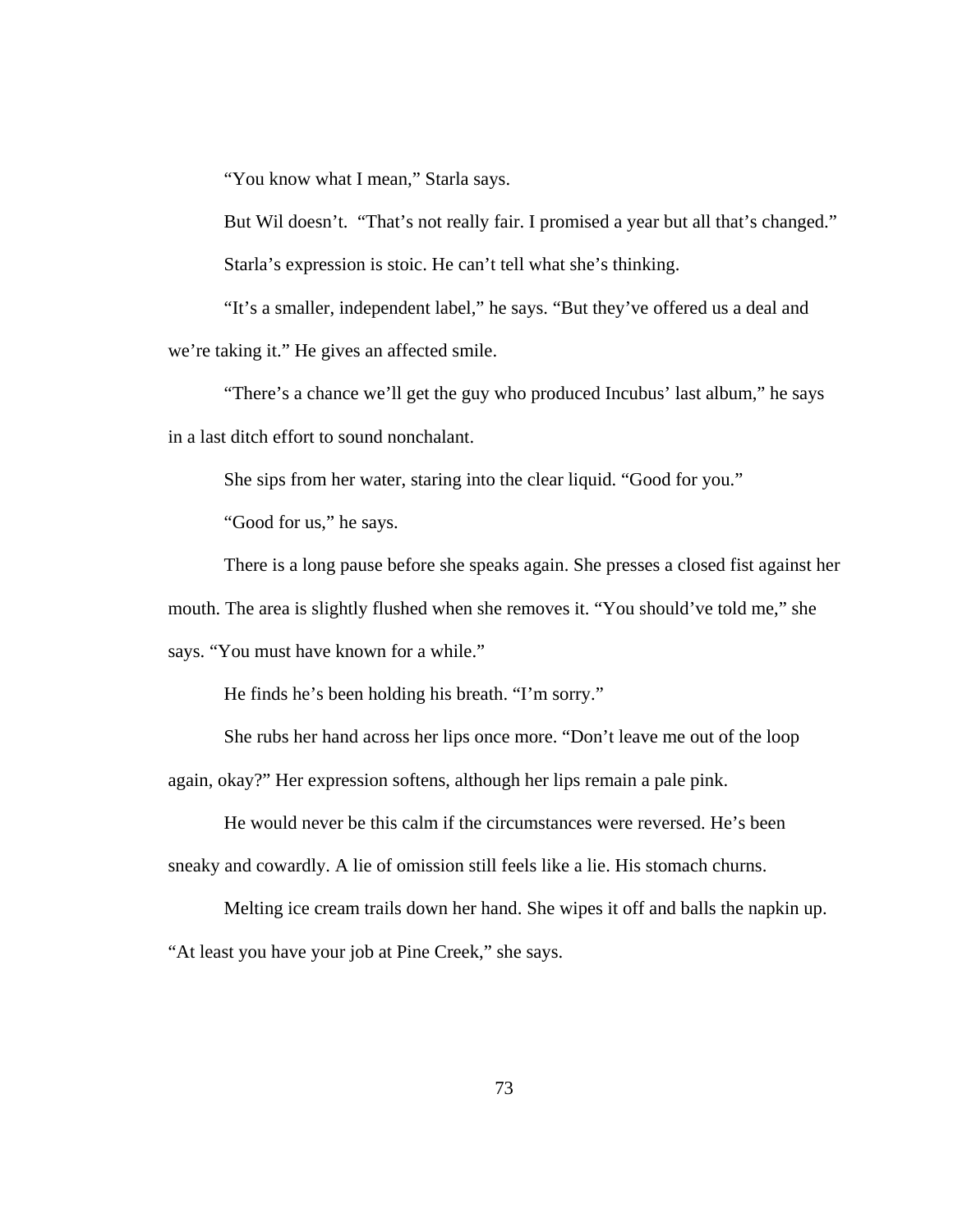The last statement makes the ice cream stall in the base of his throat. He lied to her about returning to school next year and instead of correcting her he nods. It's only a matter of time before her patience runs out.

*Plastic Cities* books consecutive gigs for the upcoming weekend at the Beach Club Restaurant and Bar in Daytona. The band starts playing around 9 p.m. Saturday night to a scattered crowd. Located on the pier, the venue is mostly open-air seating. Giant fans hang above the bench-like tables circulating salty winds and sand. The bar is indoors next to the stage.

Wil is still tired from the night before. He didn't talk much all day, trying to conserve his voice, but he still strains to hit some of the higher notes. Playing in Daytona means that he won't get back home before four in the morning. He'll end up sleeping most of Sunday away, like he did Saturday, unless Starla wakes him. She'll be up early like always.

 *Plastic Cities'* manager, Bret, sits at the bar. He is talking to a brunette wearing skintight black shorts and black patent leather heels. Her two friends are watching the stage. Starla won't be coming tonight. She hasn't been to a gig in weeks. She hasn't cheered for Wil in a long time.

 After playing a few covers, they transition into an original. A traditionalist, Wil's lyrics carry an air of reverence for the past. Still, the dissonant, drifting strums suggest a flirtation with shaking convention. At it's best, the music builds up heat and momentum,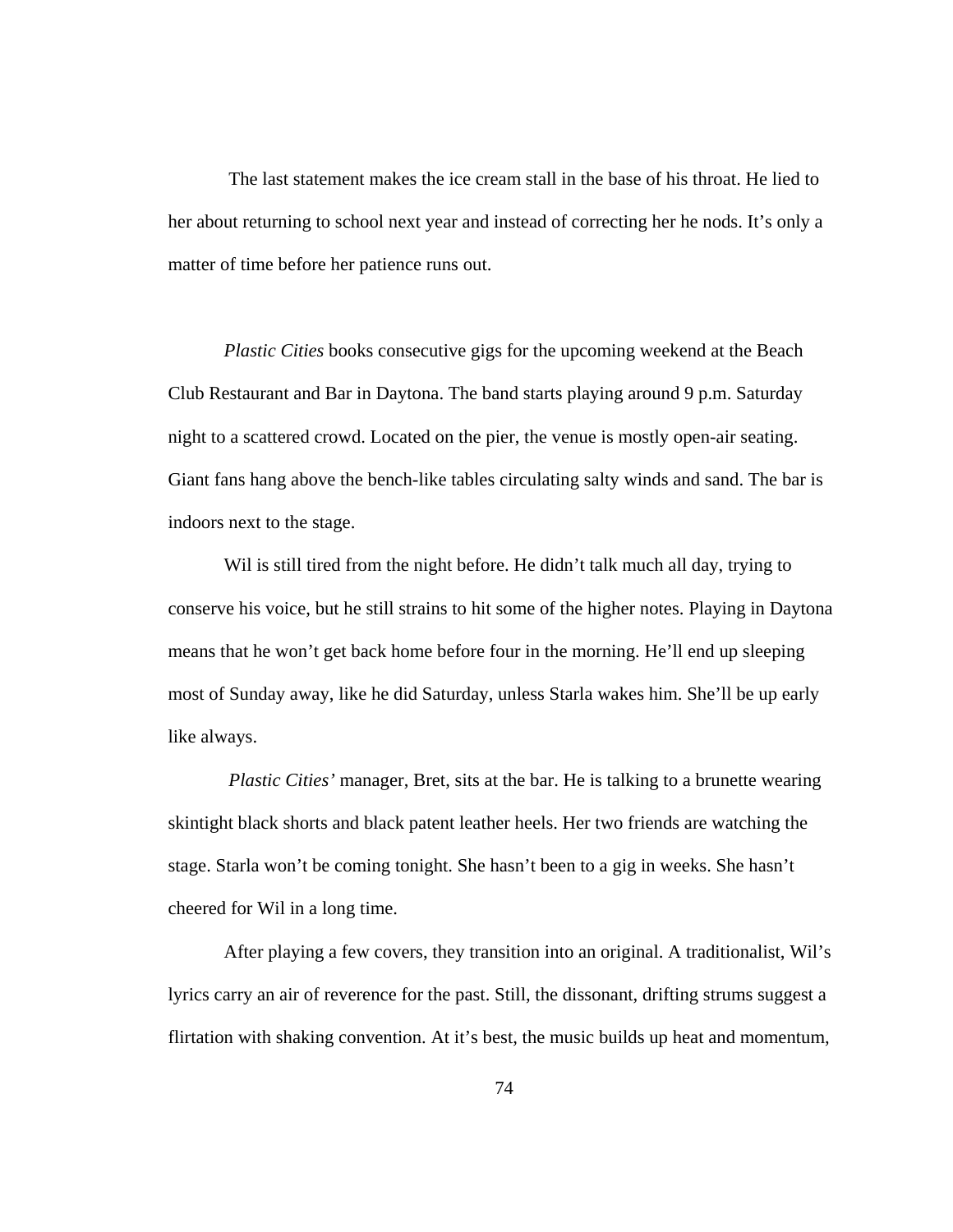flowing naturally to an inevitable and revelatory conclusion*.* At its worst, the cords seem a little glazed and the lyrics timeworn.

 There's a decent-sized crowd in attendance by the time they break. The Bob Marley shirt sticks to Wil's sweaty back and chest. Bret is here to discuss business. *Plastic Cities* has a promo spot scheduled with a local DJ in the upcoming week. He rushes over to Wil, eyebrows raised, his face red in the humid climate. The brunette rejoins her two friends in the meantime.

Bret tells him that they plan to reissue the album under the label with the new cuts. Right now it sounds more like a demo reel. There are seven tracks that need to be remastered. They also need to pitch some new material. When he mentions that they'll be doing major touring the next few months and then hitting the studio, Wil sees a way to juggle teaching too.

 "Work around your school schedule?" Bret says. "I thought you took care of that."

 "It's just seems that I can do both. We could work the sessions in after school. I'll get subs for extended gigs."

 Bret scratches his head, near the hairline of what, one day, will be a widow's peak. "And the guys are going for this?"

 He knows what Bret is thinking and what the guys will say. He grabs the rim of his shirt and flaps it against his skin, trying to dry some of the sweat. "It was just a thought," he says.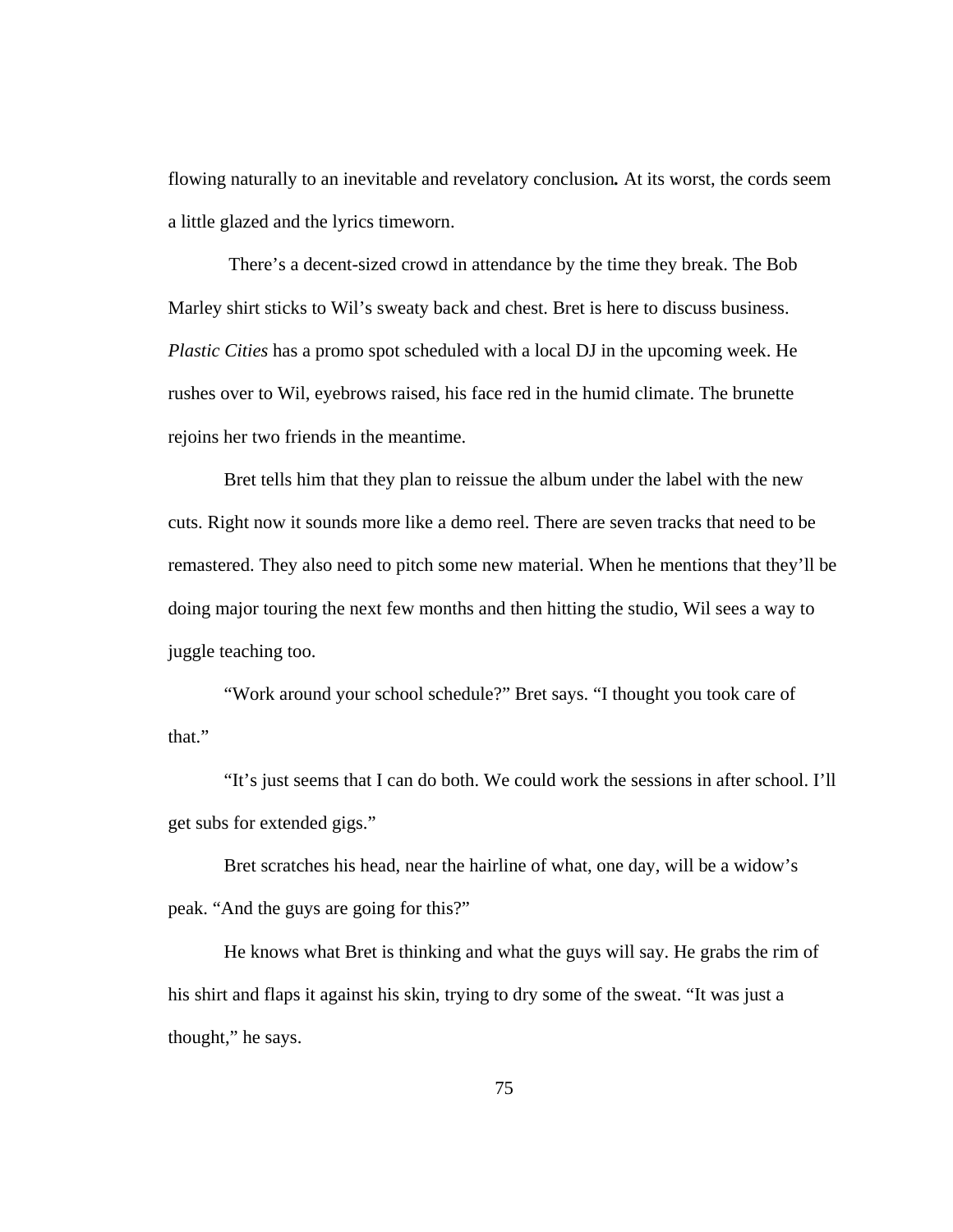"We're all on the same page?" Bret looks back at the bar. Jon is at the counter talking to the girls from before. Bret raises his eyebrows. **"**I'd better head back."

Wil doesn't join them tonight. He doesn't measure success in the way Jon does: money, girls and fame. Especially now that he's married. He grabs a water and heads back to the stage where he spends the break talking to some bar patrons.

When Wil returns to the stage, he finds it difficult to focus on his performance. He feels disconnected from the crowd. He's unable to hold his voice together. Performing was a refuge when he was younger. A way to wash away the dirt and dust of everyday life. But being a musician is really more than a release. Wil doesn't think of what he does as just a job but as part of who he is. A part that's slipping away. It's like trying to live two separate lives and losing grip on both. Like committing to one requires sacrificing another. He just wants to pause.

 Wil knows pauses are just as important as the notes. He needs more time to think, but he doesn't have it. There's no time to reflect, no time to take in the note that just passed or wait for the next one to come.

 When Wil returns from practice Tuesday, Starla is in the kitchen. The apartment is filled with the smell of mixed spices and Mariachi music. They both love Mexican food. The CD is a bargain purchase from a random yard sale. Track five skips, but Starla says it was a steal for only a dollar.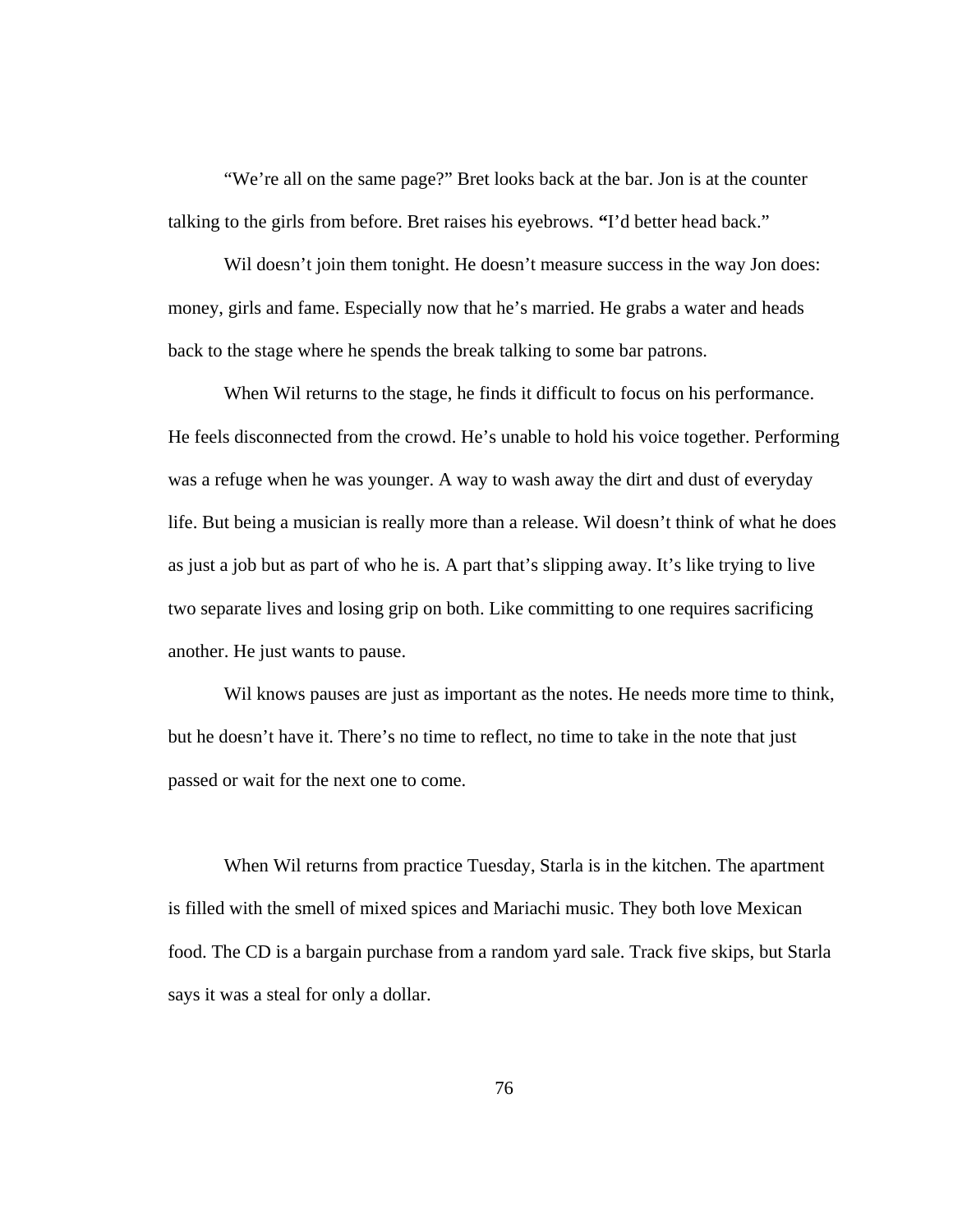Wil drops his bag next to the door. She is cutting a cheddar block into smaller cubes. He kisses her on the cheek and pops a cube into his mouth.

"Mrs. Haynes left a message for you." She puts the knife down and faces him.

 "Mrs. Haynes?" he says calmly. Mrs. Haynes should have called his cell instead of the house phone. "What did she say?"

"You quit your job?"

"I can still go back."

"Why didn't you return the form when you said you would?

 "It's just, with the band doing so well, I really need to focus my attention on that. We'll be okay with money." Wil grabs a glass of water and leans against the counter. He knows she's upset he lied but thinks she'll get over it. He feels relieved the secret is out. He should have told her sooner.

"It's not about the money," Starla says.

"I can always sub in the fall."

"Do you know how long it takes to process that?" She takes a few steps back.

"Are you going to take care of the baby while I'm at work? I can't even trust you."

"If we need it, I'll teach in the fall."

 Starla grabs the cordless phone from the wall hook and holds it up to his face. "So teach in the fall. Mrs. Haynes said she'd discuss your options."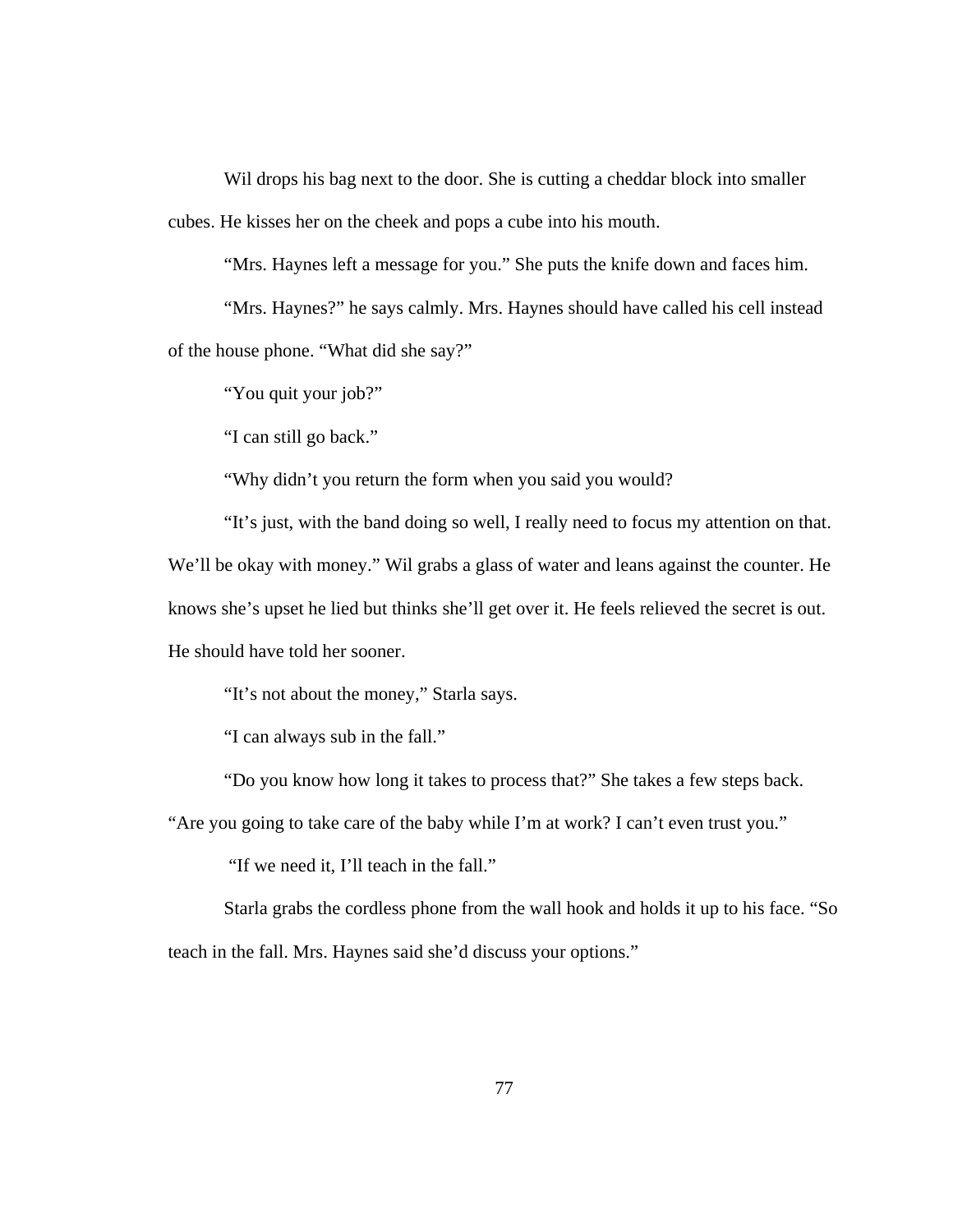He doesn't take the phone from her. It's too late. Maybe quitting is a decision he shouldn't have made on his own, but he can't take it back. He doesn't want to return. Starla's eyes are wide; her stare cuts into him.

Starla slams the phone down. "Your annual contract is out the window."

"I thought you were ready to pack us up and move to Georgia anyway," Wil says.

 "It's an option, Wil. I presented it to you like I would with any other major decision that affects us both."

"You're telling me you don't want to move to Georgia?" he says.

 "That's not the point. We made a decision together and you go do whatever you want."

 Starla purses her lips and picks up the knife. She continues cutting the cheddar into small cubes. Her motions are less calculated, and the squares are more irregular in shape.

"We've made other decisions before and now that's all changed too."

 "This is about the band, right? That's all you care about. I can't believe you're throwing away your career." Starla scrapes the cheddar into a large ceramic bowl with evergreen lines painted on its surface and continues cutting the rest of the block.

"Teaching high school Chemistry has never been my career, Starla."

"I wish you'd get your head out of the clouds."

"We're supposed to stop being people because we're parents?"

"We're not even parents yet!"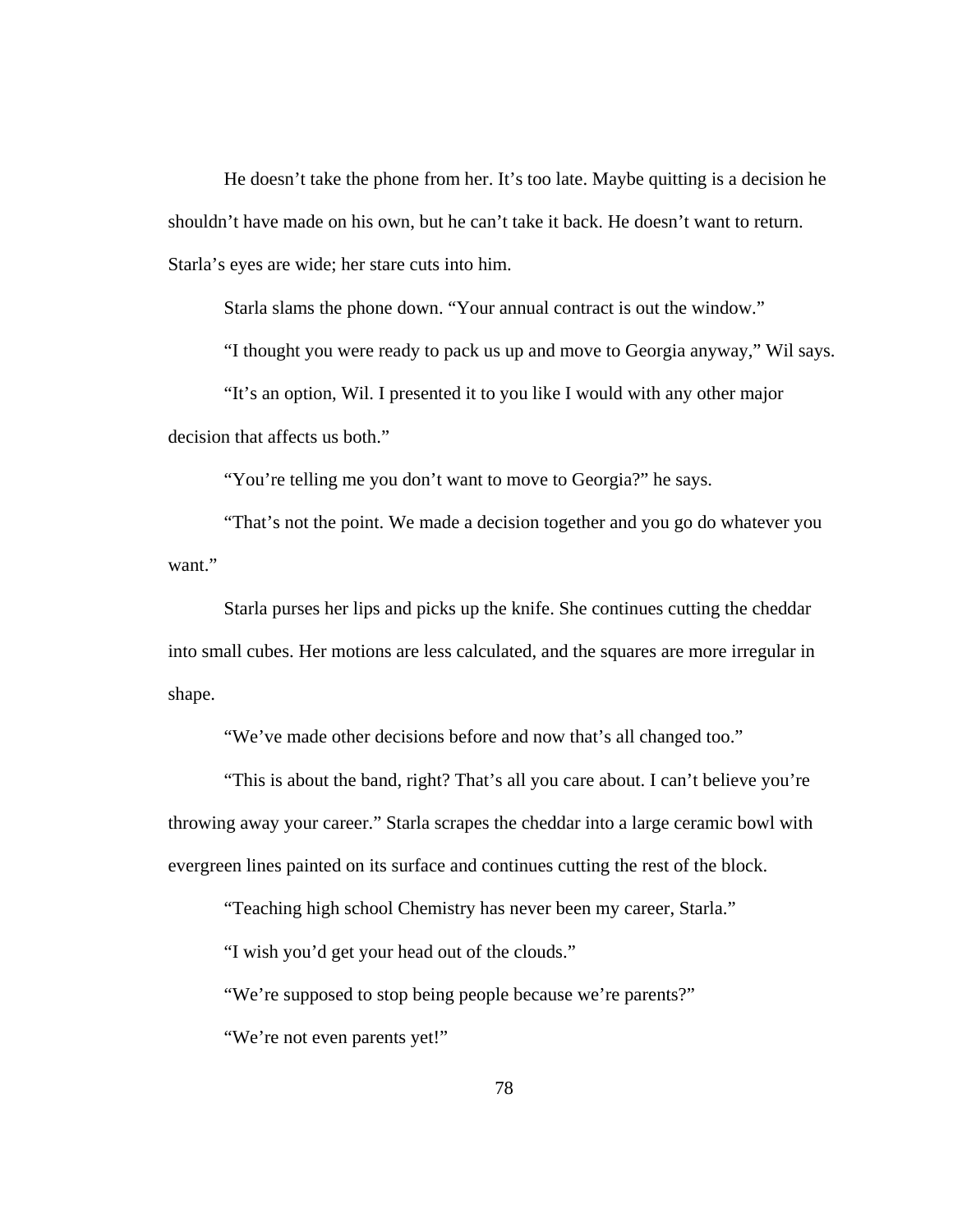"That's my point," he screams back.

 She nicks her index finger with the knife. Blood seeps from a thin flap of skin*.*  She rinses the knife under the faucet and drops it in the sink. Starla stopped being his wife almost as soon as she became a mom. She withdrew from everything they once were. He didn't tell her he wasn't going back to school because Wil feared she would say no. At one point in their relationship, he wouldn't have hesitated to tell her. Now, he's not sure what she's thinking half the time.

Wil guides her wrist under the running water then wraps her finger in a napkin.

"If I don't have my music, then what do I have?" he says.

 She lowers her gaze, the corners of her mouth bending downward. He can't tell what she's thinking. She picks up two plump tomatoes and a bushel of cilantro from the counter and places them in the fridge. "I don't know." She walks briskly to the bedroom and slams the door behind her, leaving him alone with the unfinished meal.

Wil sleeps on the couch for days. They're never together, and when they are they fight. She spends the days running errands. At first, he's angry too. He doesn't want to talk to her either. She doesn't understand him, and he thought she knew him better than that*.* He thought they had the same goals once. Somehow, over the past few months, they stopped talking about anything that really mattered. Even things that aren't really important, but strengthened their connection, seem lost. Wil and Starla used to debate for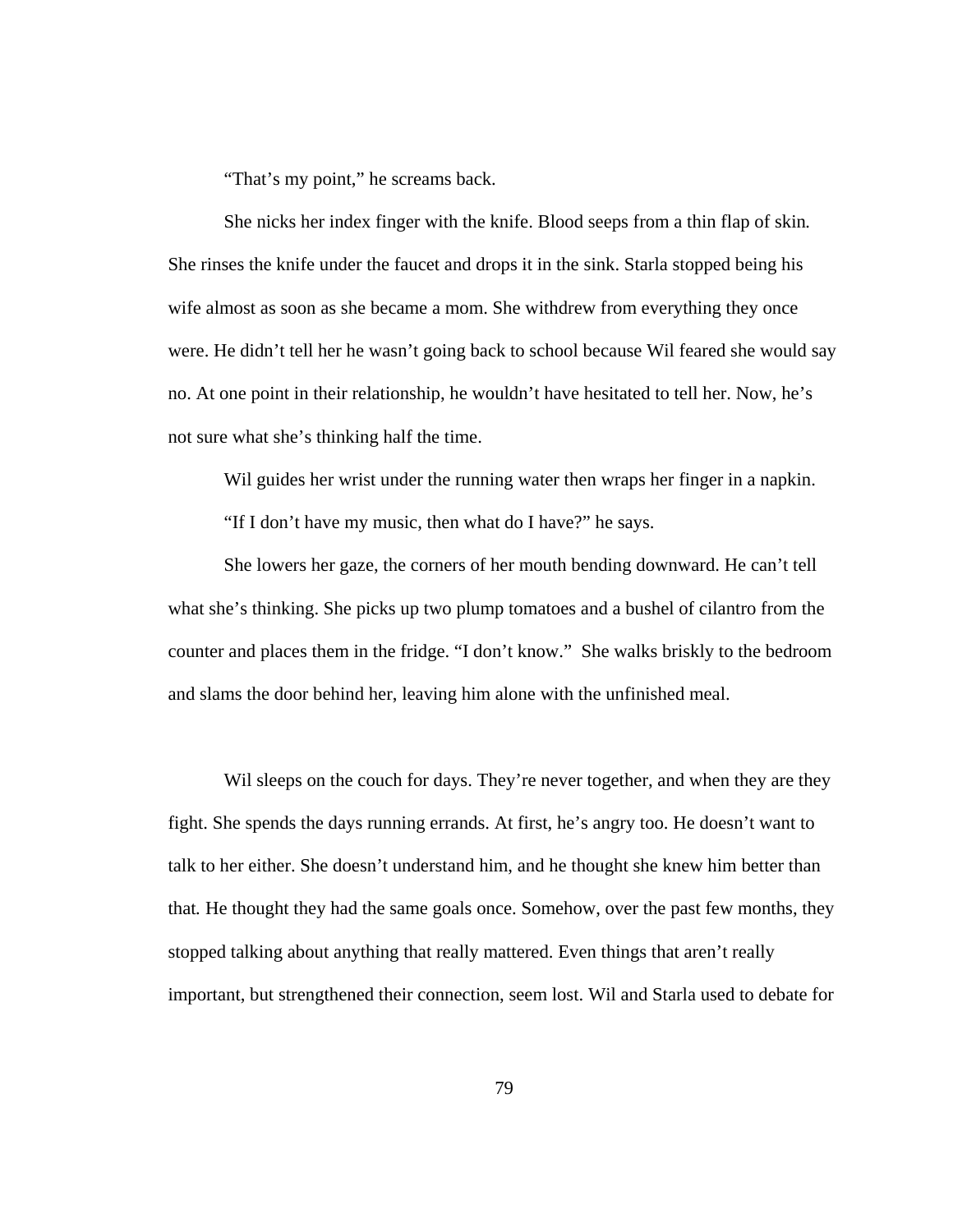hours about shifts in the music industry and who the best girl guitarist is. Although those conversations seem insignificant, Wil misses them the most.

 Will is not really ready to make peace, but he learns he has to leave soon, for another week. He leaves her a reminder on the refrigerator about a radio promo he has tonight and a solo show right after. They have to start talking again.

 Starla misses the radio promo*.* Wil goes to his solo show. He's playing to a mostly college crowd. After ten, the lights are turned down, and they stop serving food. Students from the private school a couple blocks away fill the place. He plays but hardly anyone really pays attention over the noise from the bar scene. They only stop to look when they recognize a song they like or know. This is a usual gig for him. He plays alone for the practice and extra money. He enjoys the idea of a successful outing relying solely on his efforts. It gives him a chance to work out melodies and lyrics. A time to pause and reach places he wouldn't on stage with the others. There's something about playing acoustic once in a while. Stripping the songs down makes them more intimate.

 Tonight, he's going through the motions. Starla isn't here, and he feels even more disconnected from her. Maybe things had changed between them even before they were married. Maybe they should've lived together during the engagement. Their whole relationship was poorly planned. They just assumed that they'd be able to work things out as they came, but it's been harder than expected.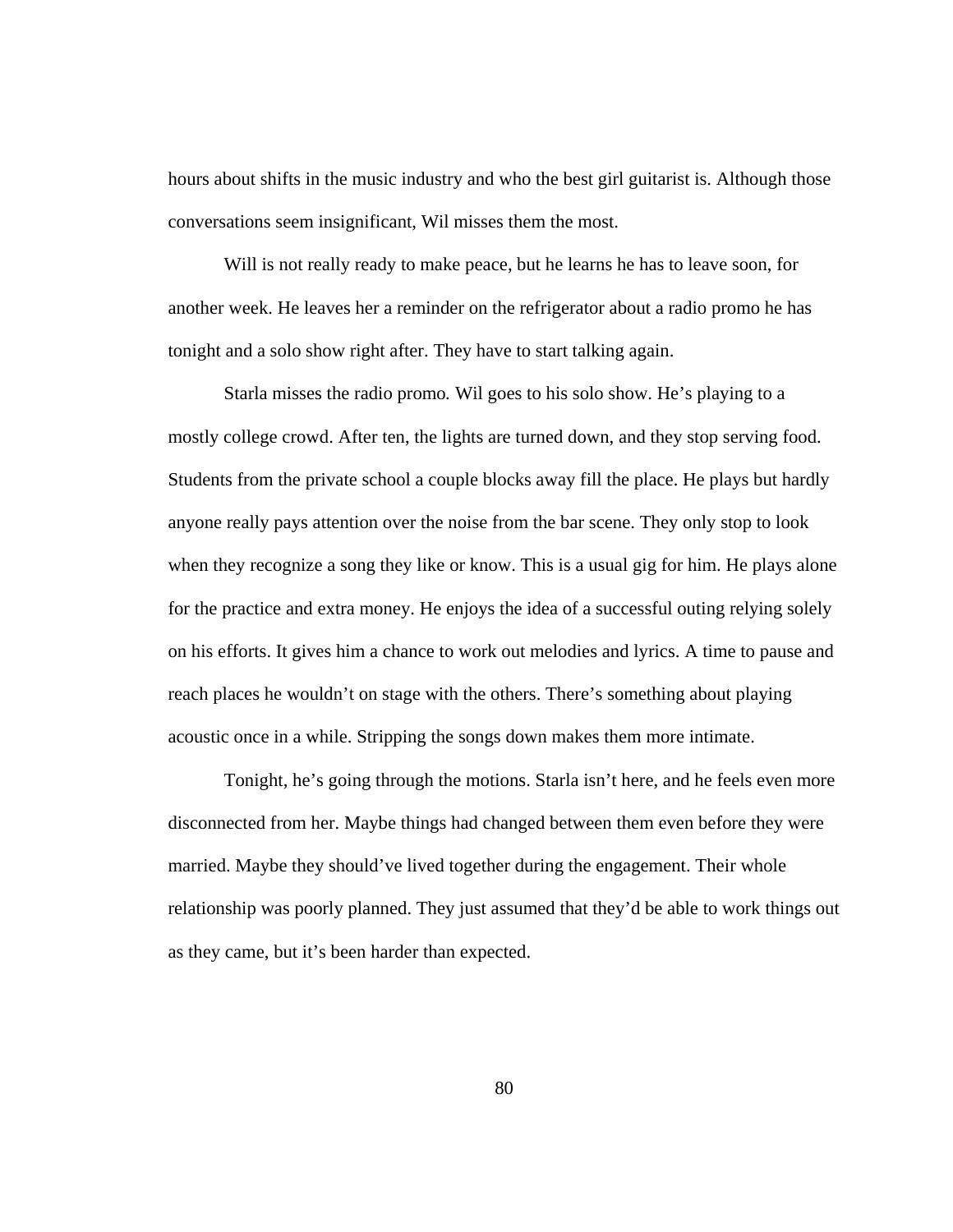Even Wil's proposal spilled out of him during a show at the Beach Club, in between their covers of Dylan's, "Maggie's Farm" and The Eagles, "Victim of Love." He didn't have a ring.

 The original songs bombed the night he proposed. His throat was strained and the sound terrible. When a string broke on his guitar, he played the best he could and called a break.

 Everything was going wrong, and Starla hadn't arrived yet. She was living in Atlanta at the time and driving in for the weekend. She drove the extra hour to Daytona beach just to see him play the same songs she'd heard a hundred times before. He was worn out, defeated, and so grateful to have her there that he blurted out the proposal.

It was so exciting to think that he'd found someone who understood him and wanted to go in the same direction. He felt like they connected in a way he'd only experience through song, in theory really. Amazingly enough, she said yes. They kissed after the next song. He still regrets not kissing her right away.

Starla is in the shower when Wil arrives from his solo gig. He sits on the bed pretending to tinker with the melody of a song. When she comes out of the shower, her eyes are all red. The towel barely covers her side.

## "Have you been crying?"

 "A little." He sets the guitar on the floor and leans it against the bed. She walks over and sits next to him.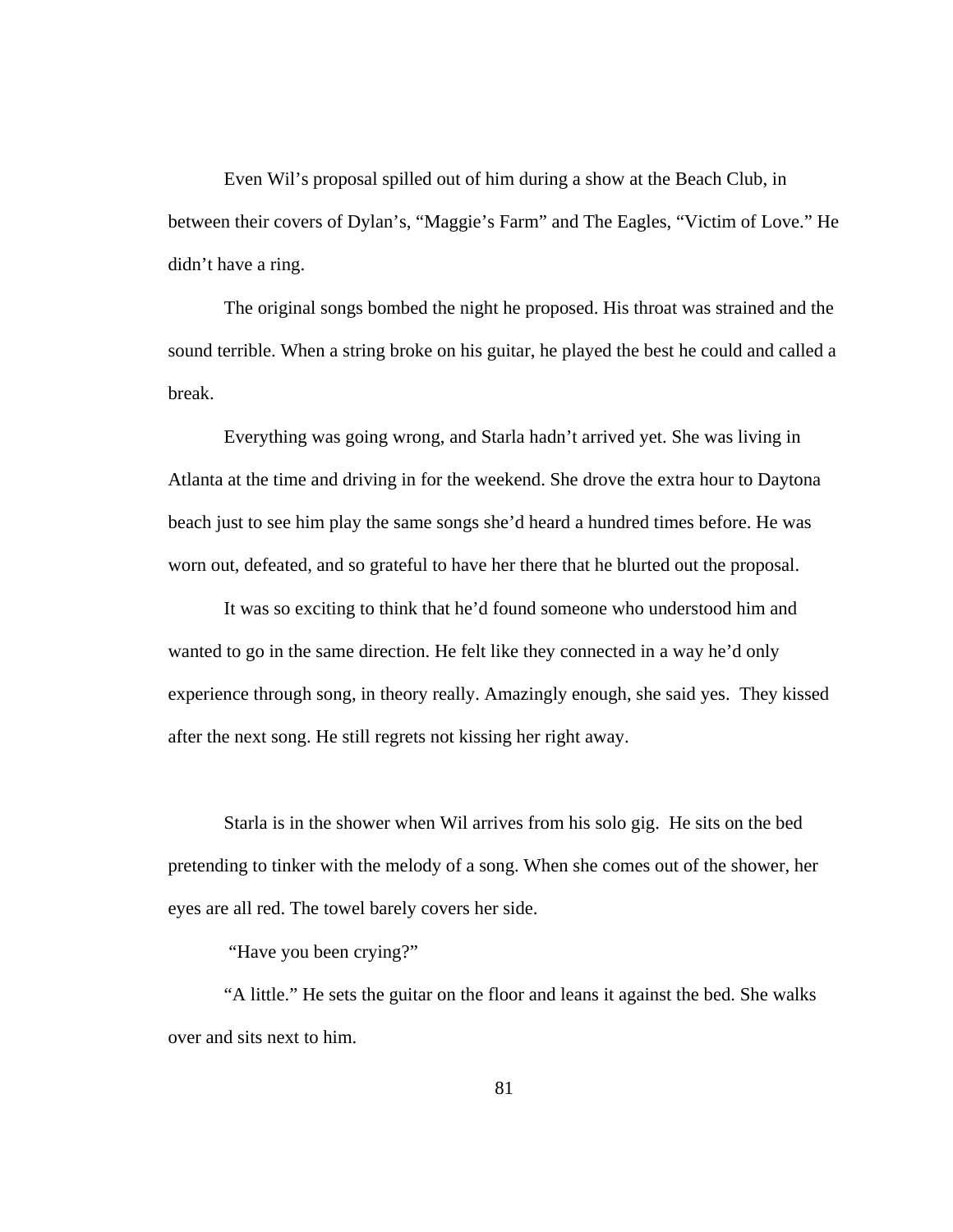"Why are you crying?"

"I don't want to argue," she says.

 "You're upset about the fight?" It's comforting to see she's upset too, although he feels responsible. He hopes they can figure it out and move on. They can't go on the way they've been living. It's clear they have been heading down separate roads the past few months.

"I miss home," she says. "And now my parents are moving away."

"But you're parents are always away."

 "I know. It just doesn't feel the same." She pushes a wet strand of hair off her cheek. "With the baby, I wish they were around. My mom especially. I don't know what I'm doing. Now they're moving again."

 She's never admitted having doubts to him. They were both surprised about the pregnancy, but she assumed her maternal role right away. She's always seemed certain, the exact opposite of Wil. He feels like he can identify with Starla for the first time in months.

"Don't cry, Starla. We'll see them soon, and they aren't leaving until after the baby's born right? We'll be okay."

 She rests her forehead against his shoulder. Her eyelashes graze his skin. "I just feel like I'm losing my back-up. I can always rely on them."

 Wil understands what she's saying. She feels abandoned even if she's never confessed to it. There is so much he doesn't understand about her.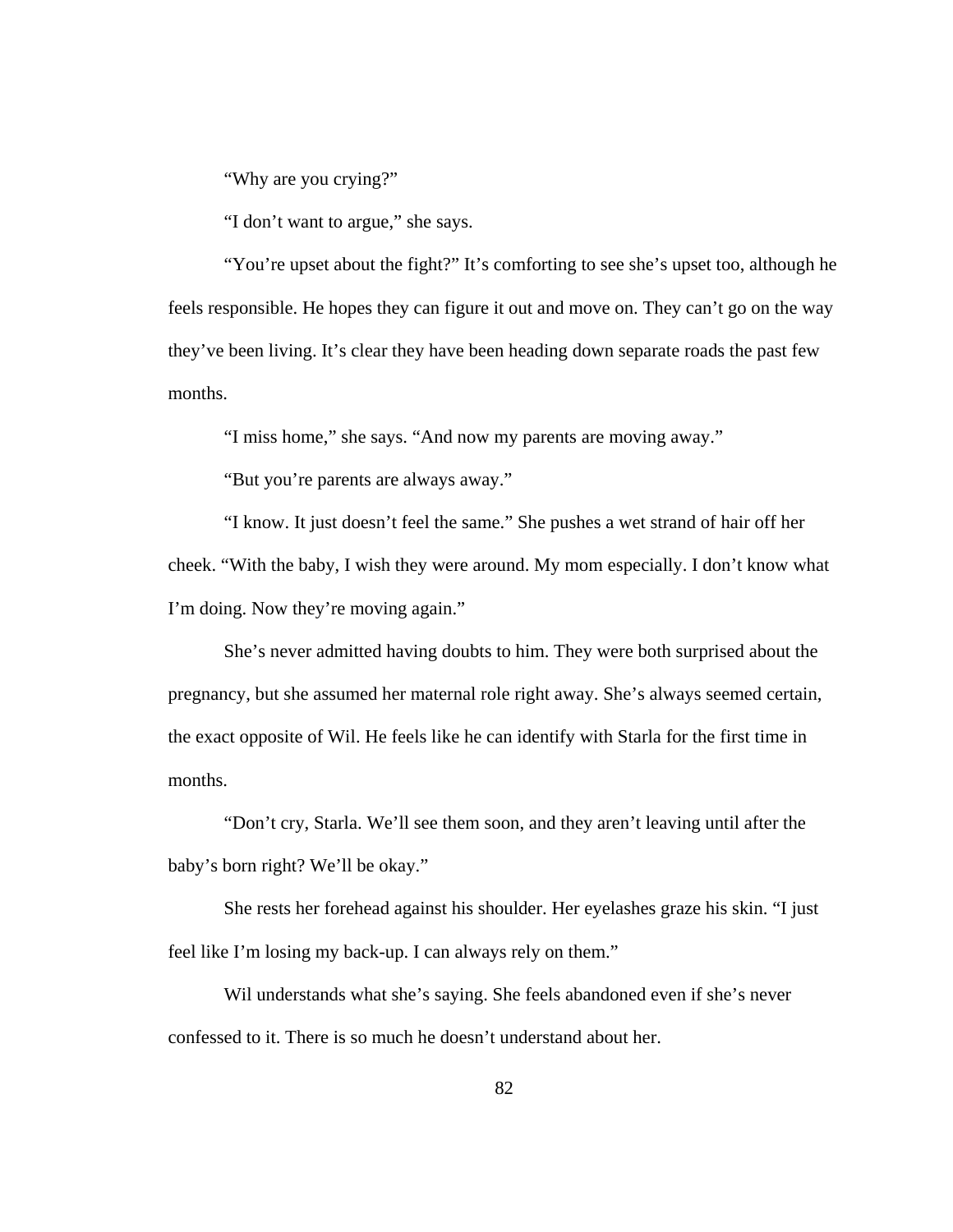"Maybe I should go to Atlanta," she says.

"You want to leave?" He sets his guitar on the floor. He's dumbstruck.

"For a little while."

"You think that's the right thing to do?"

She moves away from him. "It's hard being alone all the time."

His arm feels cool now where her face had been resting. He's made a mess of his life and hers. Wil realizes he isn't shocked because he's surprised she wants to go, but because he agrees.

"How long would you stay?" he says.

"Until the baby is born."

"Until I can follow?"

"If you want."

 Maybe they can talk about moving back to Georgia. Though he'd probably have to go out on his own. He won't ask her if she'll come back. He doesn't want to know the answer right now.

 He tries to take her hand. When he reaches out, she strokes his gently. They lie back on the bed, their hands fixed together. As Wil stares at the noisy, wobbling ceiling fan, he is acutely aware they've reached a turning point, a moment in their life together where everything has changed and will never be the same as it was again. It's taken him nearly nine months to understand.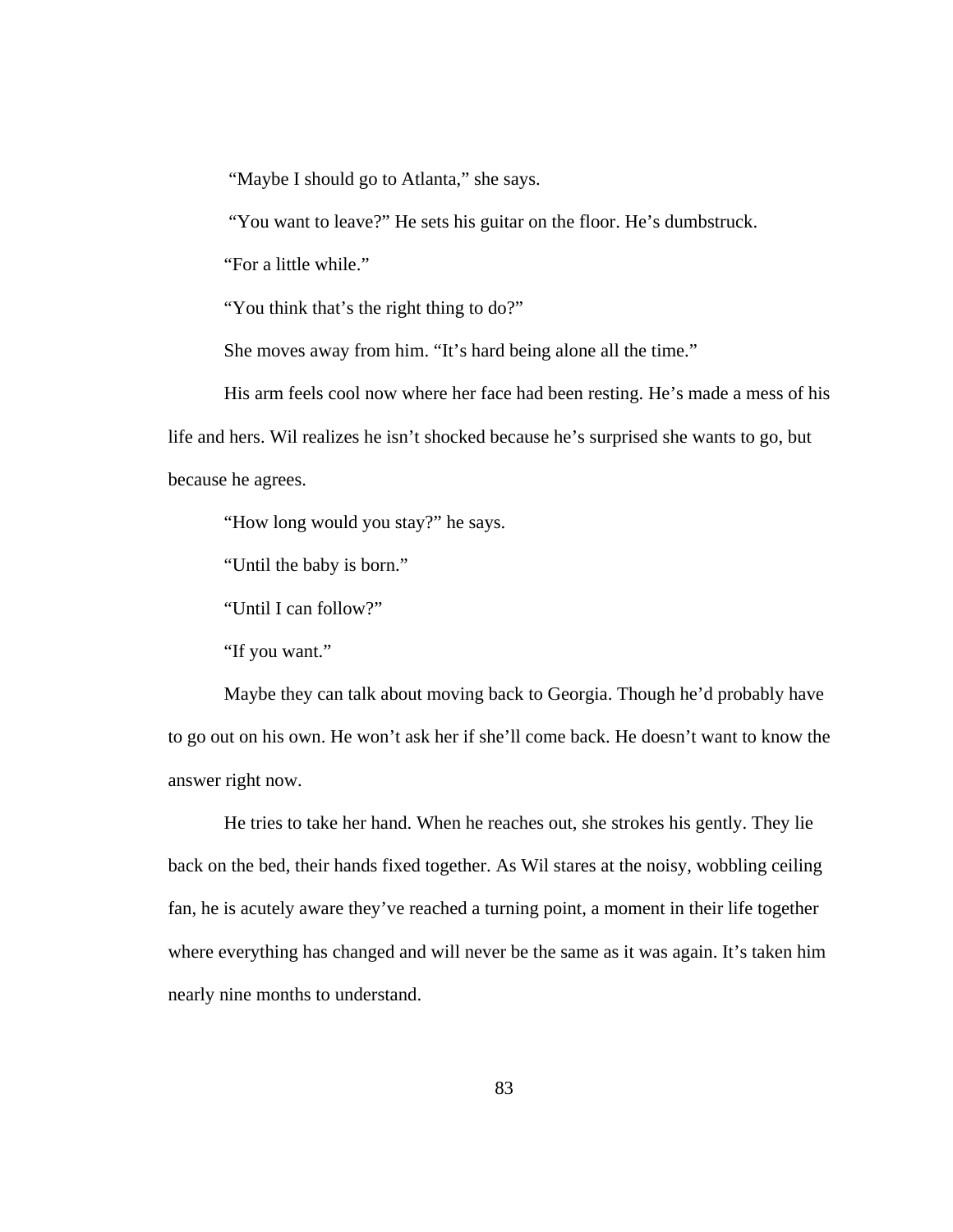## **A GHOST STORY**

 In the bottom of the ninth inning, as twilight shadows lengthened and shrouded the diamond, a line drive turned foul and struck Paul Canovan in the left temple. The batter, Brandon Redman, had accidentally killed the new first base coach of the minor league Jacksonville Suns.

 Monday morning, various news articles detailing the accident covered the surface of the thin wooden table Brandon used as a desk. The table was situated against the wall in the exact center of the window frame. On opposite ends sat a small printer and desk lamp. Set in the middle was a closed laptop. All items were organized for maximum symmetry. The arrangement appealed to Brandon's meticulous nature.

 Brandon rummaged through the paperwork in search of his ringing cell phone. Reporters called his house phone until he disconnected it sometime before midnight. The only son of hall of fame pitcher, Tim Redman, Brandon's name was mentioned in every article. *Every one.* 

 Brandon considered letting the cellular go to voicemail but recognized his father's number. He spent the whole night reliving the accident, circling bits of information from the news articles in thick black ink. Brandon's bat made contact, a sharp crack. Thinking the ball foul tipped, he turned to the catcher whose glove was empty. Mask in hand, the catcher faced right field. A crowd had gathered around first base where the legs of a person were sprawled across the grass. It wasn't until he had explained that to his father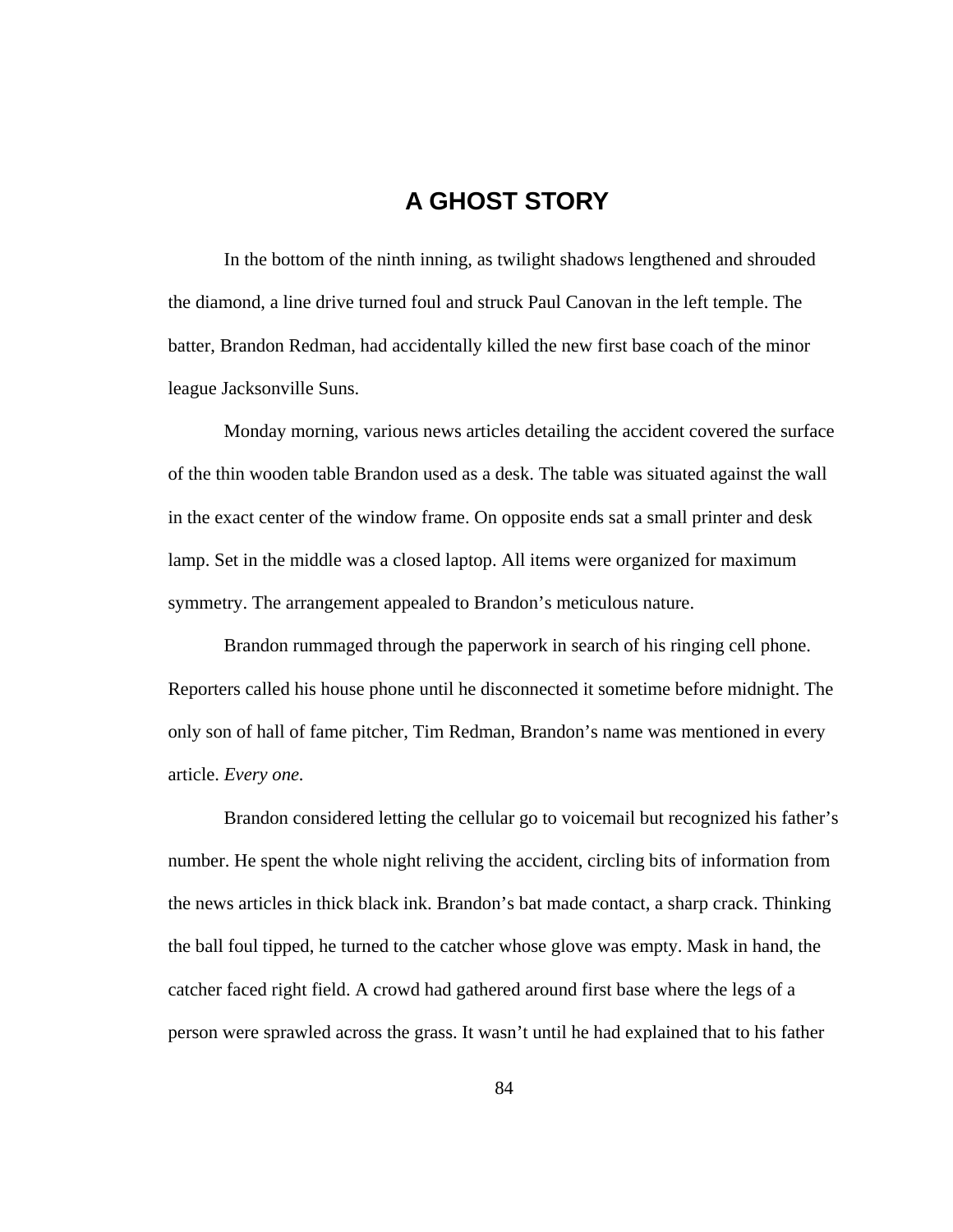that he felt like weeping. When Brandon stepped up to home plate, his actions seemed benign and every day, but they turned out to be damning and foreign.

 Brandon zipped up his hooded sweatshirt. In the early hours, winter stole through the gaps in the caulking of the window's edge.

"That's a damn shame," his father said.

 "He died almost instantly," Brandon said. Paul's cap had flown off, the embossed JS crushed under the emergency personnel's feet.

"Now what?"

 "I guess the ball club will handle all the press releases." Brandon pulled on the left hood string that dangled against his chest, trying to even its length with the right side.

"He had a family. I'd like to set up a fund. Send some flowers," Brandon said.

"You're going to the funeral right?"

 "I don't think his widow has made plans." Brandon let the string fall limp. He wasn't sure he should go. He was scared to face what he'd done.

"But you're going?"

 Brandon hesitated at times Tim Redman never would. His dad didn't need a long time to interpret a situation. He assessed accurately, made a decision and took action. Clearly the more talented athlete, he went straight from Double AA class to the majors several years before Brandon was born. At the age of twenty-one, he was a rookie in the big leagues. His second game out, his father pitched a no hitter, which exemplified what type of player and man he was.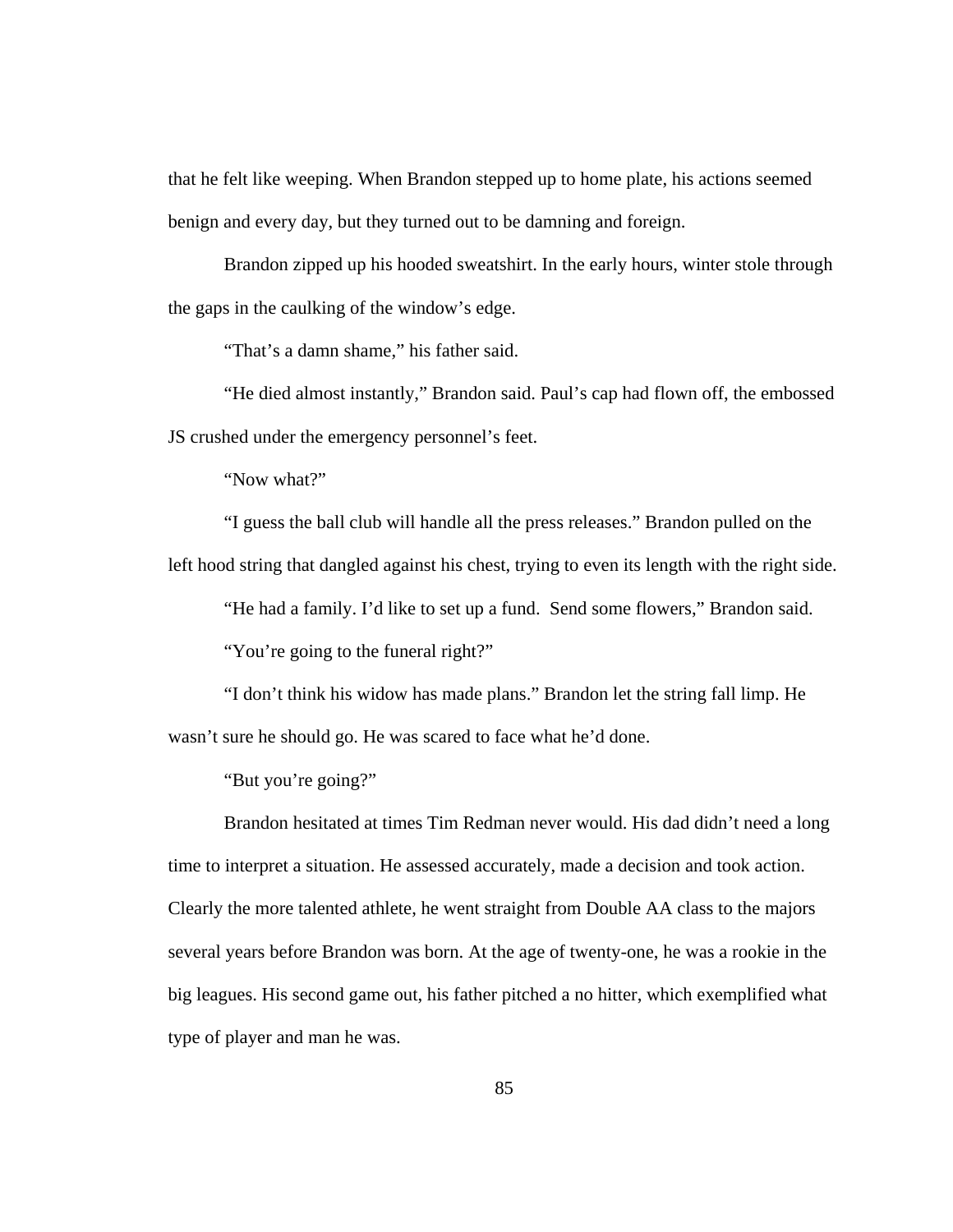Brandon was not that type of man. At twenty-three, he was still kicking up dirt on minor league fields, already making him less successful than his father. There was no doubt that baseball was Brandon's life, however. Brandon watched almost all of his father's home games as a boy, studying the greats. He kept notebooks of statistics and detailed accounts of outstanding plays. Brandon's nature cultivated an interest in the sport. The game embodied his desire to find order in the world. Unlike other sports, there were no trick plays in baseball. A team couldn't sit on a lead by keeping the ball out of play. The rules forced the pitch and offered another chance at redemption. The rules were clear and definitive. Three strikes were *always* an out. It was a game of cause and effect, action and consequence. Unlike life, which had no rules and punishments rarely fit the crime, baseball was orderly and fair.

"You think I should?" Brandon said.

"He was your friend, wasn't he?"

 Brandon picked up an article from the pile on his desk and skimmed over a section he had marked. *Paul Canovan was new to the organization. Players say he was fairly quiet and observant, giving them space to improve and adjust.* That seemed accurate. Paul seemed like a good guy, but Brandon didn't know him.

"Sure, Dad," he said.

 "Sometimes things happen in life that you don't intend to, but there are still consequences to those actions," he told Brandon. "It ain't your fault but it is. Get it?"

*Consequences.*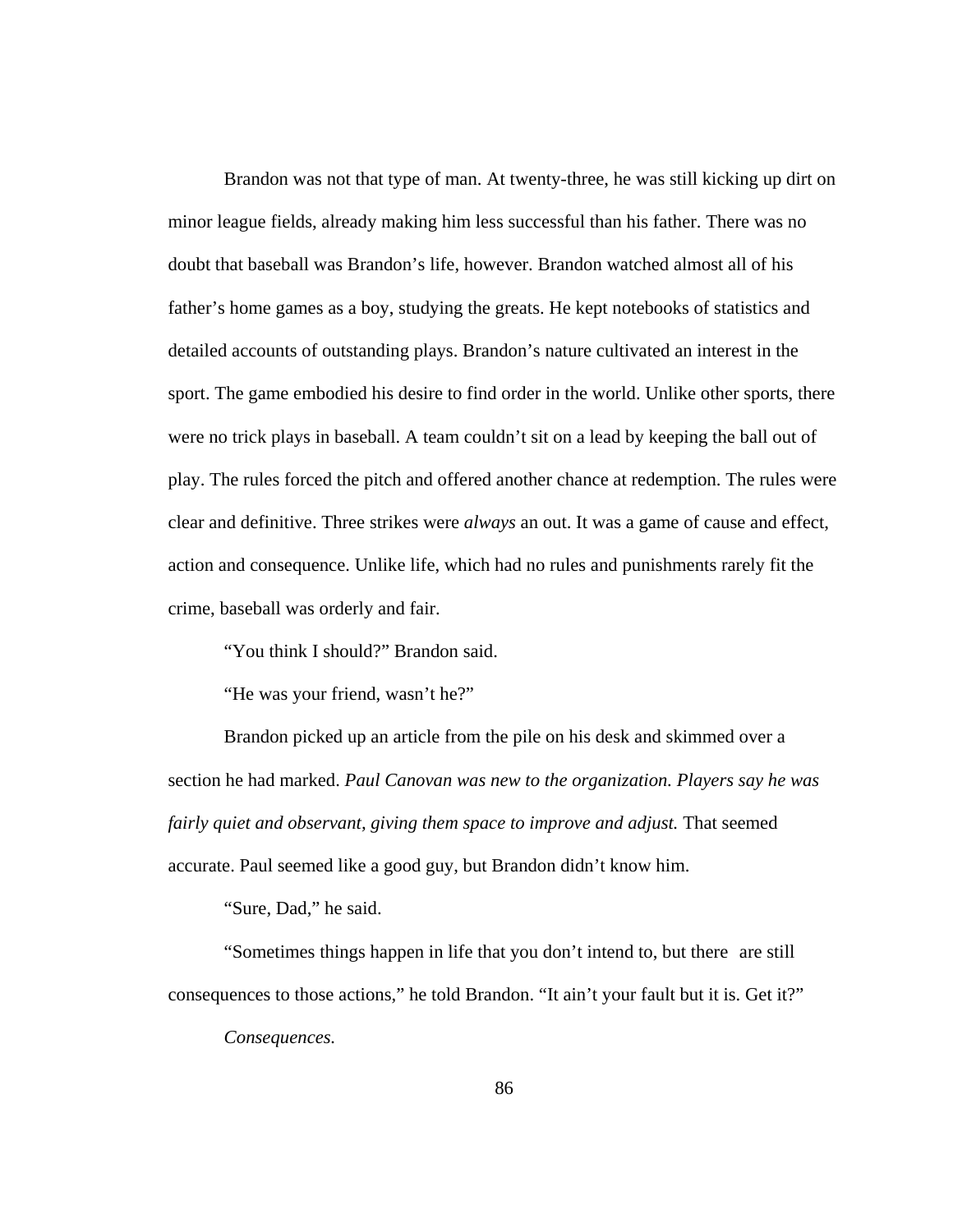Brandon folded the paper in half. A professional picture used in each article of Paul Canovan in his baseball cap portrayed him as an all-American clean-cut athlete. He had a strong square chin and was tall with equal broad shoulders and short brown hair. Brandon set the article down. Going to the funeral didn't seem like much of a consequence. The punishment was disproportionate to the crime.

"Whether you think you can or can't, you're probably right," his father said.

 It's what he always said when he thought Brandon was dragging his feet. He must have said the same thing to Brandon almost every day growing up. During the off-season, his father would find time to weight train and practice with him. Brandon became a catcher because his father was a pitcher. It was part of his inheritance.

 With such a busy schedule, playing ball was a way for the two to bond. Those days were more laid back, just a mask and a glove. As his training became more serious, Brandon grew to hate the gear: an oppressive steamy mask, chest protector and shin guards. Crouching down for hours at a time killed his knees. His father pushed harder when he complained.

 Brandon would never quit though. It was through practice that they reached a symbiotic relationship on the field as pitcher and catcher, if not fully as father and son. Since a pitcher and catcher were the only two players that had contact with the batter, it was important that the battery have a clear understanding, a secret language. They grew to read one another's signals, the subtleties of a hand gesture or look, a foot shifting, a modified stance.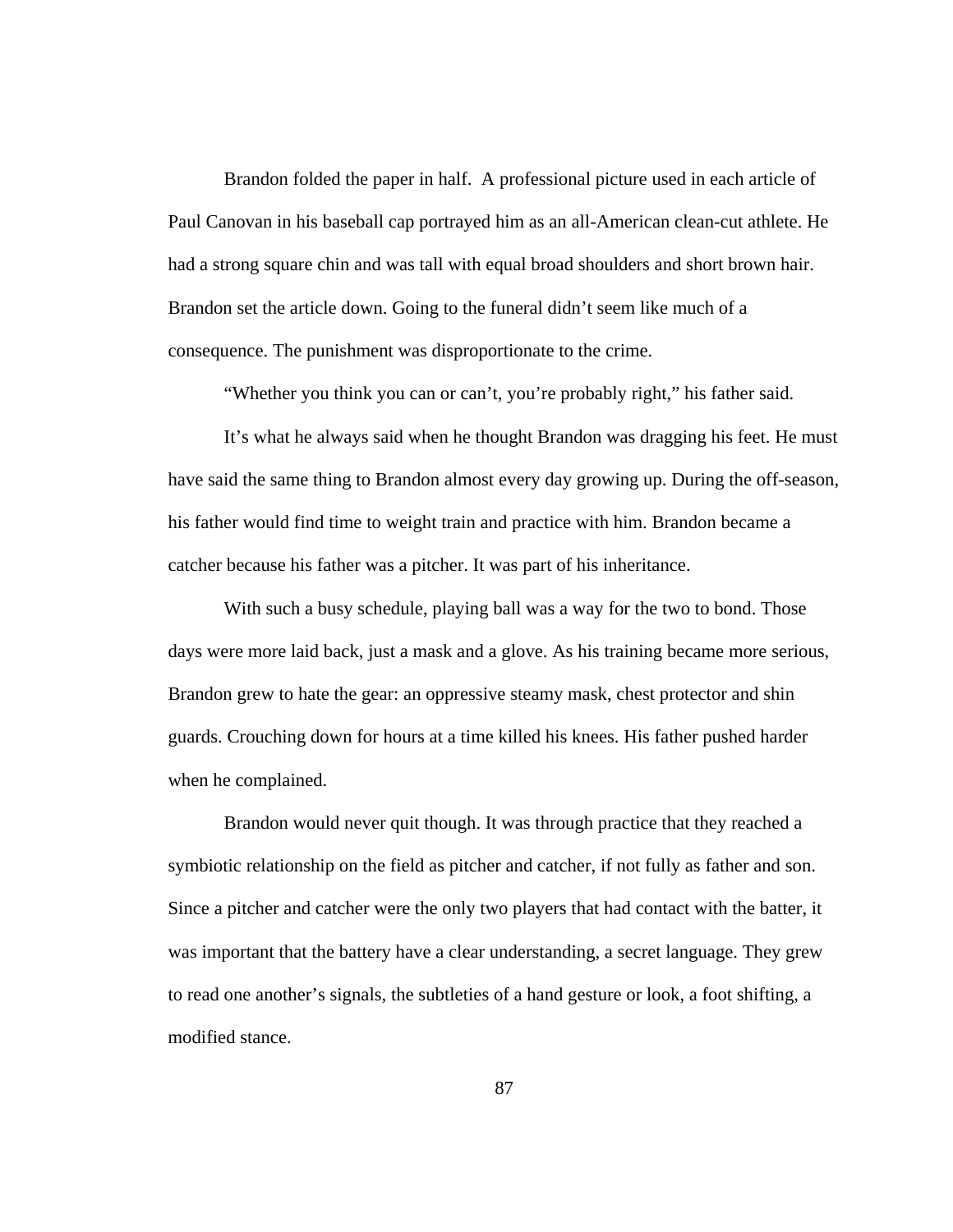"Do you want me to fly down for the funeral, Brandon?"

 "Thanks, Dad. I'll take care of it." It was a nice offer but having his dad there would only bring more attention to Brandon. He knew it was something he had to do alone. Brandon set his cell phone down on the desk. Paul Canovan played baseball for over twenty years. Those blurbs couldn't possibly encompass the man's life.

 With the engine running and his foot pressed against the brake pedal, Brandon waited in his car for the procession of mourners to enter Shady Oaks Funeral home. He had worked on an apology for Mrs. Canovan in the days prior. Like prepping for a game, he took notes on scrap paper. He wanted to have the words readily available when the time came.

 A mother walked past with her two children. Maybe puzzled by the man with the brake lights on, she looked into the car. She gave an accusatory look. The smaller boy had brown short hair. In his khaki shorts and polo, he could have been a younger version of Paul. Brandon froze, thinking that the boy was Paul Canovan's son and that she was Mrs. Canovan. She wasn't. Those boys were too old to be Mr. Canovan's sons. As if Brandon were a danger, the woman grabbed her children's hands and ushered them ahead of her.

 Brandon felt unprepared to leave the comfort of an easy escape. At any moment, he might've switched gears into reverse and left. He wished his dad were there, after all, to draw the attention away. Brandon dreaded the low resonance of whispers as he passed,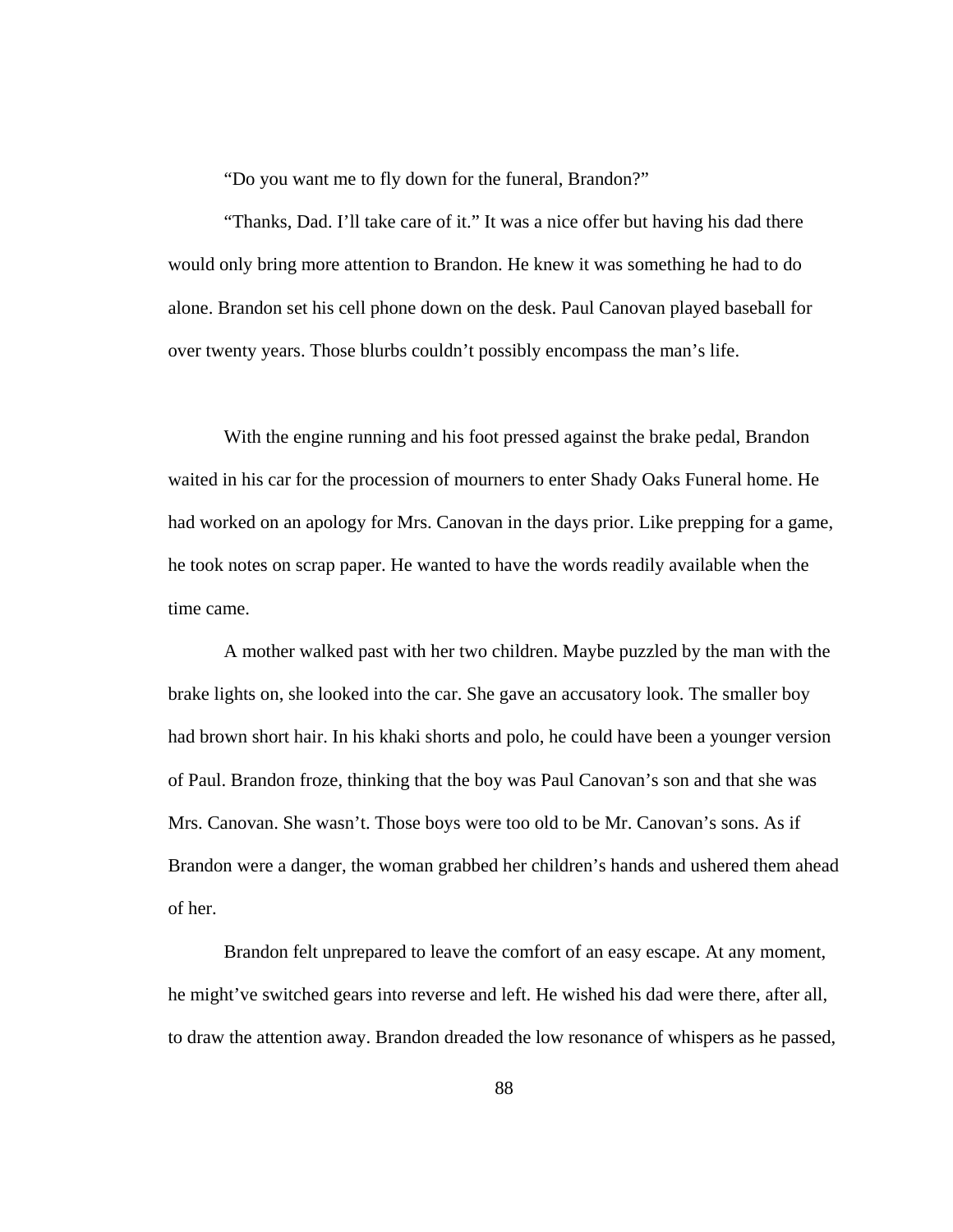the careful attempts to avoid eye contact. Tuesday's game had started with a moment of silence. Brandon was riddled with anxiety before stepping onto the field. He wondered if the crowd would boo when his name was called. No one did, of course. No one mentioned Sunday's game to him at all. Pats on the back and solemn nods were the only indication that his teammates knew Brandon was a different man. Sitting in the car, he felt like he was stepping onto that field again.

 Brandon kept a safe distance from the group, trailing behind just far enough to avoid most recognition. Mrs. Canovan sat in the front row, her two boys on either side. The older one was around seven years old. He would become the man of the house. Regardless of whether it was intentional or not, Paul's Canovan's death was Brandon's fault.

 He wished he knew Paul better. Searching through the articles for scraps of information, he was disappointed with the indifferent reports. When the field manager of the Jacksonville Suns, Jerry, delivered the eulogy, Brandon took in every word. Jerry wore a black suit and tie. The seams of the jacket hung loose, a size too big. He read from a paper resting on the podium.

 "Paul Canovan was born and raised in Charleston. His childhood was spent playing various sports and collecting baseball cards. He started in the minors right out of high school. After a few years, he moved to San Antonio where he met his wife, Sandy, and pitched in the majors with the Tumbleweeds. He spent two years on that team. And that's where I first met Paul. I was coaching; he was a rookie. He was a strong athlete. He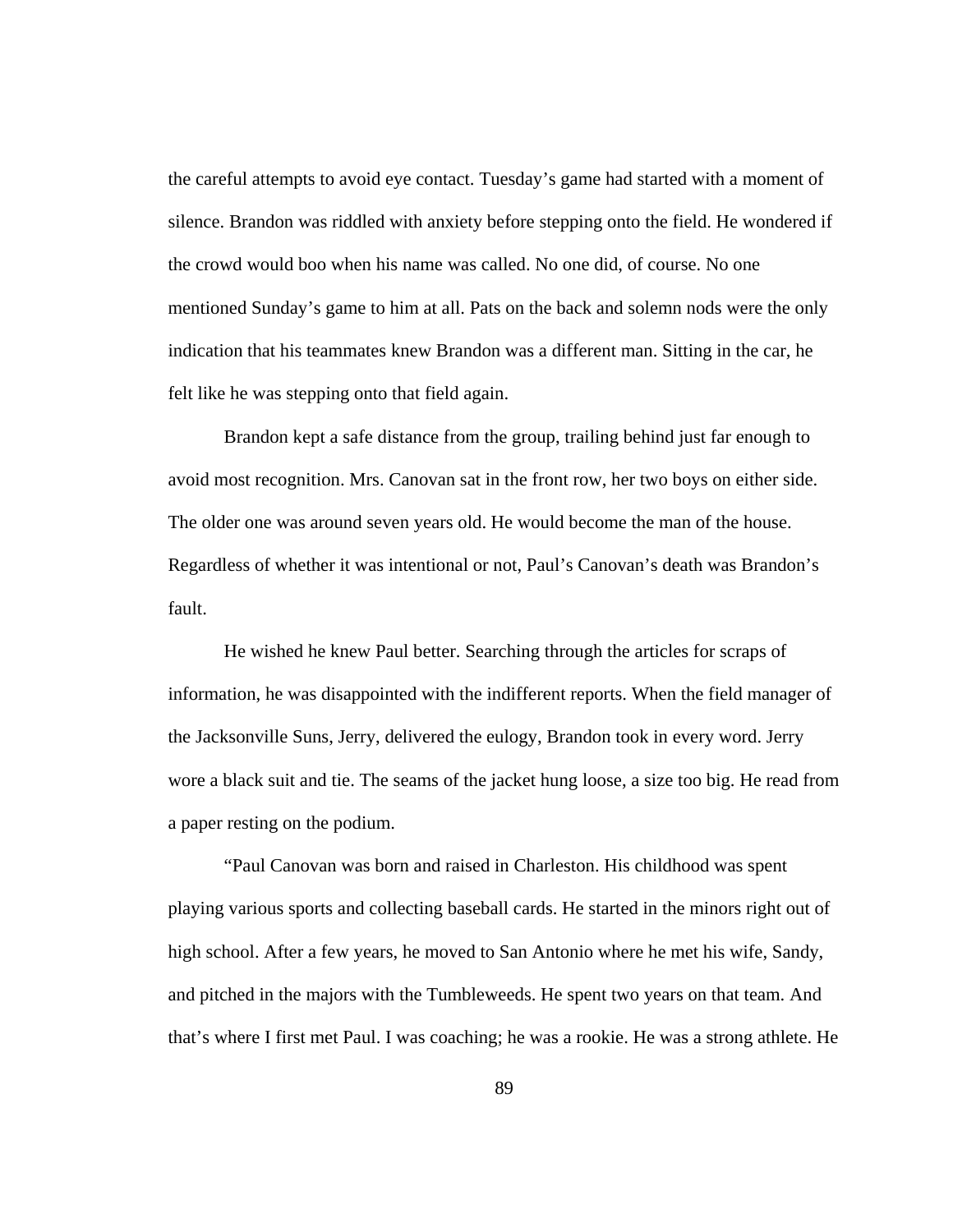was also successful at anything he tried. Not the first time maybe, but he would achieve it eventually. Whenever he wasn't on the diamond, Paul spent his free time with his family. He lived a good life and had a strong moral center.

 Paul was a solid asset to the team in San Antonio and again when he joined the Suns to coach. I remember meeting with him. He was considering retirement after twenty plus years playing. But his boys loved that dad played baseball, and it made him reconsider. So I asked him what finally made him stay. If it was because of the boys, or he just couldn't quit. And he quoted a line from Bouton's *Ball Four.* I have it here." Jerry flipped through a couple of pages and cleared his throat. "Paul said it was the only way he could describe it. 'You spend a good piece of your life gripping a baseball, and in the end it turns out that it was the other way around all the time.'"

 After the eulogy, a line of grey and black mourners formed, eager to console the widow and family. Brandon slouched down in the bench, crossing his arms. He strained to extract meaning from the eulogy, but he hadn't learned much more about Paul than he did from the news articles. In fact, it seemed that Paul lived an average life with no major accomplishments to note. Brandon wondered how people measured Paul's life. His success in life, like Brandon's, would undoubtedly be tied to his baseball accomplishments.

 Brandon would be thirty-five in twelve years, the same age as Paul. He expected his career would unfold in a similar fashion to Paul's. He hoped to coach and one day manage before the onset of early arthritis. In twelve years, he assumed he'd be more like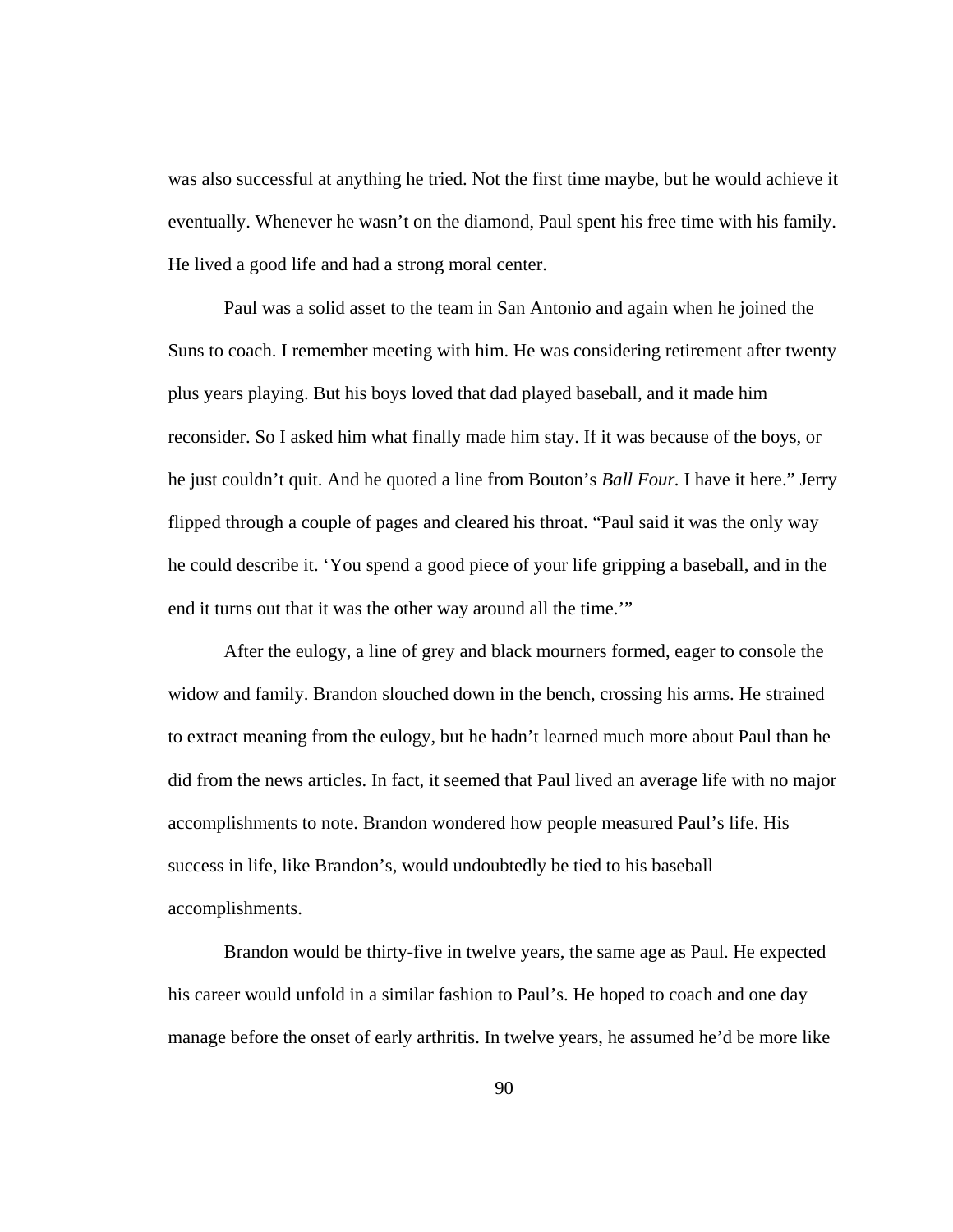the man he'd killed than his father, and he hoped people would forgive him for that. The great Tim Redman had a fixed place in the hall of fame and in baseball lore.

 Brandon pulled a folded loose-leaf paper from his suit pocket. His apology was scribbled in fragmented bits and different colored ink across its lined surface. He refolded the paper and stored it away. The apology was useless. He would always feel guilty. Meeting Sandy Canovan and the subsequent journey this meeting would precipitate was not an act of trying to assuage his guilt. Paul was a father, son, husband and friend. Brandon knew he would always feel responsible for killing Paul.

Paul was not ready to speak to Sandy Canovan, but he got in line.

 Sandy had pale red hair and rounded cheeks. When he reached her, Brandon extended a hand. His palm swallowed hers in a soft grip.

"I'm sorry for your loss," he said.

"Thank you." She nodded. Her eyes were bloodshot.

 "Paul was a great guy," he said. "We're going to miss him." Brandon tried to speak with conviction, but he avoided her eyes. He found himself spewing out the same stock lines uttered in the eulogy. If it had been anyone else on the team, he would feel a deeper loss. Because Paul had only been there two weeks, there was no bond between them.

"I'm sorry; I don't know you," she said.

"I'm Brandon," he said. "Redman."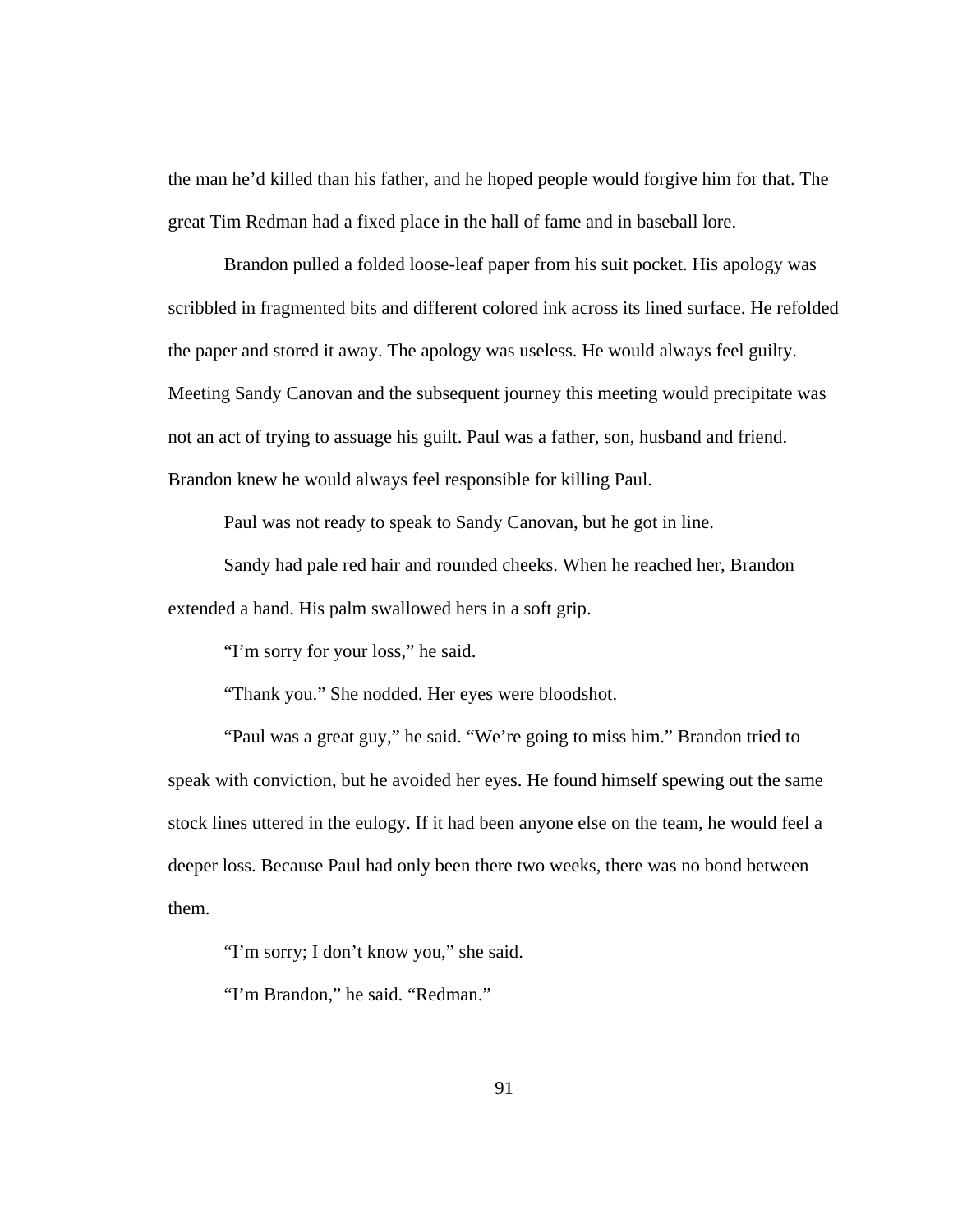Sandy took a deep breath. "Thank you, Brandon." A deep resounding grief pervaded her voice.

 Brandon couldn't share in that grief. He didn't feel the personal loss. It seemed important to Brandon's soul that Paul's death mean something more to him than it did at that moment. He wanted to join the circle of mourners and feel their grief, not crouch in the back row like an outsider looking in. Brandon left determined to meet again with Sandy Canovan. Paul deserved to be remembered properly.

 After his brief encounter with Sandy, Brandon asked Assistant Coach Miller to arrange a visit or call with her during the off-season and whenever she felt ready. Later that week, Brandon visited Assistant Coach Miller's office for personal reasons. Ron Miller coached Paul in the Majors and could give Brandon information about him. Brandon wasn't sure what kind of information he was looking for, or why it was so important to him yet. He almost stumbled onto a path he didn't understand during his visit with Ron Miller.

 Ron sat behind a stocky metallic desk with a wood surface that almost hid the growing paunch on his, otherwise, slim frame.

 "Paul," he said. "We hazed him a little. Like every rookie, he thought he was hot shit back then." Ron scratched the top of his bald head as he spoke, "I remember one time, the guys had him *alter* a picture of the visiting team's mascot." Ron laughed. "I didn't hear about it until the next day. Two uniformed police come into the clubhouse and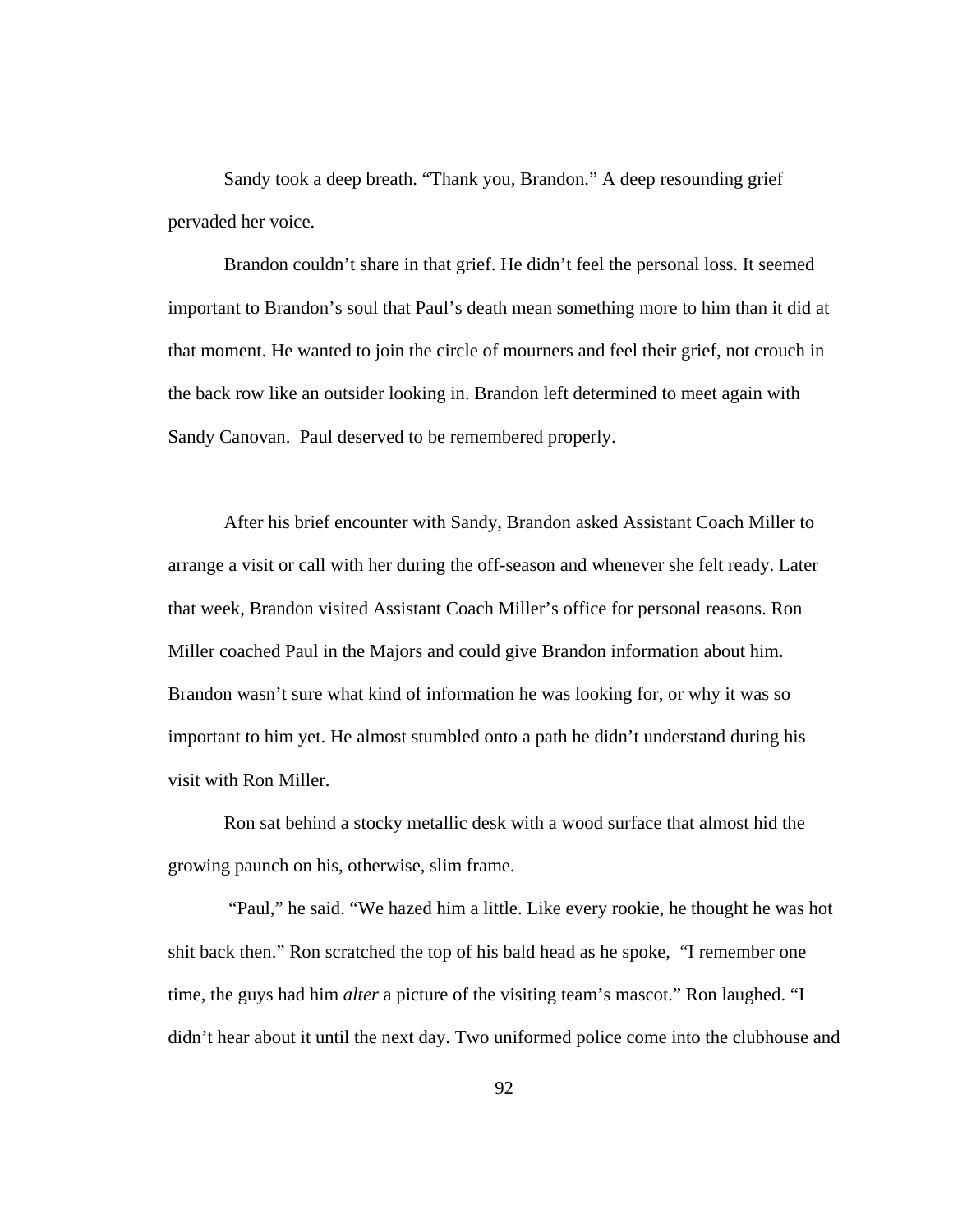take him out in handcuffs for vandalizing private property. I've never seen someone go pale so quick," Coach Miller said. "Paul went quietly." Ron scribbled on a pocket-sized notepad.

"So what happened?" Brandon said.

 "It was all a prank." He wagged his pencil like an extra finger, accentuating his speech. "The way Paul took it though, showed what kind of guy he was. Paul was just happy to be there."

 Brandon smiled. He felt closer to Paul, and he liked that feeling. He wanted more of it.

 Coach ripped a sheet from the pad and handed it to Brandon. It was a list of names.

 "Willy Fien, Chuck Lemon, Alan Wright," Brandon read aloud. There were more on the page. They were old teammates and coaches of Paul. "You don't think they'll mind if I contact them?"

Ron shook his head no. "It's a nice thing you're doing."

 Paul had played ball for a long time. Although Brandon knew there was more to the man than baseball, it was also the longest and most consistent influence in his life. Every aspect of his life was colored by the game. Paul had once said that it gripped him and wouldn't let go. Even in death, he was part of that greater tradition. The field was shared with the ghosts of former players. Paul was no exception.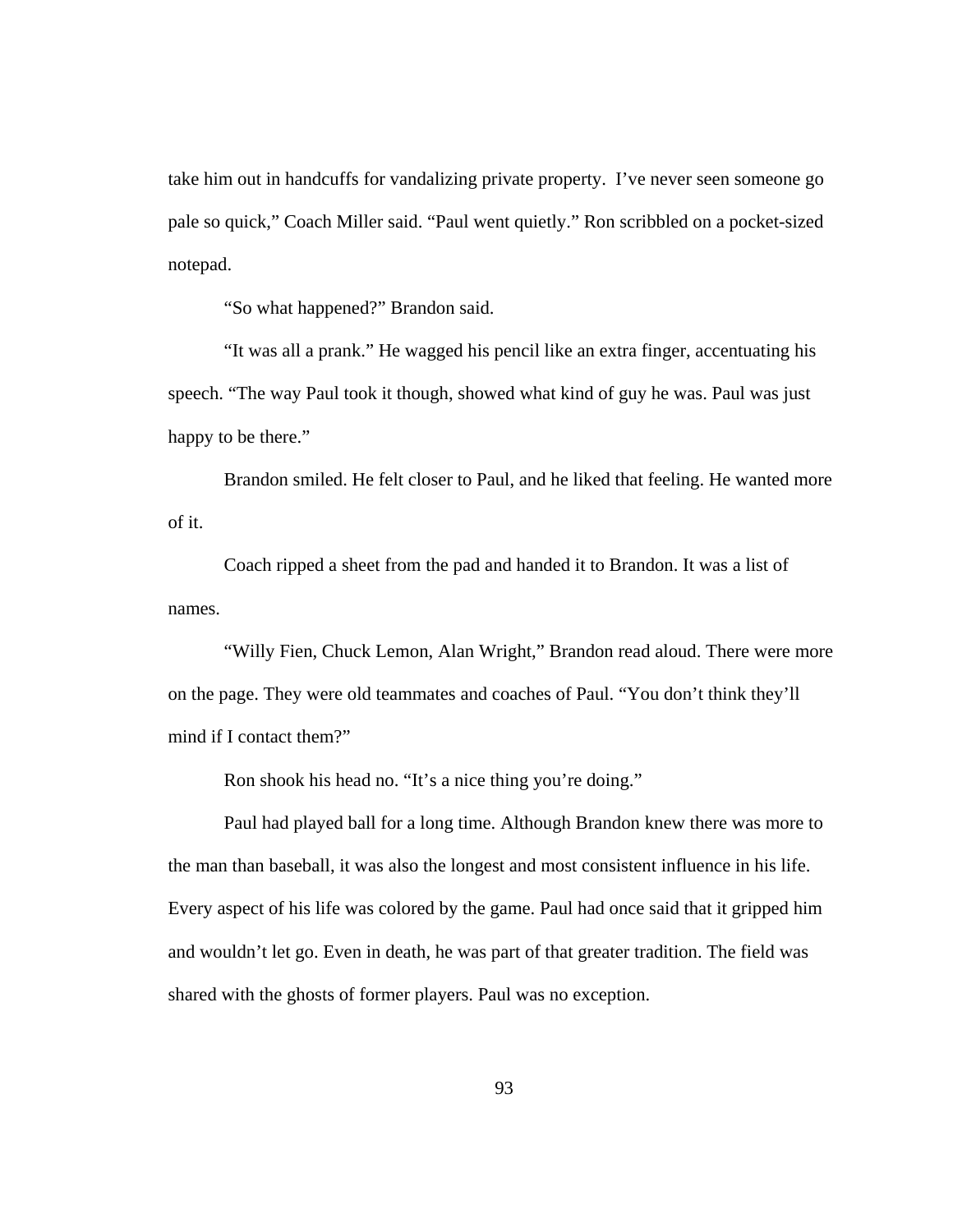Brandon called Willy Fien that weekend on his day off. He sat in his kitchen with a pen and paper. Brandon introduced himself as a current teammate of Paul's. "I'm collecting stories for a memorial."

"I haven't talked to Paul in a while," Willy said.

 "You've heard about his death though, right?" Brandon hoped he didn't have to explain the accident to this man. He hadn't considered the possibility.

"I went to the funeral."

Brandon sighed. "Anything you can remember will be fine."

 According to the research Brandon had done, Willy was traded to the Tumbleweeds Paul's last year with the team. Willy played second base.

 "One of the last times I saw him, before he went back to the minors, we were playing an away game. I think we were in Milwaukee. We'd lost the series and had a long layover. So a bunch of guys hit the bar. Paul had too much, you know?"

"So what happened?" Brandon said.

 "It was a long trip; a flight and then a bus back to the clubhouse. He said something smart to one of the guys, an outfielder who had missed a ground ball. Paul had a bad showing that night. Got pulled around the fifth or sixth inning for a relief pitcher."

"Was he a good pitcher?"

 "Yeah. Good guy. The guy he mouthed off to didn't what he said seriously, but our field manager wanted to talk to Paul so he asks me to do it."

Brandon took notes as Willy spoke.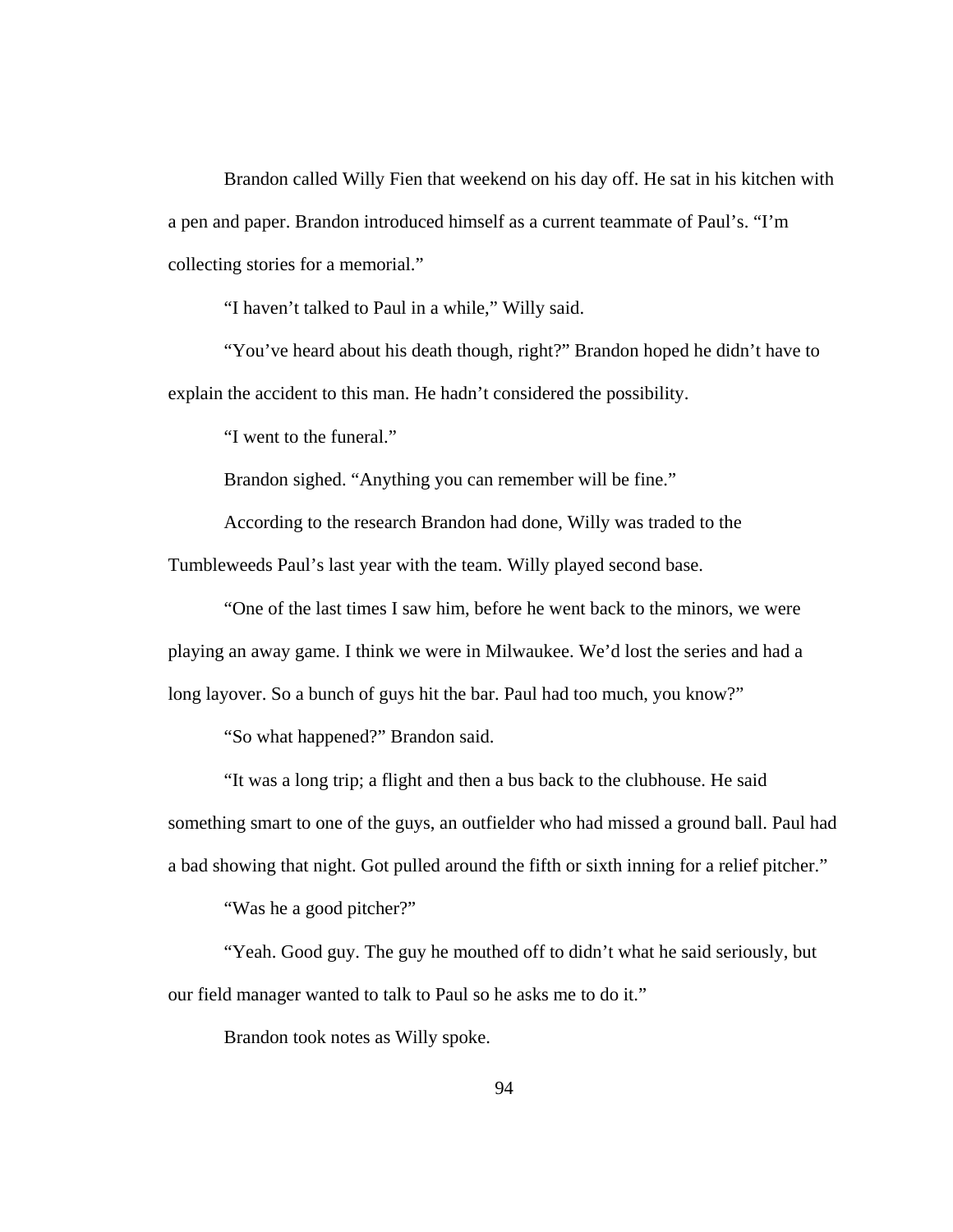"Well, the thing is," Willy said. "Paul was all riled up, and I was thinking how am I going to wrestle this gigantic guy into the clubhouse? Luckily, our good friend, Pat, came over and calmed him down. Pat was a big guy, almost seven feet, and 300 pounds. Tough guy. Well, it was just hilarious. It's about the drunkest I'd ever seen old Paul, and we ragged on him for weeks."

"Did that happen a lot with Paul?"

 "He wasn't like that. One to start trouble. It was funny to see him get lit up like that. He was still pretty young. Afterwards, he apologized, of course."

 It was a buddy story. Willy only had nice things to say about Paul. That's what Brandon expected. He wasn't looking for skeletons in the closet, but he wanted something more than drunk buddy stories. Something unique about Paul Canovan that might help explain who he was.

 Brandon was disappointed by the conversation. He called a few more people on the list. The stories all sounded the same, and Brandon began to doubt the merit of his quest. He took notes on all the conversations he had. They were just bits and pieces of a bigger puzzle Brandon couldn't put together. There was no rhyme or reason to the stories people told or what they remembered.

 Brandon decided it wasn't enough to just call. There was something impersonal about the process, and maybe if he met with some of the people they would be more willing to tell a variety of stories. It was too easy to give a standard response over the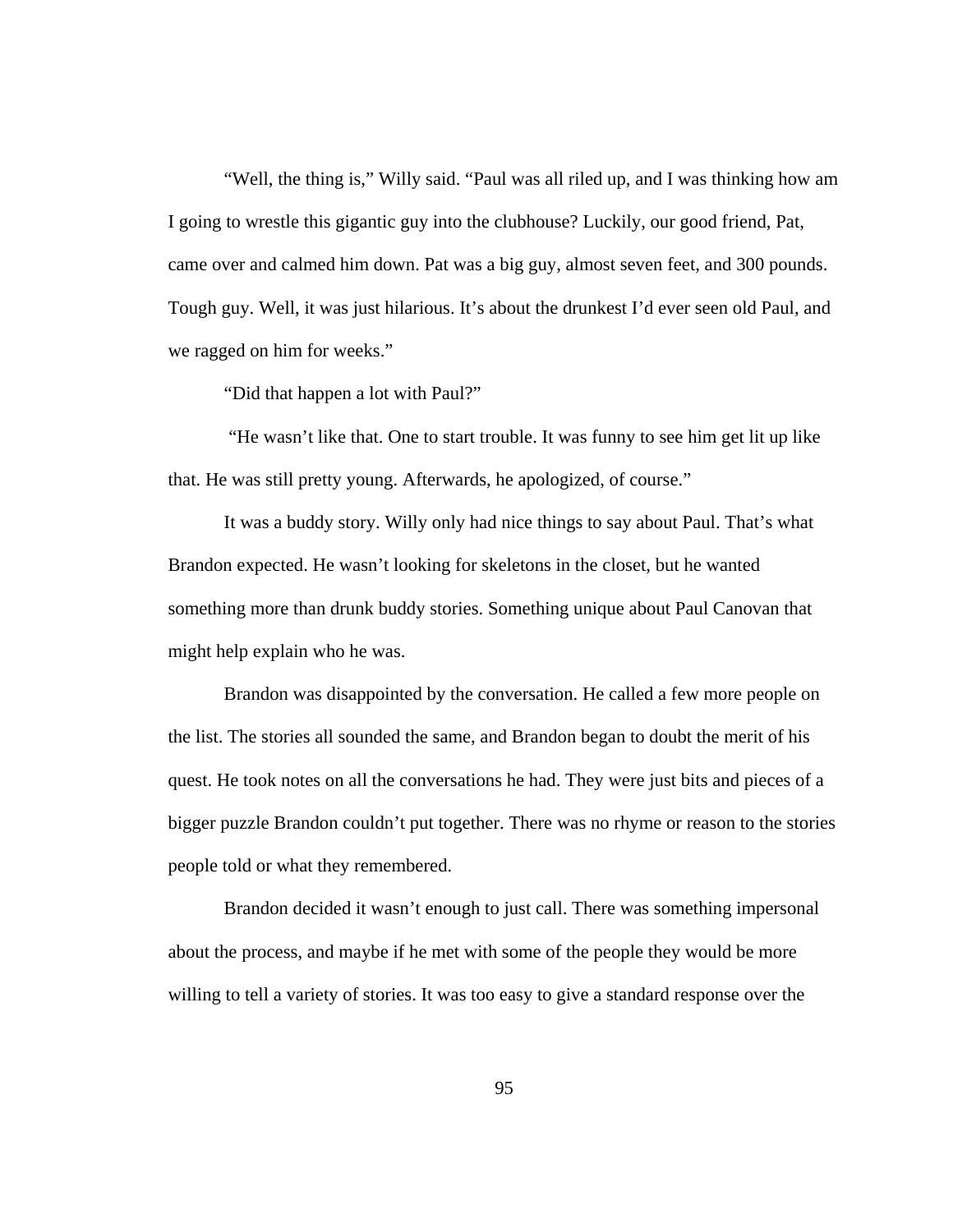phone. So when the season ended a few weeks later, Brandon booked a flight to San Antonio armed with the list of remaining names.

 Chuck Lemon was the first name Brandon met in person. He was an older man, several years older than Paul, with deep crow's feet and olive skin that looked leatherlike from constant sun exposure. He had been a promising pitcher, but a sore arm took him out of the game early. He hung out at a local bar and was known for telling old tales from the diamond.

 The bar itself was a dive, a graveyard for dreams. Not much bigger than a garage, the space couldn't hold a large crowd. A regular sized countertop ran down one wall. Chuck and Brandon sat on stools along the counter's edge.

 "Paul was a pitcher since he was a kid," Chuck said. "He had a strong arm but had a hard time maintaining the pace of the game. Commanding the different pitches. So I was kind of a mentor to him." He drank a mouthful of his beer and set the sweaty mug down in a ring of water that had gathered on the counter.

 "This one time Paul started, he was pitching against Seth Holliday. He was big time then. Powerful hitter. And I tell Paul, 'you might get him with a fastball on the first pitch, maybe even the second but power hitters like Holliday, they'll eventually get a piece of the fastball.'"

"So, it's his first real test as a leader then?" Brandon said.

"You could say that."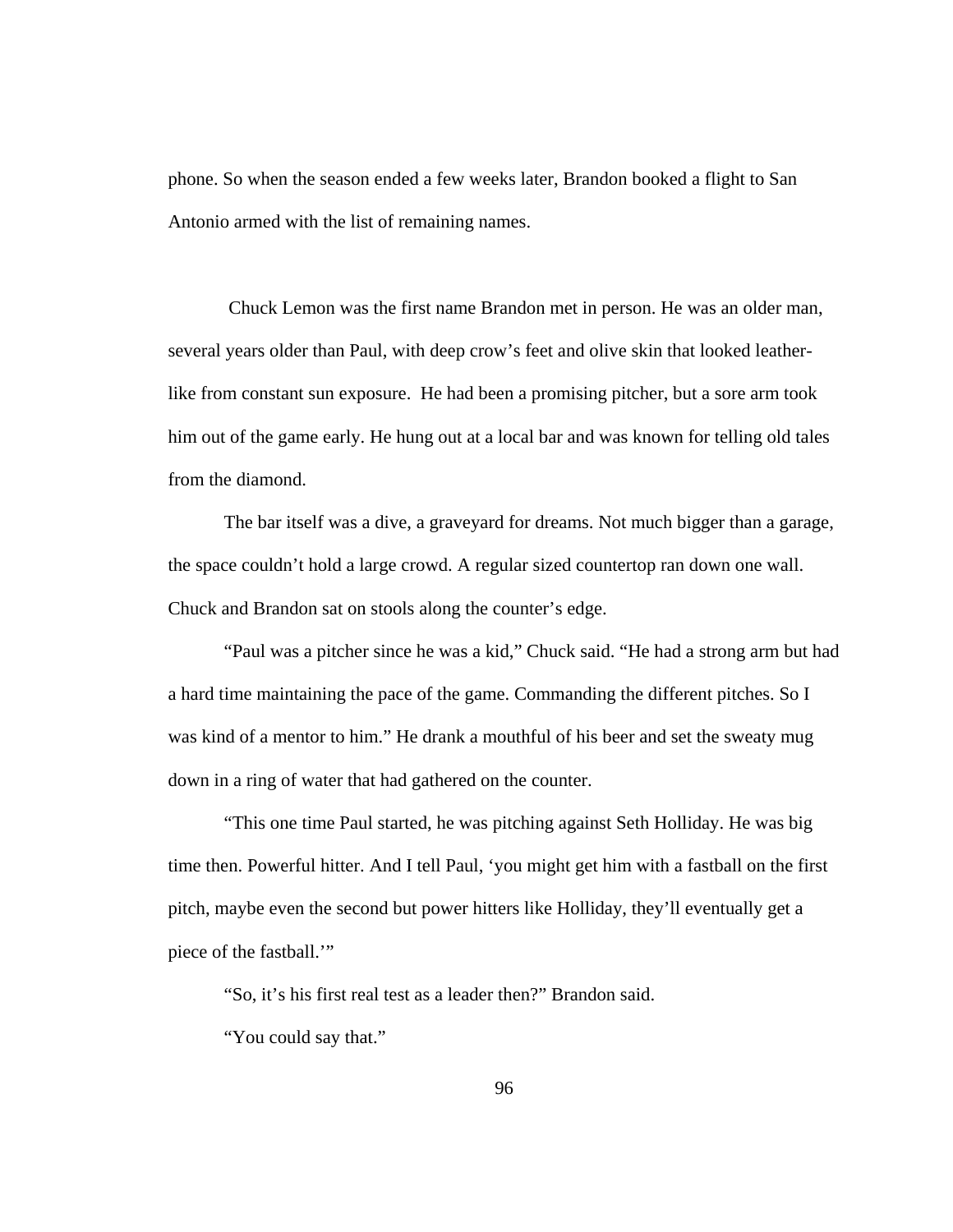"What'd he do?"

 "What every rookie does." He laughed. "He tried to strike him out with the fastball and prove he had what it takes."

"Does he get the out?"

"Are you kidding? Holliday hits it out of the park."

 Brandon looked at the liquid swirling in his mug, the color of raw sienna. "A home run."

 "Hell yeah. I'm standing there waving at the kid like *I just told you not to do that.* He freezes up. So I have to go out to the mound. Paul says, 'did you see that?' and I said, kid, they saw that in space. It shook him up pretty bad. It was the first time he got the stuffing really kicked out of him like that on national television.*"* 

 Brandon knew what it felt to freeze up on a big scale. The summer after his sophomore year, Brandon played with the Santa Barbara Forresters as part of a college league in California. That year they were invited to play Alaska's Goldpanners during the Midnight Sun game. Every year during the midsummer solstice, the sun sets in the north and rises in the north. The daylight lasts through the night. Brandon flew to Fairbanks to play in front of a huge crowd, the same as other rookies like Terry Francona and Barry Bonds. His father flew out too.

 The game started at 10:30 p.m., and, just as expected, the sun set in the north. Brandon thought they'd have to use artificial light or postpone play, but they never came close. In fact, the only shadow there was the one his father's presence cast.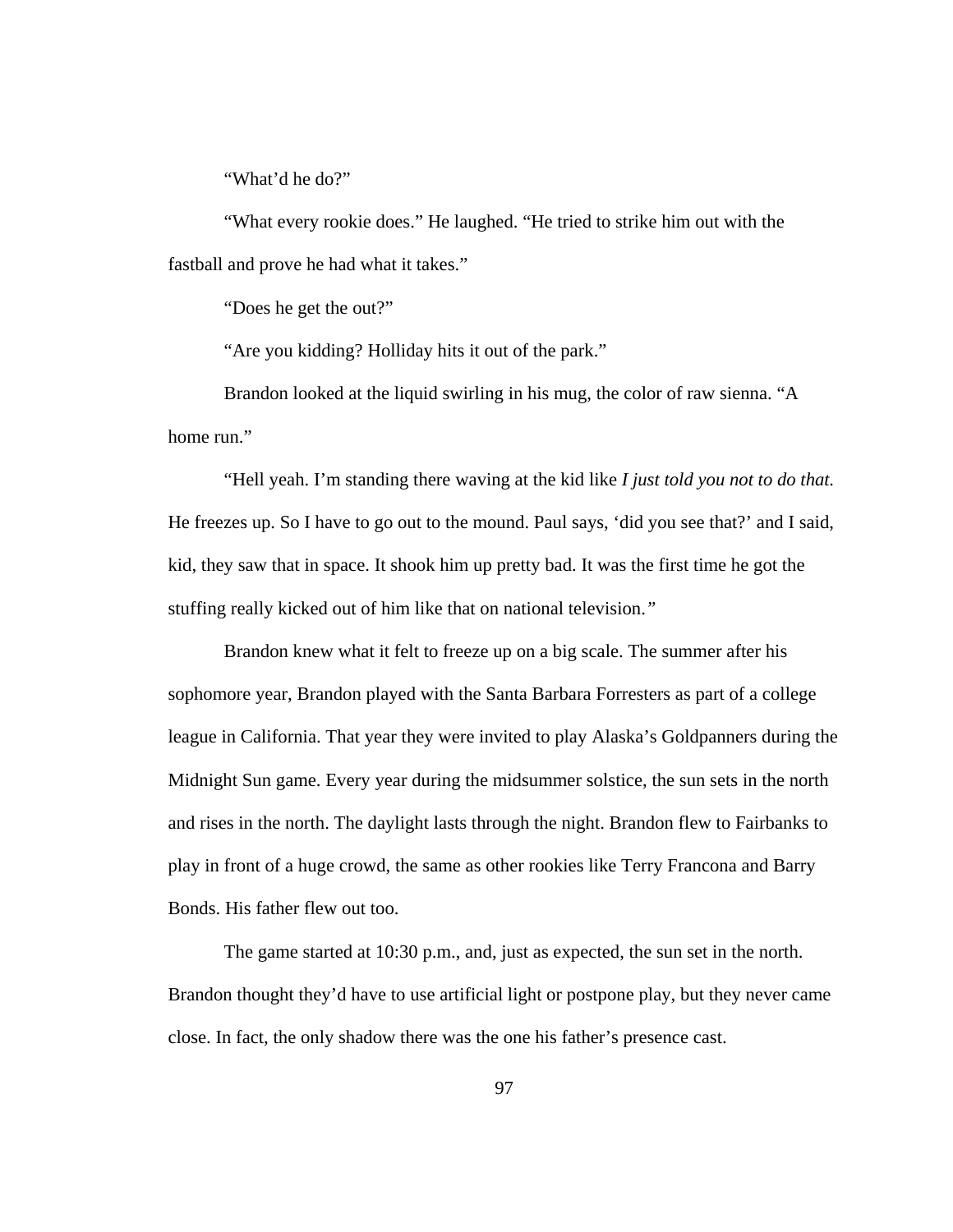Brandon's team was down five runs with two outs at the top of the ninth inning. The game was practically a wash. Scoring five runs to tie in what was left of the inning seemed an unlikely end. Six to win required an amazing rally on their part. Brandon had seen some unbelievable plays in his life. Especially watching his father pitch. But his father, unlike Brandon, was a natural leader. Unfortunately, that's the type of performance the crowd expected.

 Brandon ran the tip of his bat across home plate. He swung at what seemed like a fastball at release, but landed in the catcher's mitt with no more than 77 miles behind it. A change up. His count was 0 Balls, 1 Strike. He could wait for the perfect pitch.

 The next one, a fastball, advanced past him just outside the strike zone. It was a close one, although Brandon had a sharp eye. He knew the umpire was wrong when he called it a strike.

0 Balls, 2 Strikes.

 The pressure was on Brandon. He wasn't mad; it was a tough call. Yet, he'd hoped it would go in his favor. He stepped outside the batter's box to refocus. His father sat in the front row. A cameraman zoomed in on him, and his image dominated the jumbotron screen.

 Since the count was to the pitcher's advantage, he had more freedom to risk a curve ball or pitch outside the strike zone, hoping to trick Brandon into swinging.

 Brandon stepped back in the batter's box. He tapped the edges of the plate in search of his bearings before he took his stance, tapping his fingers against the wood bat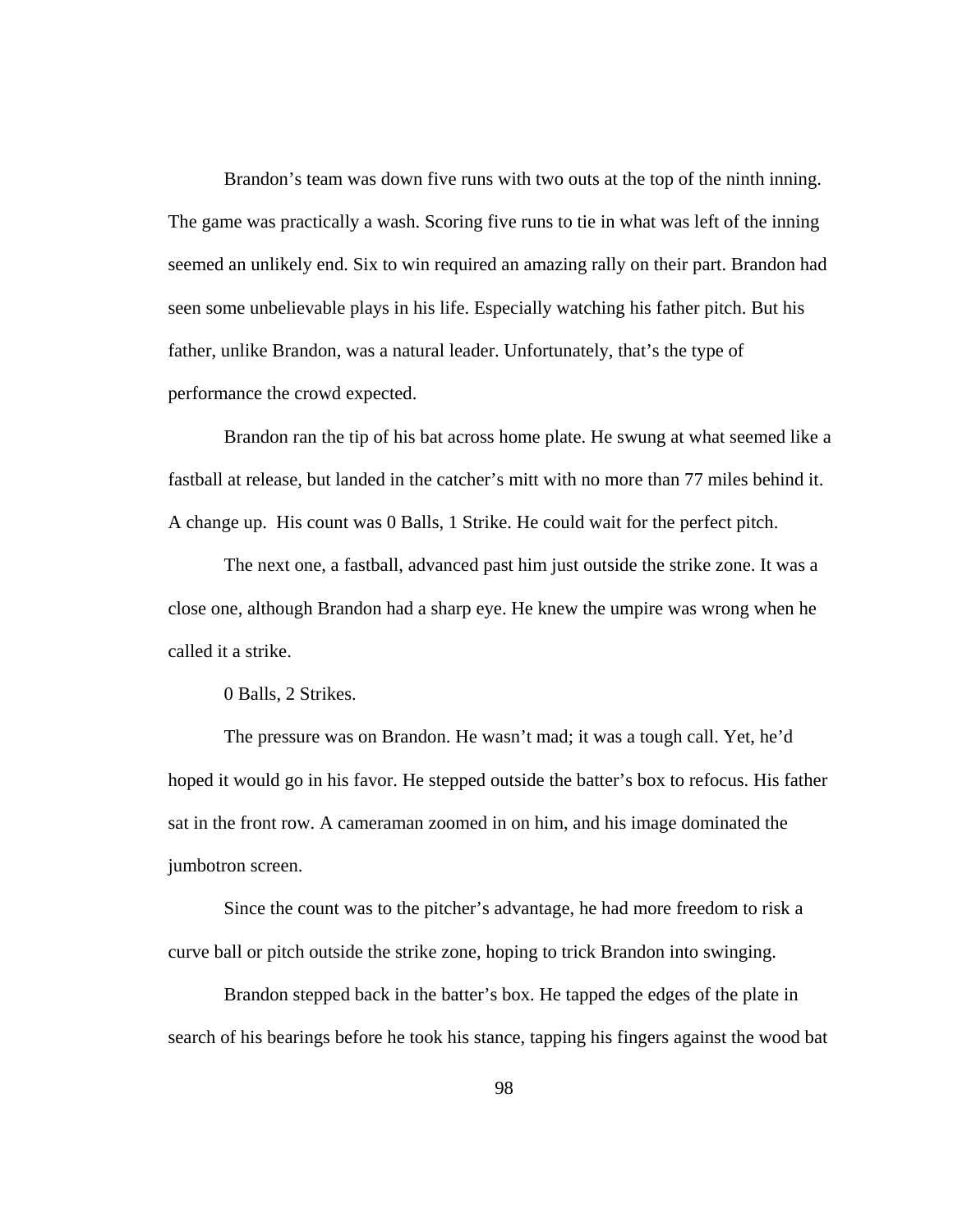to keep from tensing up. He had to protect the plate by fouling off the next few pitches. He hoped the pitcher would tire out and send him the one he'd been looking for.

Brandon struck out swinging.

 The Goldpanners fans cheered. Brandon wasn't sure if it was his internal clock fighting the unsolicited daylight or his mind. The simple subtleties of the game were stripped away. The players' actions had seemed harsher and more forceful in the strange light. The team lost. It was the only time anything seemed cut and dry, absolutely clear to Brandon.

He would never be great like his dad.

 The San Antonio Tumbleweed's stadium was not as nice as the Jacksonville stadium, built in hopes of luring a major league team some day. The colorful southwest décor was fading in sections. The press box where Brandon met with Alan Wright was filled with long tables that cut across the room. Alan's area was very neat and tidy, just like his appearance. He wore a navy blue blazer and yellow tie. Except for a line of paperclips spanning the square space where he sat, everything was in perfect order.

Alan, a long time broadcaster with the San Antonio team, remembered Paul.

 "He had a lot of promise," Alan said. "He was a confident guy when he first started."

"How long did you know Paul?" Brandon said.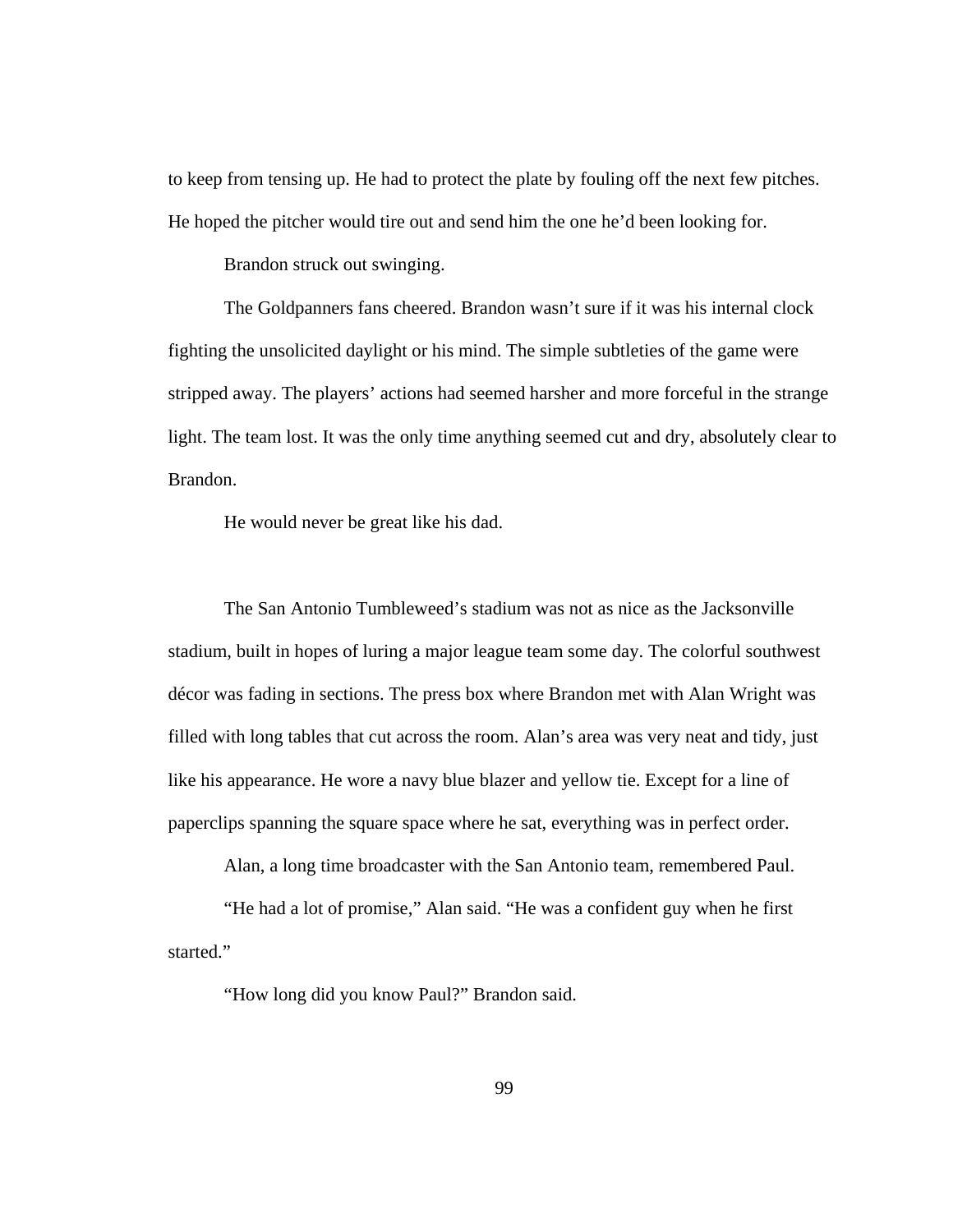"I knew him the whole time he was here and watched him for some time after. It's a shame what happened really."

"Paul was injured, right?"

 "You can never tell. So many athletes have promise, and then they get injured or they just don't pop."

"Is that when he was sent back to the minors?"

 "He was actually injured during a spring training game. I think it was his shoulder. He never quite recovered from it. After a few months of struggling, they sent him back to the minors. He moved to third base then."

Brandon picked up a paperclip, not realizing they were all attached.

"So I don't lose them," Alan said.

 Brandon couldn't imagine being sent back. After getting a taste of the show. It must have been a big disappointment for Paul. He must have lost confidence. In baseball, confidence is everything.

 The plane heading home hit a pocket of turbulence. A red seatbelt sign lit up. Brandon straightened his chair to the upright position like instructed. Outside, the sky was dark, and the clouds swirled and churned. The woman seated by the window lowered the cover and gripped her armrest. With the window shut, it felt as if they were in a car moving over a bumpy road. If it weren't for his ears popping, Brandon could convince himself of that.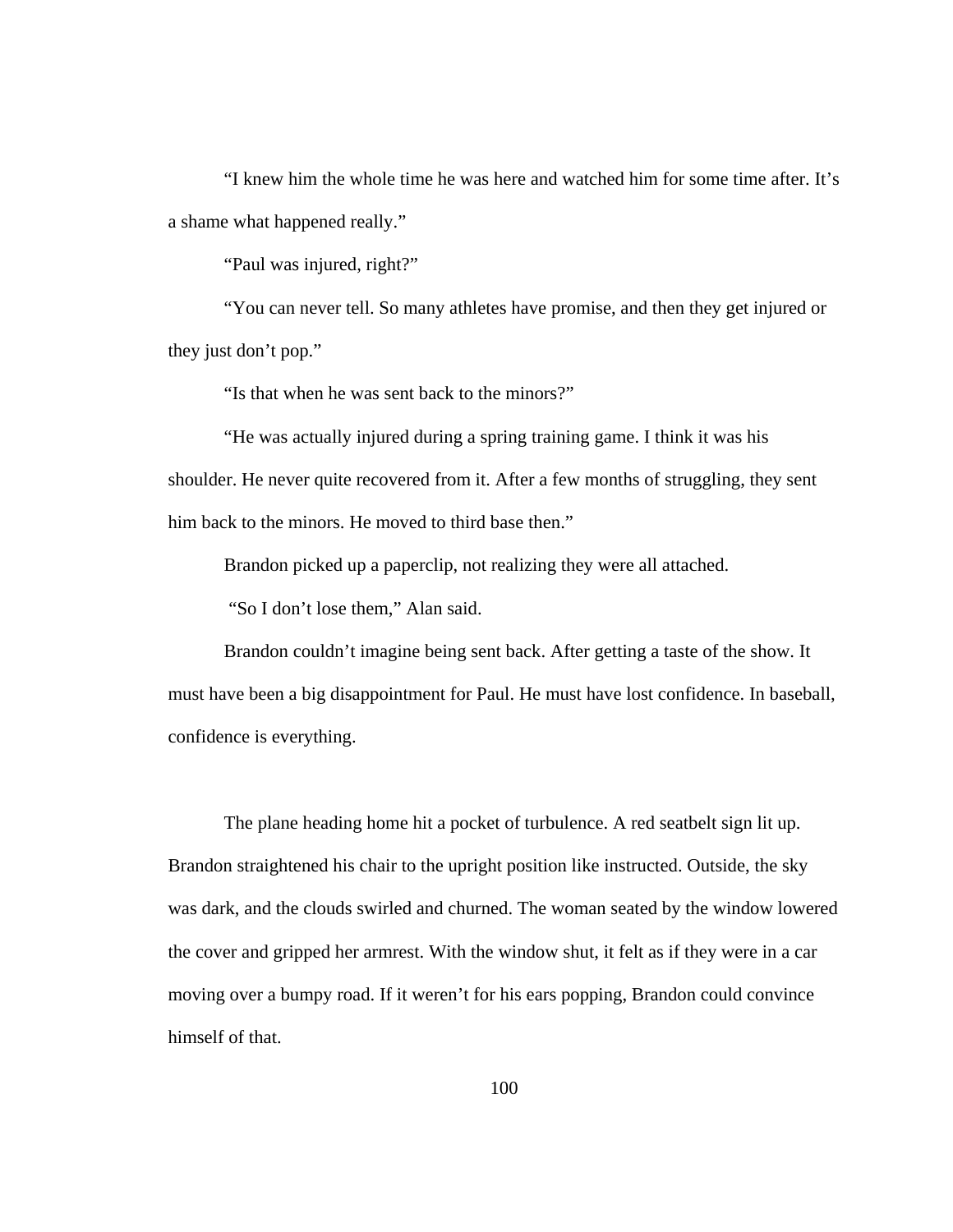He wondered what would happen if the plane crashed, if he died in the fiery wreckage. As his loved ones mourned over a closed casket, the words they used to remember him wouldn't amount to much. He had no major achievements to speak of. When he was a young boy, he dreamed of being someone that other's looked up to, but he was not special. He was an average guy with an above average father. He couldn't help that he wanted to be more like his father. Brandon wanted to be remembered the way people would remember him. As the plane rocked and shook, Brandon recognized the disappointment he still felt with the adult he had become. Brandon failed to understand how he could be so different and unremarkable at the same time.

 That night, he iced the elbow he'd injured in the last game of the season. Brandon sat at his desk. He'd scattered all of the notes and scraps of paper he had collected about Paul across the table. He didn't know what to do with all of the information, or if he knew Paul Canovan any better after all he'd done. His elbow ached, and he wondered if he'd seriously injured the muscles during play. Brandon's injury was a result of his lack of confidence. Since the accident, his performance became progressively worse.

 Consistently, the first few signs Brandon threw out the night he was injured were waved off. In the second inning, he dropped the ball and then missed a catch in the fourth.

 The crowd was primarily subdued until the ninth inning when the visiting team tried a clutch play. The Suns were ahead one run at the end of the eighth. The visiting team had one last chance to tie up, with two outs and one runner on third base.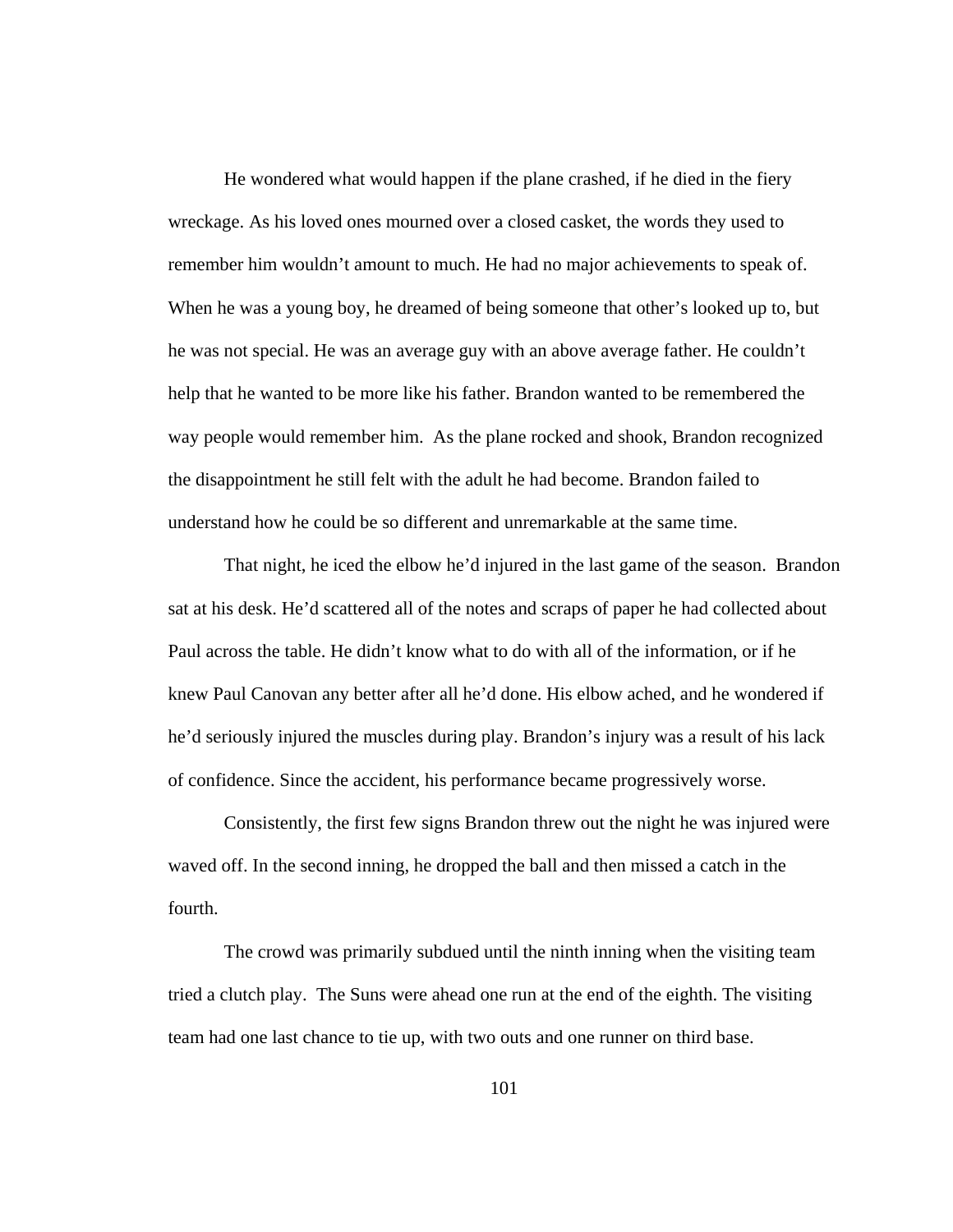Brandon flashed the sign.

His pitcher waved it off again.

 Instead, he threw high and fast, counting on the hitter's impatience. However, being an experienced batter, the hitter recognized the strategy and checked his swing.

 A tenth of a second is all it took, and, on the next swing, the hard leather ball grounded between second and third, where third base scooped it up and launched it to first. While the runner on third was nearly halfway to home plate, first base sent the ball to Brandon who, grateful to have made the catch, braced himself for the collision.

 Although he was well padded, he dreaded the impact. He locked into position, completely blocking home plate. He was the last line of defense, literally and symbolically. He tried to imagine his thick legs were like lead weights; he tensed.

 The runner slammed into him like a linebacker. His massive shoulder belted Brandon in the chest and knocked the mask off his face. Brandon fell back hard on his side, landing on his elbow. The runner landed on his pinched arm, knocking the ball out of his hand.

## *Safe.*

 The runner was safe, and the game was tied. It was the play of the game. Brandon had lost the battle of will power.

When something like that happens, it's demoralizing. Like an infection spreading, the team disintegrated. A ball bounced and landed against the shortstop's chest. The second baseman dove too late for a grounder that grazed his glove. Third base overthrew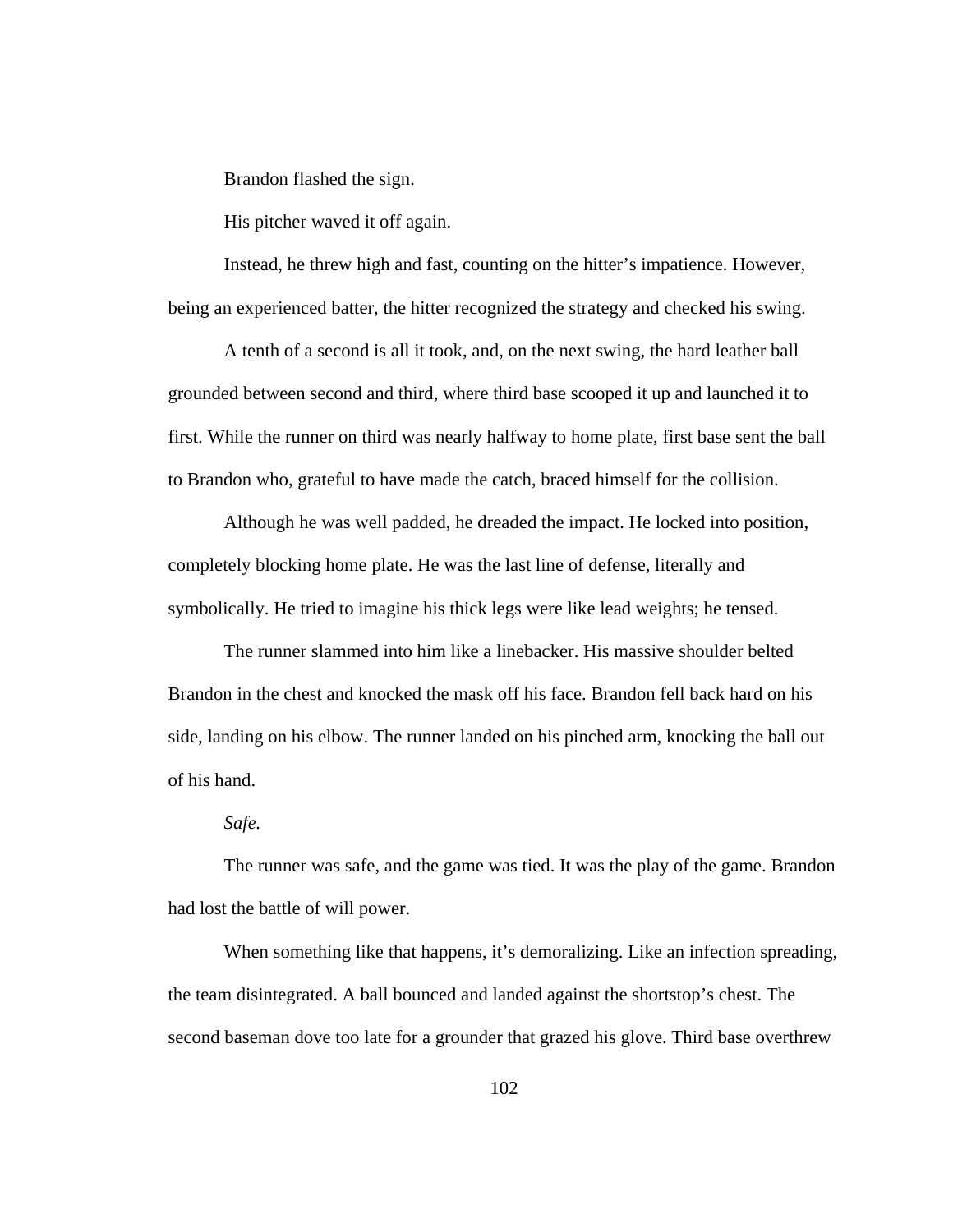to first. An outfielder raced to the wall, jumped and jammed his finger when the ball hit it and then bounced off the panel and out of bounds with the bases loaded. The batters failed to score, and when one made contact it shot directly back to the pitcher and into his glove. The Suns didn't score in the second half of the inning, and they lost in the tenth. Brandon's elbow hadn't been the same since.

 Brandon changed his ice pack. Keeping the loose papers scattered across his desk seemed pointless, so Brandon stacked them in a neat pile. He opened the laptop and pulled up a blank document. He spent the night typing up all the pieces, and he had created a collection when he was done. He printed out a copy and bound it in a notebook. Then, he swept all the scraps into the trash bin.

 The new season had started when Mrs. Canovan finally contacted Brandon. They met at the ballpark and talked about Paul and what type of man he was. Sandy told him that Paul had become frustrated with playing. He'd thought about trying something else. Even though he was only thirty-five, he'd spent twenty years in baseball. Starting over seemed like a lot of work. He had some rough times before being sent back to the minors. He'd called her drunk one night. They were playing an away series, and they'd spent the layover at an airport bar.

"Do you remember where he was?" Brandon said.

 He had been in Milwaukee. It was the same drunken buddy story Brandon got from Willy in San Antonio. But they'd perceived it in a completely different way.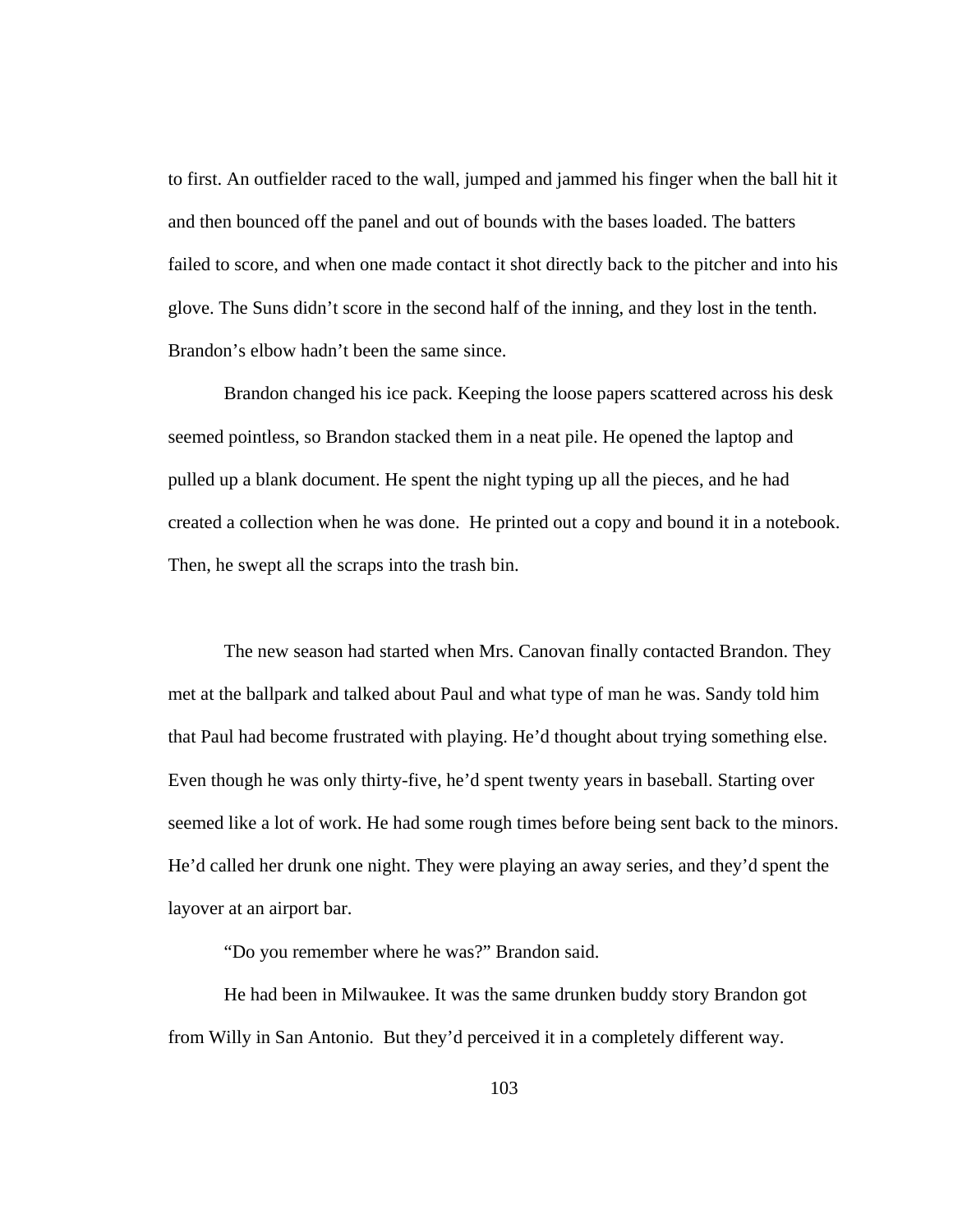"He didn't hate the game," she said.

 It was strange how they'd perceived the same story in different ways. Brandon thought maybe they were both right. People would remember Paul how they wanted to. Ron Miller would remember Paul as an enthusiastic rookie. Chuck Lemon would remember him as a hotshot pitcher, and Alan Wright would remember Paul as a struggling player.

 Brandon chose to remember Paul as a normal guy. After all of the research he'd done, it occurred to Brandon that it didn't really matter how Paul was remembered, just that he was. Brandon had the proof with him. He was glad that Paul turned out to be just a regular guy, and by immortalizing him through those interviews, Brandon felt some of his own fears regarding his legacy lifted. He handed the notebook to Sandy Canovan.

"I'm not a writer," he said.

She took it from him and thumbed through the pages.

 Brandon started to apologize, but she stopped him. "You don't have to," she said. "I know you are."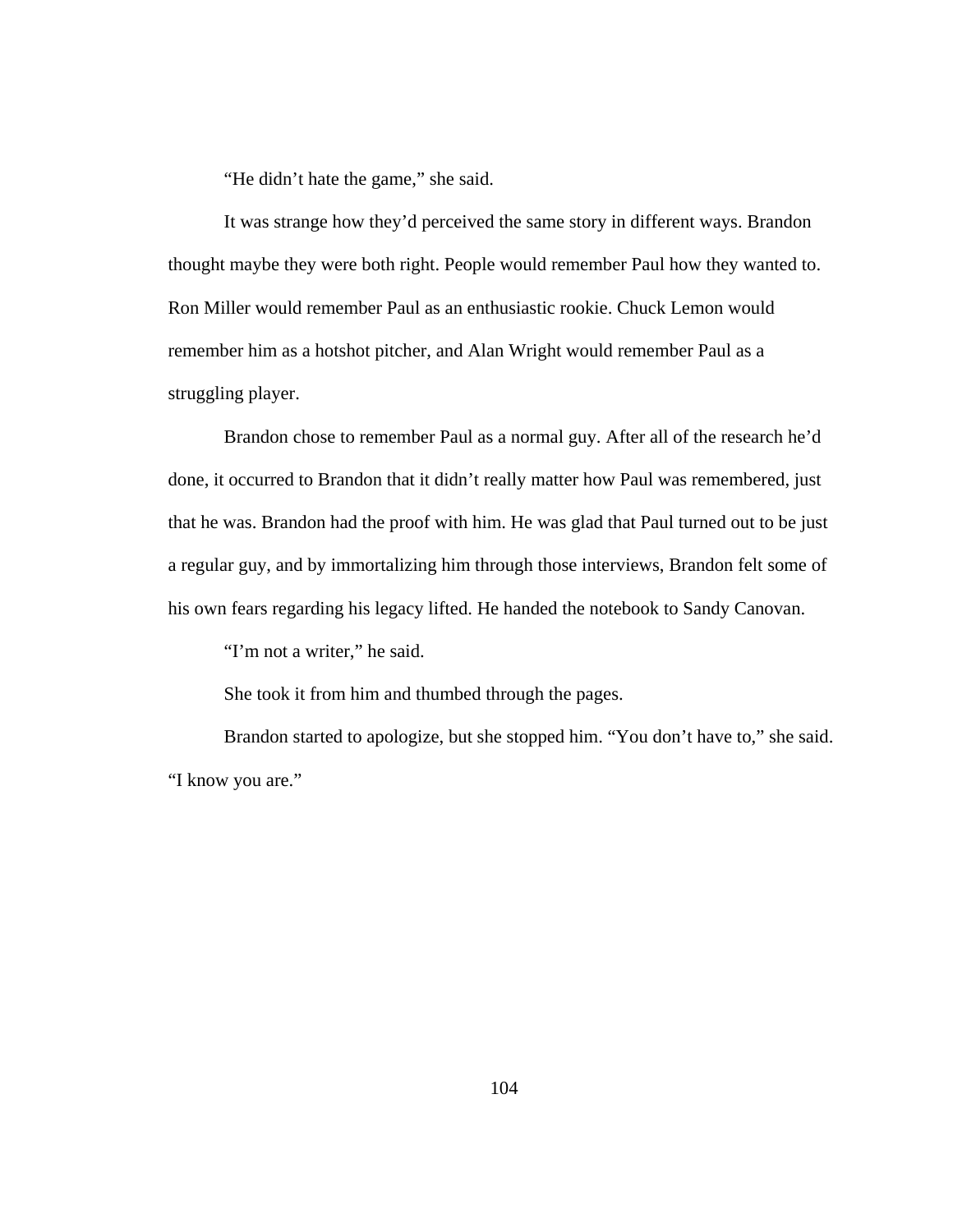## **SLASHING, TRIPPING AND OTHER OFFENSIVE PLAYS**

Patrick is quick. He's one of the fastest runners on Oak Creek High's varsity lacrosse team and its captain. Although he's fast, Patrick is very conscious of his movements. He raises his stick high, a technique developed after years. He moves both his wrists in unison, inwards and out. This causes the net at the head of his long pole to sway crescent- moon like and cradle the ball. Some of his teammates shift the stick from side to side while doing the wrist movement. Patrick prefers his way; it's more sophisticated, tighter, and leaves less room for error. Some of the younger players forget to rotate their wrists, and the ball just flies out. That would never happen on varsity though; that's a J.V. thing.

As Horizon High School's team members 36 and 13 club at Patrick with long poles, he tries to remain calm. He knows the smallest mistake can cost the game and a spot at regionals so near the end of the season. Number 36, the bigger of the two, slams into Patrick's shoulder and grabs his arm. The padding he wears protects Patrick from the brunt of the attack, but he fumbles with the ball. Illegal contact. The referee should have called him on a slashing violation. Patrick fights off the urge to ram his long pole into number 36's gut and dispense his own warning.

Patrick throws with precision and force to his teammate, Tim Davy, further downfield. Number 36 jabs at the plastic tubing of Patrick's mask with the butt of his long pole, attempting to twist Patrick's helmet off. Patrick channels a sudden surge of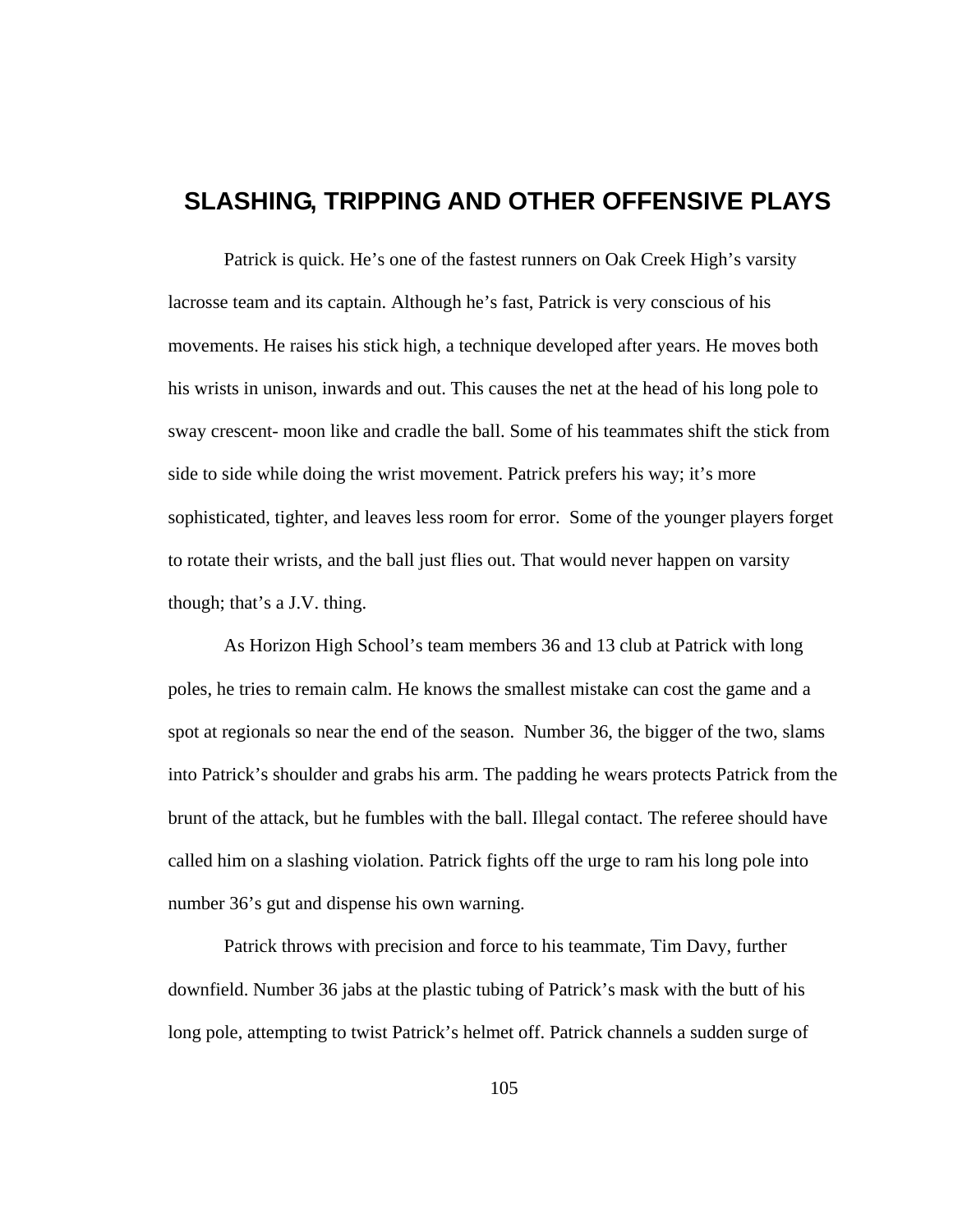adrenalin. He gives 36 an extra hard shove that knocks the Horizon midfielder on his back. Patrick turns just in time to see Davy pelt the ball past their goalie. This is what Patrick loves.

The rules of lacrosse give Patrick permission to hit with unabated force. The game allows for a freedom he can only experience on the field. Most days, he feels restrained in all other aspects of his life. Especially at home, since his new step-dad, Greg, and stepbrother, Ben, moved in. After years of living in that house with just his mom, Patrick is expected to follow Greg's law.

Coach Bittner calls a time out. The game is close: 6:6. Horizon's team is as good as Patrick's Wolves. As he's running out to the sidelines, Patrick spots his mother and Greg in the stands. His mom never misses a game. His stepbrother, Ben, is nowhere in sight, though he's supposed to be watching like all the other J.V. players. The team huddles around Coach as he tells them which plays to run. Coach is over six feet tall and still fairly muscular. If it weren't for the beer gut, he'd blend in with the huddled group made up of mostly seniors.

"Okay, beehive formation," Coach says. "We'll run 3-2-1. Davy, you call 'Black' and work around to the opposite player." The beehive formation puts six players in a hexagon that encompasses the goal post. Patrick disagrees with the call. It's an amateurish play, and Horizon is too skilled for it to work.

"What if we sneak up for a quick stick?" Patrick says. It's just a slight alteration on the play, but it requires more skill.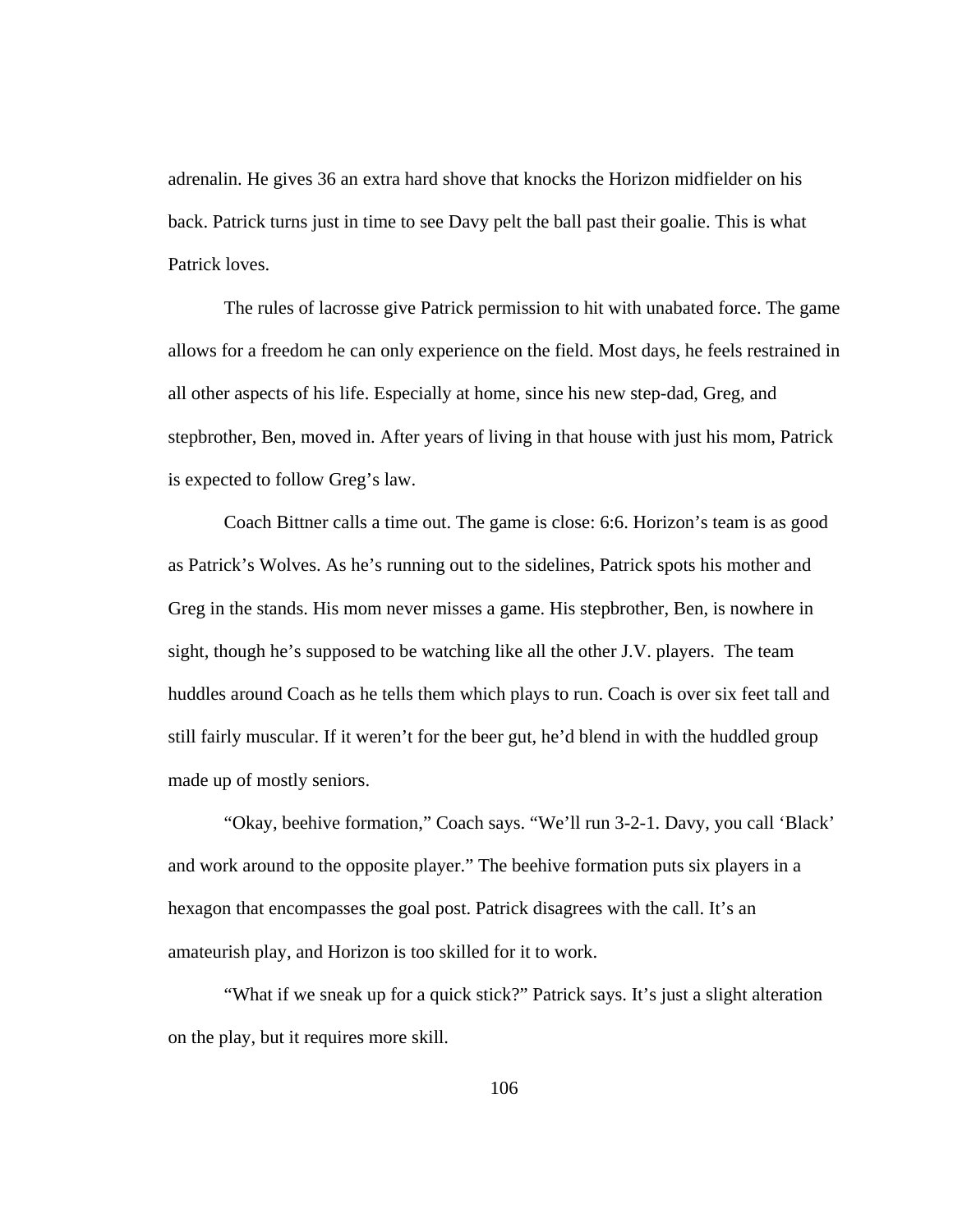Coach hesitates. "We won't have enough time to recover from a botched play." "I know I can get it in."

"If you're blocked, feed the shot to Vargas behind the goal for a crease," Coach says.

As the team hustles back onto the field, Ben takes the seat next to Patrick's mom in the stands. Ben grabs a handful of fries from the basket she has in her lap. She passes him a napkin as Ben stuffs the wad into his mouth. Their relationship is completely unlike Patrick and Greg's. Almost instantly, the two fell into a loving mother and son relationship. It's the ease with which they were able to bond that is startling. Sometimes, Patrick can't see any difference between his relationship with his mother and Ben's relationship with her, but he believes that there should be. After all, she just met Ben. Patrick's grip on the long pole tightens. He liked it better when Ben was out of sight, but he can't worry about home now. When Patrick is on the field, the team is the only thing on is mind.

Once the ball is in play, the six boys race to beat the clock. The ball flies from net to net down the line: Hoffmann to Wells, Wells to Davy, Davy to Patrick. His shot is blocked, and he scrimmages from left to right.

Patrick rams number 29 with his shoulder and knocks him down. He spins around and sends the ball into the top right corner of the net, just grazing the goalie's head.

A buzzer sounds.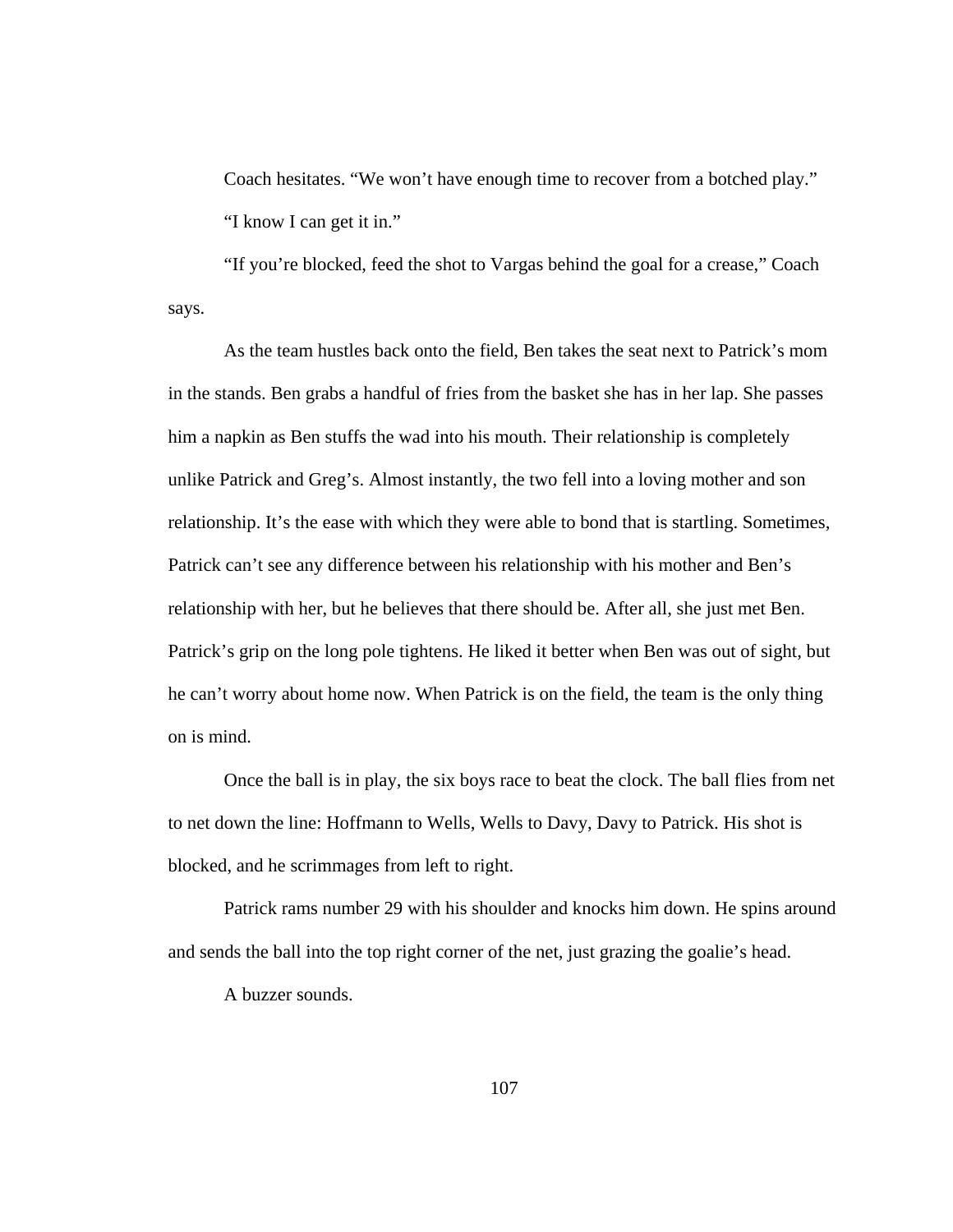The Wolves have won, and they are one game closer to regionals. His teammates huddle around Patrick, cheering and knocking one another on their helmets with the heads of their long poles. Patrick lives for this. His *senior* year. It's his year to leave a mark by leading the fledgling lacrosse team to regionals and the program's first shot at a championship.

After doing the sportsmanlike thing and shaking hands with the opposing team, Patrick runs towards the bleachers to greet his mom like he does after every game. Greg stands with her by the fence. His nails are perfectly trimmed, and his pants are pleated. Patrick wishes he didn't come to his games dressed like the principal, but Greg is all about appearances.

"Great game, Honey," his mom says.

"It was close." Patrick is still breathing hard from the rush.

"You pulled it through." She smiles.

"You really lucked out there at the end," Greg says. He wipes the lens of his black-rimmed glasses with her blouse sleeve.

"Well, Horizon's a pretty good team, Greg." Greg never gives Patrick his due credit.

"Ben won nine to eight," Greg says. The J.V. game was against Liberty; J.V. games are always before varsity. Nine to eight probably seems like a big deal to Greg. Athletic and smart, Ben is the perfect child from his previous failed marriage. Greg's pride in the moment doesn't have anything to do with how difficult of a game it was. Ben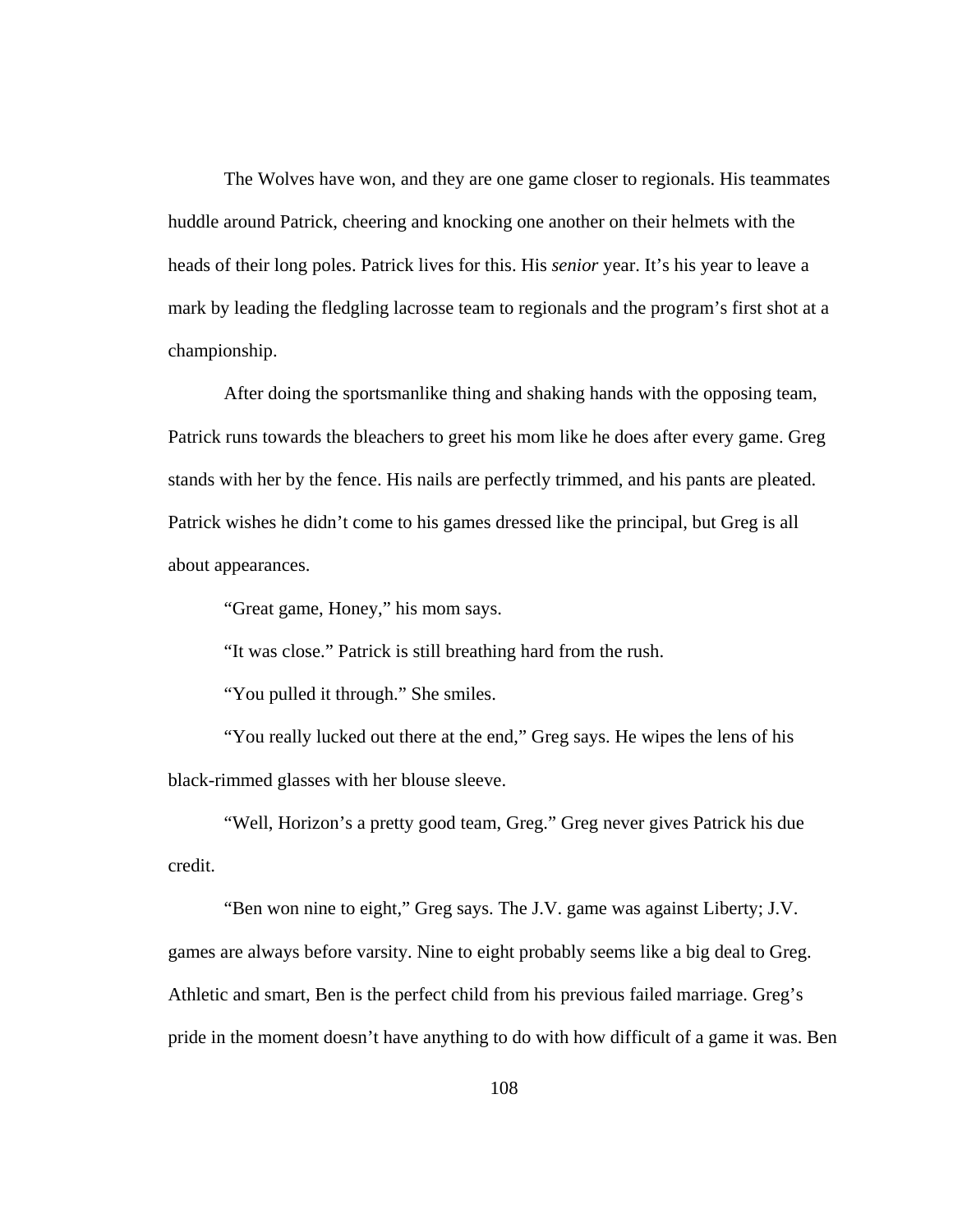stands a few feet from them with a group of freshman boys, talking loudly and shoving the smaller ones into girls as they pass. He's wearing a printed T-shirt with faded green letters that read: I'd rather be lucky than good.

"They played Liberty. They're barely ranked," Patrick says. Greg doesn't know the first thing about lacrosse.

"Ben made five goals in that game," Greg says. Patrick isn't surprised. Ben is ambidextrous, which is a hard thing to be. It definitely impresses Coach. Patrick isn't that great at switching hands, but he'd never admit it to Ben.

"I'd hope he would, against a team like *that*," Patrick says. "I'm going to hit the shower. I'll see you all later?"

"You'll be home for dinner right?" His mother asks.

Patrick tries to avoid dinner. The idea of sitting at the table with Greg and Ben is not something he can stomach every day. But, he's avoided it almost every night this week. When he eats his dinner late, and alone, he's also missing out on seeing his mom. Standing over the kitchen sink, eating reheated food, is the only time Patrick feels alone in the house. The kitchen lights are usually dim, and he'll eat on paper plates or right out of the Tupperware container so he's not disturbing the clean area much. Instead of feeling relieved that he has some time to himself, Patrick feels lonely. His mother is usually watching television or prepping for bed. Sometimes, she'll stop in to check on him, but it's not the same as sitting at the dinner table and talking. Patrick promises to join them for dinner tomorrow.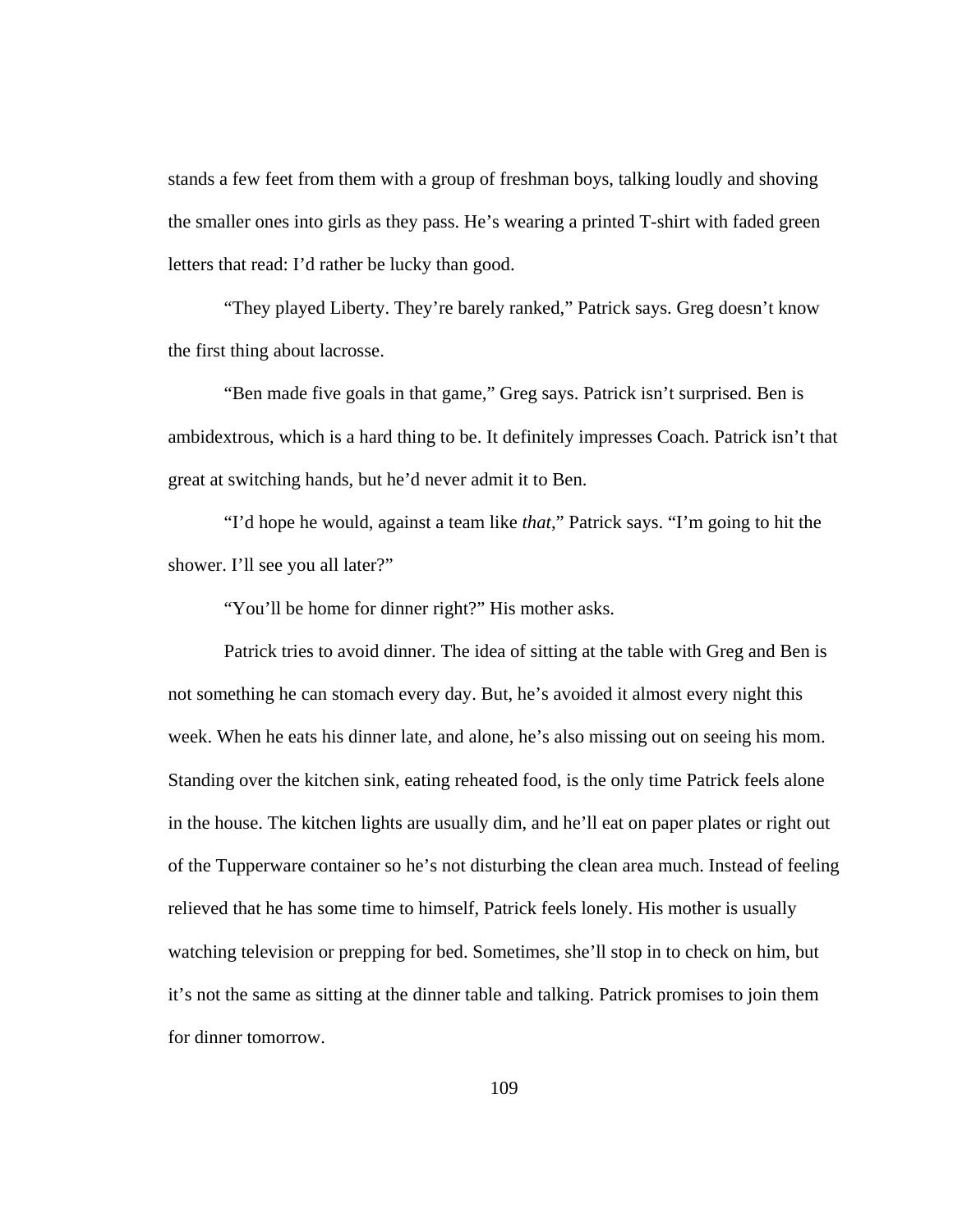Until recently, Patrick and his mother took turns making dinner. She divorced his father when he was seven. They shared the workload ever since. Patrick isn't used to how crowded the house feels, and he's certainly not used to having other men in the house. His mom never even brought home dates before Greg came along. The transition has been difficult, and Patrick looks forward to college, although he'll miss his mom.

He worries about leaving Greg and Ben to take care of her. She's always depended on Patrick to help out. It makes him feel indispensable. In fact, Patrick mentioned going to school near home so he could stay close by and help her maintain the house and yard. To play professionally, however, he'd have to go to a university with a strong program and that means moving away. His mother told him that he had talent, and Patrick had to go wherever that talent led him. She said everyone should be so lucky

In truth, his mother has invested an equal share of time in realizing his goals. When Patrick's father left, his mom quit her job and took a less demanding one as a research assistant in a law firm. It allowed her to be home every afternoon when Patrick came home from school. She enrolled him in an intramural lacrosse league and chauffeured him and his friends to every game. She never missed one game he was playing in.

Patrick sits on a counter top in the athletic training room across from Coach Bittner's office taping his ankles before practice. He has a small scar on the left ankle from an old game injury. Coach Bittner's door is shut, but he's talking to someone and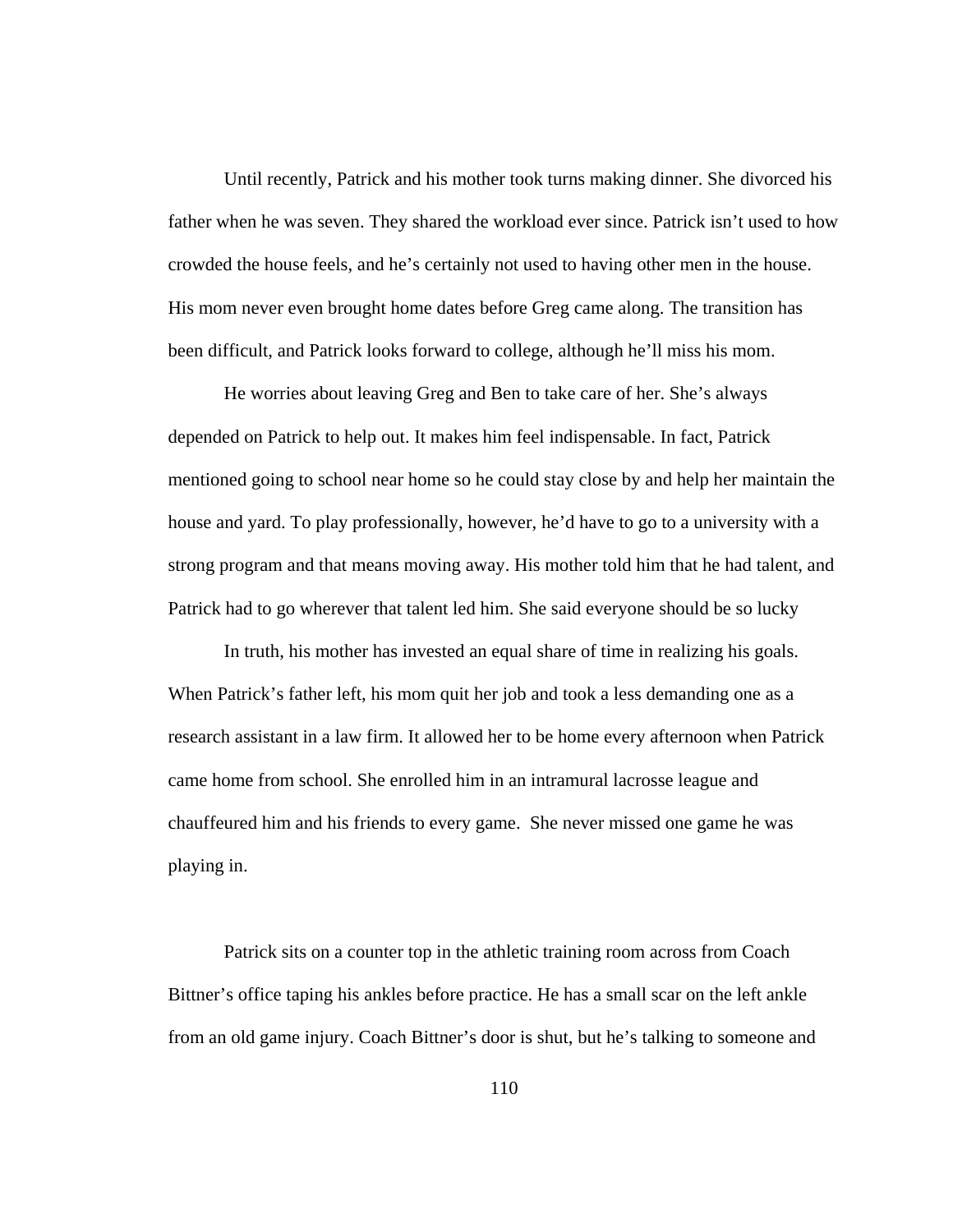Coach Bittner's impressive figure paces in front of the window. He has the body of the World's Strongest Man. He won that title years ago when he was still in prime physical shape.

He is something of a role model to Patrick, having coached him the past three years. He was an all-state athlete at Syracuse, which is Patrick's dream. Patrick has a strong work ethic and believes that hard work will pay off in due, a great part, to his coaching. Coach wants the best and expects it, even from himself. Patrick gage's what he thinks a man should be like by Coach's example and works hard to gain his respect. Besides his mom, Coach is the only other person who has an invested interest in whether Patrick fails or succeeds. Coach is tough on him but also helps him a lot. He is recommending Patrick for the Syracuse lacrosse program using the connections he still has at the school.

Coach makes eye contact with Patrick who immediately pretends to be engrossed with his ankle taping. Coach opens his office door and yells for Patrick down the hall.

Patrick hastily finishes wrapping his left ankle. It's a sloppy job that barely covers his surgery scar. He'll probably have to redo it. He grabs his jersey, with the navy blue *C*, for captain, on the front.

"What's up, Coach?" Patrick walks in. Sam, one of their best varsity midfielder's, or Middies, gets up from his seat; he nods at Patrick on his way out.

"Sam's transferring," Coach says. "We need to talk about a replacement."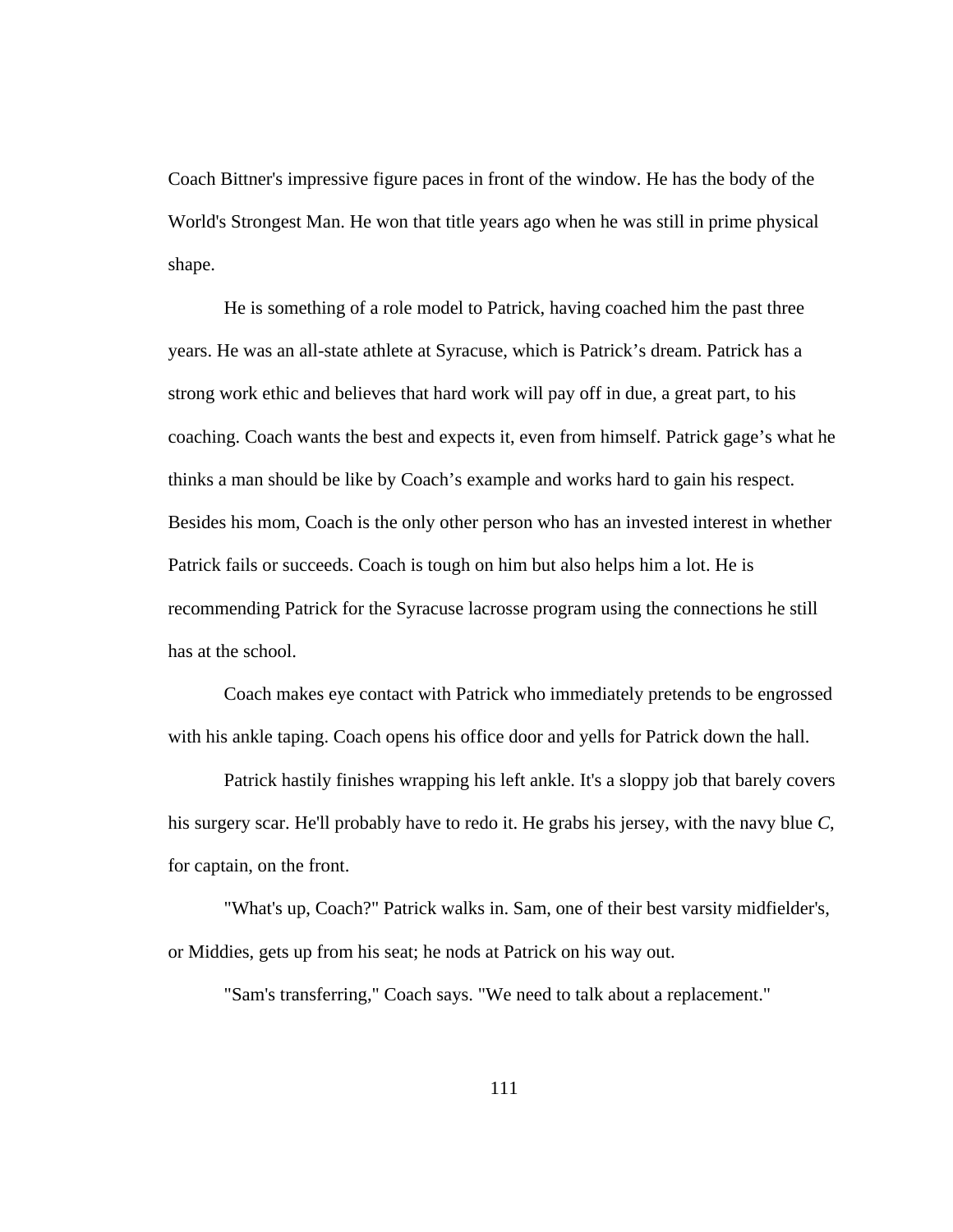Coach is asking him for advice? Patrick has been captain for two years. Coach listens to his opinion on a play, or how a teammate is doing from time to time, but this is an important decision that'll shape the team into regionals and next year. He runs through the names of 2nd string Middies on varsity in his head: Fields, Wells, Vargas. He tests out a few names.

Coach shakes his head. Although much older, he's still an intimidating guy. The rumor around Oak Creek is that he broke his neck in a car accident, but the muscles in his neck were so strong that they held up his head. Patrick asked Coach if it was true once. He just laughed it off, but Patrick's pretty sure it's a true story. Imagine being that strong, he'd thought.

Coach dismisses all of his suggestions. He doesn't think they would benefit the team in the long run.

"There's someone on J.V.," he says. "Ben. I think he'd be an asset to the varsity line up."

*"*He's just a freshman. He just joined the team in January."

"He's fast. Good control of the ball. He's got outstanding recs from his old school," Coach says.

Ben's old school, Burnsville High, is named after the small town in North Carolina it services. People don't lock doors there. In fact, Greg had new house keys made when they moved because he'd lost track of the originals years ago. Maybe Ben's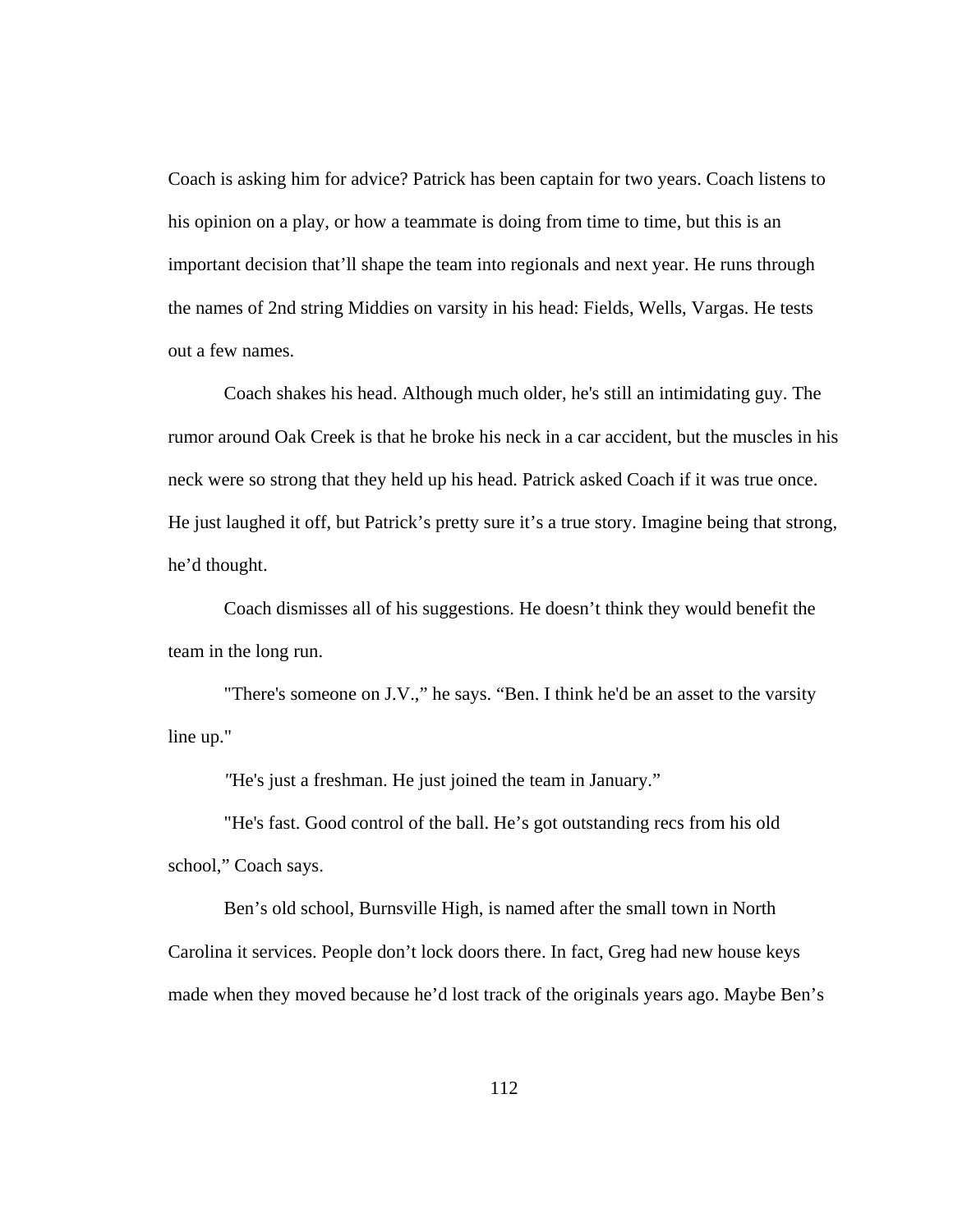mom took them when she left to Tennessee. They don't have a lacrosse program at his old school; Ben is just a natural at the sport, and he knows it.

"But there are *no* freshman on varsity. You want to start him too?"

"He's an outstanding athlete." Coach chews on the tip of a mangled red pen cap. He seems lost in his own thoughts. He's strategizing. Planning offense. Running plays in his head.

Patrick stands. "He's barely fourteen. Immature. What about the guys already on the team?" Ben needs to earn that spot, not win it by default. Hard work should be rewarded.

"There's a lot of potential there. His age is a disadvantage. You and the other guys will have to train him."

"But Vargas and the other guys…"

"I'm calling a meeting before practice today. These choices aren't easy, Pat. But what's best for the team isn't always the easy call. As captain, the guys will follow you. They'll watch for your reaction. If you accept it as the best thing for the team, so will they."

This is why Coach called him into his office, not for his opinion but to keep the guys in line.

The timing of this decision couldn't be worse. The team will resent Ben because it is so close to winning a title. They've done all the work this season, boasting an almost undefeated record. Ben will join the last few games and share in the credit. At home,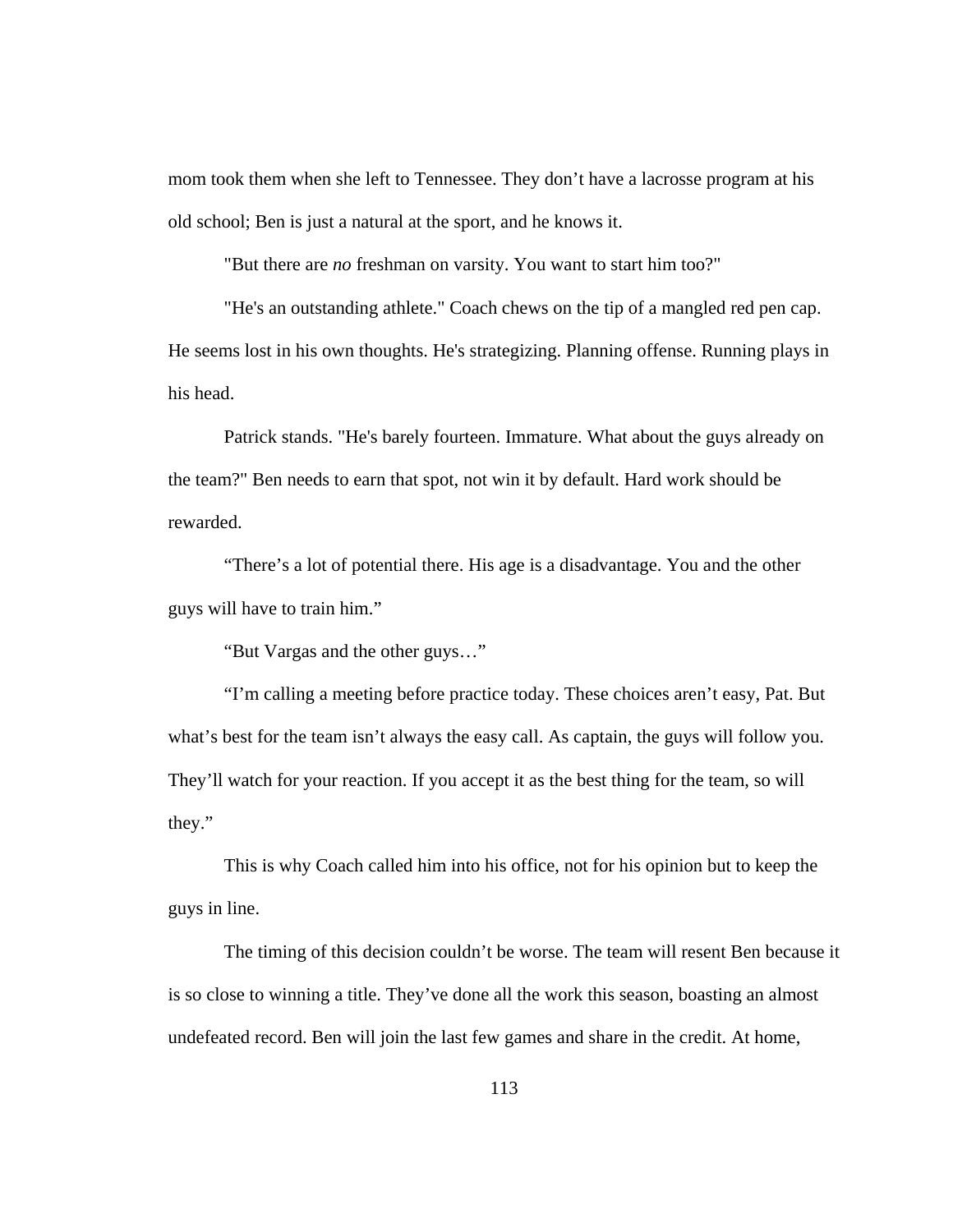Greg will pretend it was Ben's single-handed effort that earned them a championship. Ben might be an asset to the team at some point but not now.

When Patrick walks into the guys' locker room, Ben is at his locker sifting through the mess. Ben grabs several articles of dirty workout clothes and drops them on the bench. Removing the clothes reveals a pile of crumpled and torn papers. His backpack is partially open and on its side, the giant zipper teeth clenching onto corners of binders and books.

"We need to talk," Patrick says.

Ben pulls his junior varsity jersey on. "Okay." He sits down on a bench.

"Sam's leaving and Coach wants you to take his spot."

"On varsity? That's like some kind of record. First freshman on varsity ever." He says the last part as if he's reading it off a plaque.

"You can't take it," Patrick says.

"I don't want it. Why would I want to warm the bench on varsity when I get all the playing time I want now?" He turns away from Patrick and closes his locker. The number 17 on the back of Ben's practice jersey is torn and faded.

"Don't be stupid. Sam's a starter."

 Ben turns around. *"Starting?* Holy shit. Now, that *is* some kind of record." His voice cracks, a childlike excitement betraying his tough façade. Ben clears his throat, perhaps trying to recover from the embarrassing release. He scratches at a splotchy sideburn that trails down to his jaw line.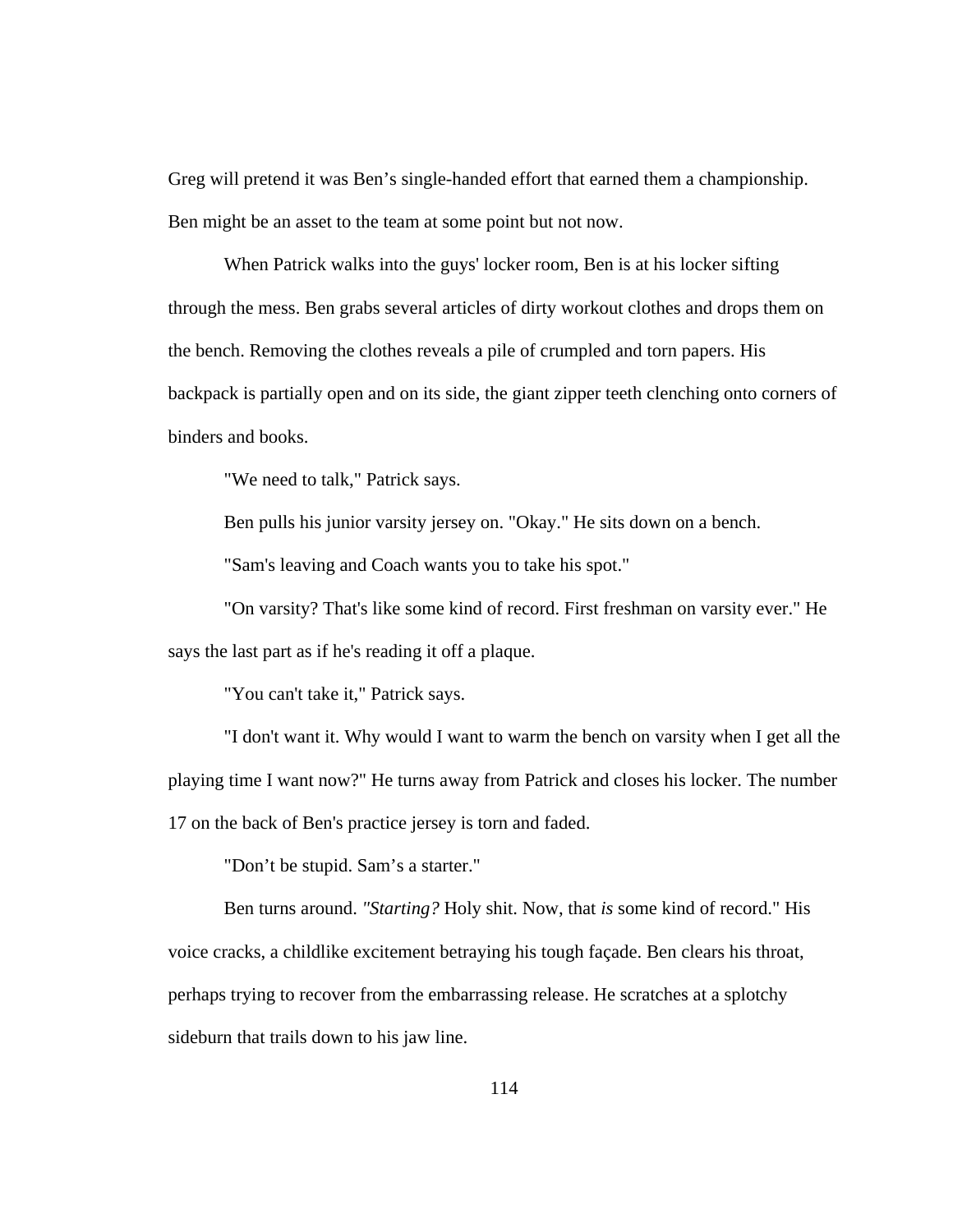"Don't take it," Patrick says, knowing Ben will.

"Why not?" Ben's voice escalates.

"I can name any number of guys who deserve it more."

"It's Coach's decision, and you can't stop me."

"Coach isn't thinking about the team. As captain, I'm telling you no."

Ben's predictable response angers Patrick even more. It's selfish and typical of Ben. His inherited notions of fair and right are flexible. As long as it serves Greg in the end, he'll do what's most convenient. Nothing Patrick says is going to sway Ben. He knows this a good opportunity, and he is too self-important to say no. He's just like his dad.

"This isn't your decision," Brandon says.

"I'm captain." Ben doesn't know anything about this team. He doesn't know the guys at all. He definitely doesn't understand how important Patrick's role is, or how much pull he has with the guys.

"Looks like that don't mean shit," Ben says. He shrugs and laughs.

Patrick pushes him into the locker with the same intensity he shoved the Horizon midfielder to the ground. Patrick caves into an aggression within he knows, somewhere in his mind, is only acceptable within the game. He learned at an early age that people shrink back from such intense emotions, and angry displays aren't acceptable and need to be controlled. Patrick usually controls these emotions by saving them for the field.

It's what he's always done. Still, he can't help but slam Ben into the locker again.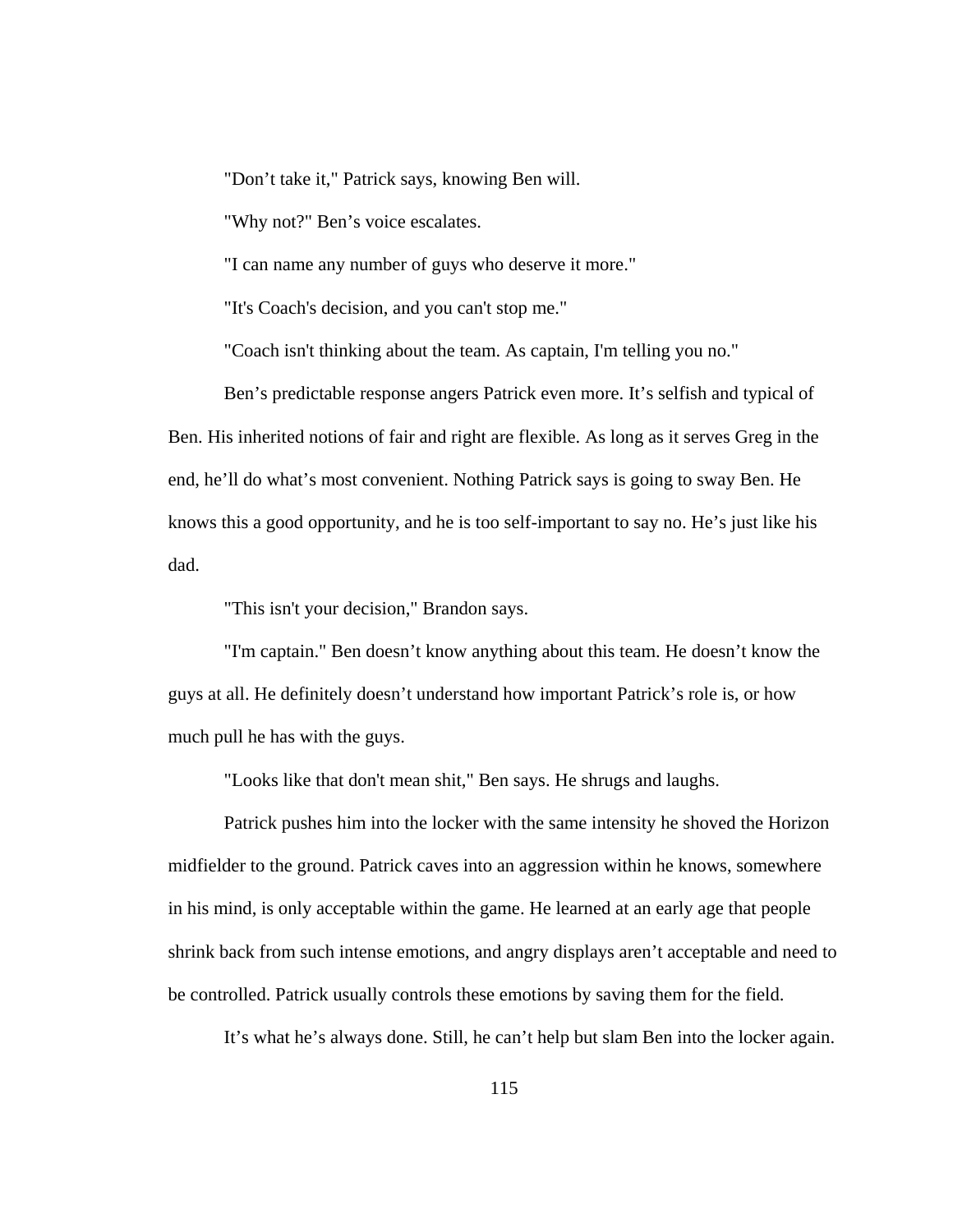"You son of a bitch," Patrick says.

They wrestle around, but Patrick is bigger and overpowers Ben. Patrick manages to put him in a headlock. Ben punches him in the stomach. His midsection feels like it's caving in around the fist. Doubled-over, he releases Ben. Patrick recoups with a fierce shoulder shove to the chest that sends Ben to the floor. The boys split apart just as Coach Bittner walks in.

"What's going on here?" Coach says.

"Nothing, Coach," Patrick says.

The locker room is quiet. The rest of the team has stopped changing and is looking at them. Coach probably doesn't believe Patrick and will probably lay into him later. Coach's opinion is important to Patrick. He slumps down on the bench feeling guilty over having lost control.

"Gather round." As coach announces the· changes on the team, Patrick can feel his teammates watching him.

"If we want to build players up, we've got to start them every game," Coach says. "Give our new first string, Middie, Ben, a round of applause.

The guys applaud briefly, half-heartedly it seems. Coach leaves without saying anything about the incident before practice, and Patrick is grateful but confused. It's unlike him to tolerate bad behavior from Patrick. Still, with Coach gone, Patrick is the one who has to face the guys alone. He starts changing for practice. Vargas slams the locker door next to him.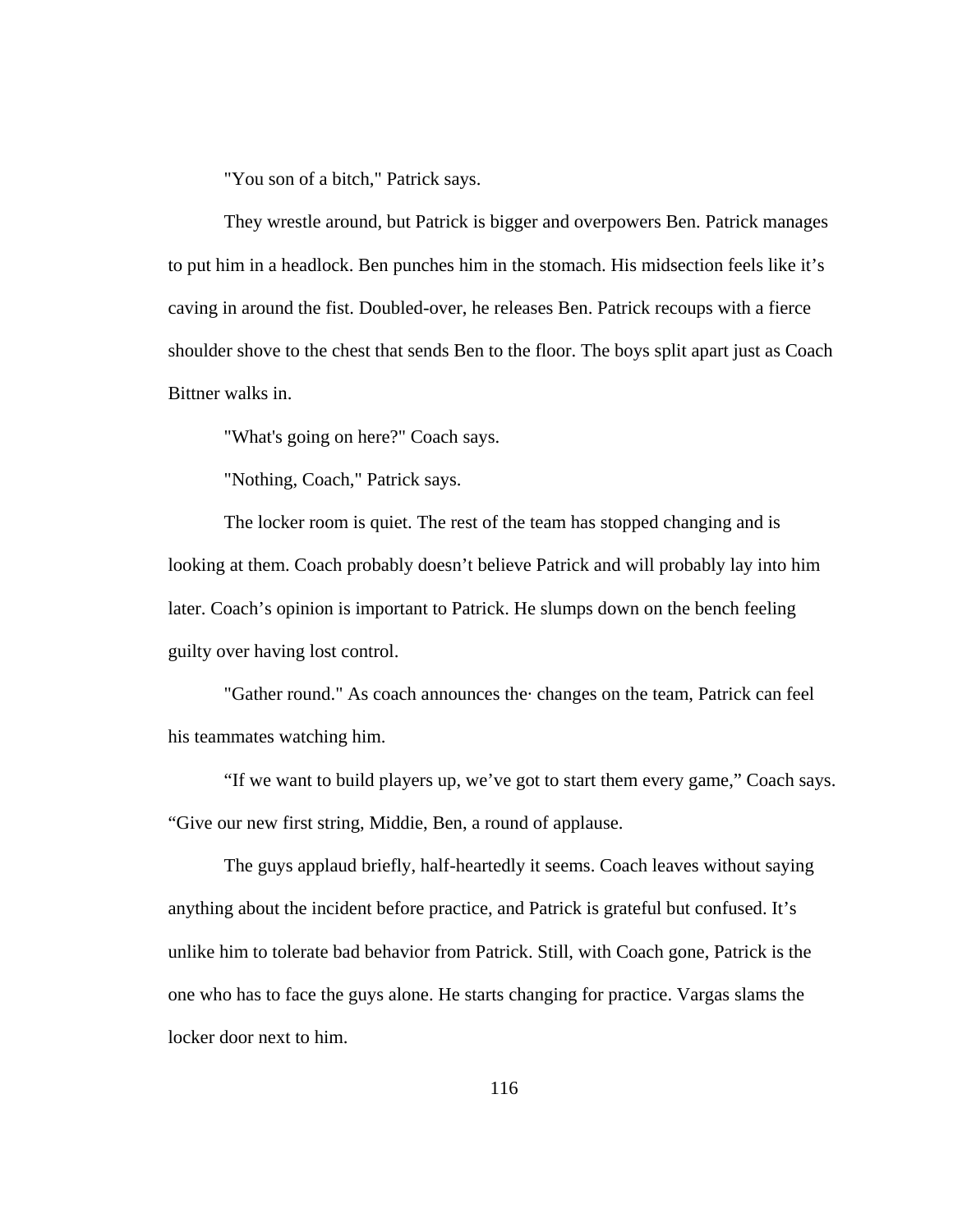"That's some bullshit. *Fucking* freshman."

"I told Coach that," Patrick says though he's not sure Vargas was looking for a response. He wants everyone to know he doesn't agree with it either.

Vargas sends Patrick a quick look; his upper lip curls as if from disgust. "I'm sure you did."

"I know it's not fair."

"He's *your* brother, man."

"Step-brother. I wouldn't start him before you or any other guy in here."

Vargas grabs his long pole and walks out.

Patrick is one of the last guys remaining in the locker room. He pulls his shin guards on but begins lowering the left again. Rewrapping his ankle will make him late for practice. "Fuck it," he says and pulls the shin pad back into place. Another second-rate job, but he'll have to leave it.

Ben isn't at dinner that night. He's at a friend's house. Patrick wouldn't be sitting at the dinner table either if he hadn't promised his mom he would be here yesterday. Greg usually chooses one of three things Patrick could care less about to discuss at dinner: the economy, golf or his job. He works at Florida Atlantic University, analyzing admissions information. He gathers the stats on the incoming freshmen.

"It's becoming more and more competitive to get into college. The average GPA for students coming in next fall is 3.8," Greg says. "Have you made a decision yet?"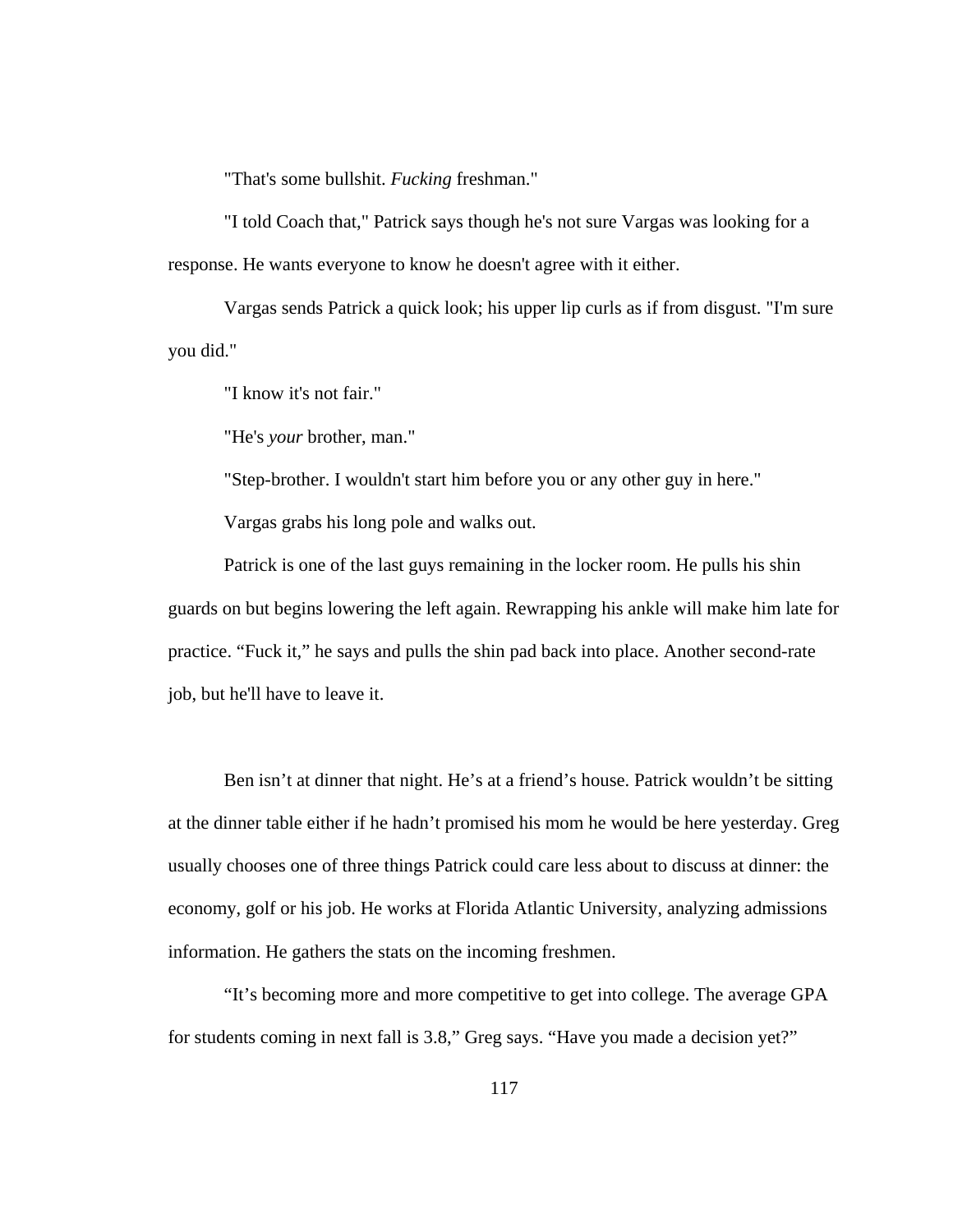"No," Patrick says. "I haven't decided where to go yet."

"It's kind of late in the game to be so picky, isn't it?"

 "It's only March." Patrick knows he needs to make a decision soon. He went to a lacrosse showcase early in the year and was offered a scholarship to a level 3 school right away. The schools with better programs are more competitive.

"The end of March," Greg says.

"I've got a couple weeks." Patrick is holding out for Syracuse. With Coach's connections, he has a real shot.

 "Don't you think you're relying a bit too much on Coach Bittner's assistance? You don't want to end up at Gulf Coast Community College around the corner."

 "Yeah, you wouldn't want me just around the corner, right?" Greg is just waiting to get rid of Patrick.

"That's not what he means, Patrick," his mom says.

 "Your mother may not see harm in letting you procrastinate, but you're dangerously close to losing any opportunity coming to you. All your time is spent on that lacrosse field. You don't work. You're going to end up with nothing."

 "He can make his own decisions," she says. "If he doesn't want to play for a D3 school, he can play in a ball club. And if he wants to stay and go to community college, he can do that too."

"No, he can't. He's seventeen. You can rest assured we won't have this problem with Ben. I just don't understand how you let him run around without any direction."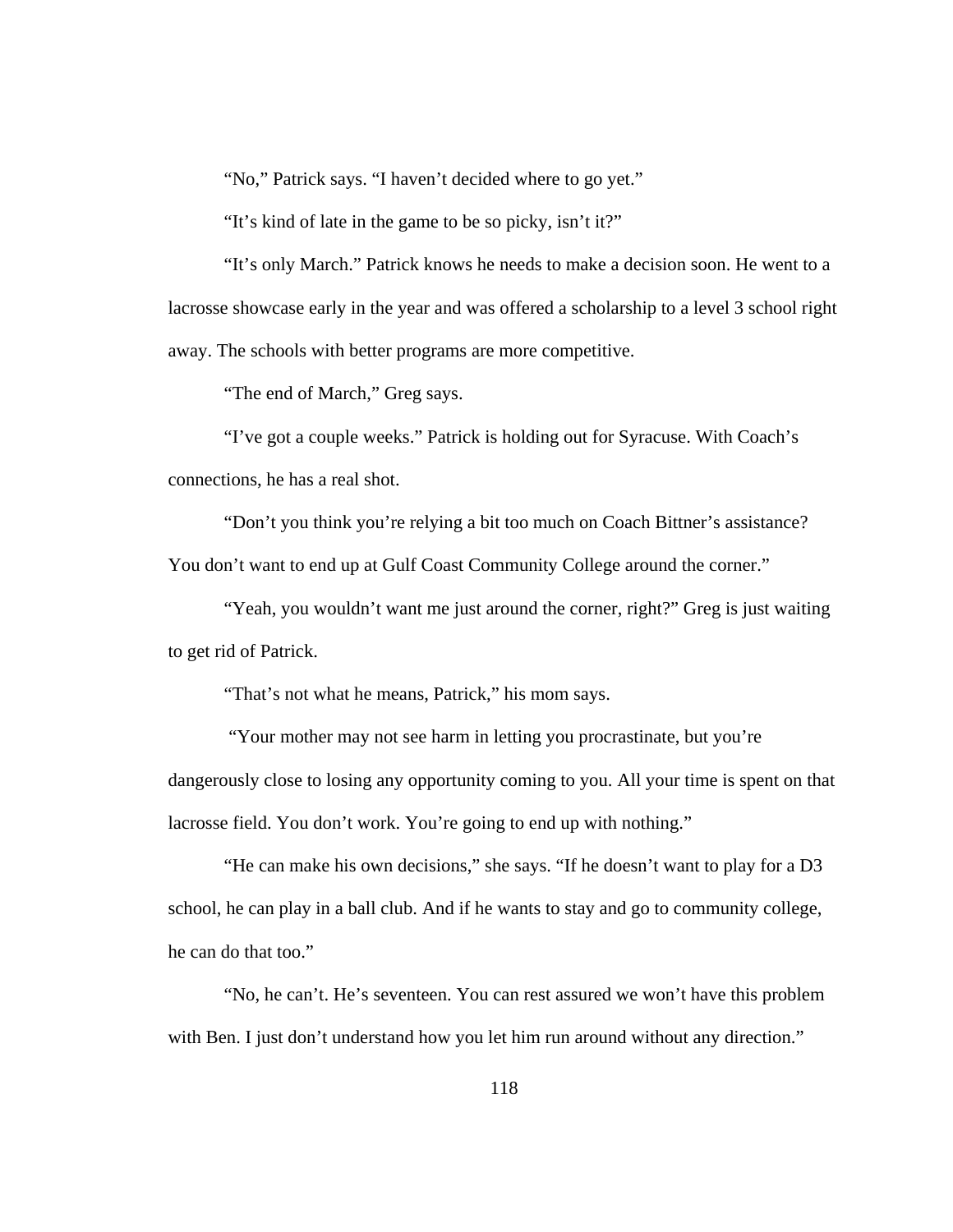"He has goals, Greg."

"Are you still planning on going to college, Patrick?" Greg says.

"Of course." Patrick fully expects to get into Syracuse's program. There's no reason he shouldn't. He's an all-state athlete like Coach was. He's in excellent shape, captain of his team, and he has decent grades.

"Well, I hope you're really thinking about it. Before it becomes a problem." Patrick has thought it through from every possible angle. He's excited to leave and start over, but he admits he's scared to go too. Mostly because of what he's leaving behind. It will be hard to leave home, where his mom is. It will be hard to start again on a new team.

*"*Then I guess it's lucky I'm not *your* problem, Greg." Patrick drops his fork on the table. "Excuse me."

"Patrick," his mom calls after. She catches up to him on the stairs.

"He's just trying to guide you."

 "I know what he's trying to do." When Patrick leaves, he may not have a home to come back to.

"Why don't you just come back down and finish dinner," she says. "It's not as bad as it seems. Make amends."

 "Mom, I'll never get along with that guy." He walks up the long staircase as she descends it.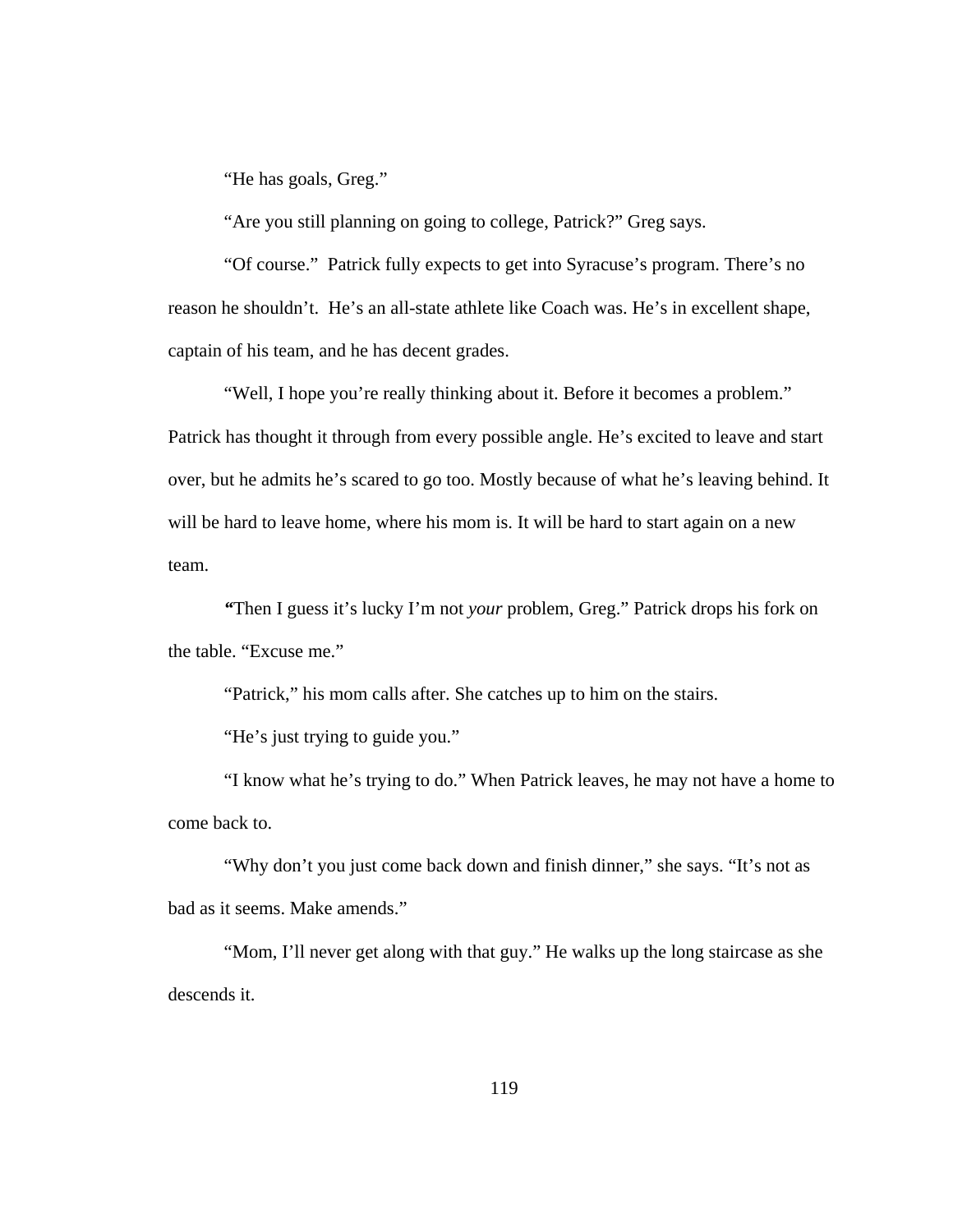She sits on the bottom stair in silence. Her shoulders are curved forward, her face in her hands. She looks small and distant, crouching in the shadows.

 The team hasn't really warmed up to Ben after a week of practice, although they aren't openly disdainful. They include him in the plays; throw him the ball. They haven't hazed Ben at all. In fact, off the field, most of the guys ignore him.

It's spring, but it feels like a summer day. Patrick is covered in sweat just warming up. There are knots in his shoulders he tries to loosen up through stretching. Patrick pushes through, crushing grass under his heels as he races down the field. He is trying to lead them all by example. If he pushes himself on a hot day, they will too. He cradles the ball in the head of the long pole and runs down the middle of the field. He's trying his best to be a better leader when he spots Ben running right towards him.

There he is, charging at Patrick, trying to take the ball from him. Patrick feels an overwhelming resentment that Ben is even on his field. Varsity is Patrick's. Ben thinks it's that easy to take it over. He thinks that he can do what took Patrick years to do in one. He has no idea how many injuries Patrick's suffered: sprained ankles and wrists, broken fingers, concussions. The grueling training in the summer he had to go to.

Ben is charging at him. Patrick releases the ball and the momentum of the game, along with everyone's attention, follows it. Ben is still charging forward, though Patrick doesn't have the ball, driven by a force of his own. Patrick, still running, jabs him in the chest with the butt of his long pole. Ben stops abruptly. Patrick continues, running past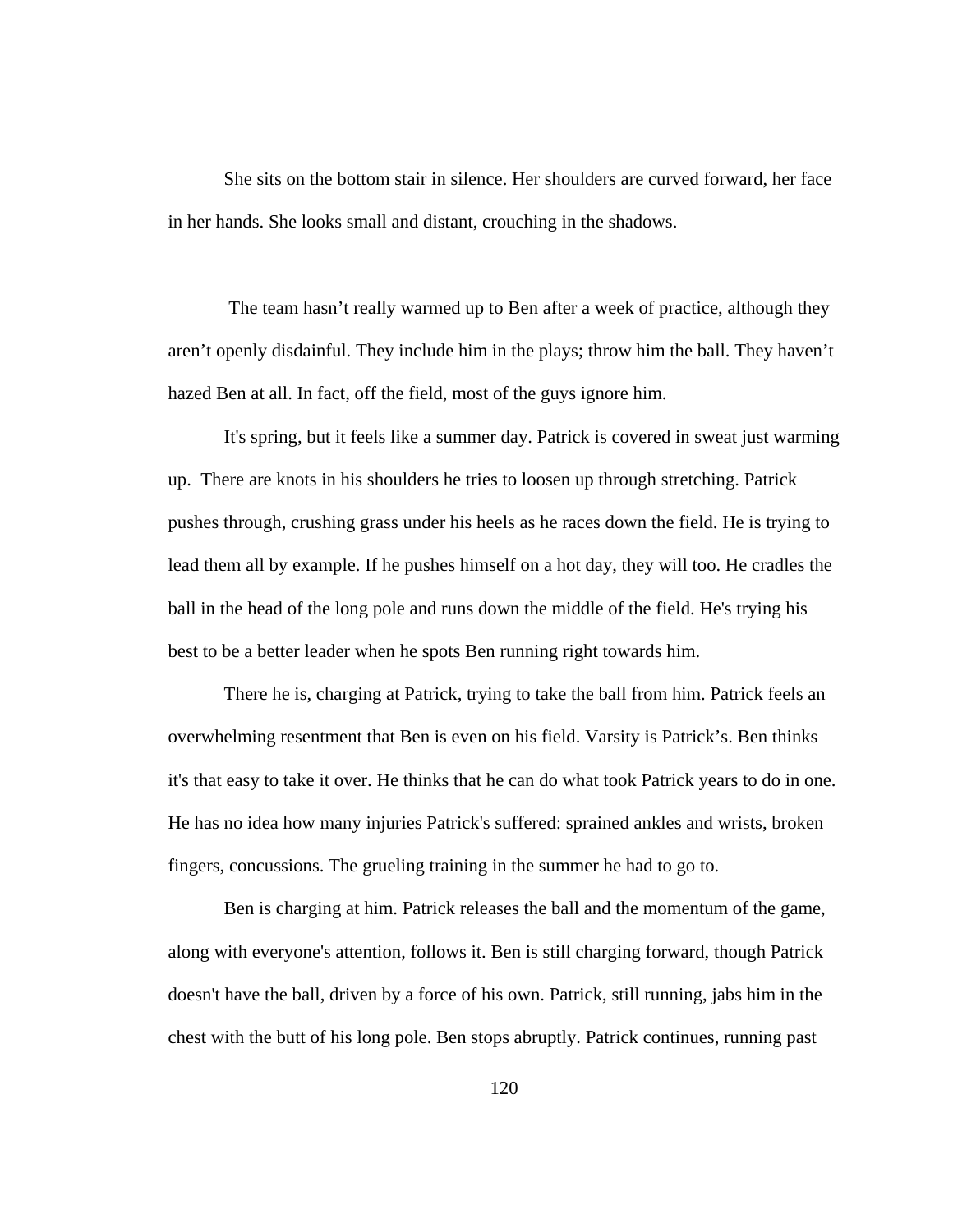him a few more feet, until he feels something hit him from behind. It's Ben. And just like that, they are wrestling in the grass.

"I'm not wearing padding, asshole," Ben says.

Patrick rolls him off and gets up determined to kick Ben's ass.

A whistle blows.

"What the hell is going on here?" Coach says.

"It's not my fault you can't cut it with the big boys." Patrick pushes Ben in the chest. "Wear your padding to practice, moron."

"I said knock it off," Coach says. "Hit the bench, Patrick."

Patrick sits on the bench for the rest of practice. He's always had a hard time

controlling his emotions when he feels something is unfair. He overreacts.

Ben shouldn't be on Varsity.

Even out of play, Patrick can't let go of his anger. Patrick is an aggressive player; he can be pretty brutal. Most of the guys are. Men's lacrosse is a full contact sport, anything above the waist. He has permission to do anything within the five meters around the ball, except butt someone in the face with his long pole or attack a player from behind. Even then, those two things are only illegal if the player gets caught. They aren't really supposed to make contact during practice though.

 Until recently, Patrick had been able to distinguish the difference between competition and rage. He could use the bad things that made him angry off the field to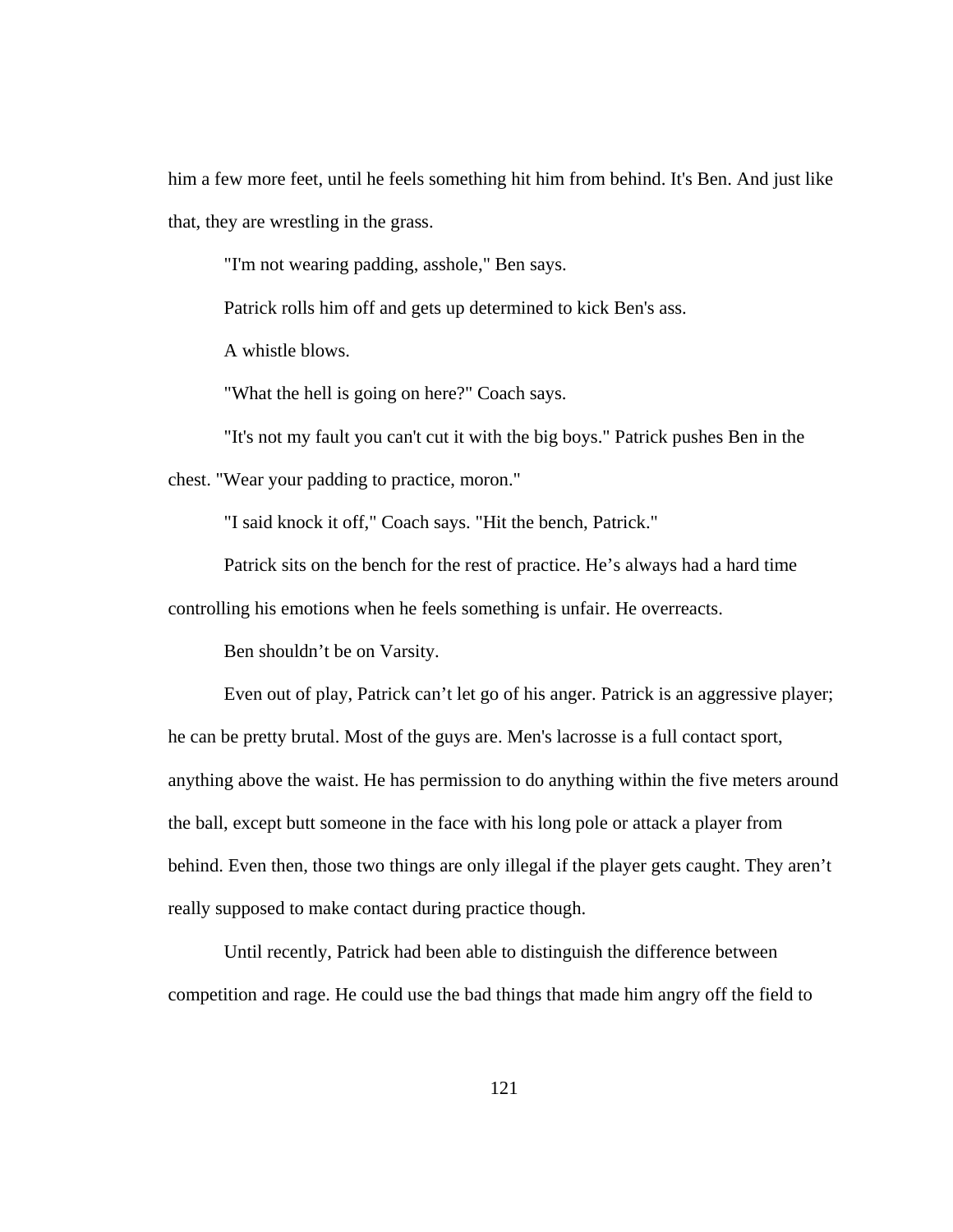fuel him. He was able to channel that aggression constructively and leave it behind him after. He should've checked himself when Ben charged. He should've thought it through.

He had only been in a real fight once. About a month after Patrick's father left, he beat up another student at recess. After weeks of ridicule, the bully, Kurt DiDomenico, tripped him on the stairs leading to the playground. Patrick stumbled, almost recovered, only to fall, hitting his left knee against the last stair and head on the concrete. As he clutched his throbbing knee, Kurt walked over him and headed towards the swings.

 Although Patrick was hurting, he was feeling something much more powerful. He'd never felt so humiliated and angry at the same time. He couldn't help but think if his father hadn't left, Kurt wouldn't have dared to pick on him. It was like Kurt could sense there was no one around to defend him. Patrick would have to defend himself. He didn't care if he got in trouble.

 Granted, the boy was a bully and the pounding just, as evidenced by the cheers of his equally abused classmates. Still, his mother didn't agree. She simply told him she was disappointed and took him to the emergency clinic. She didn't have to yell. She'd cringed at the bloody sight of Patrick when she'd entered the Principal's office. She listened as the school punishment was doled out, suspension for ten days, and established her own sentence in the car. They would be the ten longest days of his life. She gave him a long list of chores as well as schoolwork the first few days. Patrick remained grounded for a month.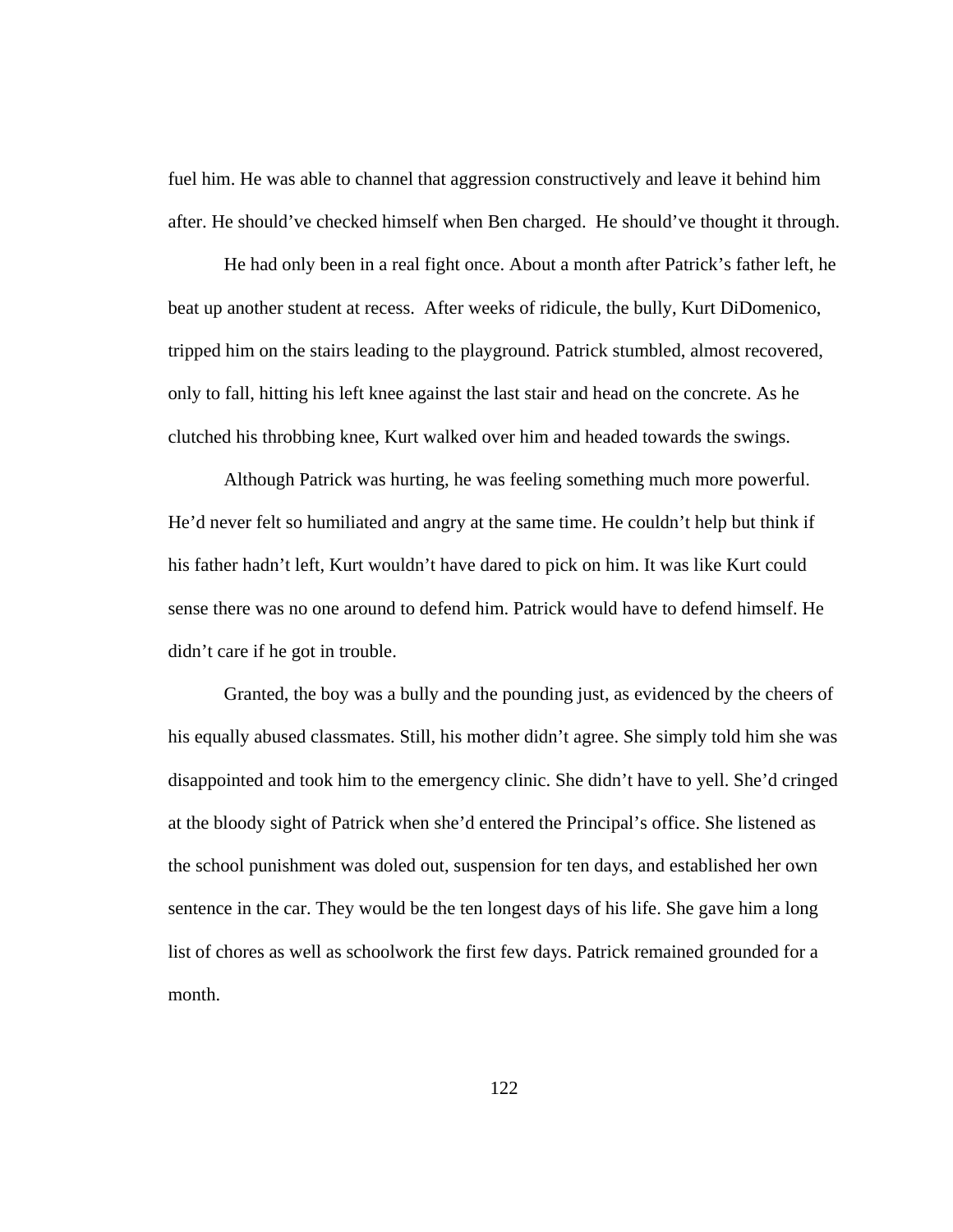Although she talked to him, other than inspecting his wounds briefly, she didn't really look at him the rest of that first day. It was enough for Patrick to know he'd failed her in some way. Even if it were in defense, fighting wouldn't be tolerated. He had to find another way to deal with his anger.

When Patrick gets on the bus for the away game a week later, he can barely stay seated. There isn't a lot of legroom, and his shoulder pads press uncomfortably against his skin when he tries to lean back. This is Ben's first varsity game. Coach is counting on Patrick to help the team reach the playoffs. He is counting on Patrick to somehow get the team to accept Ben. Patrick's mom isn't coming. He can't remember a time she hasn't been in the bleachers. It's a long drive and the team won't get back until late, but Greg will definitely be there to see his son's first game.

On the field, Patrick can't focus. He is conscious of where most of his players are positioned in a typical game. He can often predict plays. This game, he is distracted. He is constantly looking for Ben, what he's doing, if he's in the right position. Patrick is cradling the ball when two players from the opposing team catch up to him. His legs tangle up with number 14's.

Patrick's stick lowers.

He finally trips and falls. The ball bounces out onto the field, briefly, before the other guy picks it up and runs down the field.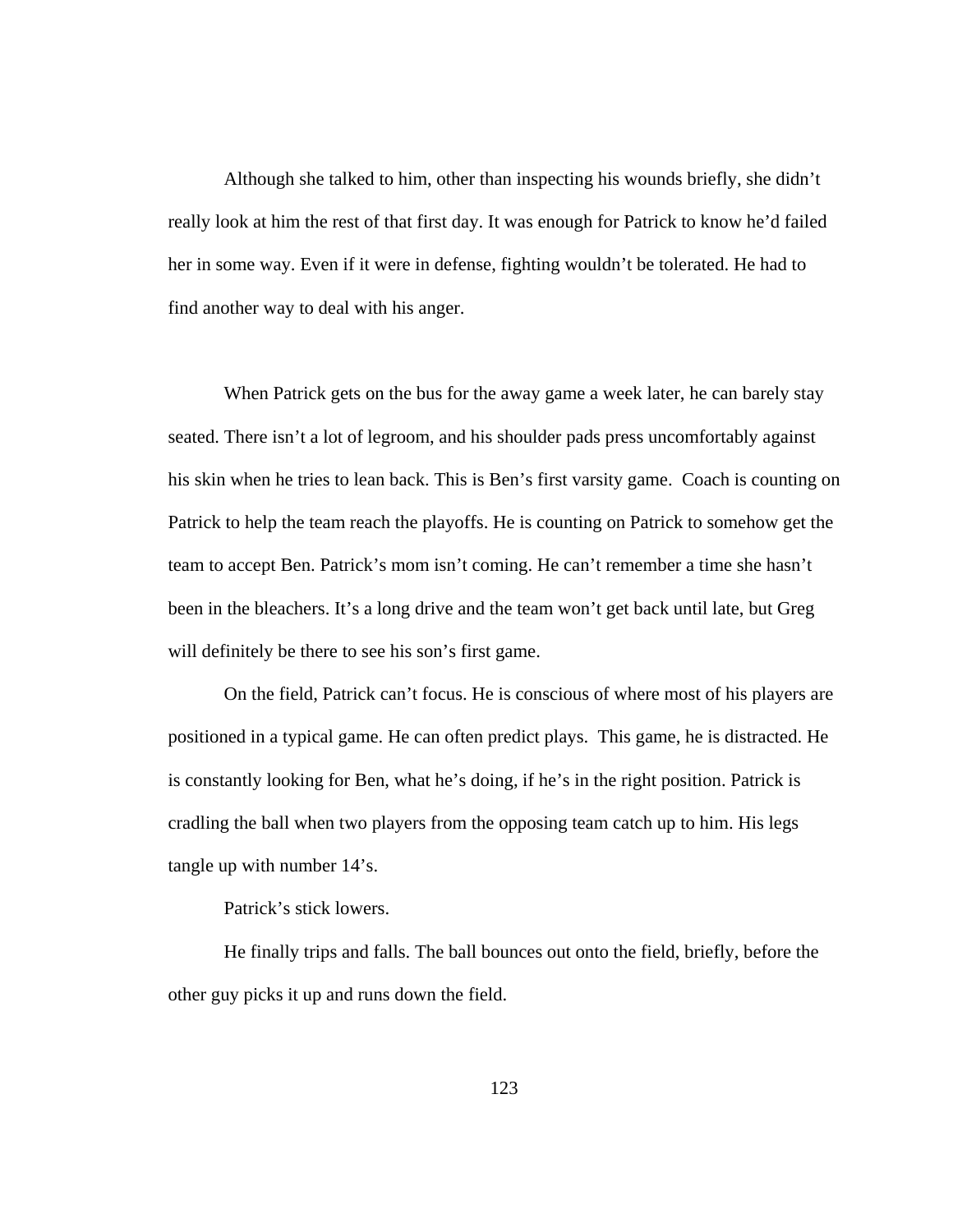In the third quarter, Patrick throws a wild ball. It bounces off the goal post and rolls towards the out of bounds area. Patrick and the goalie race to keep the ball fair, but it's out on Patrick. This is probably the worst game he's ever played.

Causing more frustration, Ben makes a goal in the beginning of the fourth quarter. Cornered behind the goal post, Vargas looked for an opening. He swung his long pole, sending the ball flying in an arc above the players' heads to Ben almost halfway down the field. Ben immediately found an opening and gunned it into the net from midfield.

When offense comes back onto the field, there's not much time left in the game. Ben is behind the net with the ball. He throws it out to Davy who quickly sends it to midfield in front of the net. Fields, Vargas and Wells have formed a blockade of sorts there. Patrick should be able to cut around and pass the ball to Vargas, already in position to score.

As Patrick makes his charge towards the net, a member of the opposing team pushes him from behind. He falls, loses the ball in play, and probably the game. It's an illegal move. The referee doesn't do anything about it, although it was obviously intentional.

Patrick recovers, turns around and pummels the guy who knocked him down. He manages to yank the guy's mask off before his teammates are able to drag him away. He didn't get enough time to punch him in the face. Patrick is ejected from the game and has to sit on the bus the last few minutes.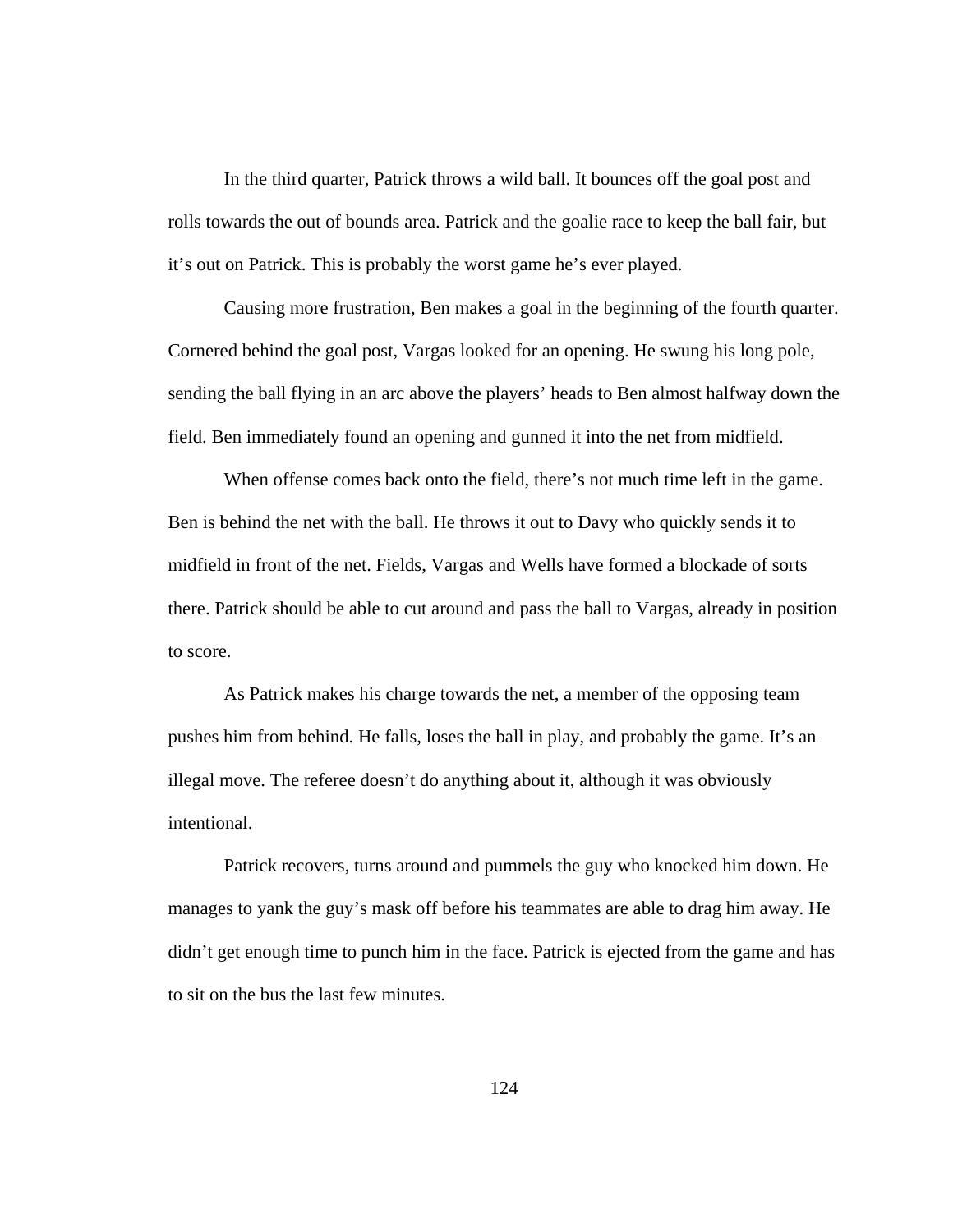The sun was still out when the game started. On the way home, it's dark and all the streetlights are on. It's past ten when Patrick gets home. He showers and goes to bed certain that he'll spend the entire night awake, dreading practice the next day.

That night, Patrick's mom knocks on his bedroom door. She's wearing an old black T-shirt and jeans. The shirt has a white bleach mark in the shape of an island on the sleeve from when Patrick tried to help with the laundry years ago. "Are you okay?" she says.

"Yes."

"Tough game?" She sits down. Greg must have told her.

"Not really," he says.

"What happened, Patrick?"

What happened is that he lost his cool again. He doesn't really want to talk about it though. Greg has probably told her everything she needs to know anyway. She must be disappointed. Her feelings regarding violence are clear. Patrick doesn't see how she could understand what happened because she'd be too concerned with teaching him a lesson. Regardless of the situation, whether Patrick is right or wrong, she will reprimand him for fighting.

Patrick's mother usually knows what's going on in his life. He's used to telling her almost everything, so he's surprised when she doesn't pry more.

"Okay."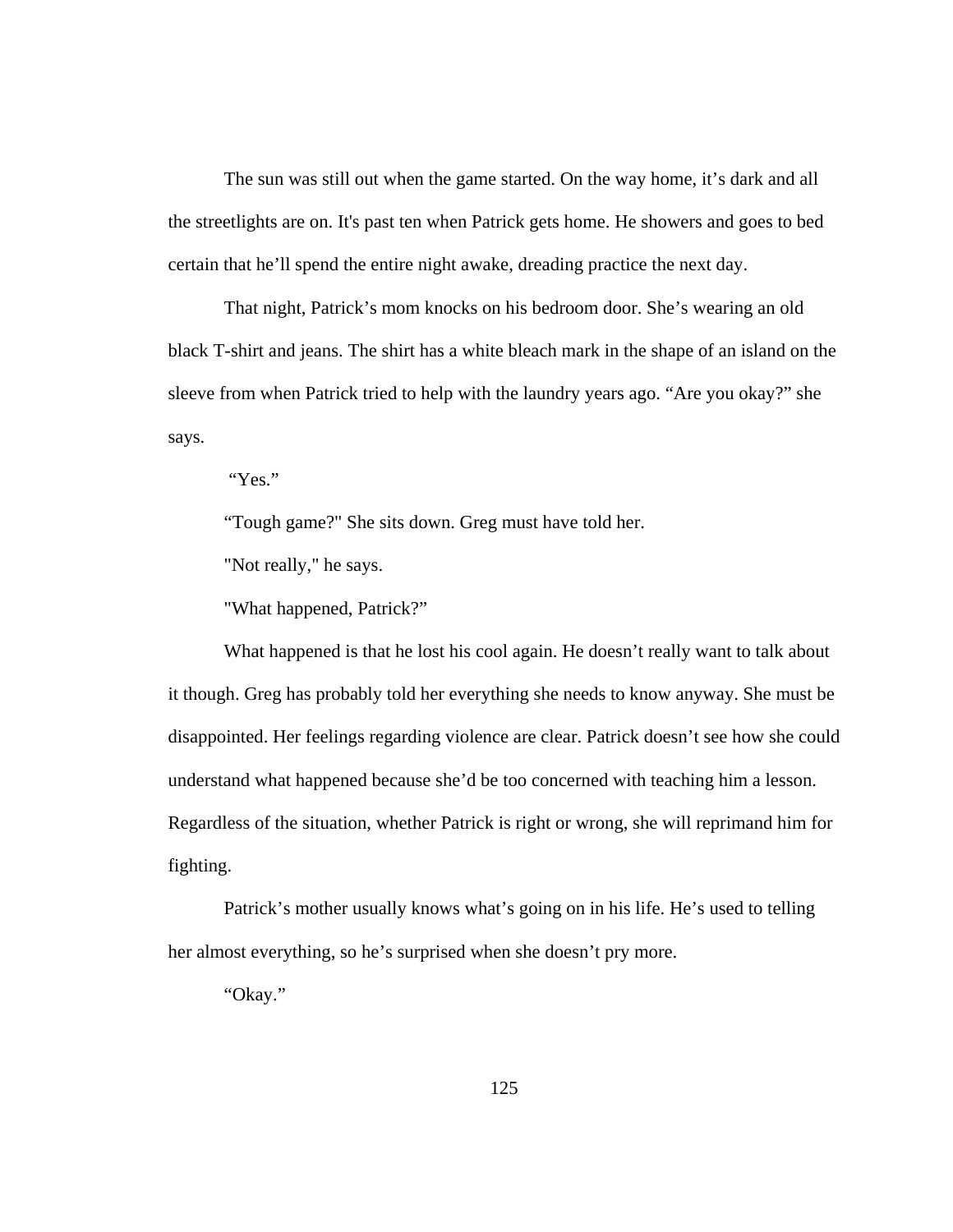It seems like the conversation is over, but she stays seated. Patrick turns onto his side. She gets up and walks to the door then pauses at the threshold and turns back around.

"How are you and Ben getting along?" she says.

He knew it was too easy. He stays on his side, hoping she'll somehow pretend he fell asleep.

"He deserves a shot to prove himself, doesn't he?" She waits for a response.

Patrick remains on his side.

"Ben's your brother," she says. "I'd like to see you support him in this."

"Stepbrother." He sits up. "I don't see why everyone keeps trying to force him on me."

"Look, Ben is your brother now." Her tone is stern. "It's not easy for anyone, and you're not making things easier."

"He's an idiot," Patrick says.

She puts her hands on her hips. "I don't want you leaving without getting to know him."

"No big loss."

He's leaving his mom, and his home, to Ben and Greg. That seems like enough. When Patrick graduates and moves away, the three of them will form this whole new family that Patrick won't be a part of. He's actually jealous. Everything already comes easily to Ben and, on top of that, he's getting everything that belongs to Patrick.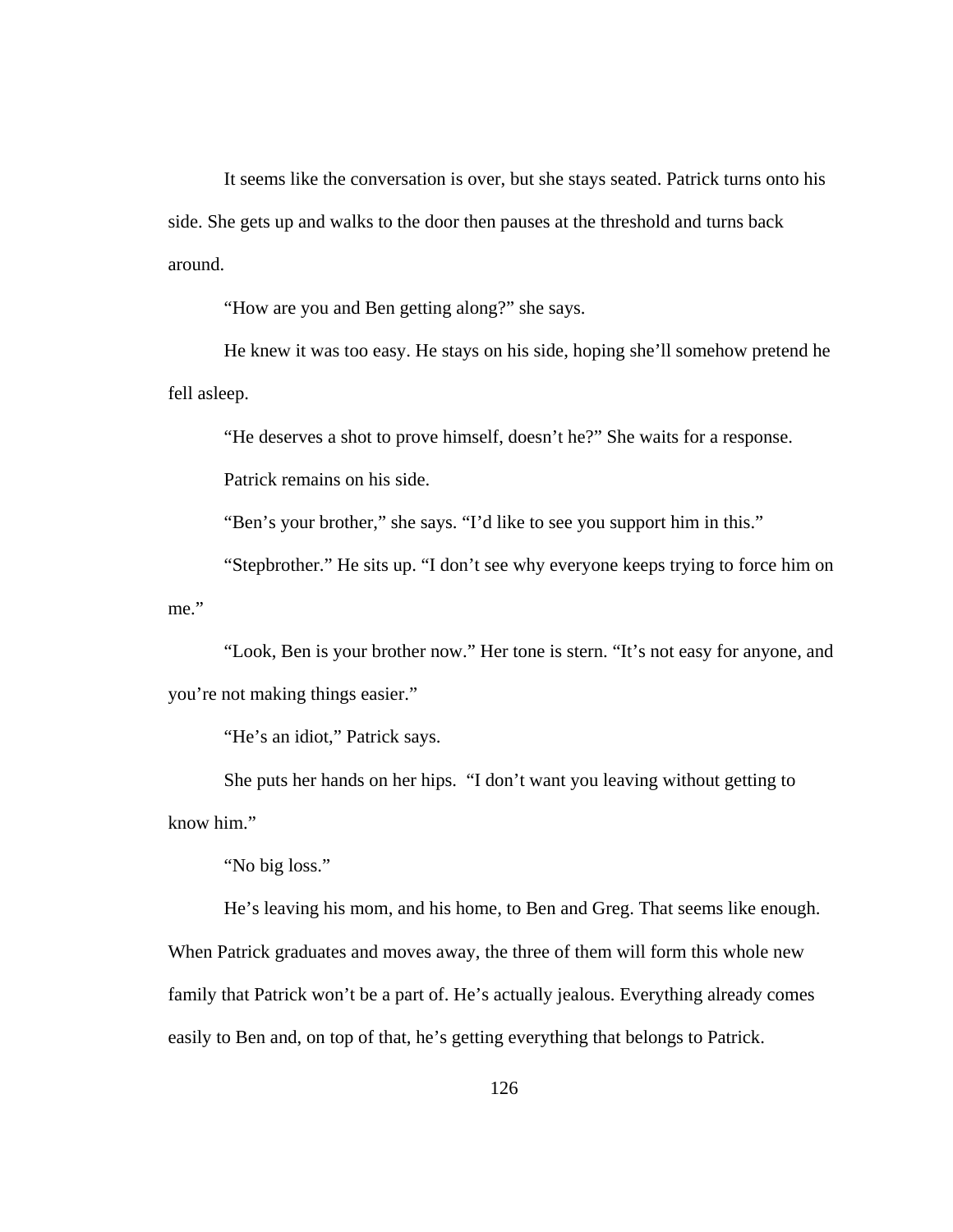"I would just like you to try." She walks over and kisses him on the forehead. "Your father and I will be at your game tomorrow."

Patrick feels bad for her, trying to bring the three men together when there's nothing to connect them. Sometimes, Patrick thinks Ben isn't even that fond of his dad. Still, Ben does anything in his power to please Greg.

"I'll try," Patrick says*.* 

He tries to guess the number of lacrosse games his mother will attend in upcoming years to watch Ben play, and how many months it will take for him to feel like a complete outsider when he visits home on holidays. He might not care as much when he returns to find Ben has moved into his larger room. Or the kitchen cabinets have been rearranged. At some point, Patrick will come back to a house that is no longer his home. He won't know every story behind every scratch, or when the old sofa was replaced. He'll be like the cousin who visits for the summer, just long enough to learn the layout but never be a part of it.

Before practice, Coach Bittner calls Patrick into his office. He goes straight into his lecture. How immature and irresponsible Patrick had been. What a terrible leader he's been.

"What were you thinking?" Coach said.

"Nothing."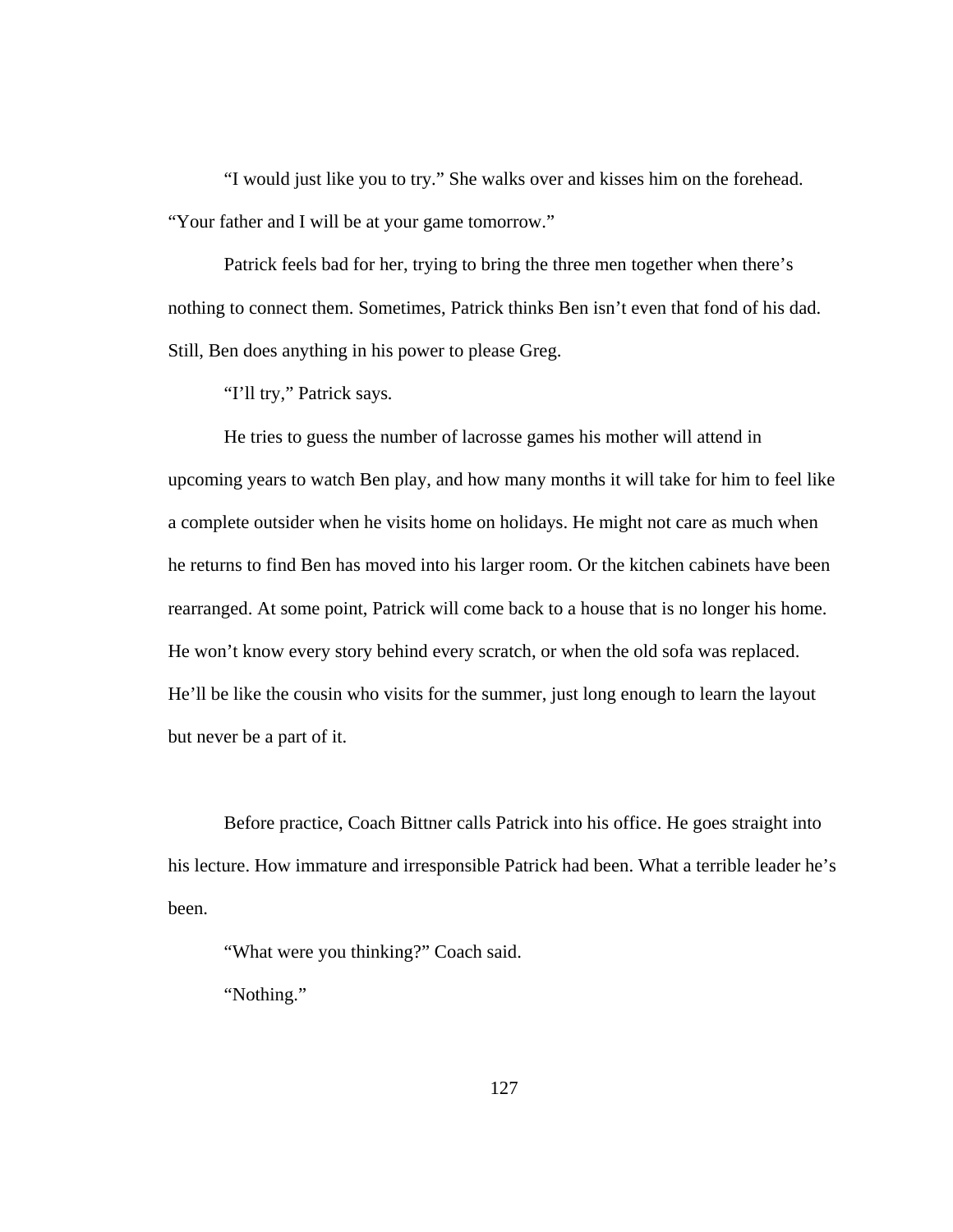Coach Bittner's face is red and he spits when he talks. "That's right. Nothing. Goddamn it. You ran after that guy half-cocked because he pushed you around a little bit? The captain of the goddamn team. Ejected for unsportsmanlike conduct. You could have cost us a spot at the playoffs. What if I needed you out there?"

 He didn't need Patrick out there though. The guys were doing fine. Patrick was the one making mistakes.

"There's no room on this team for your ego, Pat. I don't know what's going on with you lately, but you aren't acting like the captain of this team. I shouldn't have to tell you what your role is."

His role is to lead by example, keep the team together.

 "If you aren't a team player, captain or not, there's no place for you on my team." Patrick is better off not saying anything and let Coach vent.

"You're suspended. Two games. Take the time to get your priorities straight."

Two games? Patrick's shoulders tense. His neck petrifies.

 This is a crucial time, but Coach wants to send the team into regionals without its captain. Coach is delivering a clear message. Angry displays of emotions are not only unacceptable, but a sign of weakness.

 "It's your fault that the team hasn't warmed up to Ben," Coach says. "They are unraveling right before regionals."

 Patrick lives and breathes for this game and this is how Coach treats him. Patrick won't get into Syracuse if he's not playing. After all Patrick has done for the team, he's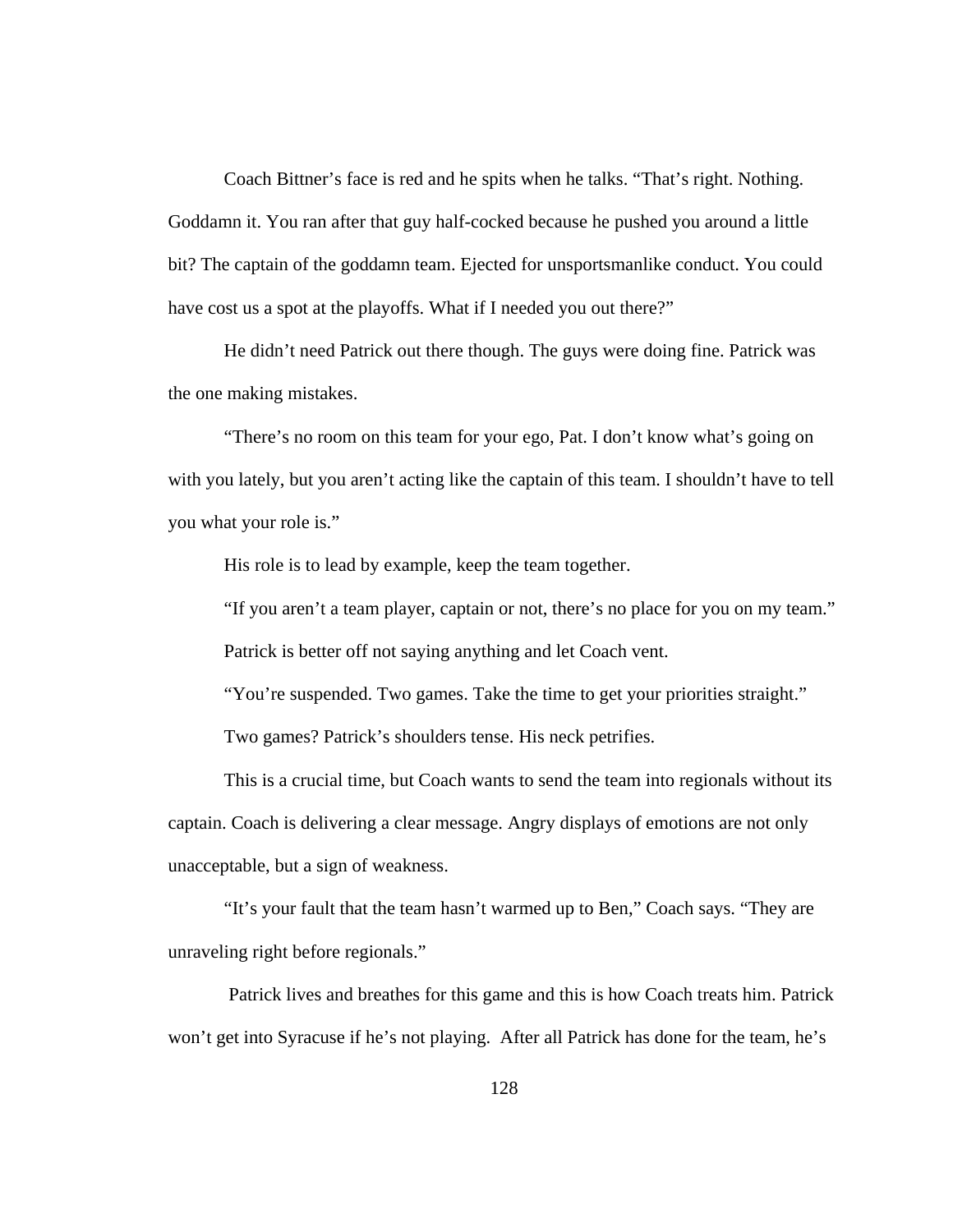going to be denied his share of the victory. Granted, Patrick lost control, but Coach didn't even ask for his side of the story. The hard work he's put in should count towards something. Coach has forgotten all about Patrick. He's in the way now. Patrick will leave an important position empty this year, but someone will fill it just as easily as Sam's spot was filled. No. Not just someone. Ben. Coach is grooming a replacement. Regardless of how well Patrick plays in college ball, he always believed he would be missed on *this* team until recently.

 When he steps onto the field, Patrick is looking for a fight. He's mad at himself, mad at Coach, his mom for remarrying, and he wants to take it out on someone. No, not *someone*. On Ben. Patrick blames Ben for his problems. Leading the team to a championship is supposed to be Patrick's victory. He's not ready to lose it to his stepbrother. So, when Ben takes one of his usual jabs at Patrick's gut, he doesn't waste any time. Patrick erupts. He swings and lands the head of his stick across Ben's brow line. Patrick meant to hit him that forcefully. He means to punish him because Ben epitomizes everything that is wrong in Patrick's life. Ever since Ben moved into Patrick's house and on his field, Patrick's anger has intensified. The line between competition and rage completely erased.

 Ben's head snaps back and his body follows after, completely airborne for a few seconds. The skin above his eye splits open, and Ben is knocked out cold. Patrick kneels next to him, his breath heavy. Blood drips across Ben's eyelid. Patrick pokes his side, trying to wake him with no success. Ben will need to go to the hospital. His teammates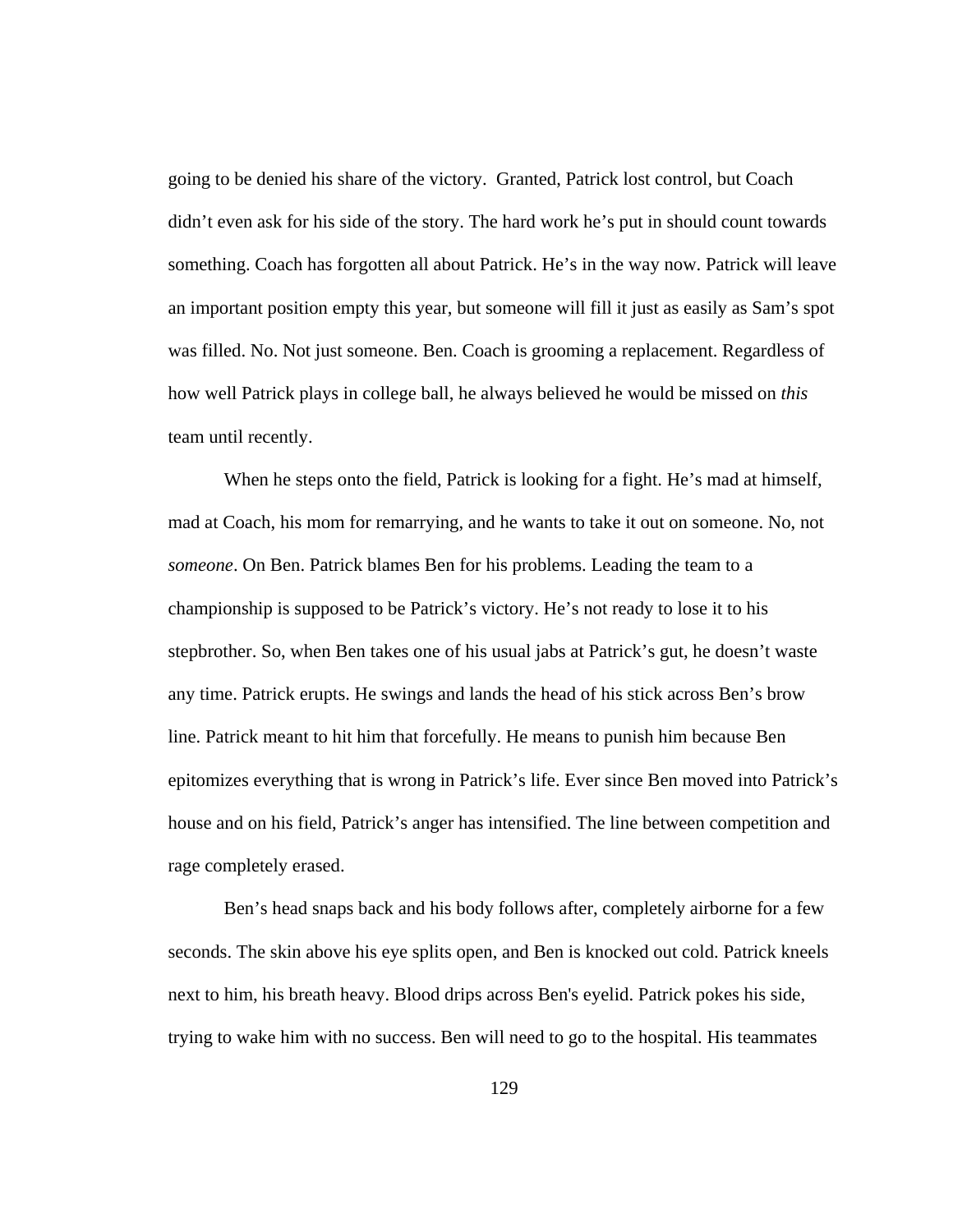surround the unconscious boy in silence, switching their gazes from him to Patrick. A medic rushes over. Patrick falls back onto the grass feeling dizzy. He digs his thick fingers into the dirt like spikes, painfully aware he's gone too far this time. Ben will need stitches over that eye.

 Patrick takes about fifteen or so lacrosse balls with him to school. There, he practices throwing and catching with both hands. He is practicing on his own to keep his skills honed. Coach immediately put Patrick on suspension after giving Ben a concussion last week. Indefinitely. Patrick supposes the punishment is light; anyone else would be off the team. Kicking him off at this point wouldn't have mattered much. The team is out of the playoffs; they were eliminated at regionals when they played without two of their star players. Coach might let him play in the senior game. Patrick won't be going to Syracuse but instead to Tallahassee Community College and play in a league. He may try to walk on a team in the future. He hasn't decided.

 Patrick collects the balls and practices shooting on the field from all different angles and distances. He practices shooting on the run and "still" shooting. He changes his speed to work on accuracy. Being on the field is a habit that won't die easily. He'd much rather be out here alone than at home. It's hard to look at Ben every day, stitched up and scowling, as he passes in the hall. Immediately after he'd struck Ben, Patrick felt that familiar onset of guilt. Only this time, it wasn't because he'd disappointed someone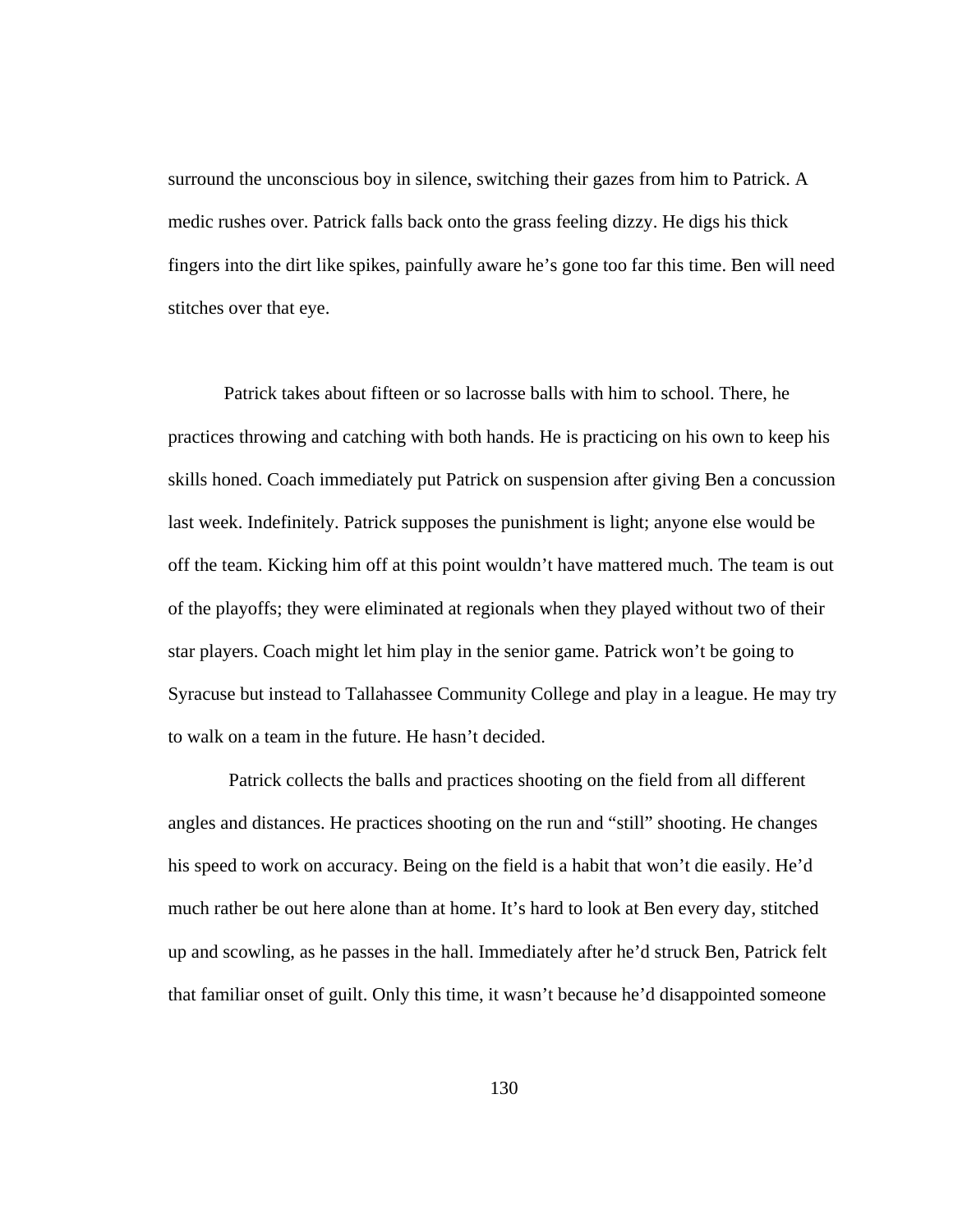else or surrendered to the weakness within him. He felt genuinely ashamed. He had made Ben bleed.

Patrick went to see him at the hospital. At first, Greg and Ben wouldn't even talk to him, but when Greg left the room Ben finally spoke.

"I can't believe you laid me out. You should've seen my dad." He almost whispered when he spoke and crossed his arms. His face was puffy and red from the injury, and he had stitches across his brow. "I know I've been kind of a jerk, but you don't know my dad." He was crying. He rubbed a hand across his nose roughly.

Patrick pretended not to notice his crying; it was obviously a source of embarrassment for Ben. Patrick would have felt disgraced if his own father had learned about Kurt DiDomenico bullying him around. He could understand how Ben felt. Patrick didn't think he was anything like Kurt, but maybe he was. He had never really considered how difficult this situation might have been for Ben. Coming from a small town, trying to make friends in a school of 4300 kids and, on top of that, somehow make himself seen, recognized, so that his asshole father would take some interest in him.

"When my parents divorced," Ben said. "My mom moved to Tennessee right away and started a new family. My dad's all I've got."

Ben lived and died on his father's opinion. He touched his brow, the skin underneath probably scarred already.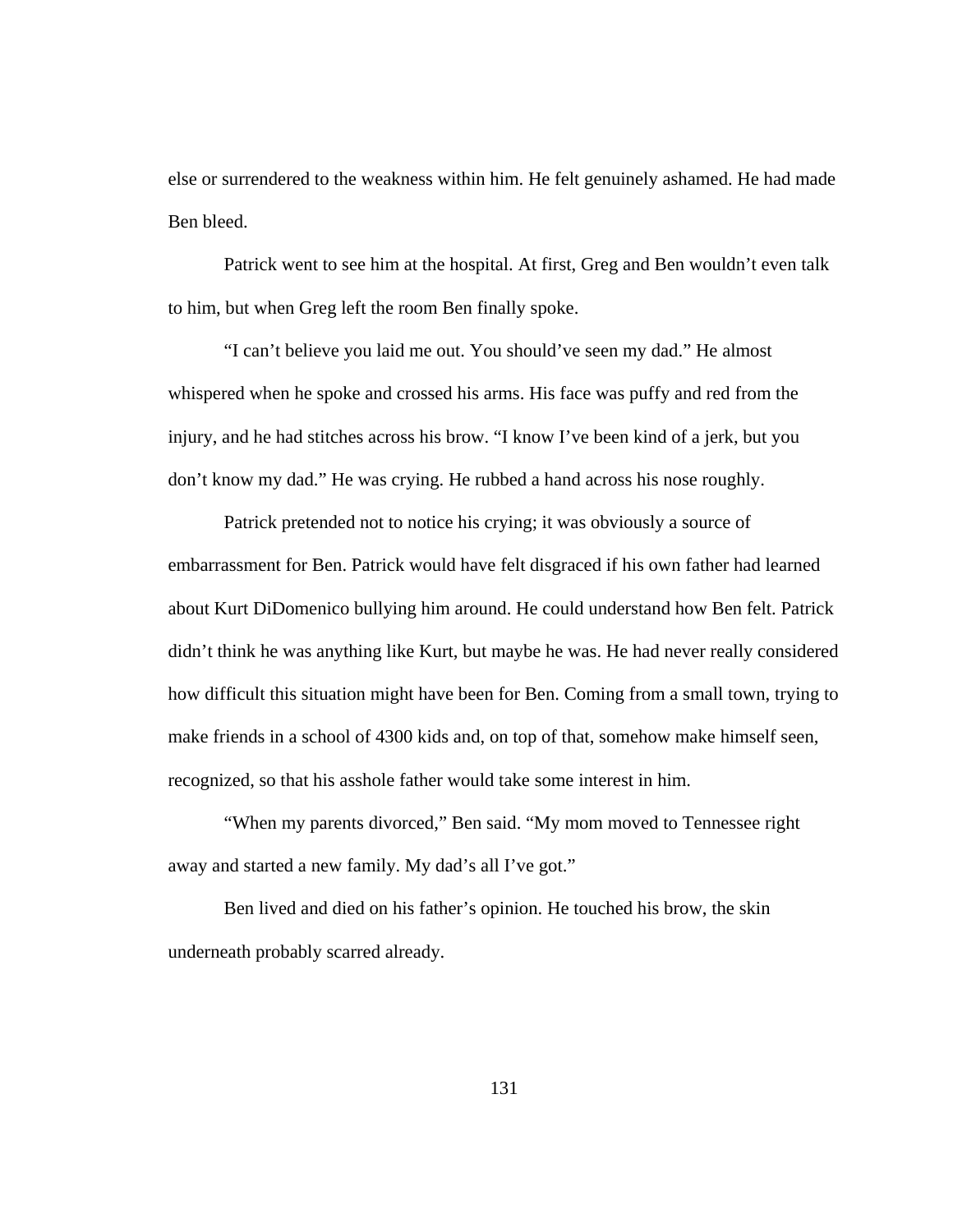Patrick didn't know how to convey how sorry he was. Ben and he both knew that, whether right or wrong, there were honest and intense feelings that drove Patrick to attack. Patrick couldn't deny that.

"I was mad about the suspension. I shouldn't have taken it out on you," Patrick said.

Ben let out a deep heavy sigh. "I can be pretty intense like my old man, I guess." Patrick supposed having Greg around wasn't any better than not having a father.

Greg's love seemed fairly conditional. Perhaps, that's the reason Ben grew so close to

Patrick's mom right away. It was the first time he saw Ben as a person worth knowing.

"Don't worry about your dad," Patrick said. "You'll bounce back."

Ben traced the stitching on his brow, shaped like a half circle. "Think it'll scar?" "Probably," Patrick said.

"It feels like it will."

"Let's hope it doesn't."

The tension between them might not ever really disappear, just like it was impossible to tell whether the gash over Ben's right eye would scar or heal. Even if it did heal, Patrick knew he would always see the faint contour of the cut when looking at Ben. Patrick would seek the crescent-like mark out to remind him of that moment.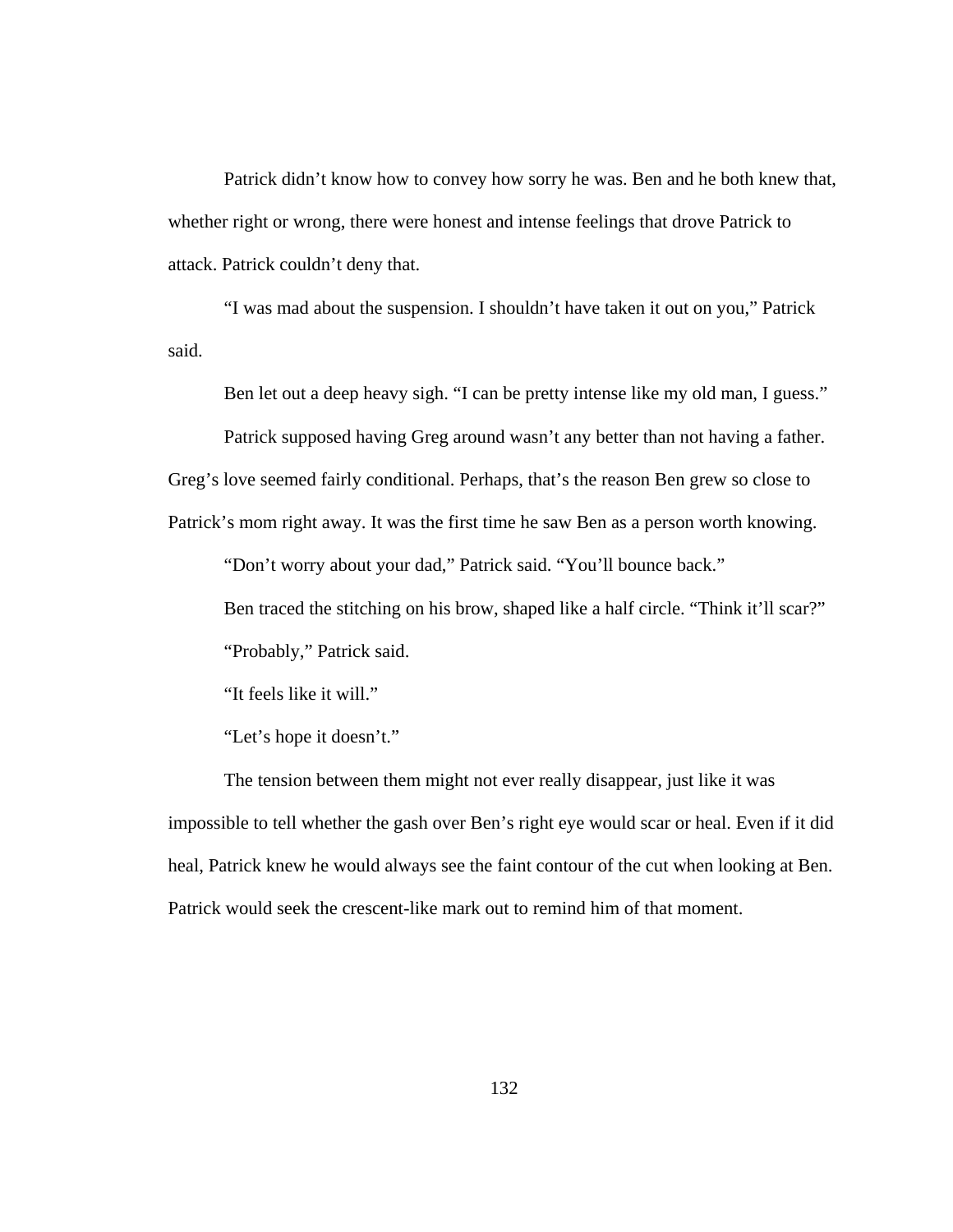## **ROTTING CANES AND SUGAR FIELDS**

 Isabelle's wedding dress had long sheer lace sleeves, a fitted bodice and a full lace skirt that draped over a mini-pleated underskirt. The lace itched against her skin, and Isabelle wished she'd had the forethought to wear a slip or undergarment. She prepared in front of a cherry-wood, framed mirror that stood in her parent's bedroom.

 It was 1968. A decade of turmoil was coming to a close, but, living in Puerto Rico's countryside, the people of Fajardo scraped through without much harm. Perhaps, in a larger city, the effects of the war and American politics were felt more deeply, but Isabelle felt removed from those things in the small coastal town. Still, she was relieved to move on. That May, she'd had her birthday and graduated high school. Only eighteen, she was crossing a threshold into adulthood and leaving her ugly past behind. She smiled at herself in the mirror, exposing a dimple in her right cheek. She had not yet lost her baby fat.

 Isabelle's best friend, Maritza, sifted through tissue paper in a box on the bed and pulled out the wedding veil. She helped Isabelle secure it in place with bobby pins. The giant floor fan next to the mirror blew Maritza's long, wispy hair around, and Isabelle wished her own hair were straight. In an era when it was fashionable to have long and lanky straight hair, hers was wavy and thick. She'd tried everything to straighten it, even having Maritza take an iron to it once.

The veil was in place, and they were done.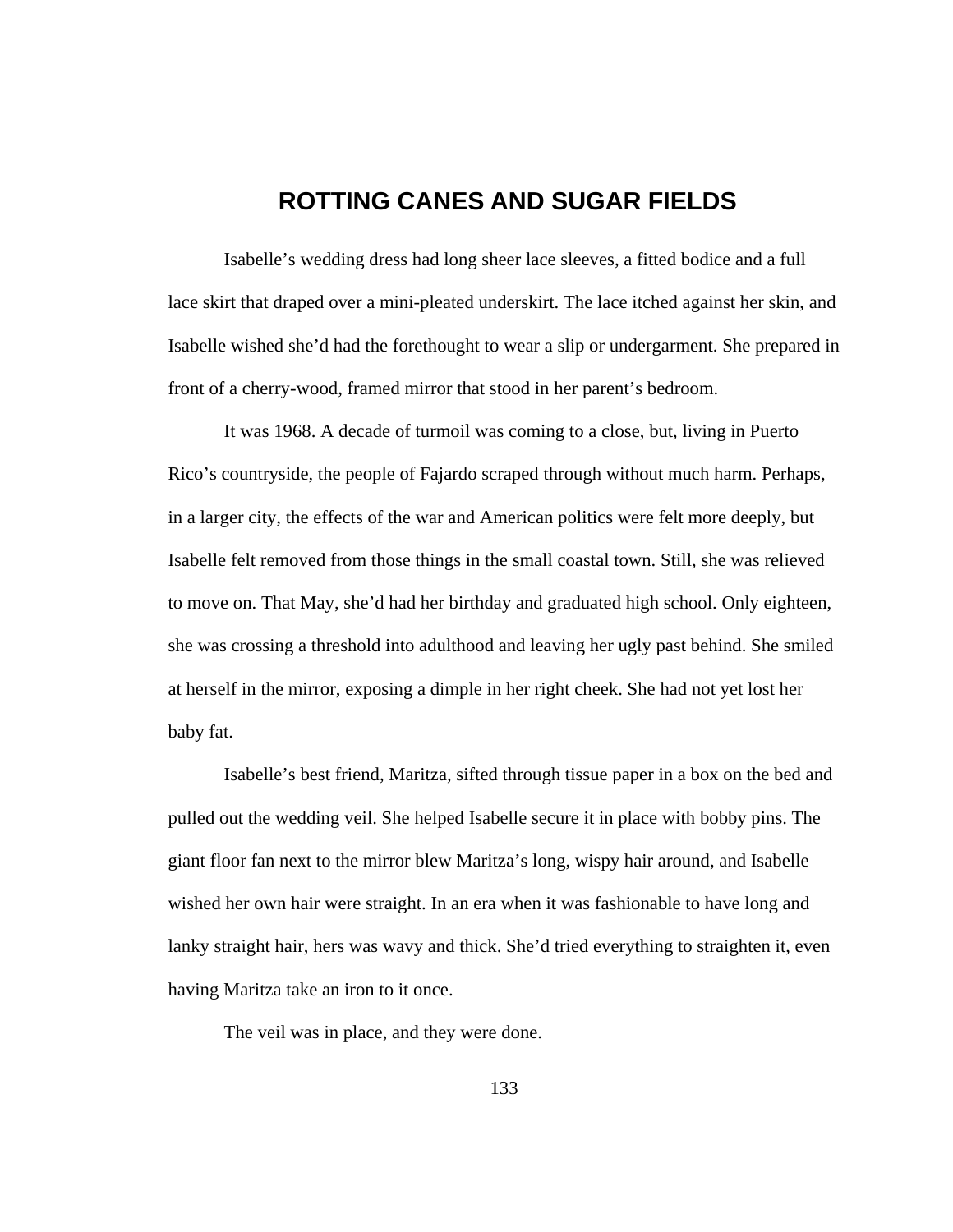"Give me a minute, okay?" Isabelle said. They hugged, and Maritza left the room.

 Isabelle leaned in close to the mirror and studied her face. Even caked in make up, she could see the pockmarks on her cheeks. She knew where to look. When she was in high school, her flaws made her a target of ridicule. Being the only daughter in a prominent family made her well known throughout the small town. Her father had one of the largest sugarcane fincas in Fajardo. When Isabelle's mother was alive, she tried her best to shield Isabelle from the whispers and disappointed looks. She chauffeured Isabelle from one doctor appointment to another. With each visit to the dermatologist, nutritionist and optomologist, Isabelle grew more aware of her flaws.

 Looking in the mirror on her wedding day, she could still see remnants of what she would've liked to consider her past. And, yet, she was not the same person she had been even a year before. Life and death had altered her in ways she wouldn't fully understand for quite some time.

 The wedding reception was held at Papi Querido's, her grandfather's, a house located on the highest hill in Fajardo. The family's sugarcane crop grew just below the slope of the hill and out for miles. From the balcony, the unobstructed view stretched out to Puerto Rico's nearby east coast line. Isabelle could almost make out their sister island, Vieques, in the horizon it was so clear out. The sun set, casting soft pinks and yellows on the reception. A live Trios band played music where the guests danced on a wooden platform in the back yard. The women's skirts swayed in the wind as they moved with the men who had abandoned their jackets in a pile on the guest bed. Isabelle's brother had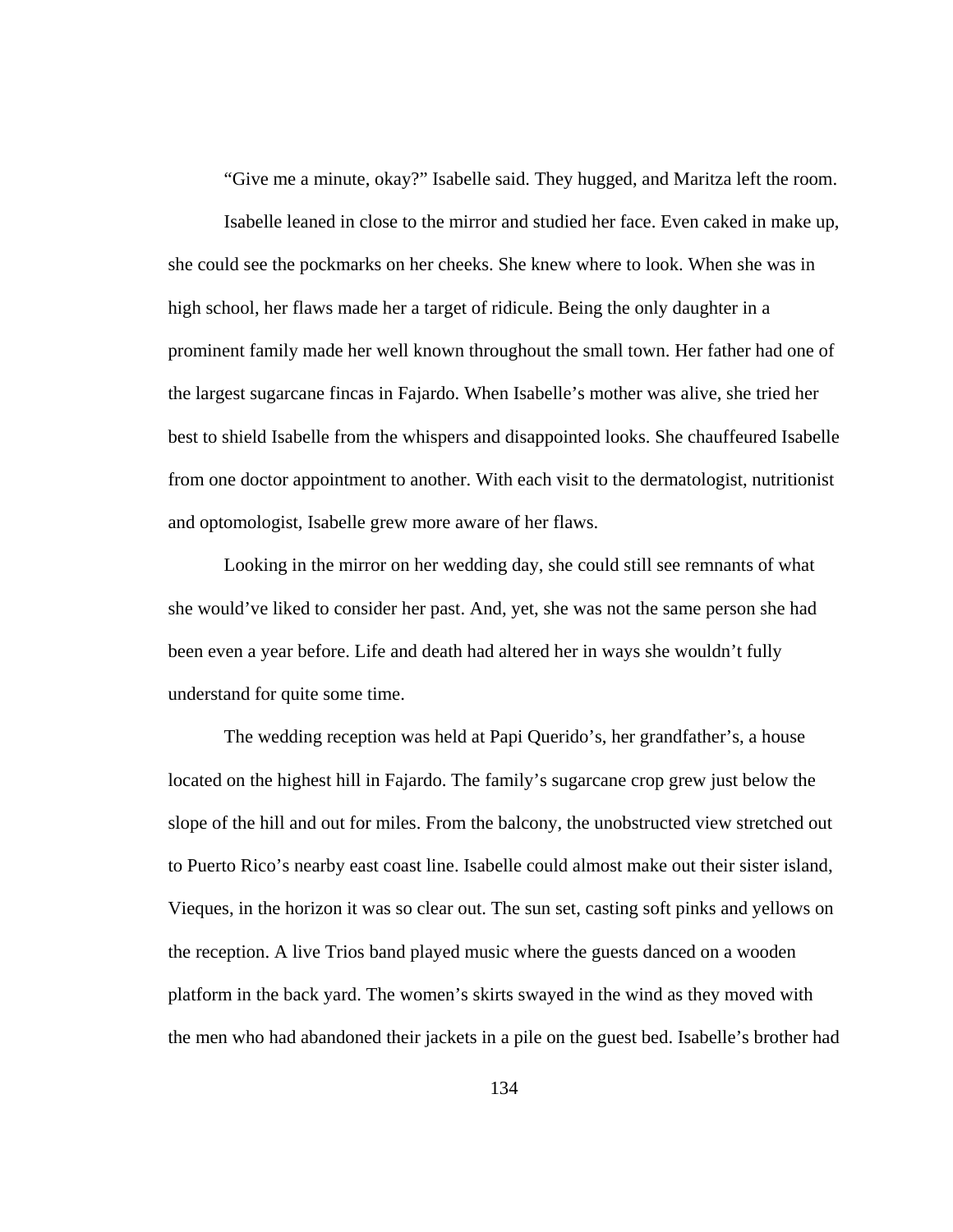too much to drink and passed out by the mango tree after repeatedly telling everyone that his little sister was married. He hugged each person with a mixture of excitement and drunkenness.

 Isabelle's husband, Carlos, walked out of the house onto the balcony where she was and put his arms around her waist.

"What were you thinking, Bella?"

 She continued looking out in front of her. "I was watching everyone dance." She looked down at the handrail and then into his honey colored eyes. "I wish Mami could be here."

 Carlos nodded solemnly and kissed her forehead. He let go, walked down the steps towards the Trios band and requested one of her favorite songs, motioning for her to come out as it began. Isabelle forced a smile and slowly walked out to Carlos, sliding her small hand across the wood railing with each paced step.

 Most of her family had been there that day. Her mother was the exception, having passed from a stroke six months prior. Only a handful of Carlos' family could attend. Being from Chile, and seeing as the wedding was so rushed, not many people from Carlos' huge family could manage to obtain visiting visas in time. One of his brother's was already there, having traveled with Carlos to Puerto Rico to finish his studies. There were also a few friends he'd made on the island present. Isabelle would visit Chile some time after the wedding and meet his parents and siblings.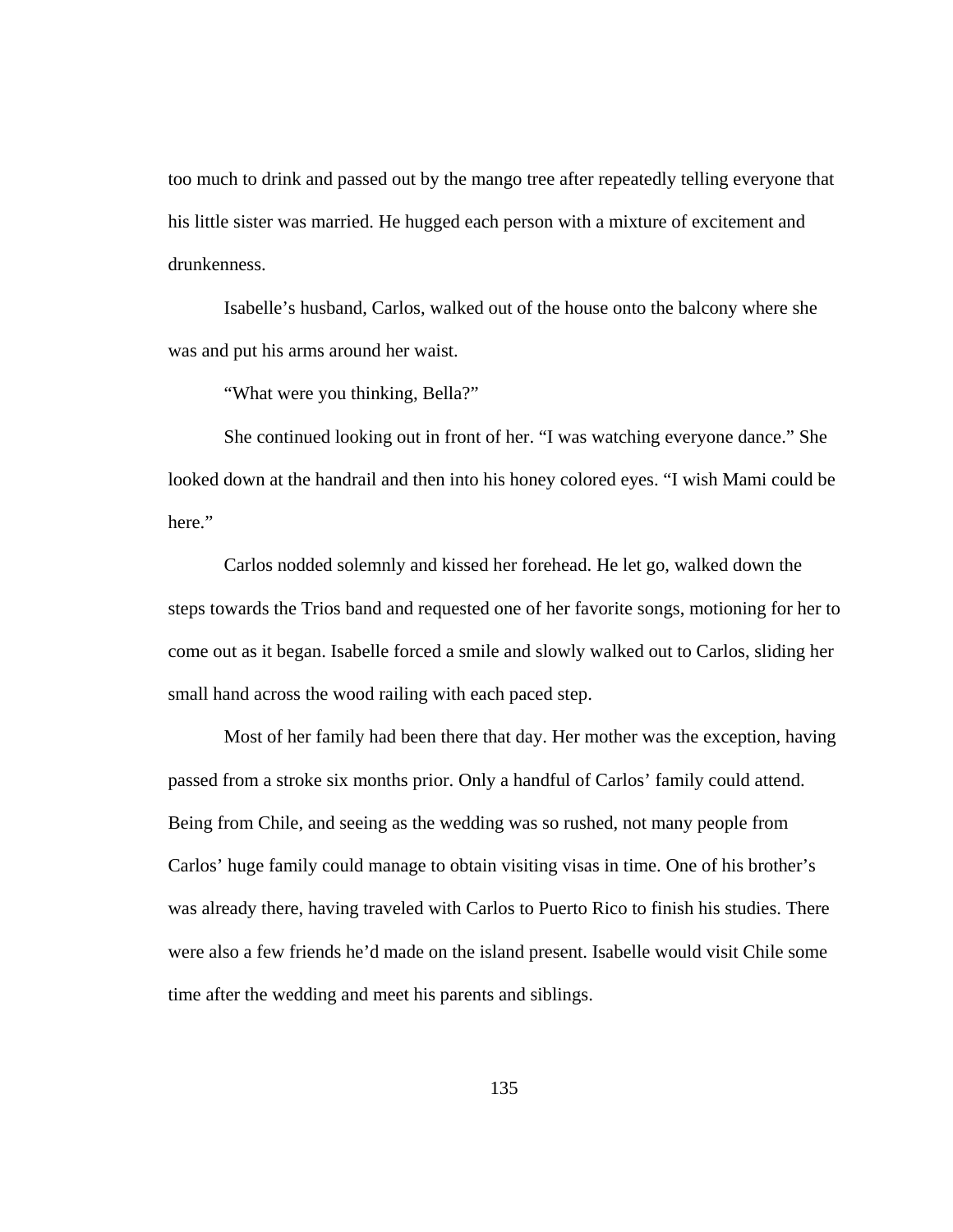Carlos and his brother came to Puerto Rico alone to finish their education. Carlos was twenty-three at the time he met Isabelle. He waved at her while walking down Avenida Baralt with Maritza. When he first walked up to them and introduced himself, Isabelle assumed he wanted to meet Maritza. Men were always stopping or crossing the street to talk to her. But, he was interested in Isabelle and asked her out that day. Isabelle wore a navy blue summer dress with short sleeves and small white flowers scattered, like seashells on a beach, in the blue. She doesn't remember what they talked about, just the way he looked. The way the sun behind her hit him full on the face, causing him to squint his eyes. Handsome and tall with rich, black hair, he was unlike anything she was used to seeing in their small town.

 Carlos became Isabelle's second and last boyfriend. Good looking and educated, her family welcomed him. He'd known Isabelle's mother and proposed a few weeks after she died suddenly, and only a couple of months before his visa expired. The government extended his stay three more months because of the impending ceremony.

 In 1968, Pope Paul IV wrote the encyclical "Humanae Vitae," condemning the use of artificial means of contraception. And, so, after being married only one month, Isabelle became pregnant.

At nineteen, she had their first son, Jose.

 At twenty, she was carrying their second. It was during this time, pregnant and nursing Jose that the rumors began. When Maritza called one day to share what she'd heard, Isabelle couldn't ignore them anymore.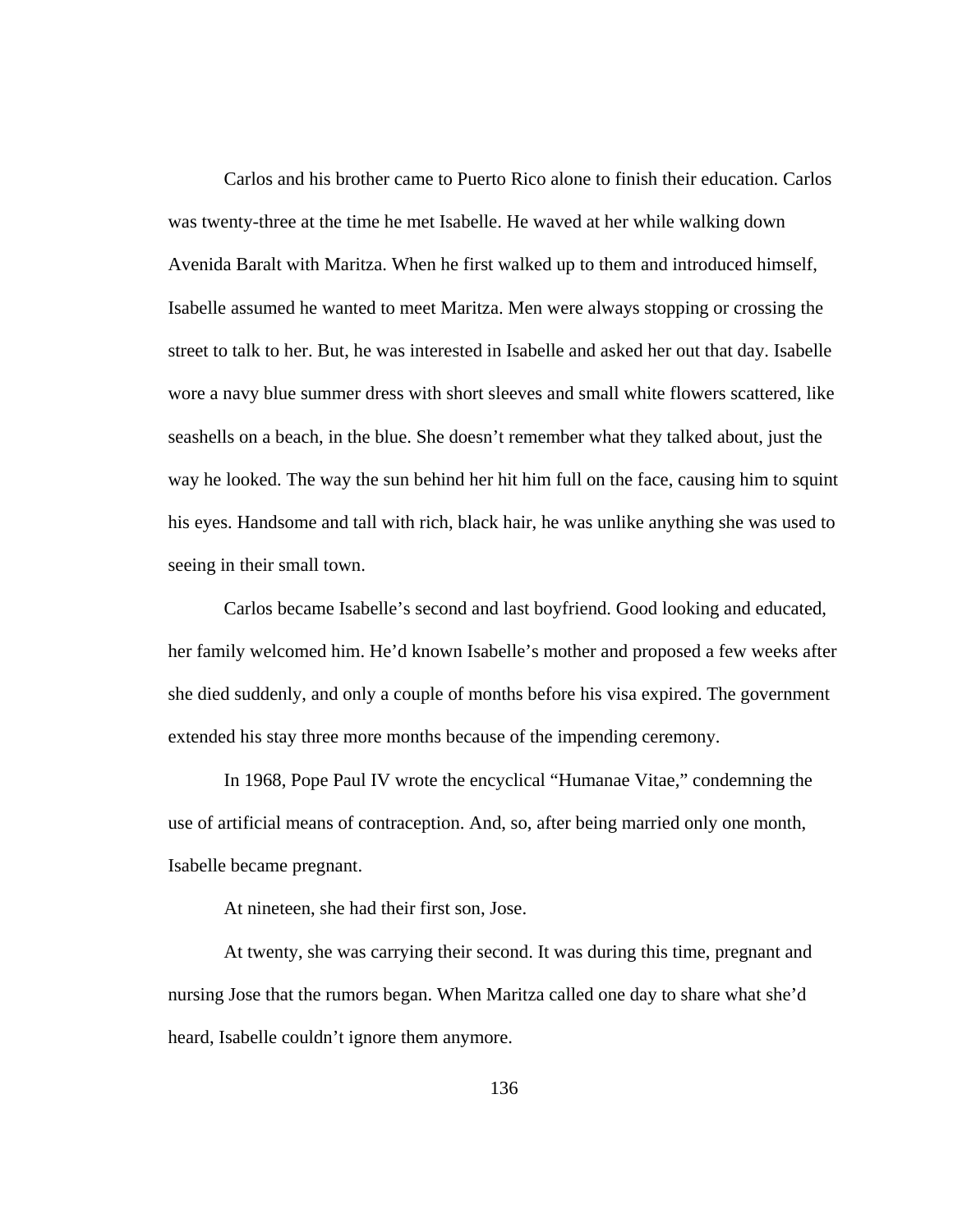"She was the sister of a friend of a friend," Maritza said. "Every day after work. I'm so sorry, Mama."

 Carlos worked at El Conquistador Resort, which afforded him the opportunity. Isabelle had to know so she sent Jose to her brother's house, next door, for the night. Then, she took the yellow station wagon into town and waited until Carlos' shift was over. She felt guilty for sitting there and hoped she'd end up following Carlos to a local bar for a few drinks and nothing more. Intuition told Isabelle, however, not to leave until she knew for certain.

 Sooner than anticipated, Carlos climbed into his pickup truck and drove off. She followed him into the next town over, Luquillo, wondering if he'd spot the yellow Volkswagen on the road. He pulled into the driveway of a house Isabelle had never been to before. A tall, fair-skinned woman opened the door and kissed him at the door's threshold. The blood rushed to Isabelle's face. She felt dizzy like the way she did after working in the sugarcane fields too long past the noon sun.

 She got out of the car, not knowing exactly what to do or say. She walked up to the house and stood near the giant window in the front façade. Carlos leaned against the counter in the kitchen. Isabelle froze, staring blankly into the house until shapes were all she saw. She felt as if she'd floated outside of herself, into her memories from the past few years, wondering when and where the betrayal had started. Carlos had always been affectionate with her, never giving off signs that his feelings had changed. Isabelle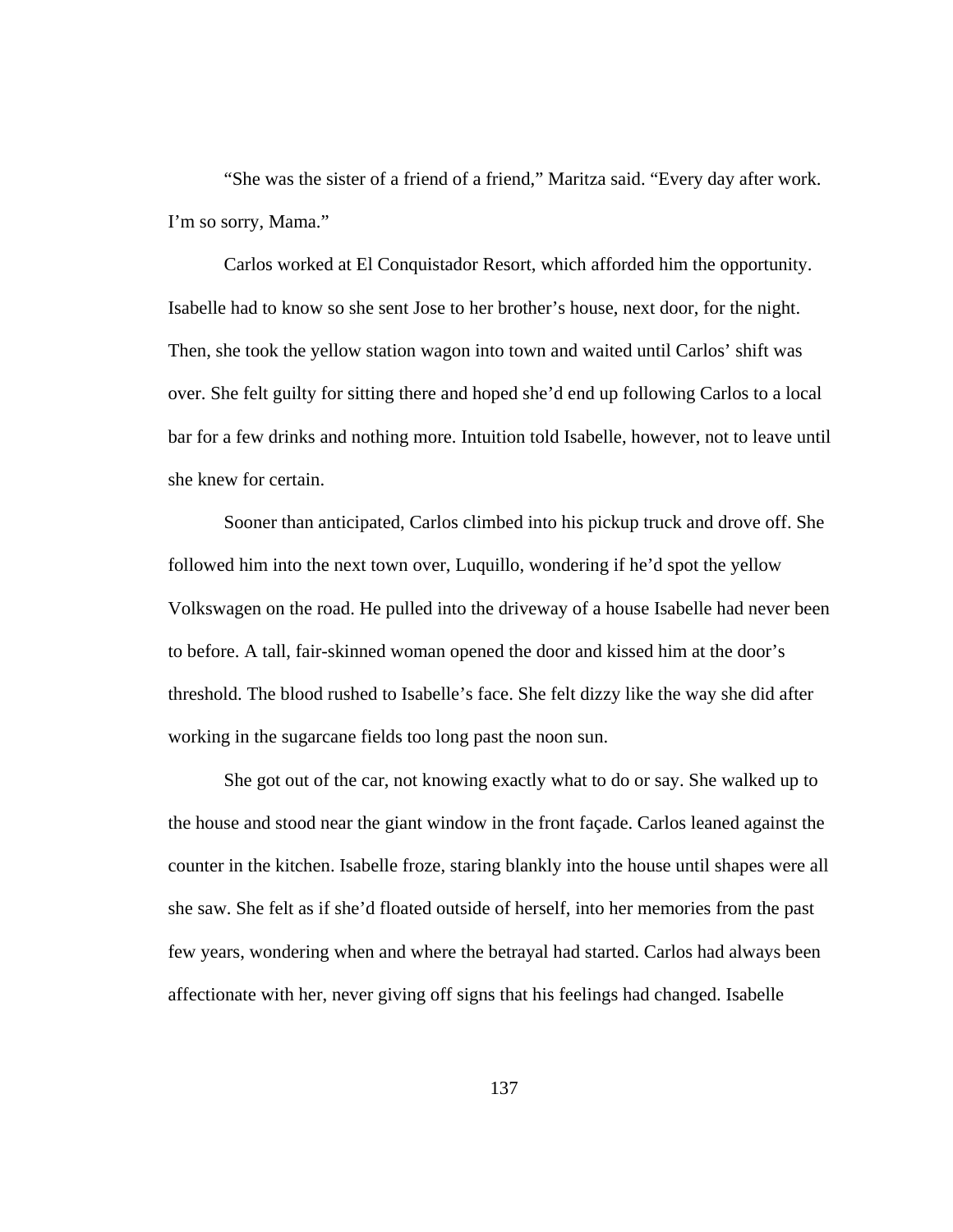scrutinized every look, every word, in her head wondering where she'd missed the sign but couldn't find it.

 Isabelle refocused. The two figures in the kitchen were gone. Isabelle caught a glimpse of her reflection in the window. Her pregnant stomach was barely covered by the thin cotton top. No, she was not a little girl anymore. And, still, in spite of being a mother and a wife, she thought the girl in the reflection looked very young and lonely.

 Sitting at the dinner table that night, her eyes puffy and red, Isabelle asked him where he had been.

"Out with my brother." He smiled and cut into a pork chop.

 Isabelle could not eat, the pork and rice in front of her cold. In an attempt to keep it from trembling, Isabelle clenched her left fist. "Please don't lie."

 "Why would you say that, Bella?" He furrowed his eyebrows; a deep crinkle appeared in his forehead.

"I know where you were," she said.

 "I don't know what you mean? I thought you were home all afternoon?" He kept eating, looking at his plate.

 "No," she said, raising her voice. "I went to Luquillo." At that point, she released the tears that she had been holding back all afternoon. "I saw you with her."

 Carlos reaction betrayed his previous attempts to remain cool and calm. He rushed over to her side of the table. Soft and quick, he spoke all in one breath. "It was a mistake, I'm so sorry; I'm so sorry. I didn't mean to hurt you. I'm so sorry."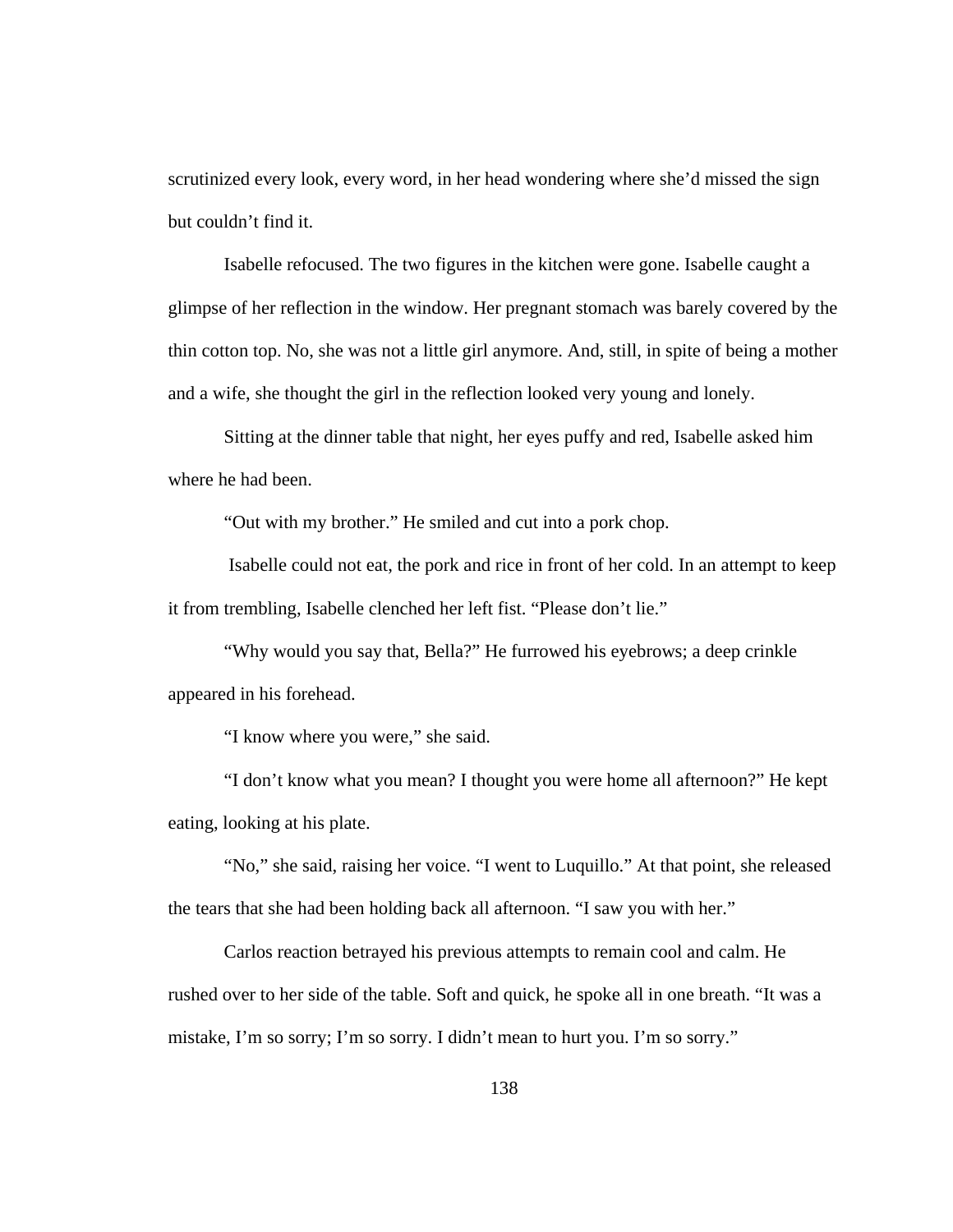"How long has it been going on?" She tried to read his expression and determine if he was sincere, but his face was scrunched up, his eyes shaped like two frowning slits.

"A few weeks."

"Do you want to be with her?"

"It's impossible; she's married."

"So are you."

"Listen, look at me. I'm sorry. I love you."

Carlos hadn't answered the question. "But, if not, you would?"

 "No. I'm ending it. I promise, Bella. It's over." He took her trembling hands and kissed them feverishly, then he kissed her cheeks and forehead. Isabelle sat, slumped in a haze, not knowing what to do.

 That night he slept on the couch. He hadn't said he didn't want to be with the other girl, only that it was impossible. He may have left if family didn't tie him down. Isabelle was angry and scared to lose him at the same time. Carlos made her feel like the outcast she'd been growing up and she had been trying so hard to erase. Marrying him had brought with it the promise of a new life. He had failed that promise, and she hated him for that.

 Isabelle kicked the covers off her clammy skin. She pulled her hair back with a checkered silk scarf and washed her face in the bathroom sink. Blotting her left cheek with the olive green towel, Isabelle knew she didn't need him to remind her of who she was. The scars left by her dermatologist would never go away. The bumps themselves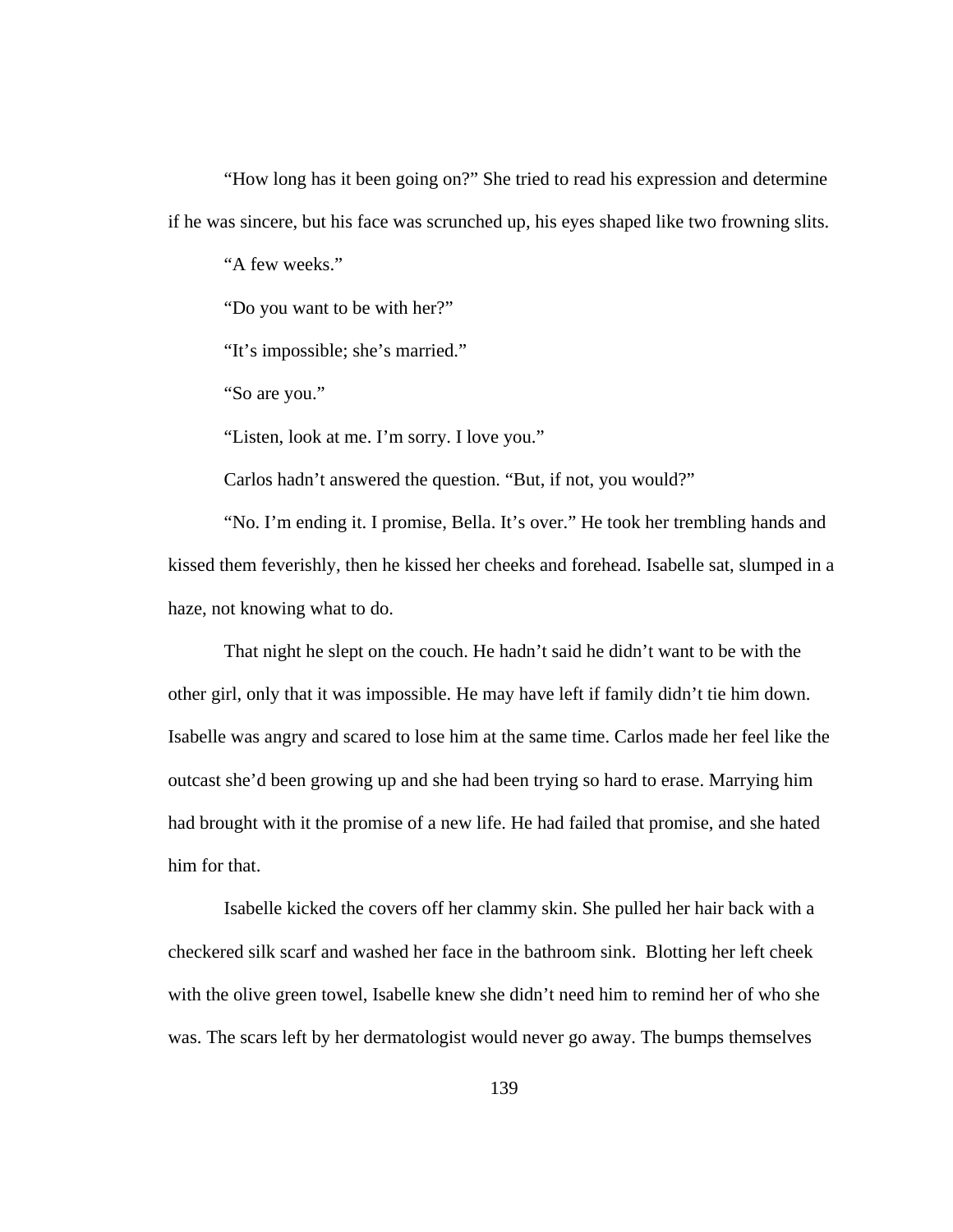had been viral infections, small swollen mounds scattered across her pale cheek. Isabelle's parents meant well by taking her to the dermatologist who treated each bump by trying to expel the trapped liquid matter. With a tiny needle, he popped each one in a painful and disfiguring procedure. Isabelle's face was not completely mutilated, she knew that, but tiny scars populated her cheek. At fifteen, the scarring was another in a long list of things she hated about herself.

 Early the next morning, Isabelle went to her father's hacienda by the sugarcane field. Zafra had started, however, and he'd left early that morning to harvest the crop. She headed toward the fields. As a little girl, she worked some days in the field bringing water to the men. The workers filled used tin Saltine cracker boxes with water. Next to the big square box, a cup hung from a branch driven into the ground. Sometimes the men would bring cups carved out of coconut halves that they stored in a back pocket of their pants.

 As payment, her father would cut a stalk in half, shaving it down to its sweet straw-like middle. Isabelle chewed and sucked on the cane, extracting sweetness, the sugary liquid dripping down her chubby chin.

Isabelle followed the unpaved road along the field listening for voices. The sugarcane stalks grew taller than most men and thicker than a shower rod. The white flowers that grew at the peak were chopped off by the farmer's long sharp machete first. Then, the leaves, which were thin and narrowed to a fine point. The skin of a leaf was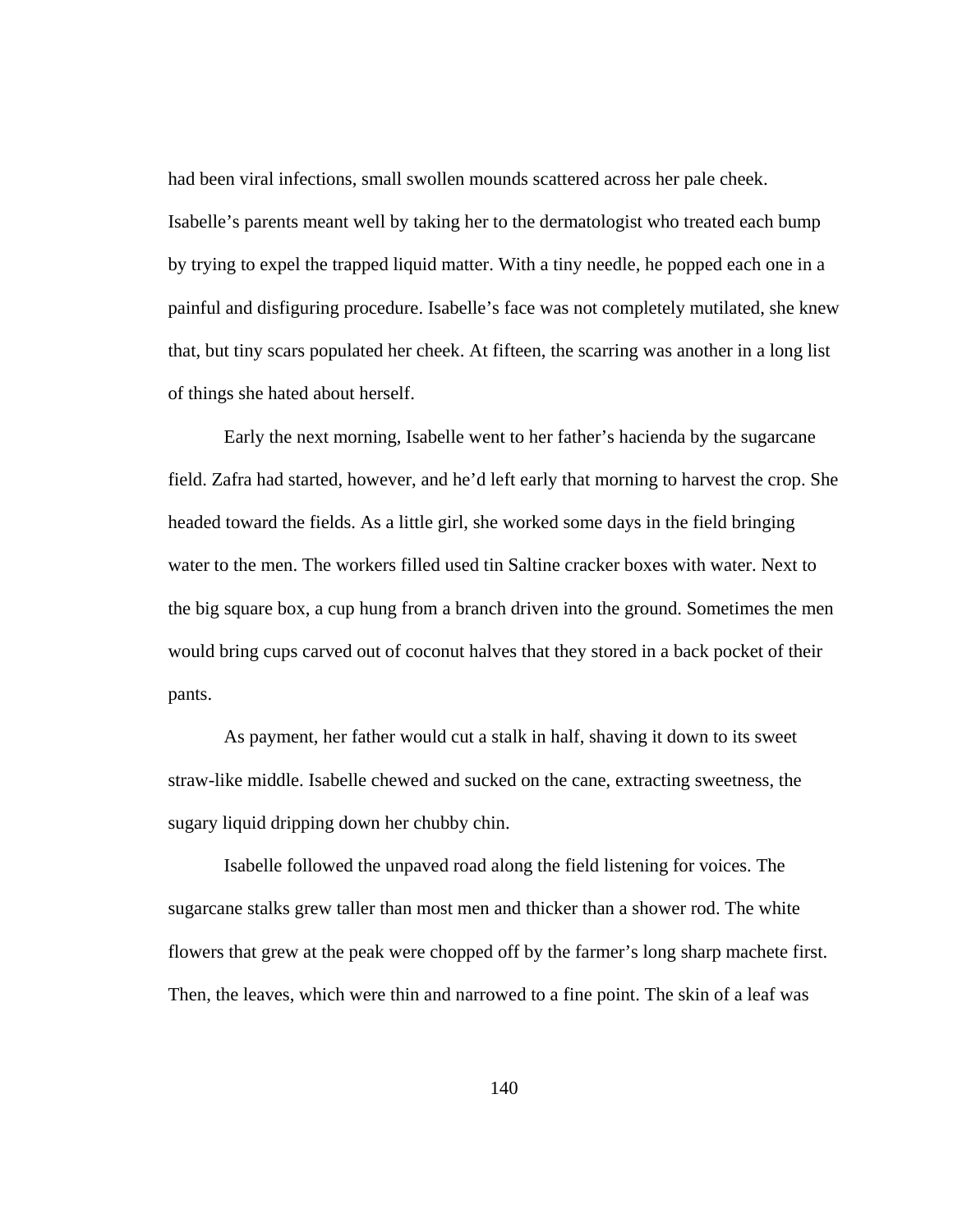fuzzy and itchy. Isabelle would not walk into the jungle whose blades could cut her bare skin. When she heard voices, she called out to her father.

 He stepped out of the field holding a machete and a garrabato in his right hand, made from a guava tree and in the shape of a reaper's tool. All the men used garrabato's, snapped from a nearby tree, and fashioned with a hook at the end to pull the flexible stalk back and cut it at the root. Isabelle's father was an impressive figure, almost as tall as the sugarcane, at six feet tall.

"Mija, que tu haces aqui?" he said.

"Something's happened," she said.

 He must have known it was important, for her to come down to the fields during harvest. "Let's have a drink."

 They walked to a nearby tree and sat in its shade. He grabbed the drinking cup and filled it, offering her the first sip, which she declined. The long sleeve shirt, he wore for protection from the sun and the sharp leaves, was drenched in sweat. The workers would need the water more.

"Carlos has been cheating on me," she said.

"Ay, Mija. I'm sorry."

"Should I forgive him?"

"You have to forgive, Isabelle."

"I don't know if I can."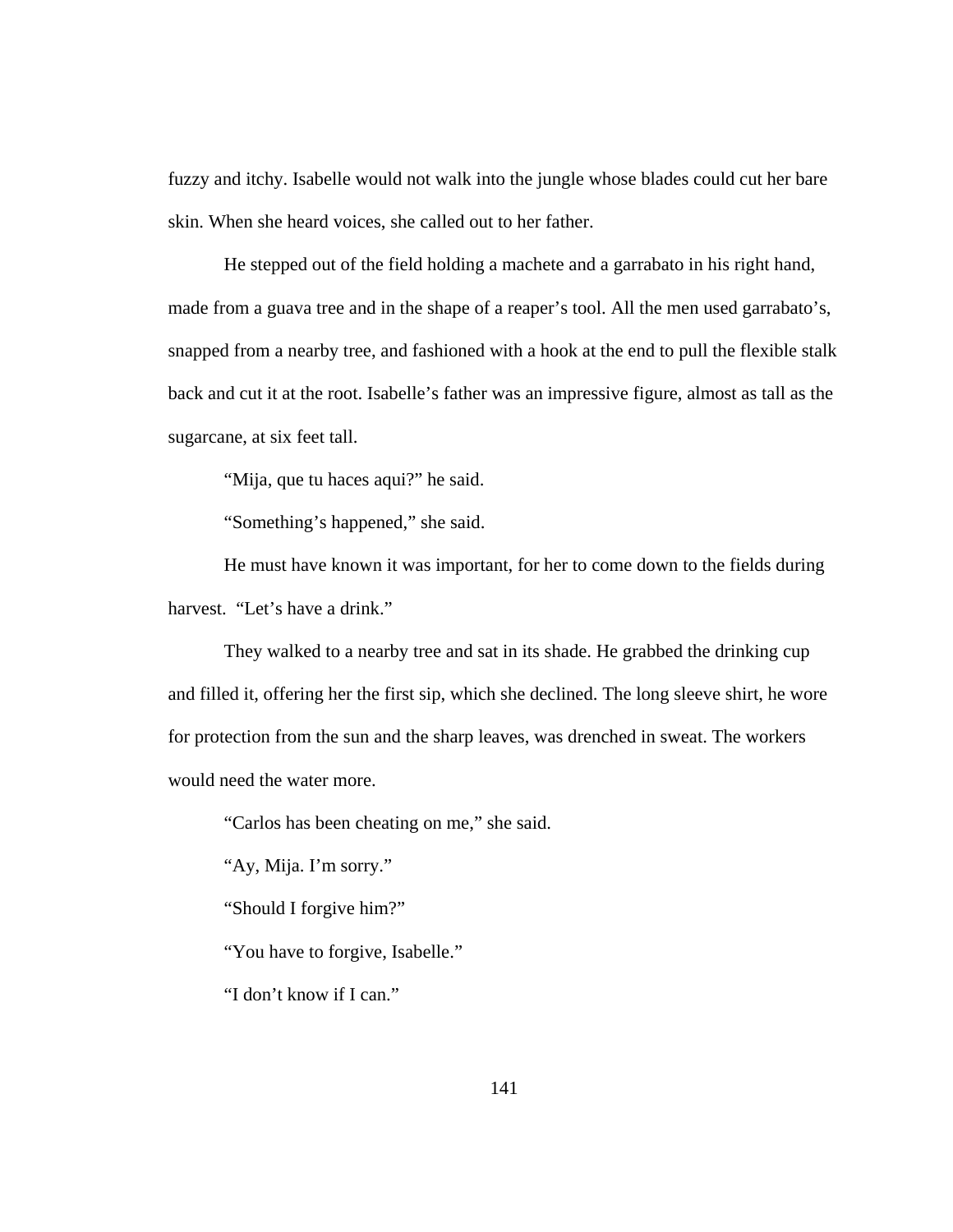He looked down at his feet. The straw hat he wore cast shadows across his face. "He is wrong to do this to you. But you have a family. Piensa en los ninos."

 She did think about her children. By that line of reasoning Isabelle needed to forgive Carlos' infidelity simply because they had children. Isabelle had expected a little bit more compassion from her father. Perhaps, more anger on his part.

"What if I can't, Papi?"

 "You have to try to forgive. If he wants to change, you have to give him a chance."

 Isabelle had chosen Carlos as her husband, and, if he wanted to stay in the marriage, she supposed her father was right and she had to give Carlos the opportunity to make amends. It was true that Isabelle didn't want the dissolution of their marriage on her conscience, but pushing all of that anger aside seemed impossible. It seemed an unjust request.

"I don't know how to forgive him," she said.

 "Go see Padre Ramirez so he can help you," he said. "You'll see how often this happens."

Isabelle faintly recalled a similar situation between her parents when she was just a girl. The exact details remained just out of her reach, but a hazy impression of closed doors and muted, stony- faced conversations remained. For a while, her mother cried often at seemingly nothing. One day, it was forgotten. Isabelle wished her mother were around to explain how she managed to forgive.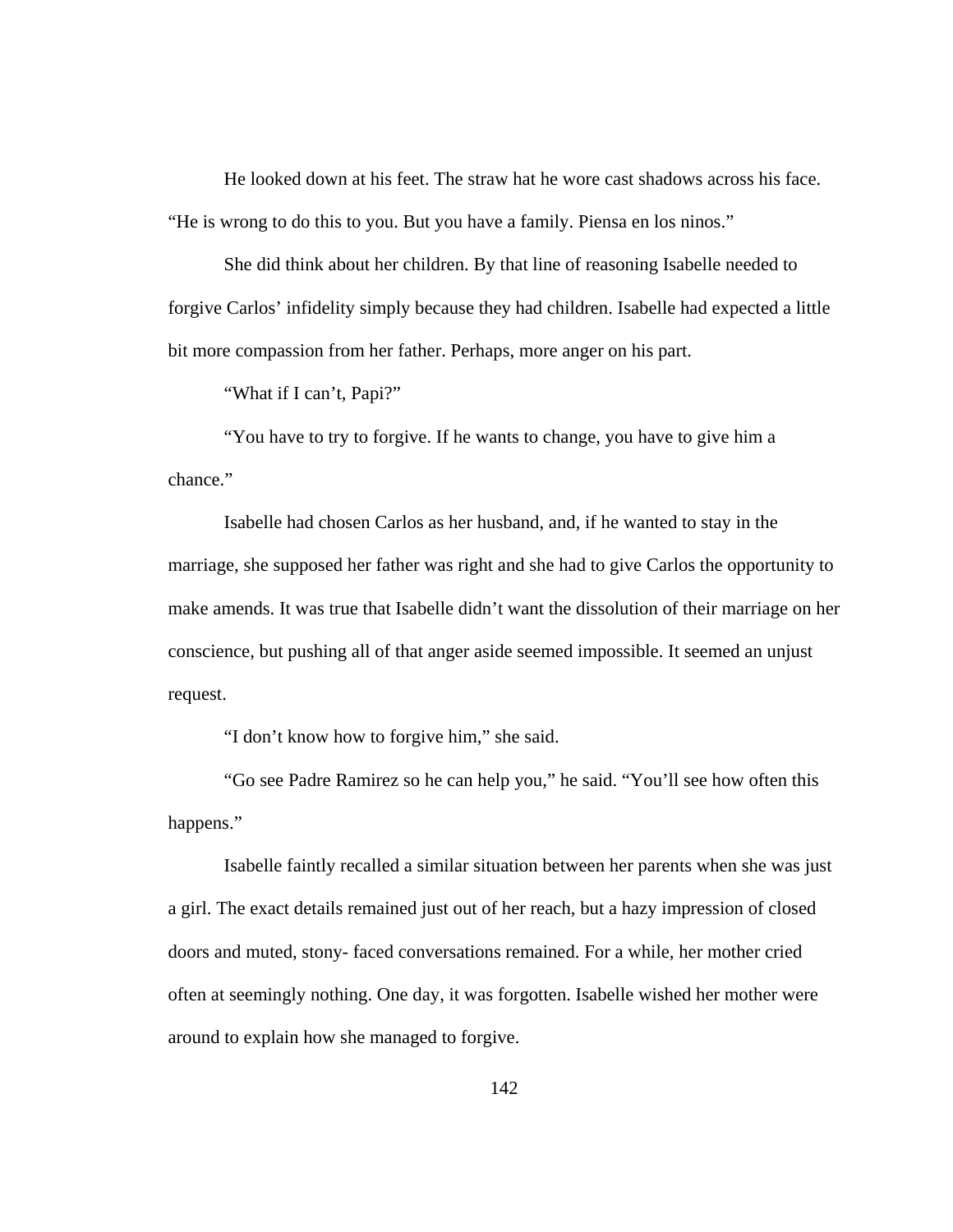Isabelle met with Padre Ramirez who confirmed that infidelity happened in many marriages. He asked her to think of her kids and the Lord's word. Catholicism didn't allow divorce. Marriage was for life. Isabelle respected the priest, and she knew he was right in saying that she had to really forgive in order to heal.

 It was one indiscretion. Isabelle was made to realize she was not completely faultless.

 Isabelle had found it difficult to deal with becoming pregnant right away. She took her frustrations with child rearing out on Carlos because it was the only direction she could vent. He never took responsibility for Jose, avoided helping in any way to maintain their home life. The stress of being the primary caretaker made her cranky and argumentative. Isabelle could accept culpability too. Arguing and screaming was no way to treat a husband.

 Although she was young and inexperienced, she thought she could change. If Carlos tried, she could learn to forgive. Over time, she did. She fought off the urge to throw what he did in his face every time they fought. Not that she didn't think about it. She did. Often. But she didn't act on those emotions. It was hard work.

 Her father taught her not to shy away from hard work. He was a wealthy farmer, but a farmer nonetheless, meaning he performed difficult manual labor for most of his life. Every year, during Zafra, he would leave around three in the morning, picking up the men on his way to the fields. The first thing they had to do was clean the stalks before cutting. Cane was flung onto the ox pulled carts made of wooden planks. The sides of the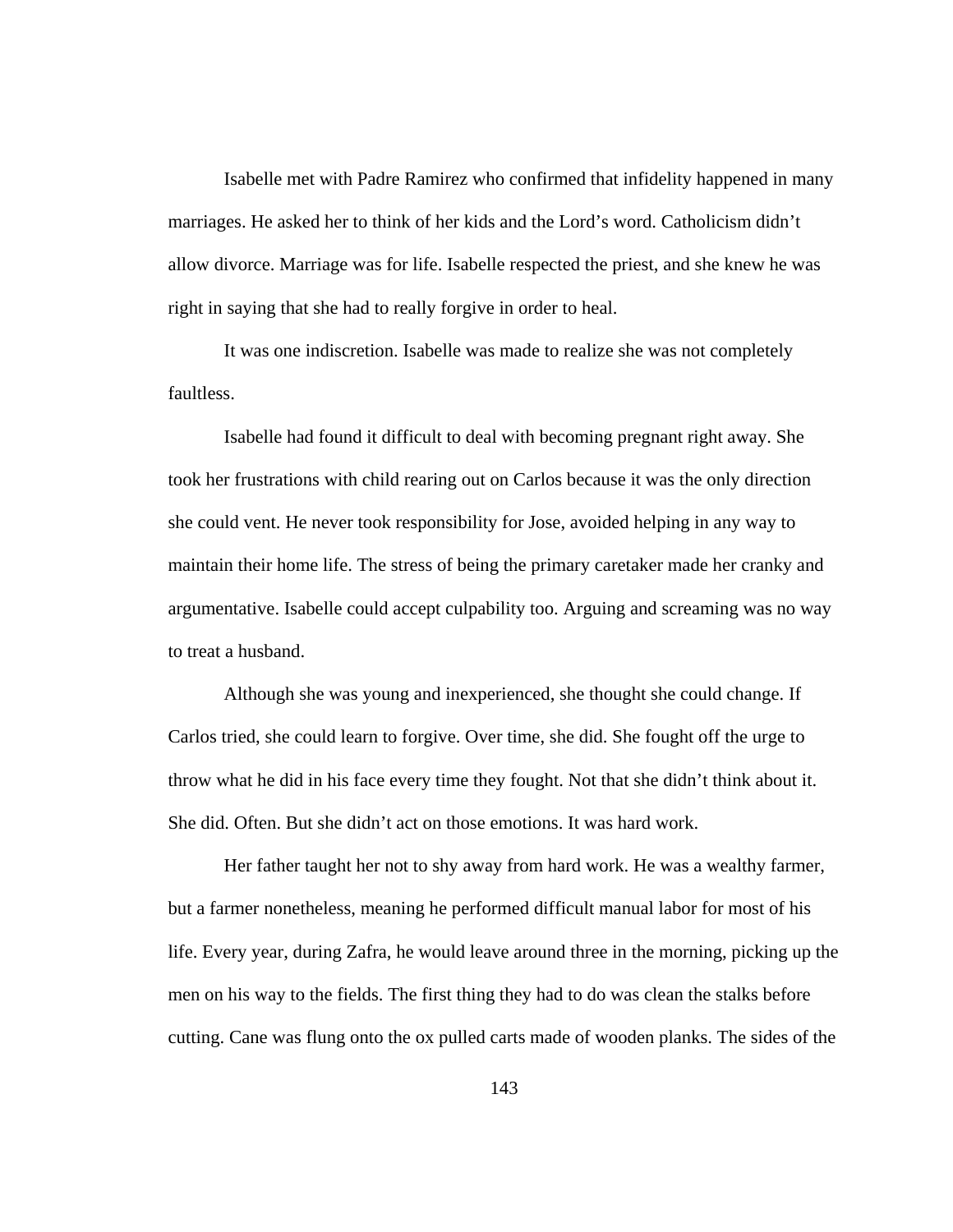carts were tall, created to hold a large amount. The carts full, the men walked the unpaved path alongside to the Centrale Azucadera de Fajardo for refining. The men never rode the carts; they held long tree branches they'd stick the oxen with to keep the animals in line. After all the crops were harvested, they set fire to the fields and burnt the scraps to ash. The men prepared the soil and replanted for Zafra, the next January. Year after year, they repeated this backbreaking work.

 That method of farming was dying. Neighboring haciendas accepted the change quicker. The chopper harvester cut cane at the base of the stalk, separated it from its leaves and piled it on the truck minimizing the workload. All the while, the machine blew the cut leaves back onto the field. Choppers harvested over a 100 tons of cane in an hour. Isabelle's father refused to use it; the machine damaged the crop. As soon as it was cut, the cane started losing its sugar content. The machine made harvesting quicker but sacrificed quality.

 It became harder to find men willing to do the manual labor. Isabelle's father had to burn the fields first to get rid of the leaves without harming the stalk. An entire field could go up in flames in an instant and required vigilance. Baguesse, the substance that remained after refining, was highly combustible. In fact, mills often used baguesse as fuel in the factories. It was a dangerous practice that forced Isabelle's family to move the fields far from the home.

 Isabelle had seen the flames of a sugarcane fire close to her home once. It threatened to envelope the entire building. In the middle of the night, her mother woke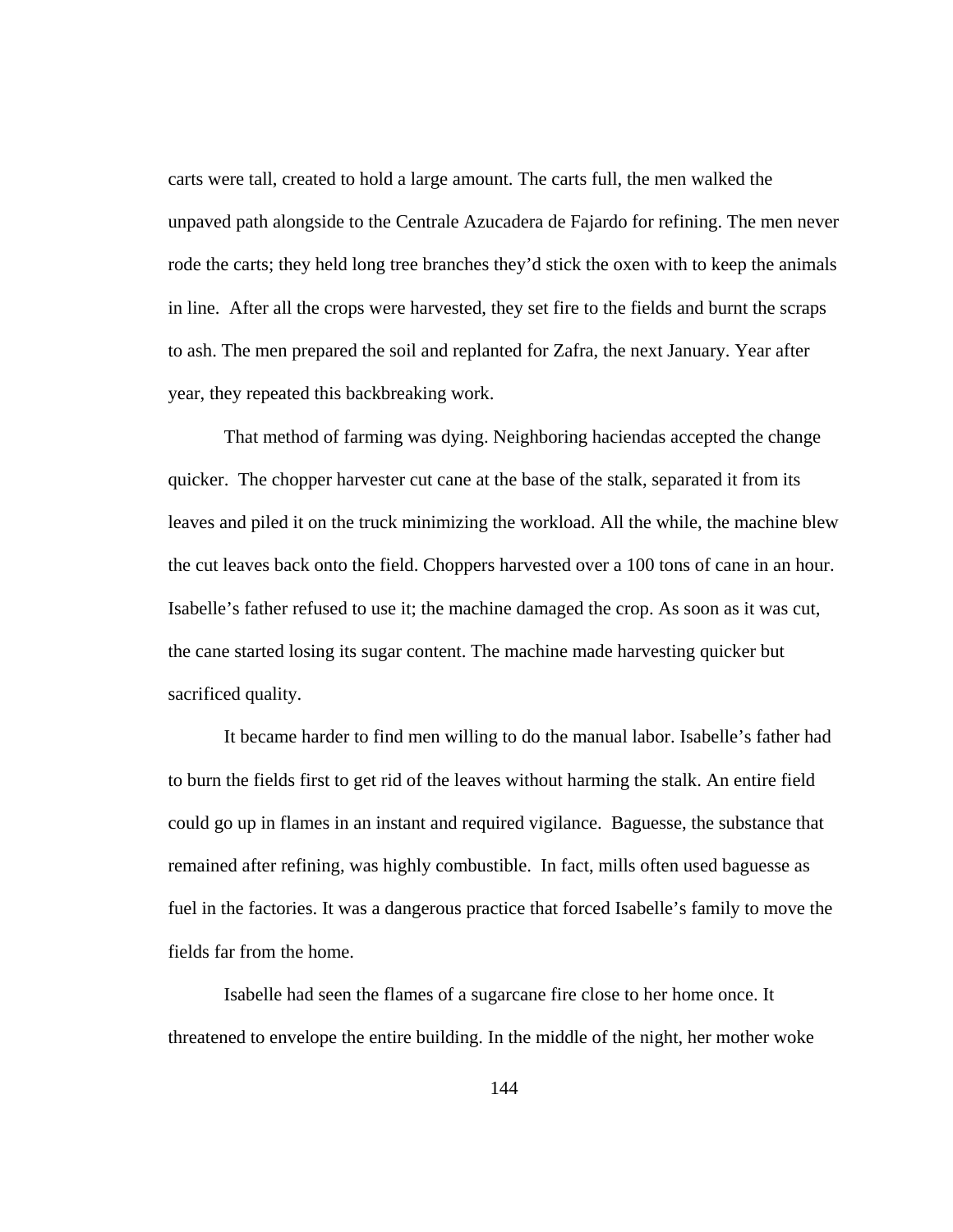Isabelle and her brother. Two packed bags waited by the door. The field was an inferno of burning sugar, the flames cracking and popping. Hot air filled the area. Her father and the men fought to put it out and breath. Their faces were covered in soot. Isabelle's father stayed while the rest of her family was driven to a nearby hacienda. Isabelle thought they'd lose the house and maybe her father. The prospect was overwhelming to a little girl. She realized she had a lot to lose, and she was helpless.

 It's hard for Isabelle to forget that fear. She knew her father hadn't either, and he understood the risks he was taking by burning the fields first. But, it made the process quicker without damaging the harvest, and they needed to cut labor somehow. It seemed the more work they put in, the more time they spent cleaning and cutting, the less crop they produced. In comparison to the surrounding fincas, they couldn't keep up. They put in the most work but received the least in return.

 Isabelle felt the same way. At first, Carlos was willing to do anything. He quit El Conquistador and worked in the fields. After a few years, Isabelle's father sold the finca and got Carlos a job with a friend who owned the Ferreteria Pasca, a hardware store in Fajardo. Isabelle's life revolved around her children and the home. Carlos moved his way up at the Ferreteria until he was asked to join the owner, a man notoriously unfaithful to his wife, on business trips. The owner's wife was known for her candor, confronting many of his mistresses to assure them she was not going anywhere. To Isabelle, it seemed like little consolation. But, the woman had found some kind of satisfaction in reasserting her position.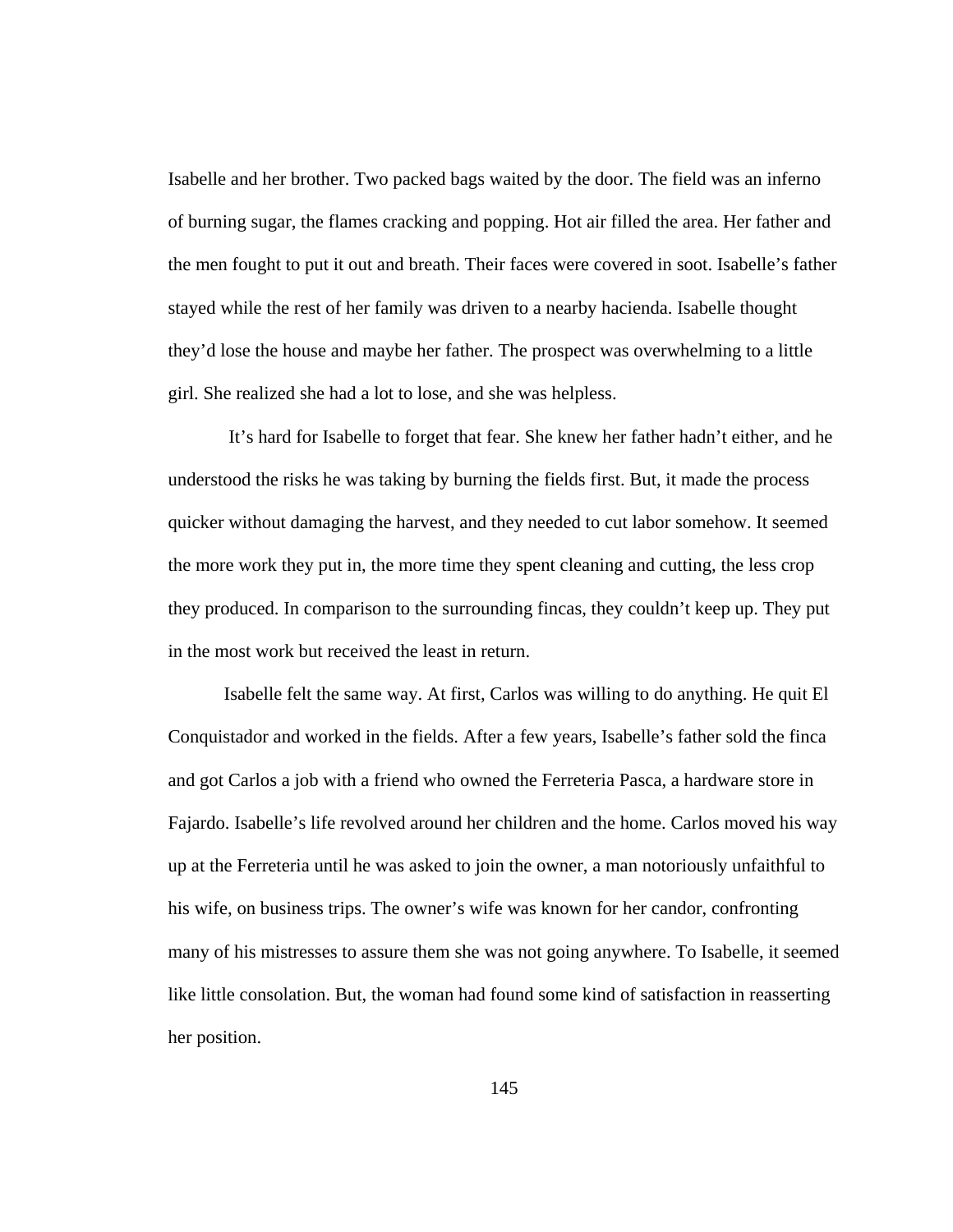Isabelle could not imagine living in a marriage where her husband was openly unfaithful. Isabelle didn't like associating with either of them and worried about the amount of time Carlos spent with the owner. Carlos was weak and he spent a lot of time working. Isabelle wasn't blind to the danger or his faults. She chose to ignore them.

 The boys are now six and seven. The younger one's name is Antonio. Isabelle's long hair brushes against the small of her back as she walks. She is slim and tan. She is the prettiest she has ever been. Memories of her former self are distant, fading. It's a Sunday, and she prepares to take the boys to the beach. It's one of her favorite things to do, but she has to prepare before she lets them know or they'll want to leave right away.

 She shaves her legs while sitting on the edge of the porcelain tub. She ties a black scarf like a hair band around her head to match the black one piece she wears. She pulls on a long, white flowing skirt. She's already packed sandwiches in the cooler, a blanket, some towels and sunscreen in the car, while the boys lurk around the living room.

 Finally, she opens the bedroom door and says, "Well? Go get your bathing suits on, come on. Let's get to the beach early."

 The two young boys set off, running to their rooms, stripping their shirts off in the living room and tripping over their shorts as they try to pull them off and run at the same time. They go almost every Sunday now. Only her and the boys, Carlos is now managing at the Ferreteria Pasca.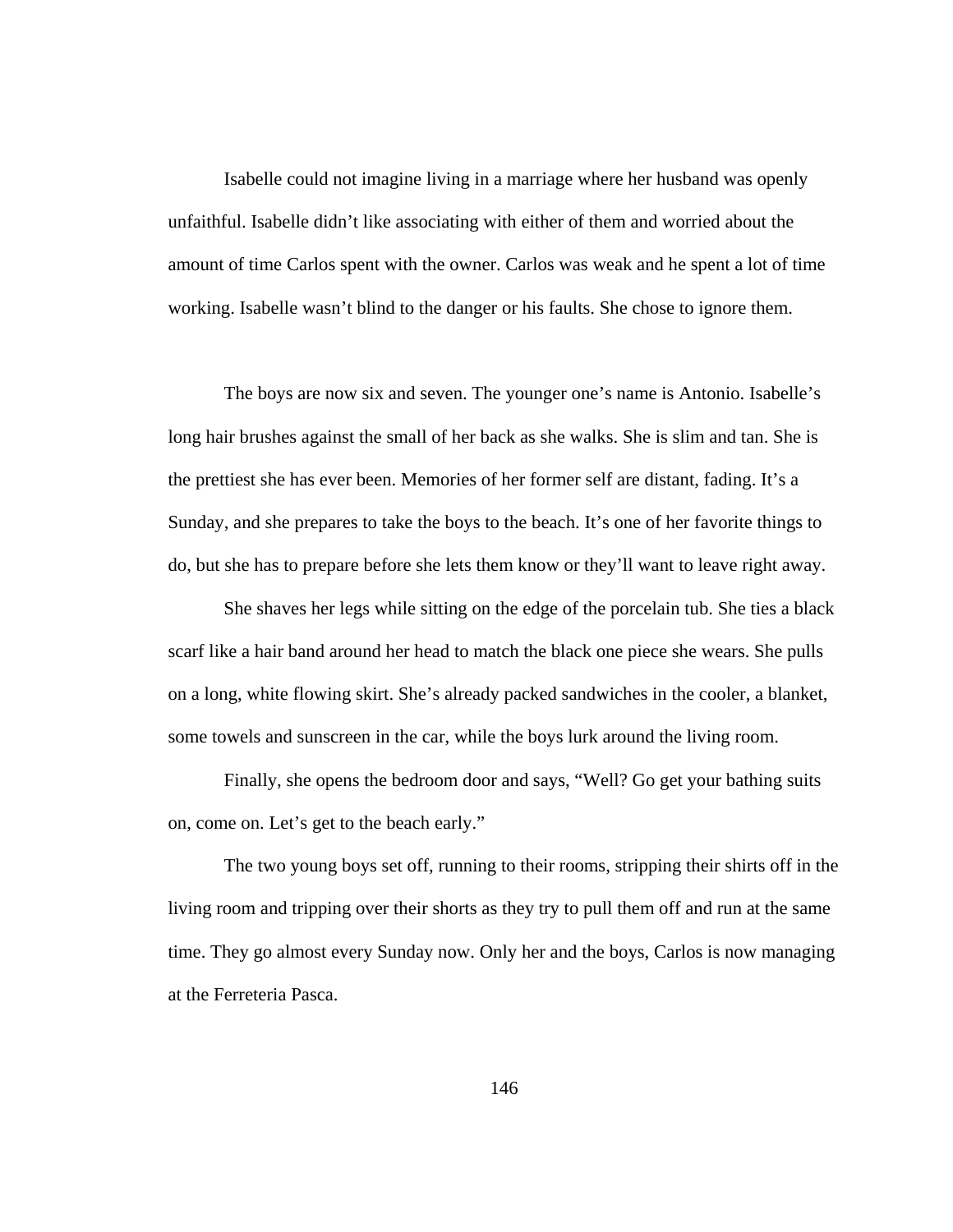Isabelle sits on her blanket at Luquillo Beach watching the boys play-wrestle and swim in the ocean. The sun is very bright. She takes off her sunglasses and closes her eyes for a second to let the heat soak into her cheeks. She can see her eyelids lit a cherry red by the sun's rays. She opens them again; her boys play in the same place still. A breeze sways the palm tree fronds and lifts up the corners of her blanket. The beach setting gives her comfort.

 Recently, Carlos' father has fallen ill, very ill, bringing back memories of her mother's death. Carlos talks about going home all the time now. The night before, the married couple laid in bed. His arms were wrapped around her. Their skin, sun kissed and bare against one another.

"I think I should go," he said.

 The idea of him leaving scared her. She knew it was an irrational fear. Still, she hadn't been alone in eight years. "You should go," she said, finally. "I'll talk to Papi and see if he can help with a plane ticket to Chile. So, you, at least could go."

 That night, Isabelle had a dream about her mother's death, remembering it like she was there again. She was back in the hospital room where emphysema had sent her mother after years of smoking. The walls and the machines were hidden in darkness, unseen specters Isabelle knew were there. The young girl sat next to her mother's bed in the private hospital room listening to the hum of the machinery helping her mother breath. She had been conscious but groggy. She had told Isabelle that it felt like breathing through a straw, and Isabelle cried for her mother all that night.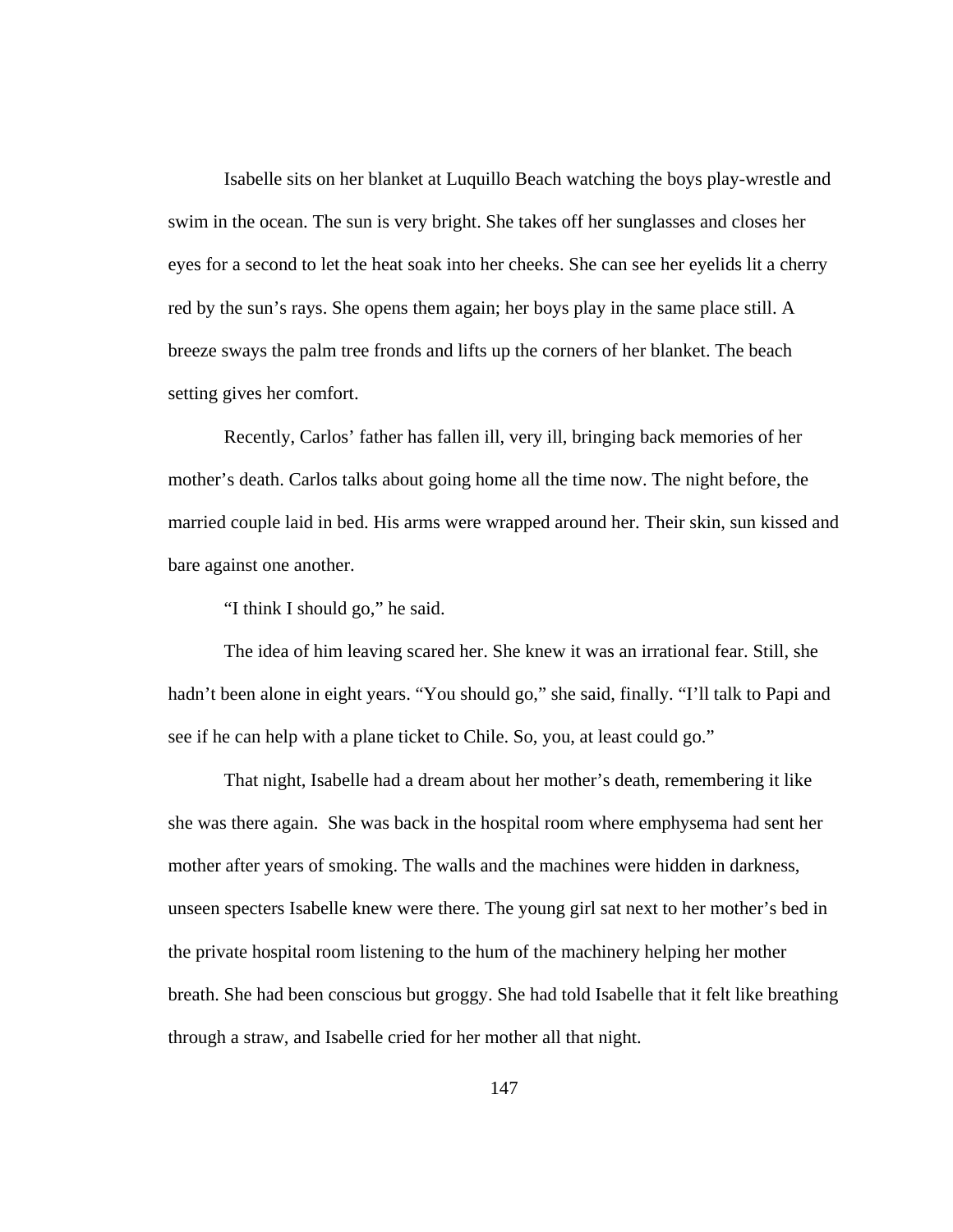Isabelle wakes still crying, remembering how she had sat with her mother a long time waiting for the episode to end, when they could return home. But, that never happened. Her mother took one deep breath and fell asleep. Isabelle naively thanked god, relieved at first, that her mother was getting some sleep.

 The next Sunday, while preparing for the beach, Isabelle receives a phone call from Maritza.

 "Are you on your way over? I don't know how much longer I can keep these kids waiting," Isabelle says.

"Isabelle, I've got to tell you something. It's about Carlos."

 Isabelle tenses. "Is he okay? Is he hurt?" She asks, already understanding the nature of the call.

 "No, Mama. I heard some stuff about him. I don't know how true it is or anything but, you know. You should know what he's up to."

"Who is she?" Isabelle says.

"Eliana Duval.

"I know her family. They're good people."

 "I don't know for sure. But I hear he's been telling her stuff, like he's going to be with her. I don't know the specifics." Martiza trails off.

"It's okay, Maritza."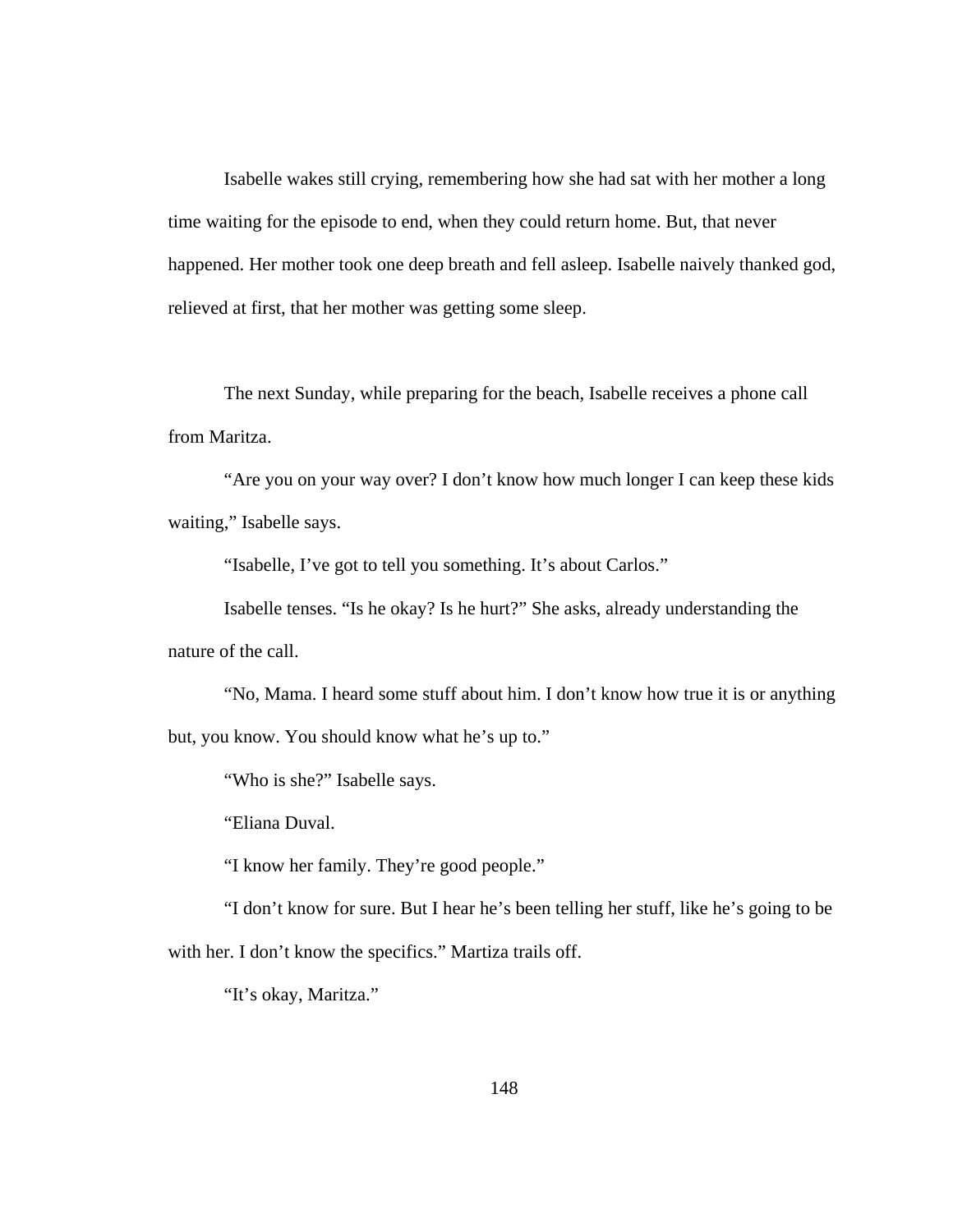Isabelle knows it's true. She doesn't need verification this time, never having understood why Carlos liked her. His former girlfriends were Isabelle's complete antithesis, beautiful and slender with soft features. Isabelle had seen photos when they visited his home in Chile. They were pictures of his childhood. Until then, Isabelle was not aware of just how different she was from his past loves.

 Isabelle's first boyfriend, though short-lived, was also very different from Carlos too. They were friends first, having built up a trust. In comparison, being friends first seems better. Isabelle has come to the conclusion that it is impossible to really see a person for who they are during the infatuation phase. She fell for Carlos when they were still strangers.

That night, she asks him where he was. "Don't lie to me," she says.

 He stops and looks at her, and she knows he's cheating again. Before she can ask again, before she can yell and scream and cry, as all the anger and hurt builds up and is ready to crash like a wave on the shore, against her and him, he says, "I don't love you anymore."

Her knees buckle momentarily. Her anger is replaced with shock.

"Not for a long time now," he says.

 She's left reevaluating their life again. This time, the signs are all there. Moments of true kindness and affection between them were few. "We have a family and responsibilities." She presses on out of habit, by now versed in the art of compromise.

"I don't know what to say. I want a divorce."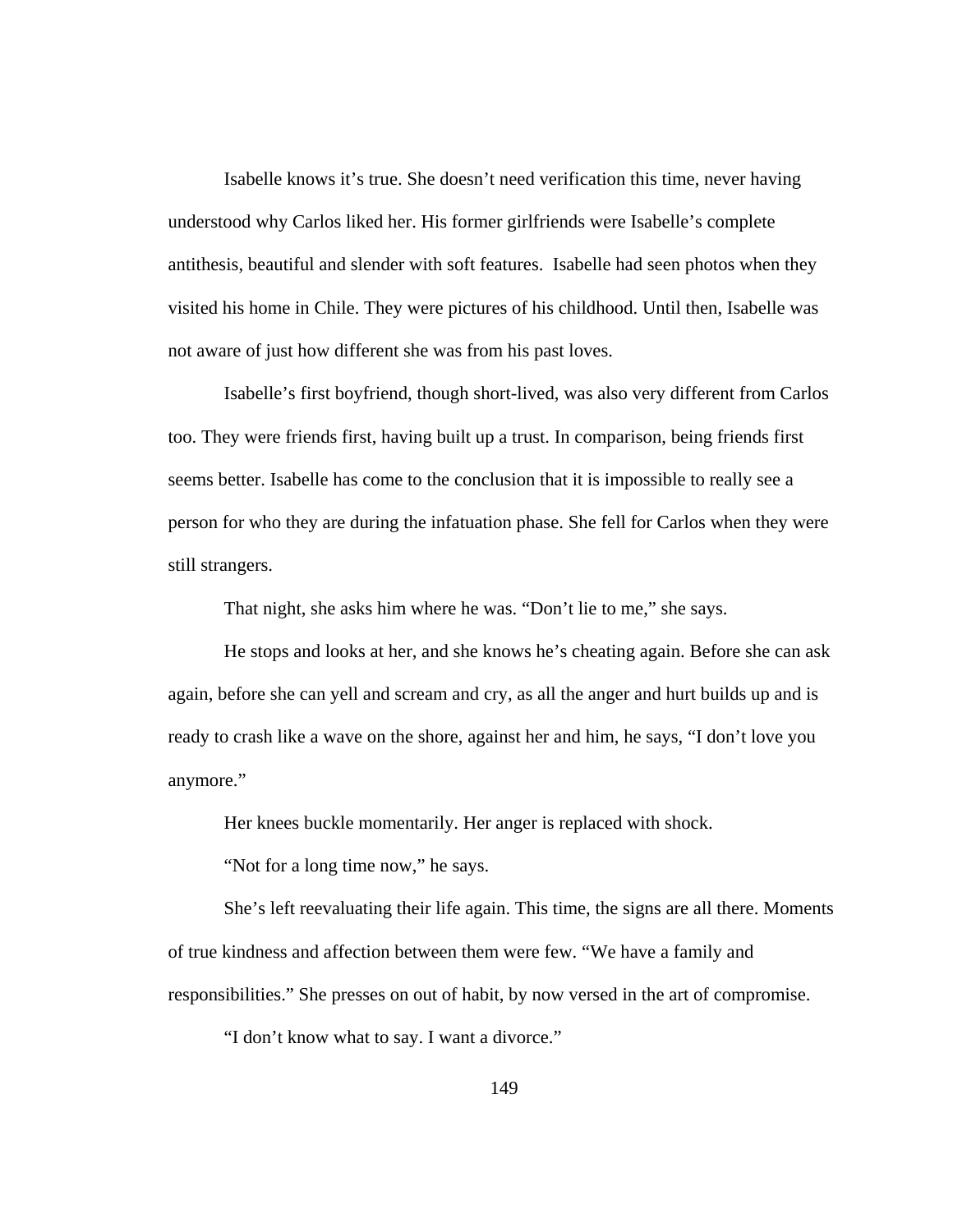"To marry this girl? You're in love with her?"

"No."

"And the kids?"

"I can take Antonio," he says.

 "There's no way you're taking either of them. You're the one leaving. You are." She points accusingly. She would never let him take either of them. They would remain a family. Trembling, she sits back in a chair. Carlos walks over but doesn't seem to know where to touch her. He puts a hand on her head and pats it, then walks out the door. After all her sacrificing, he's rejected her again.

 He stays for a month while they prepare the divorce papers and make arrangements. Her father buys him that flight to Chile he wanted. All the while, stories about his indiscretions surface. One after another, cutting through Isabelle as sharp as sugarcane leaves. The life she buried herself in, clung to, since her mother's death is disintegrating. When her mother died, Isabelle looked around her and grabbed onto whoever was around. Suddenly, she is alone again but with two young boys relying on her. This is not how she wanted her life to turn out. Her worst fear realized. She should have known she was prolonging the inevitable when she forgave Carlos years ago.

 She was weak, having little else to hang onto then. Isabelle convinced herself to forgive because she felt she needed to try, for her conscience's sake. But also, more importantly, because she was afraid of this day. His leaving her. Isabelle was desperate to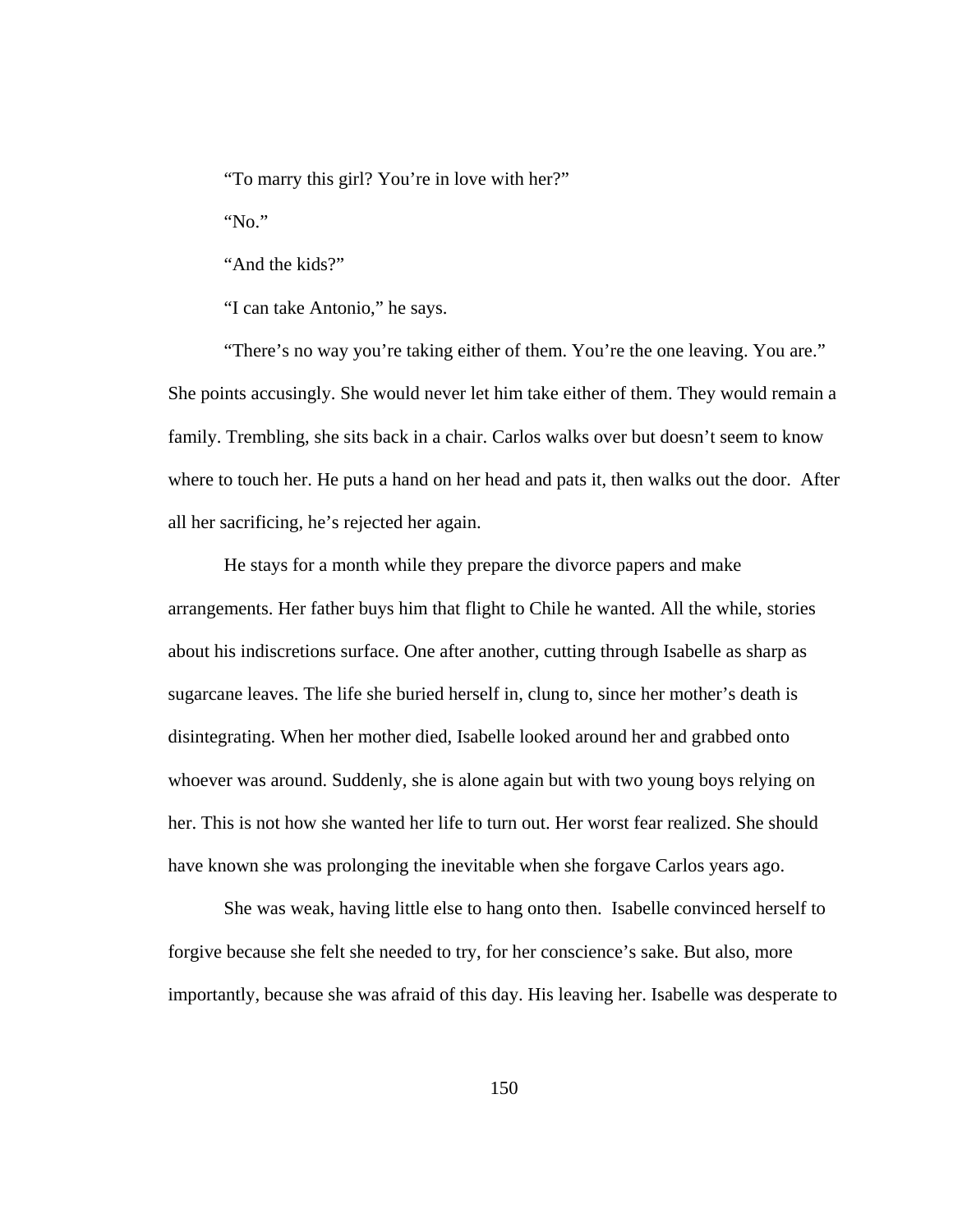feel wanted again. There was an opportunity to recover then. She hadn't completely lost him; he had said he wanted forgiveness*.* 

She remembers telling her father about Carlos' infidelity while sitting under the guava tree of the old finca and her father's insistence to forgive. He'd said she had to give Carlos a second chance if he wanted to change, not if he committed to changing or promised. It dawned on Isabelle that her father might have doubted her chances of finding someone else.

 A centipede had crawled onto his shoe. The hem of his pants was tucked into his sock to protect him from such dangers. He let it crawl onto the machete and shook it to the ground where he cut the squirming bug in half. The action seemed so matter of fact, like his advice. As if he had no choice but to cut the venomous bug in half even though it posed no real danger, and Isabelle had no other recourse but to forgive. Her father thought Carlos was Isabelle's one chance at happiness. She saw it in his face, in the urgency behind his cool counsel.

 Now, something has changed. The years have altered everyone, including her. Not even the sugarcane field remains the same. Her insecurity had led her to those conclusions. Isabelle's father hadn't meant she didn't have options. He just knew his daughter was not prepared to go it alone.

The stories blur into one huge lie that Isabelle learns to accept as truth. The girl, Eliana, is what keeps her up at night. Carlos continues to see her, even though he intends to leave. Although his belongings are still at their house, Carlos sleeps there less and less.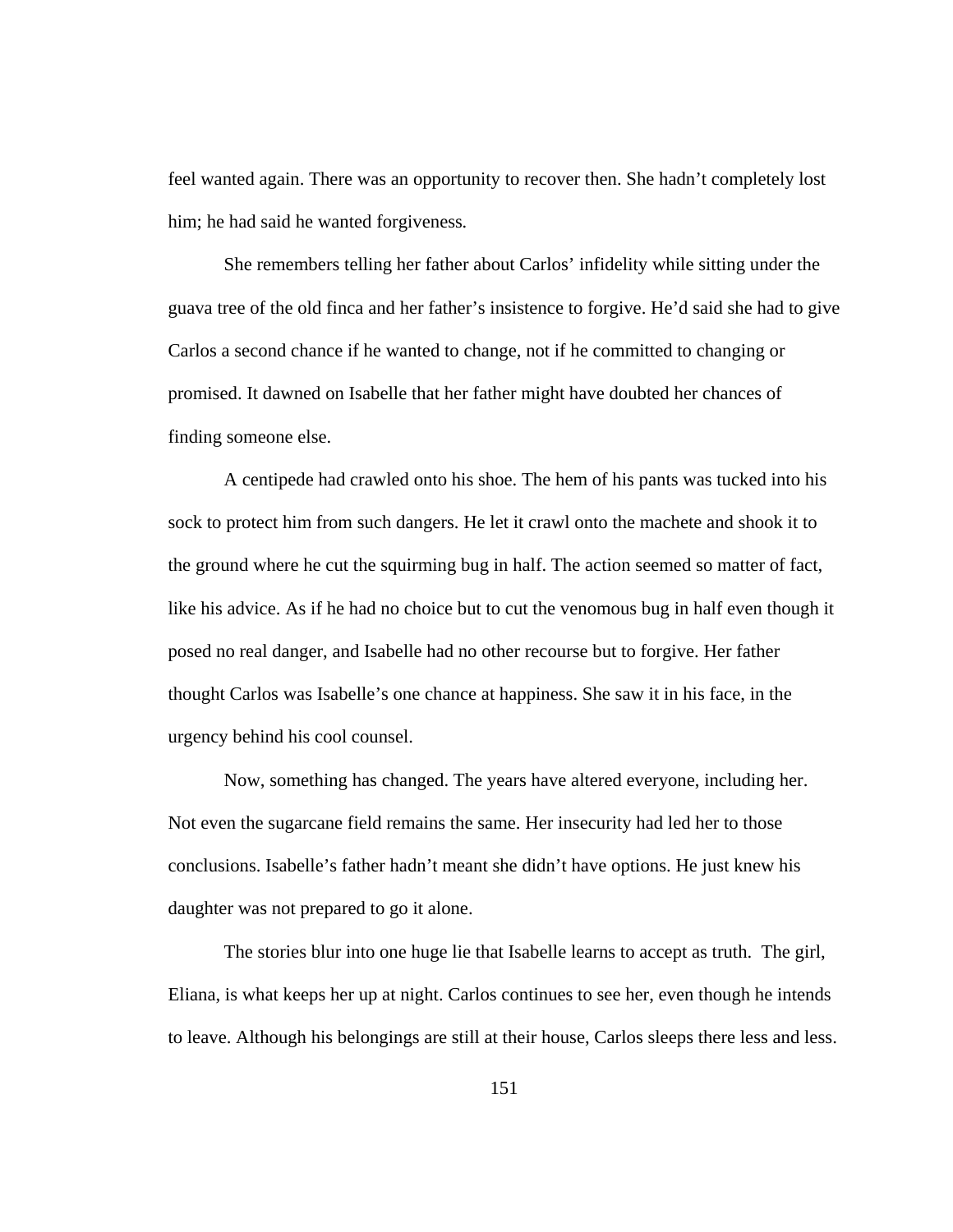In the middle of the night, Isabelle's hand will forgetfully wander to the other side of the bed and find it empty. Touching nothing but the sheets, she remembers everything and gets up to see if he is sleeping on the couch again.

 Isabelle imagines this woman, a siren hell bent on destroying her marriage, a beauty queen like his past conquests. Curiosity consumes Isabelle, and she decides she has to see Eliana, not knowing what to say and, at the same time, having so much to say.

Isabelle parks her station wagon in the driveway of the house. She opens the porch screen door and knocks on Eliana's door. She holds her breath. The door opens and there stands a young, pudgy girl with intensely tight curly hair. Isabelle is taken back by how young the girl looks. The girl's face is blank, perhaps from fear.

"Are you Eliana Duval?"

"Yes," the girl says.

"Do you know who I am?"

 The girl nods. Isabelle feels an overwhelming sense of pity for Eliana, in spite of her role. Isabelle has nothing to prove.

 "Can we talk?" She motions to the patio furniture. She sits down in a chair, and the girl sits on a bench. They are both quiet. The girl fidgets with a string coming loose on one of the buttons of her dress.

 Isabelle feels foolish for showing up here. She doesn't want Carlos or to cling to the life she had. Not now. She isn't willing to live that way again. Isabelle cannot forgive again, and she realizes she's relieved no one has asked her to try. During the first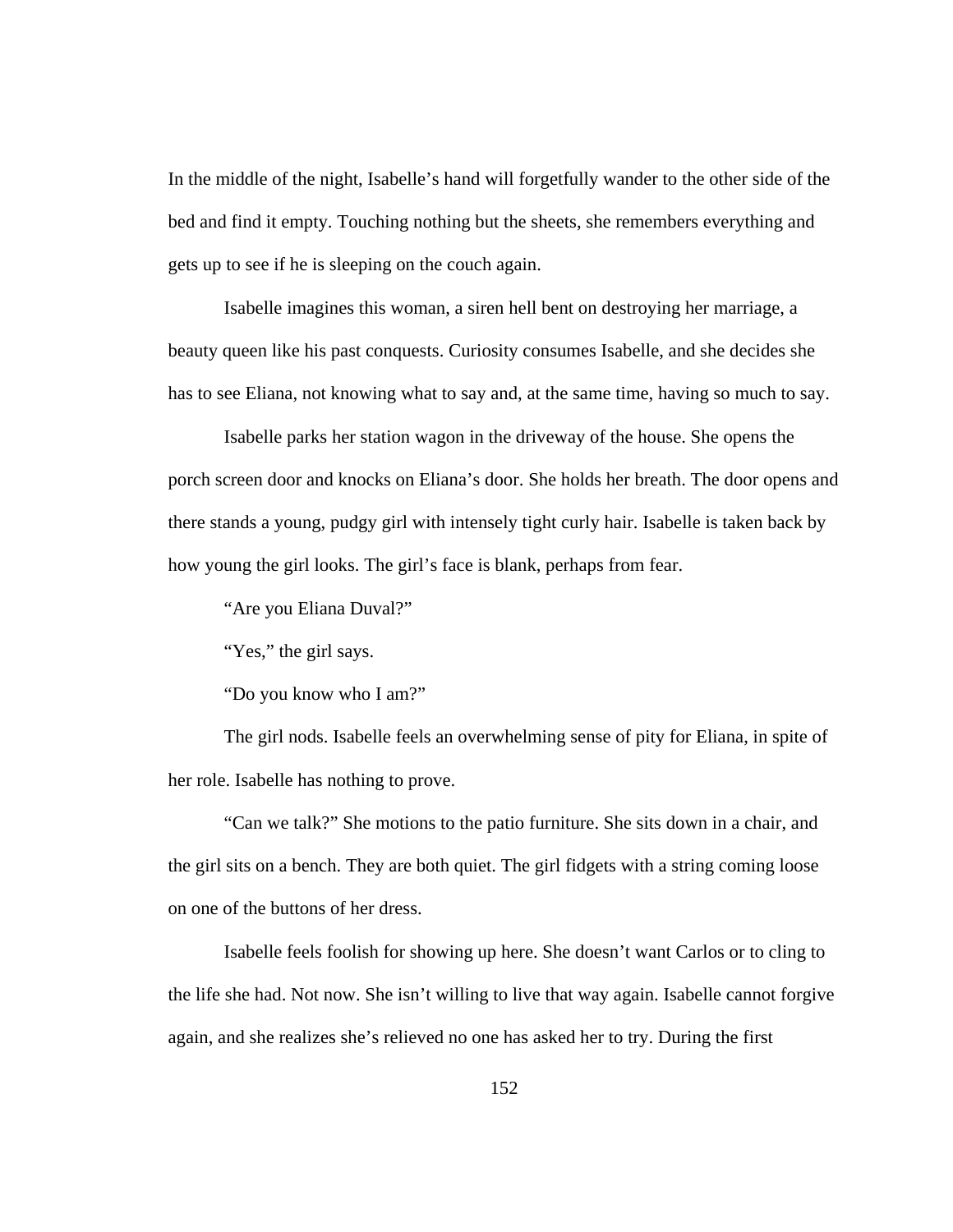betrayal, she was thankful he still wanted forgiveness because Isabelle understood Carlos had a connection with the girl. There was a real chance he could have wanted to leave. After all, he only stopped because Isabelle found out.

 "I thought you should know," Isabelle says. "He's leaving this week. Alone. I'm not sure what he's told you. And you seem like a nice girl. Whatever he's promised you. He won't follow through."

 The girl stays silent for a moment. "He's leaving?" she asks, her voice quivering. "He said he'd take me with him."

The scene seems so familiar.

 "He's booked a flight for Tuesday. One ticket. This man doesn't care about anyone, not you or me or his kids."

 The girl's sorrow overtakes any sense of propriety. She sobs. Between outbursts she says, "He told me he was going to ask for a divorce."

 "Well, he did." Isabelle takes a tissue out of her purse and hands it to Eliana. She rests her hand on the girl's knee. "I'm sorry," she says and means it.

 Isabelle will be free of Carlos one day soon, but she suspects that Eliana has a long road ahead of her. Isabelle has earned a second chance over the past eight years.

 Each paced step she takes down the porch stairs leads her back to an old life newly made unfamiliar. Pulling out of the driveway, she watches the girl still sitting on the bench crying. Isabelle expels a deep breath she's held in for years, as the image of that lonely girl shrinks in the rearview mirror.